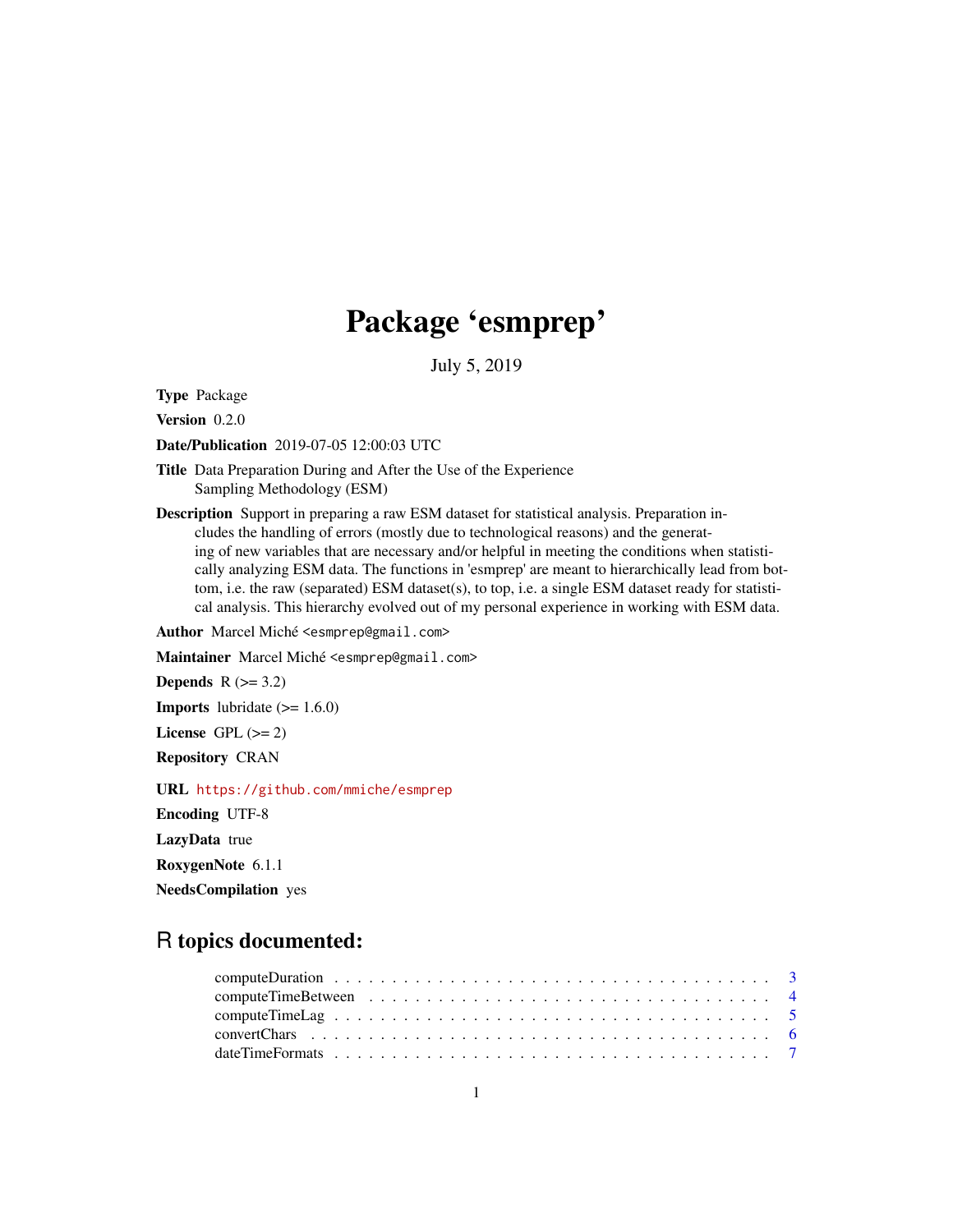| 8                                                                                                                     |
|-----------------------------------------------------------------------------------------------------------------------|
| 8                                                                                                                     |
| 9                                                                                                                     |
| 10                                                                                                                    |
| 13                                                                                                                    |
| 14                                                                                                                    |
| 15                                                                                                                    |
| 17                                                                                                                    |
| 18                                                                                                                    |
| 19                                                                                                                    |
| 20                                                                                                                    |
| 21                                                                                                                    |
| 22                                                                                                                    |
| 36                                                                                                                    |
| 38                                                                                                                    |
| 39                                                                                                                    |
| 40                                                                                                                    |
| 41                                                                                                                    |
| 42                                                                                                                    |
| 44                                                                                                                    |
| 45                                                                                                                    |
| 47                                                                                                                    |
| 48                                                                                                                    |
| 49                                                                                                                    |
| 49                                                                                                                    |
| $missingEndDateTime \ldots \ldots \ldots \ldots \ldots \ldots \ldots \ldots \ldots \ldots \ldots \ldots \ldots$<br>51 |
| 52                                                                                                                    |
| 53                                                                                                                    |
| 54                                                                                                                    |
| 55                                                                                                                    |
| 56                                                                                                                    |
| 57                                                                                                                    |
| 58                                                                                                                    |
| 59                                                                                                                    |
| 60                                                                                                                    |
| 62                                                                                                                    |
|                                                                                                                       |
| 64                                                                                                                    |
| 64                                                                                                                    |
| 65                                                                                                                    |
| setES<br>66                                                                                                           |
| 68                                                                                                                    |
| 70                                                                                                                    |
| 72                                                                                                                    |
| 73                                                                                                                    |
|                                                                                                                       |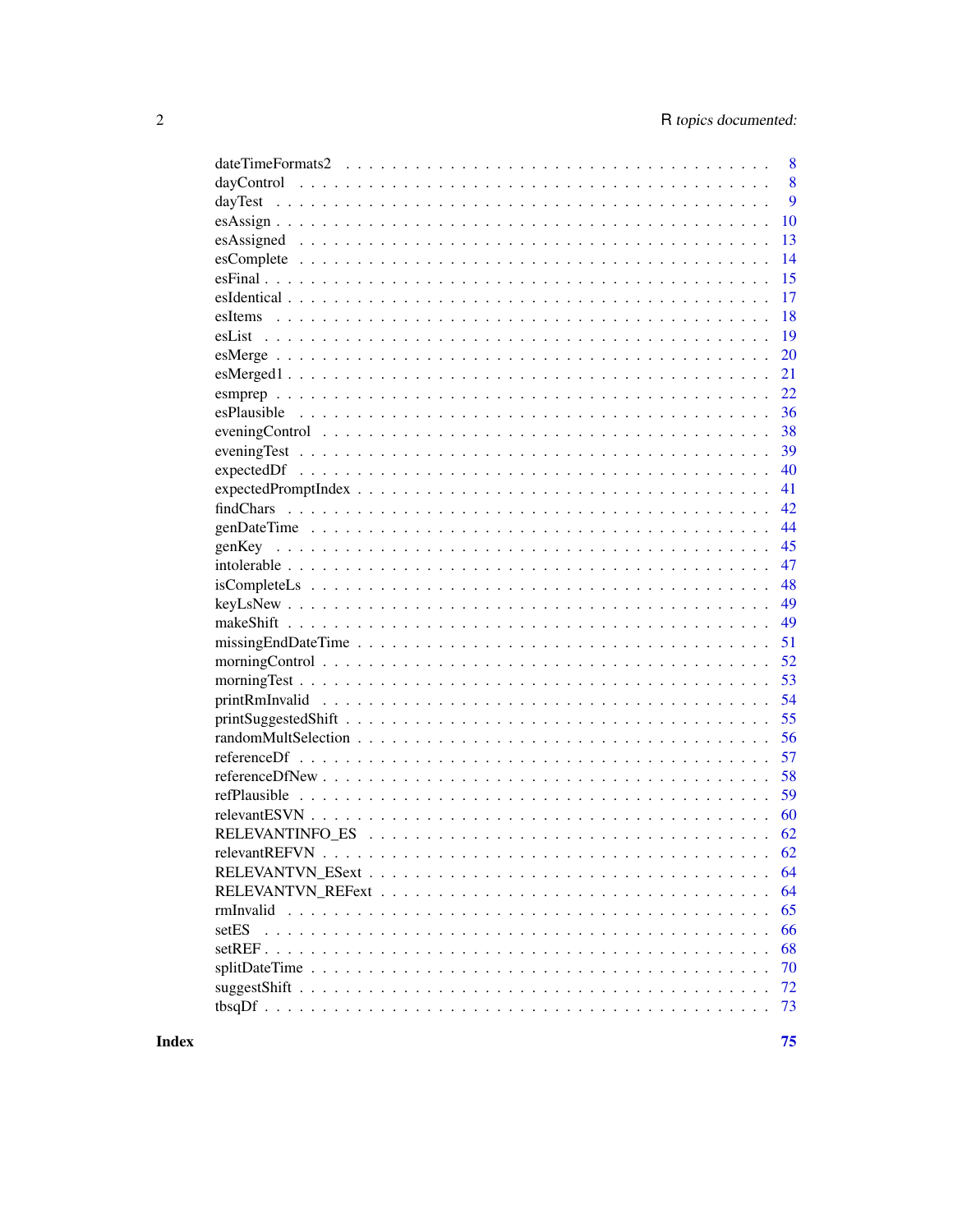<span id="page-2-0"></span>computeDuration *computeDuration*

#### **Description**

computeDuration computes the duration between when an ESM questionnaire was started and when it was finished.

#### Usage

computeDuration(esDf, RELEVANTVN\_ES = NULL)

#### Arguments

| esDf          | a data frame. A single ESM dataset. It must contain the 2 columns that hold<br>the date-time object for when an ESM questionnaire was started and finished,<br>respectively. |
|---------------|------------------------------------------------------------------------------------------------------------------------------------------------------------------------------|
| RELEVANTVN ES | a list. This list is generated by function setES and it is extended once either by<br>function genDateTime or by function splitDateTime.                                     |

## Value

esDf with the additional column DUR (short for duration).

#### See Also

Exemplary code (fully executable) in the documentation of [esmprep](#page-21-1) (function 27 of 29).

## Examples

```
# o=o=o=o=o=o=o=o=o=o=o=o=o=o=o=o=o=o=o=o=o=o=o=o=o=o=o=o=o=o=o=o=o=o
# Prerequisites in order to execute computeDuration. Start ----------
# RELEVANTINFO_ES is delivered with the package
# Use example list delivered with the package
RELEVANTVN_ES <- RELEVANTVN_ESext
intoleranceDf \leq data.frame(prompt = c(2, 3, 4, 1, 1),
expect = c(1, 1, 1, 2, 3)# expectedDf is a raw ESM dataset, delivered with the package.
intolLs <- intolerable(expectedDf, intoleranceDf, RELEVANTINFO_ES)
randSelLs <- randomMultSelection(intolLs[["cleanedDf"]])
# Prerequisites in order to execute computeDuration. End ------------
# -------------------------------------------------------
# Run function 27 of 29; see esmprep functions' hierarchy.
# -------------------------------------------------------
# randSelLs[["esRandSelIn"]] is the result of function 'randomMultSelection'.
durDf <- computeDuration(randSelLs[["esRandSelIn"]], RELEVANTVN_ES)
# o=o=o=o=o=o=o=o=o=o=o=o=o=o=o=o=o=o=o=o=o=o=o=o=o=o=o=o=o=o=o=o=o=o
```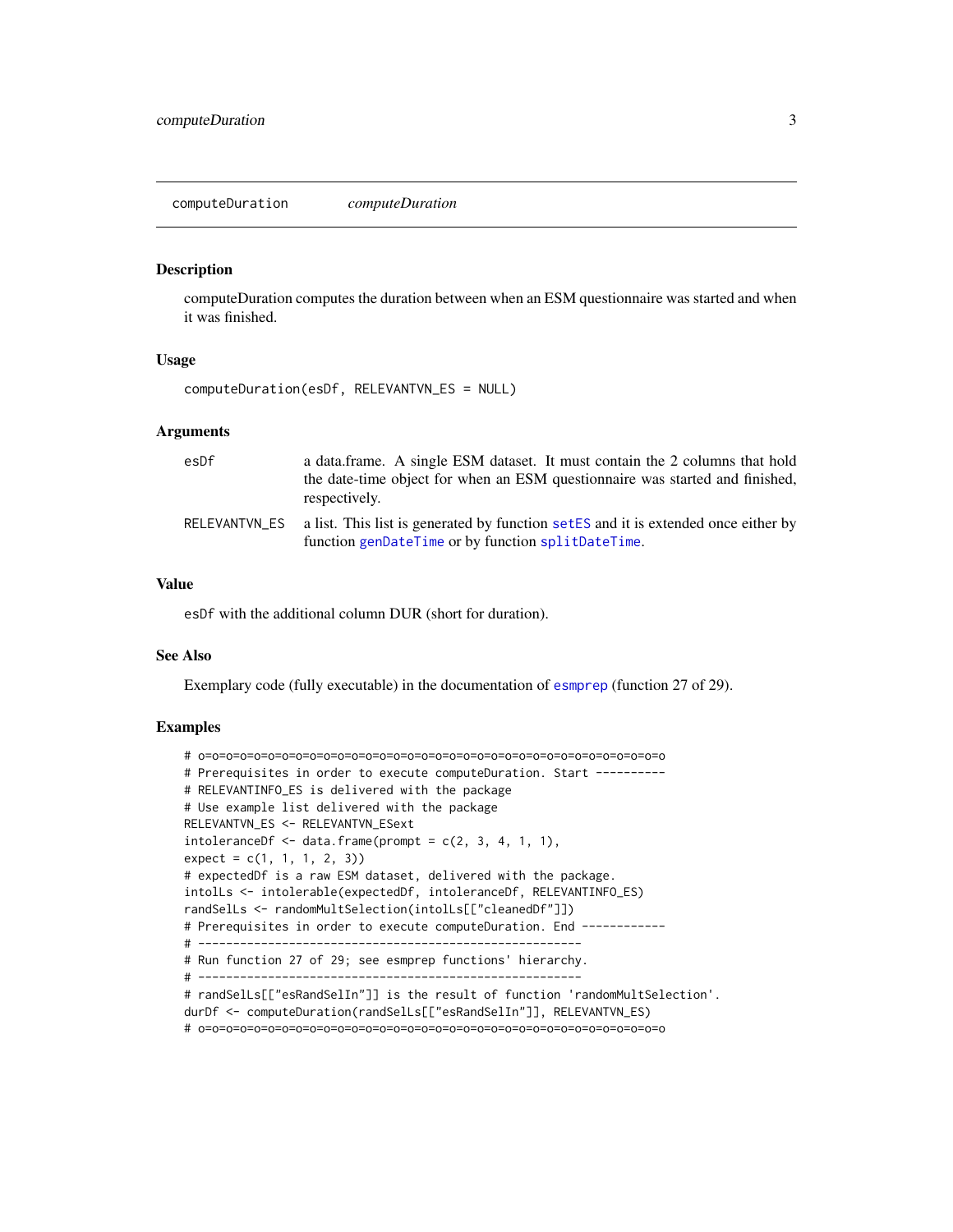<span id="page-3-0"></span>computeTimeBetween *computeTimeBetween*

#### **Description**

computeTimeBetween computes the duration between when an ESM questionnaire was started and when the subsequent one was finished, across all ESM questionnaires per person.

#### Usage

```
computeTimeBetween(esDf, refDf, RELEVANTVN_ES = NULL,
  RELEVANTVN_REF = NULL)
```
## Arguments

| esDf          | a data.frame. A single ESM dataset. It must contain the 2 columns that hold<br>the date-time object for when an ESM questionnaire was started and finished,<br>respectively. |
|---------------|------------------------------------------------------------------------------------------------------------------------------------------------------------------------------|
| refDf         | a data.frame. The reference dataset.                                                                                                                                         |
| RELEVANTVN_ES | a list. This list is generated by function set ES and it is extended once either by<br>function genDateTime or by function splitDateTime.                                    |
|               | RELEVANTVN_REF a list. This list is generated by function setREF and it is extended once either by<br>function genDateTime or by function splitDateTime.                     |

## Value

esDf with the additional column TBESQ, i.e. the T\_ime B\_etween E\_xperience S\_ampling Q\_uestionnaires.

## See Also

Exemplary code (fully executable) in the documentation of [esmprep](#page-21-1) (function 28 of 29).

## Examples

```
# o=o=o=o=o=o=o=o=o=o=o=o=o=o=o=o=o=o=o=o=o=o=o=o=o=o=o=o=o=o=o=o=o=o
# Prerequisites in order to execute computeTimeBetween. Start -------
# Use example list delivered with the package
RELEVANTVN_ES <- RELEVANTVN_ESext
# Use example list delivered with the package
RELEVANTVN_REF <- RELEVANTVN_REFext
intoleranceDf \leq -data.frame(prompt = c(2, 3, 4, 1, 1),expect = c(1, 1, 1, 2, 3))# expectedDf is a raw ESM dataset, delivered with the package.
intolLs <- intolerable(expectedDf, intoleranceDf, RELEVANTINFO_ES)
randSelLs <- randomMultSelection(intolLs[["cleanedDf"]])
# Prerequisites in order to execute computeTimeBetween. End ---------
# -------------------------------------------------------
# Run function 28 of 29; see esmprep functions' hierarchy.
```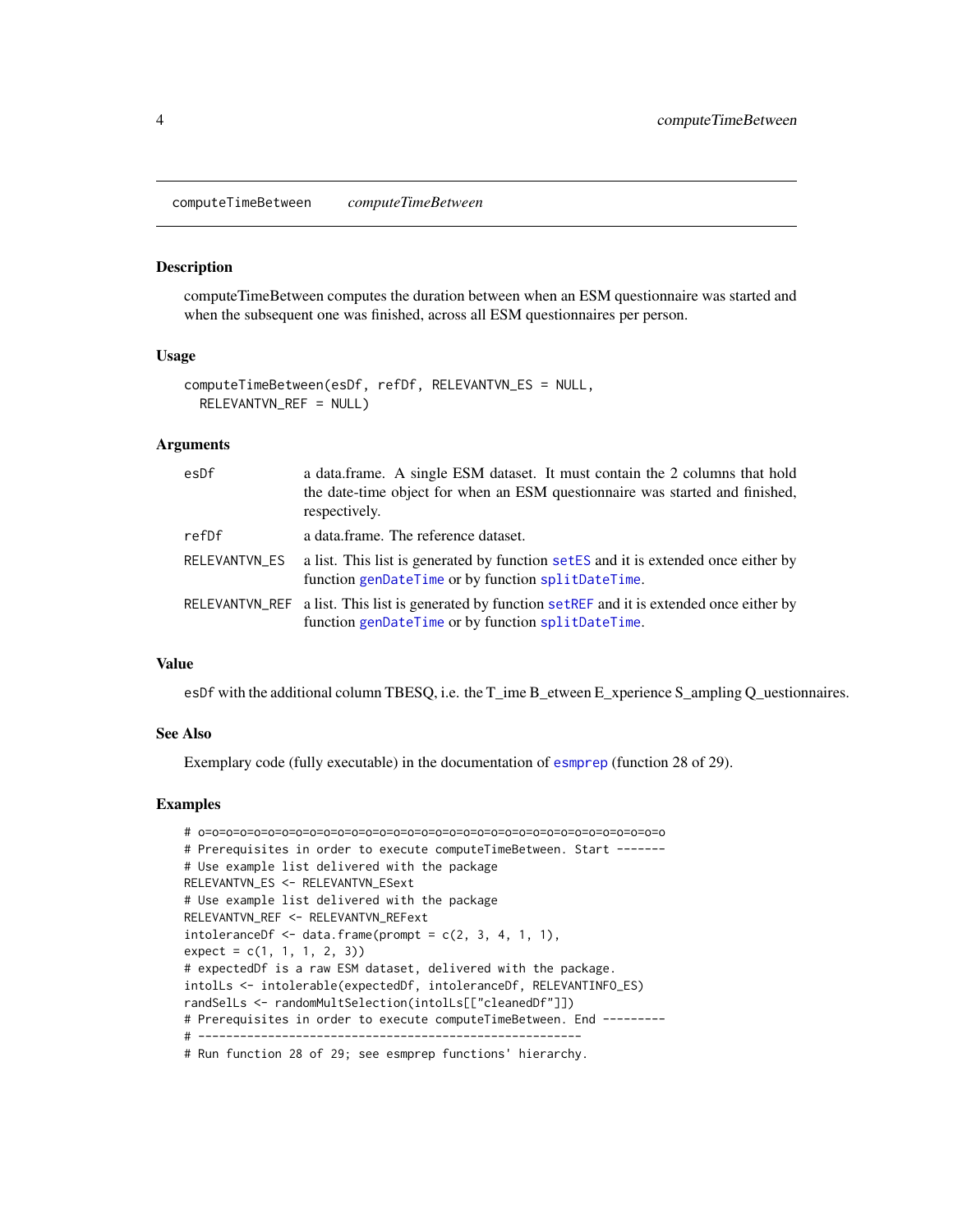## <span id="page-4-0"></span>compute TimeLag 5

```
# -------------------------------------------------------
# randSelLs[["esRandSelIn"]] is the result of function 'randomMultSelection'.
tbsqDf <- computeTimeBetween(randSelLs[["esRandSelIn"]], referenceDfNew, RELEVANTVN_ES,
RELEVANTVN_REF)
# o=o=o=o=o=o=o=o=o=o=o=o=o=o=o=o=o=o=o=o=o=o=o=o=o=o=o=o=o=o=o=o=o=o
```
computeTimeLag *computeTimeLag*

## Description

computeTimeLag computes the duration between the scheduled prompt and the actual start of an ESM questionnaire as well as whether it was started before or after the prompt.

#### Usage

```
computeTimeLag(esDf, RELEVANTVN_ES)
```
#### Arguments

| esDf          | a data frame. A single ESM dataset. It must contain the 2 columns that hold<br>the date-time object for when an ESM questionnaire was started and finished,<br>respectively. |
|---------------|------------------------------------------------------------------------------------------------------------------------------------------------------------------------------|
| RELEVANTVN ES | a list. This list is generated by function set ES and it is extended once either by<br>function genDateTime or by function splitDateTime.                                    |

#### Value

esDf with 3 additional columns

- 1. ST\_DATETIME. Date-time object of scheduled start time of the single ESM questionnaire.
- 2. TIME\_LAG. The duration between the scheduled start of a single ESM questionnaire and its' actual start time.
- 3. LAG\_PA. Dichotomous variable, specifying whether the actual start was prior (P) to the scheduled time  $(LAG$ <sub>PA</sub> = 0) or afterwards  $(A)$   $(LAG$ <sub>PA</sub> = 1).

#### See Also

Exemplary code (fully executable) in the documentation of [esmprep](#page-21-1) (function 26 of 29).

#### Examples

# o=o=o=o=o=o=o=o=o=o=o=o=o=o=o=o=o=o=o=o=o=o=o=o=o=o=o=o=o=o=o=o=o=o # Prerequisites in order to execute computeTimeLag. Start ----------- # RELEVANTINFO\_ES is delivered with the package # Use example list delivered with the package RELEVANTVN\_ES <- RELEVANTVN\_ESext  $intoleranceDf \leq - \text{data frame} (prompt = c(2, 3, 4, 1, 1),$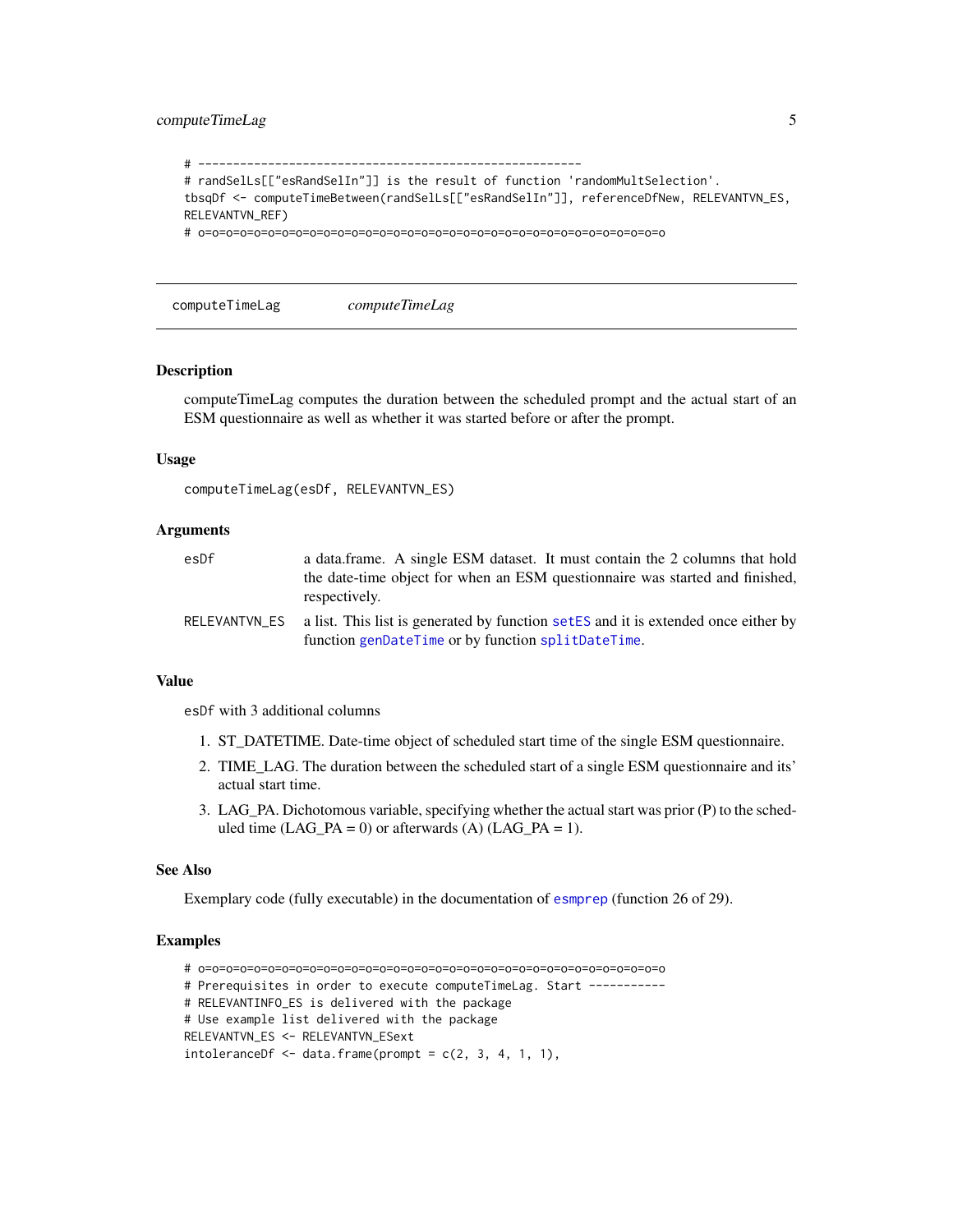```
expect = c(1, 1, 1, 2, 3)# expectedDf is a raw ESM dataset, delivered with the package.
intolLs <- intolerable(expectedDf, intoleranceDf, RELEVANTINFO_ES)
randSelLs <- randomMultSelection(intolLs[["cleanedDf"]])
# Prerequisites in order to execute computeTimeLag. End -------------
# -------------------------------------------------------
# Run function 26 of 29; see esmprep functions' hierarchy.
# -------------------------------------------------------
# randSelLs[["esRandSelIn"]] is the result of function 'randomMultSelection'.
lagDf <- computeTimeLag(randSelLs[["esRandSelIn"]], RELEVANTVN_ES)
# o=o=o=o=o=o=o=o=o=o=o=o=o=o=o=o=o=o=o=o=o=o=o=o=o=o=o=o=o=o=o=o=o=o
```
<span id="page-5-1"></span>convertChars *convertChars*

## Description

convertChars converts specified single characters within specified ESM variables that contain text.

## Usage

convertChars(esDf, charCols, convDf, ignoreCase = FALSE)

## Arguments

| esDf       | a data.frame. A single ESM dataset. It must contain the 2 columns that hold<br>the date-time object for when an ESM questionnaire was started and finished,<br>respectively.                                                                  |
|------------|-----------------------------------------------------------------------------------------------------------------------------------------------------------------------------------------------------------------------------------------------|
| charCols   | a vector of character strings. Each character string specifies a column name in<br>the event sampling (raw) dataset which contains text in which specific characters<br>shall be replaced by other characters, e.g. the dashed letter e by e. |
| convDf     | a data frame. The data frame must contain exactly 2 columns, the first column<br>specifies the characters that shall be replaced, the second column specifies the<br>characters that are going to replace the ones in the first column.       |
| ignoreCase | logical. Enter TRUE if capitalization can be ignored in the course of replace-<br>ment, else enter FALSE.                                                                                                                                     |

## Value

esDf Each column which contains text (as specified by the user!) now contains the text with the specific characters being converted (as specified by the user!).

## See Also

Exemplary code (fully executable) in the documentation of [esmprep](#page-21-1) (function 16 of 29).

<span id="page-5-0"></span>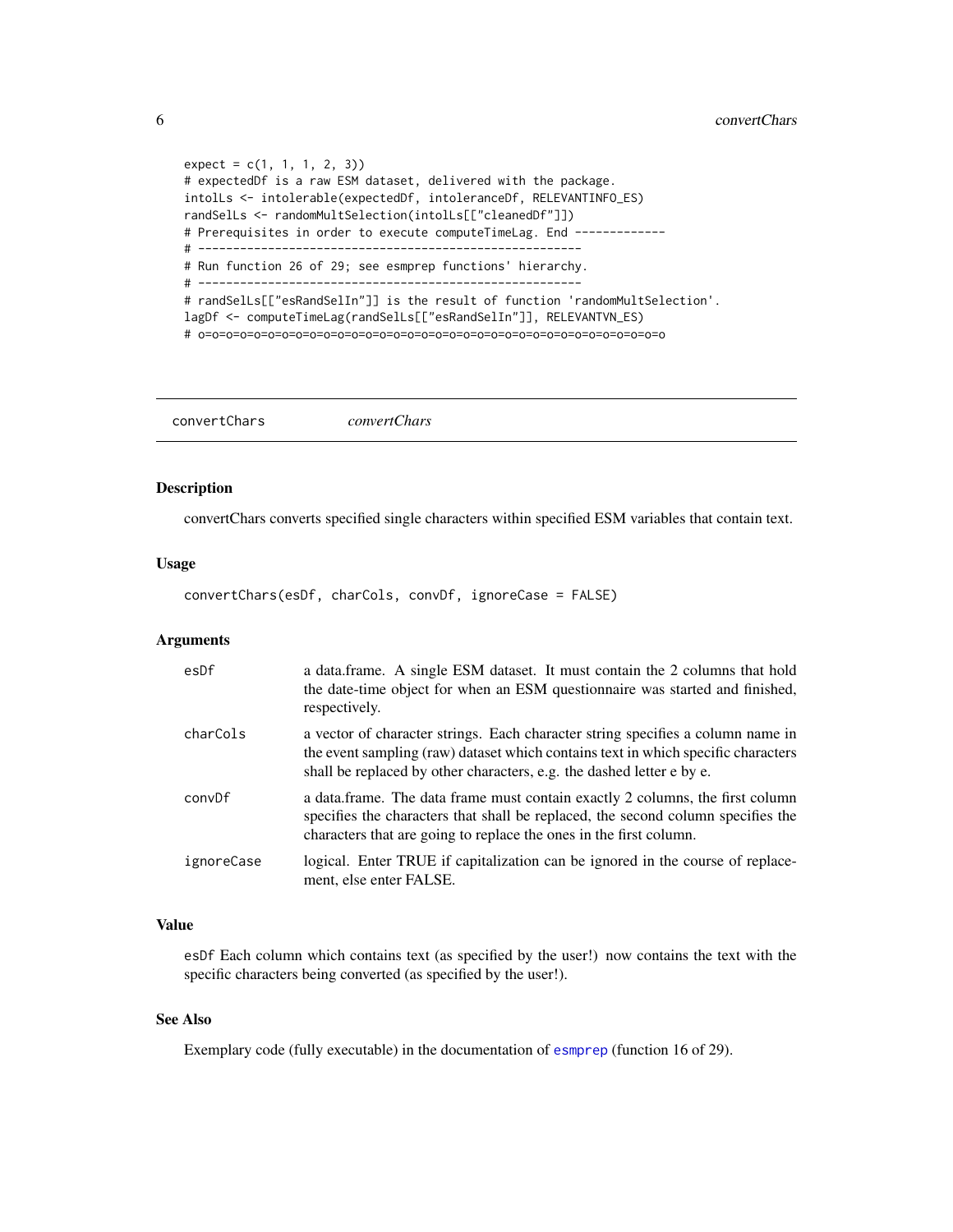## <span id="page-6-0"></span>date TimeFormats 7

#### Examples

```
# o=o=o=o=o=o=o=o=o=o=o=o=o=o=o=o=o=o=o=o=o=o=o=o=o=o=o=o=o=o=o=o=o=o
# Prerequisites in order to execute convertChars. Start -------------
# Use example list delivered with the package
RELEVANTVN_ES <- RELEVANTVN_ESext
# isCompleteLs is a list of datasets, also delivered with the package
esMerged <- esMerge(isCompleteLs, RELEVANTVN_ES)
esMerged[,RELEVANTVN_ES[["ES_IMEI"]]] <- as.character(esMerged[,RELEVANTVN_ES[["ES_IMEI"]]])
findTextIdx <- findChars(esMerged)
# Prerequisites in order to execute convertChars. End ---------------
# -------------------------------------------------------
# Run function 16 of 29; see esmprep functions' hierarchy.
# -------------------------------------------------------
# From result of function 'findChars' select the indices of the items
# in the ESM dataset that contain text answers of the participants.
findTextIdx1 <- findTextIdx[c(1,2,9,10)]
# Use findTextIdx1 to generate the 3rd argument of function 'convertChars'.
textColumns <- names(findTextIdx1)
# Generate data.frame specifying the conversion of single characters.
convertCharsDf <- data.frame(c("ä", "ü"), c("ae", "ue"))
# Apply function. esMerged is the result of function 'esMerge'.
esMerged1 <- convertChars(esMerged, textColumns, convertCharsDf)
# # As default upper and lower case are NOT ignored! If you want them
# # ignored, additionally pass TRUE to the argument ignoreCase, like this:
# convertChars(esMerged, textColumns, convertCharsDf, ignoreCase=TRUE)
# o=o=o=o=o=o=o=o=o=o=o=o=o=o=o=o=o=o=o=o=o=o=o=o=o=o=o=o=o=o=o=o=o=o
```
dateTimeFormats *dateTimeFormats*

#### Description

dateTimeFormats displays the possible date-time options available (with examples).

#### Usage

```
dateTimeFormats()
```
#### Value

No return values. Instead a matrix is displayed with all the options for date-time objects, with examples.

#### Examples

```
# Run this function at any time you want to.
dateTimeFormats()
```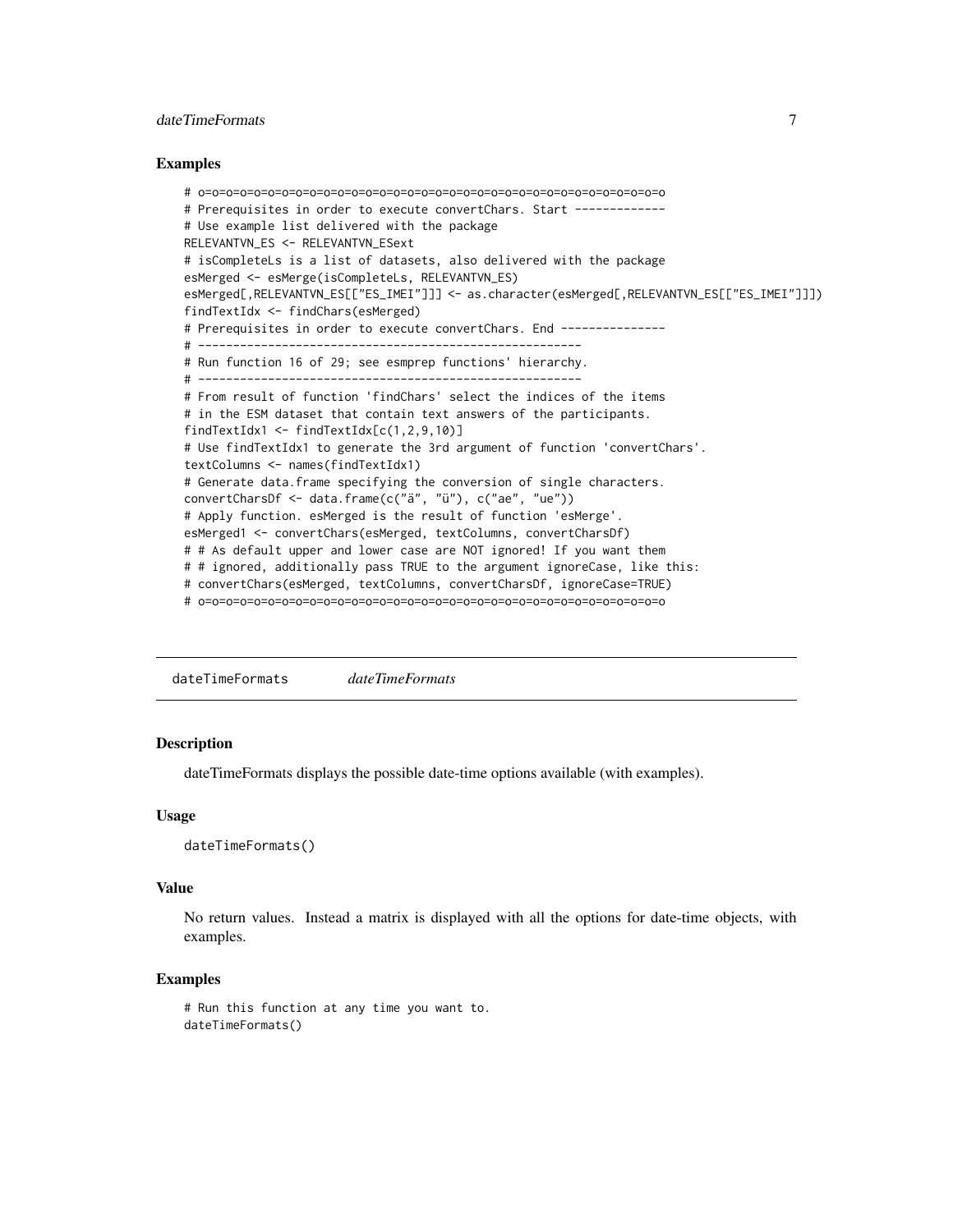<span id="page-7-0"></span>dateTimeFormats2 *dateTimeFormats2*

#### Description

dateTimeFormats displays the possible date-time options available (without examples).

#### Usage

```
dateTimeFormats2()
```
## Value

No return values. Instead a vector is displayed with all the options for date-time objects.

## Examples

```
# Run this function at any time you want to.
dateTimeFormats2()
```

| Raw ESM dataset simulating a series of ESM questionnaires that were      |
|--------------------------------------------------------------------------|
| scheduled to be filled out during the day by participants of the control |
| group.                                                                   |
|                                                                          |

## Description

Raw ESM dataset simulating a series of ESM questionnaires that were scheduled to be filled out during the day by participants of the control group.

## Usage

dayControl

## Format

A data frame with 90 rows and 18 variables:

- V1. Arbitrary item, answer format numeric, ranging from 0 to 3.
- V1\_1. Arbitrary item, answer format numeric, ranging from 0 to 1.
- V1\_2. Arbitrary item, answer format text.
- V2. Arbitrary item, answer format numeric, ranging from 0 to 100.
- V2\_1. Arbitrary item, answer format numeric, ranging from 0 to 100.
- V3. Arbitrary item, answer format numeric, ranging from 0 to 100.
- V3\_1. Arbitrary item, answer format text.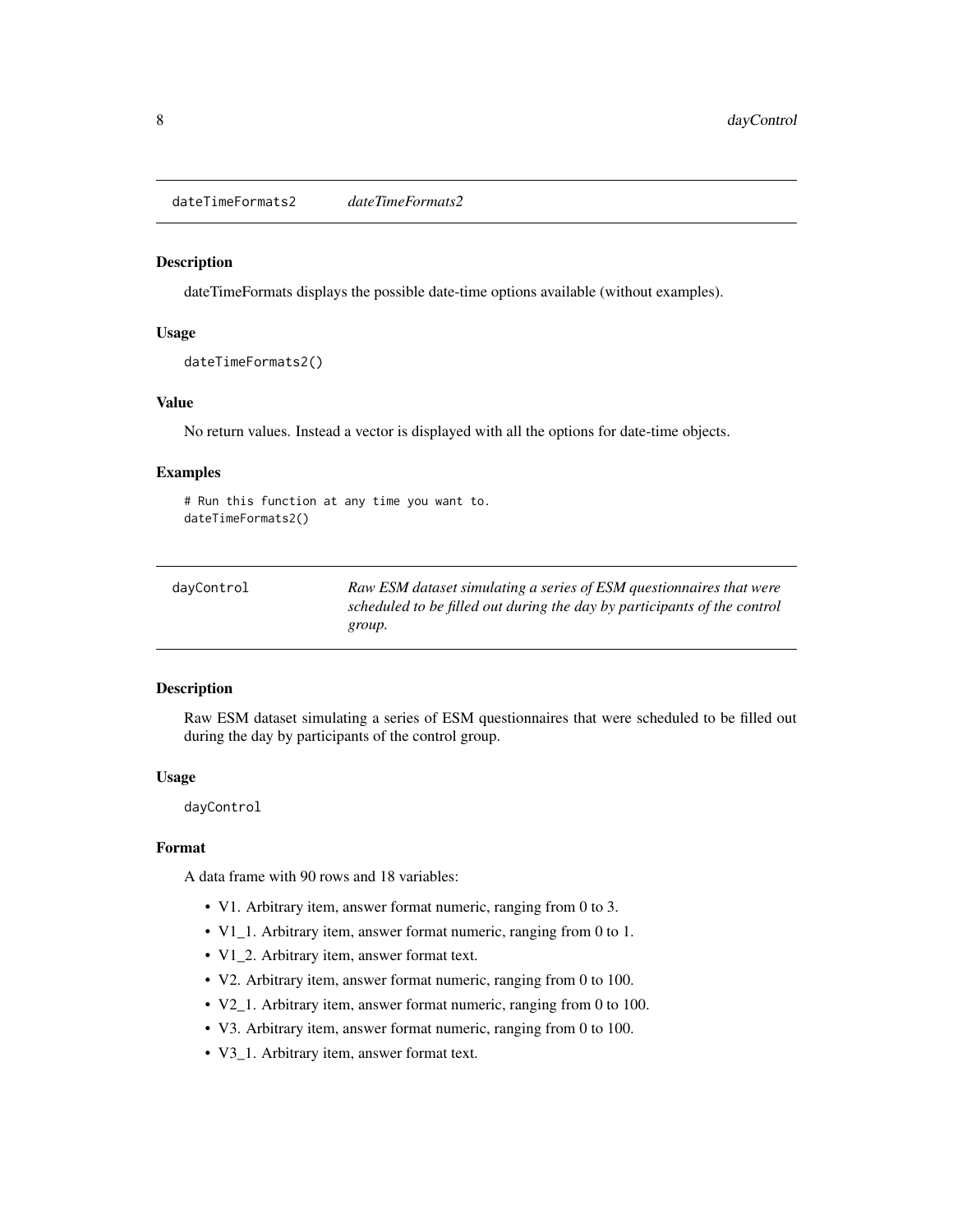#### <span id="page-8-0"></span>dayTest 9

- V4. Arbitrary item, answer format numeric, ranging from 0 to 1.
- V4\_1. Arbitrary item, answer format numeric, ranging from 0 to 4.
- V5. Arbitrary item, answer format numeric, ranging from 0 to 6.
- V5\_1. Arbitrary item, answer format numeric, ranging from 0 to 6.
- V7. Arbitrary item, answer format numeric, ranging from 0 to 1.
- survey name. Name of the ESM version.
- IMEI. IMEI number of the mobile device, used by the participant.
- start\_date. Date of when a single ESM questionnaire was started.
- start\_time. Time of when a single ESM questionnaire was started.
- end\_date. Date of when a single ESM questionnaire was ended.
- end\_time. Time of when a single ESM questionnaire was ended.

## Examples

# Display the whole dataset in the console dayControl

| davTest | Raw ESM dataset simulating a series of ESM questionnaires that were   |
|---------|-----------------------------------------------------------------------|
|         | scheduled to be filled out during the day by participants of the test |
|         | group.                                                                |

#### Description

Raw ESM dataset simulating a series of ESM questionnaires that were scheduled to be filled out during the day by participants of the test group.

## Usage

data(dayTest)

#### Format

A data frame with 66 rows and 19 variables:

- V1. Arbitrary item, answer format numeric, ranging from 0 to 3.
- V1\_1. Arbitrary item, answer format numeric, ranging from 0 to 1.
- V1\_2. Arbitrary item, answer format text.
- V2. Arbitrary item, answer format numeric, ranging from 0 to 100.
- V2\_1. Arbitrary item, answer format numeric, ranging from 0 to 100.
- V3. Arbitrary item, answer format numeric, ranging from 0 to 100.
- V3 1. Arbitrary item, answer format text.
- V4. Arbitrary item, answer format numeric, ranging from 0 to 1.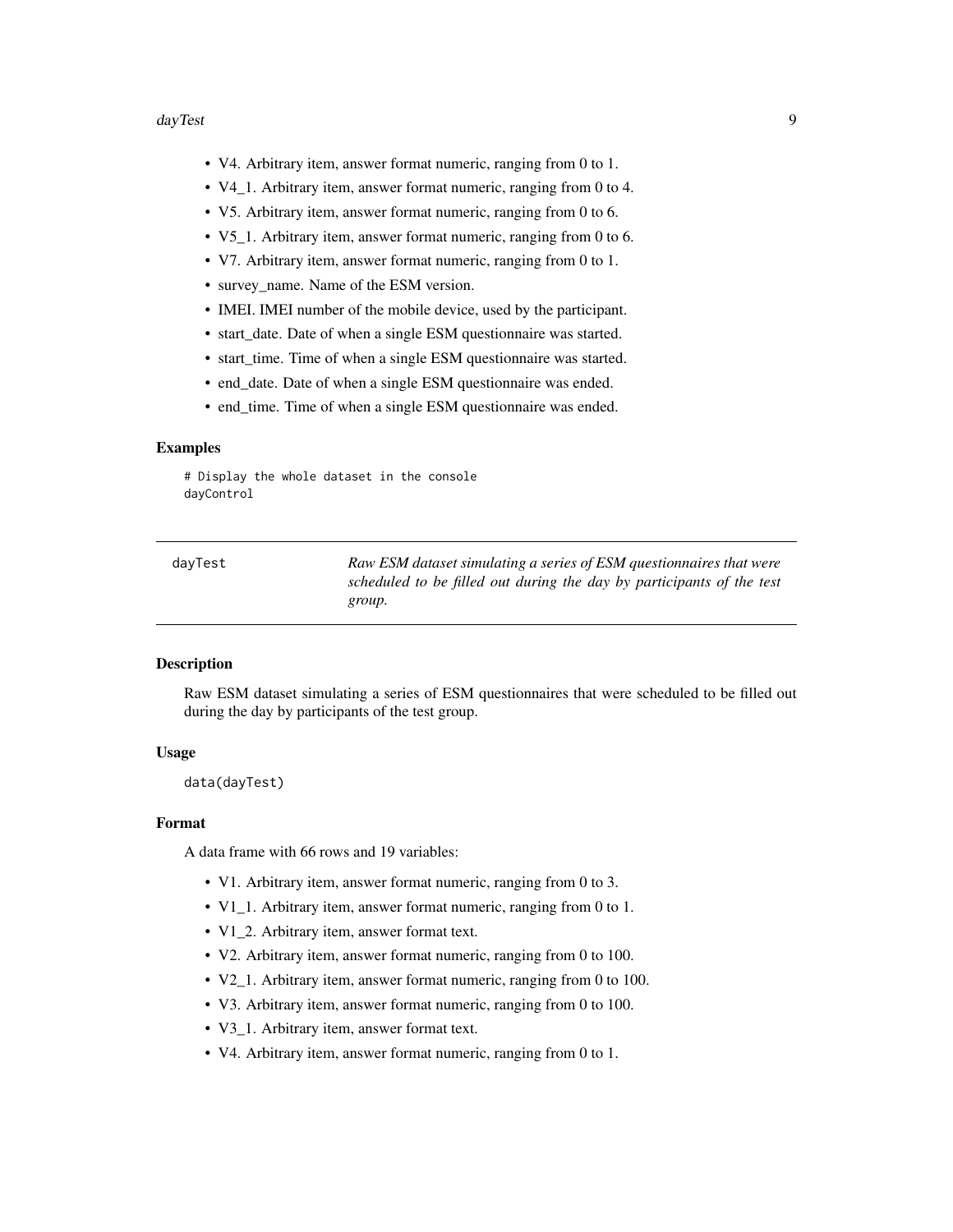- <span id="page-9-0"></span>• V4\_1. Arbitrary item, answer format numeric, ranging from 0 to 4.
- V5. Arbitrary item, answer format numeric, ranging from 0 to 6.
- V5\_1. Arbitrary item, answer format numeric, ranging from 0 to 6.
- V7. Arbitrary item, answer format numeric, ranging from 0 to 1.
- V8. Arbitrary item, answer format text.
- survey\_name. Name of the ESM version.
- IMEI. IMEI number of the mobile device, used by the participant.
- start\_date. Date of when a single ESM questionnaire was started.
- start\_time. Time of when a single ESM questionnaire was started.
- end\_date. Date of when a single ESM questionnaire was ended.
- end\_time. Time of when a single ESM questionnaire was ended.

## Examples

# Display the whole dataset in the console dayTest

<span id="page-9-1"></span>esAssign *esAssign*

## Description

esAssign assigns ESM questionnaires to the (selected) persons who generated them.

## Usage

```
esAssign(esDf, refDf, RELEVANTINFO_ES = NULL, RELEVANTVN_ES = NULL,
 RELEVANTVN_REF = NULL, singlePerson = NULL, prompted = NULL,
 promptTimeframe = 30, midnightPrompt = FALSE, dstDates = NULL)
```
#### Arguments

| esDf                     | a data.frame. A single ESM dataset. It must contain the 2 columns that hold<br>the date-time object for when an ESM questionnaire was started and finished,<br>respectively. |
|--------------------------|------------------------------------------------------------------------------------------------------------------------------------------------------------------------------|
| refDf<br>RELEVANTINFO_ES | a data.frame. The reference dataset.                                                                                                                                         |
|                          | a list. This list is generated by function setES.                                                                                                                            |
| RELEVANTVN_ES            | a list. This list is generated by function set ES and it is extended once either by<br>function genDateTime or by function splitDateTime.                                    |
|                          | RELEVANTVN_REF a list. This list is generated by function set REF and it is extended once either by<br>function genDateTime or by function splitDateTime.                    |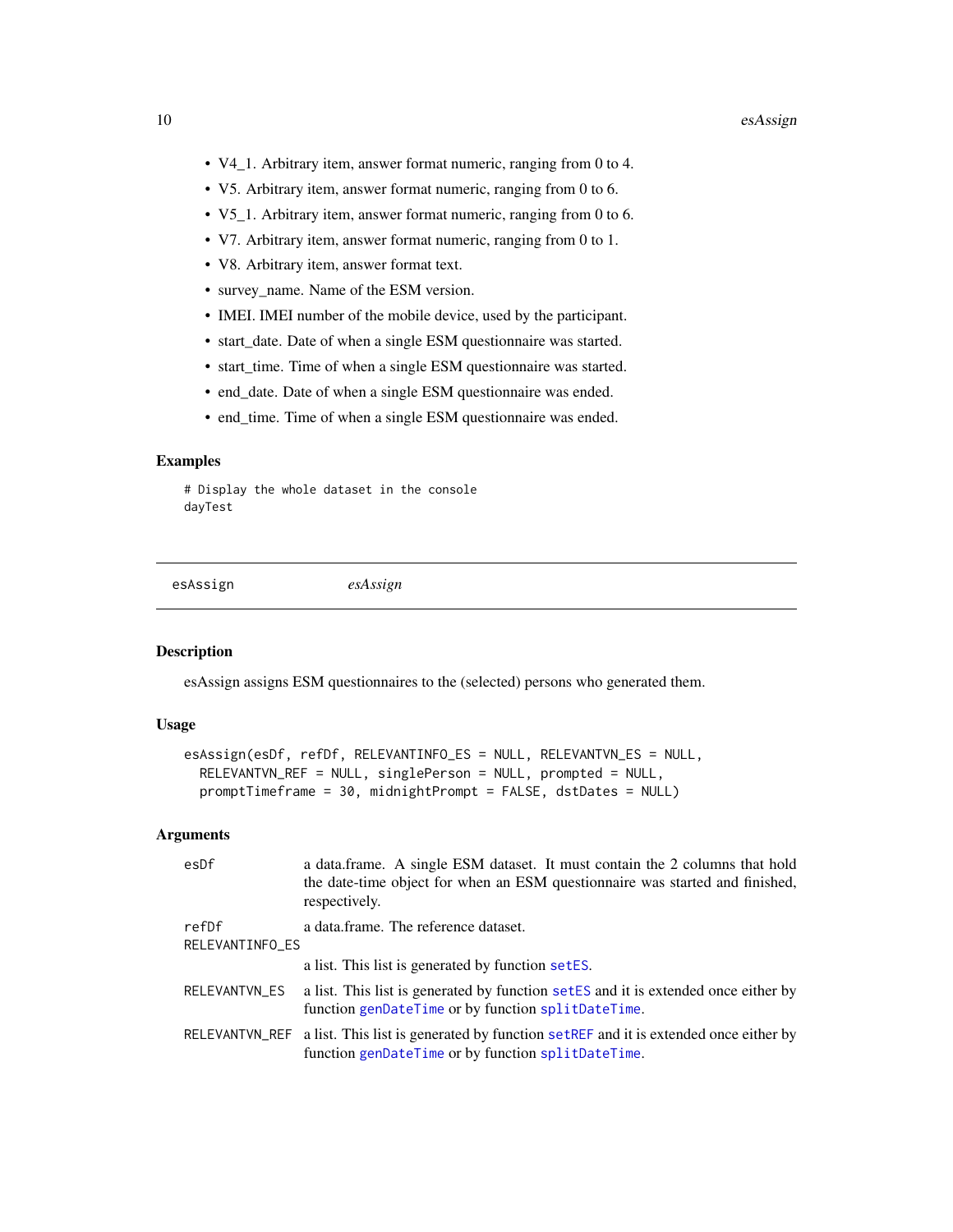| singlePerson    | a character string. If you want to select a single person (must be contained in<br>the reference dataset) enter its identification code (ID); else all participants in<br>the reference dataset are selected (default).                                                                                                                                                                                                                                              |
|-----------------|----------------------------------------------------------------------------------------------------------------------------------------------------------------------------------------------------------------------------------------------------------------------------------------------------------------------------------------------------------------------------------------------------------------------------------------------------------------------|
| prompted        | logical. If there was no prompt per ESM day at all, enter FALSE; else ignore this<br>argument, meaning that per default at least one prompt per ESM day is assumed.                                                                                                                                                                                                                                                                                                  |
| promptTimeframe |                                                                                                                                                                                                                                                                                                                                                                                                                                                                      |
|                 | an integer value. The default value is 30, i.e. within "genDateTime" minutes<br>around each prompt a participant is expected to have answered the ESM ques-<br>tionnaire. This argument must be set to an integer value larger than 0, even if<br>there was no prompt at all. If NA, NULL, 0 is passed to this argument, the<br>function returns an error. If less than "genDateTime" minutes is passed to this<br>argument, the function returns a warning message. |
|                 | midnightPrompt logical. Default FALSE, i.e. no participant was able to start a questionnaire<br>around the midnight hour. However, if this was possible, set this argument to<br>TRUE, in which case it takes the function esAssign a little longer to do its job,<br>compared to midnightPrompt = FALSE.                                                                                                                                                            |
| dstDates        | a vector of character strings. If a check shall be made concerning the daylight<br>saving time (last weekend in March and October, respectively), enter the respec-<br>tive date(s) in the form yyyy-mm-dd as vector, e.g. c("2007-10-28", "2008-03-<br>30).                                                                                                                                                                                                         |

#### Details

Data can only be assigned to those individuals who are contained in the reference dataset. esAssign is of utmost importance in preparing the ESM dataset because the results of any statistical analysis depends on the correct assignment of data to the persons who generated it. New columns in output list of function esAssign are

- 1. ID. Unique identification code of each participant.
- 2. CV\_ES. CV is short for count variable. It counts all the questionnaires that have been filled out by the participant during the ESM period. In incrementing order it starts at 1 and skips a number, whenever a questionnaire is missing.
- 3. CV\_ESDAY. This variable counts the single ESM days. In incrementing order it starts at 1. It only skips a number when all questionnaires of that day are missing.
- 4. CV\_ESWEEKDAY. This variable counts the weekday, with Monday represented by the value 1, ..., Sunday = 7.
- 5. PROMPT. Correspondance of the actual start time of the questionnaire to its prompt (in our exemplary dataset this ranges between 1 and 4).
- 6. PROMPTEND. Correspondance of the actual end time of the questionnaire to its prompt (in our exemplary dataset this ranges between 1 and 4).
- 7. LAG\_MINS. Time difference in minutes (rounded) between the scheduled time of the prompt and the actual start time of a questionnaire.
- 8. ES\_MULT. Dichotomous variable. The value 1 represents a questionnaire that has been filled out repeatedly at one specific prompt.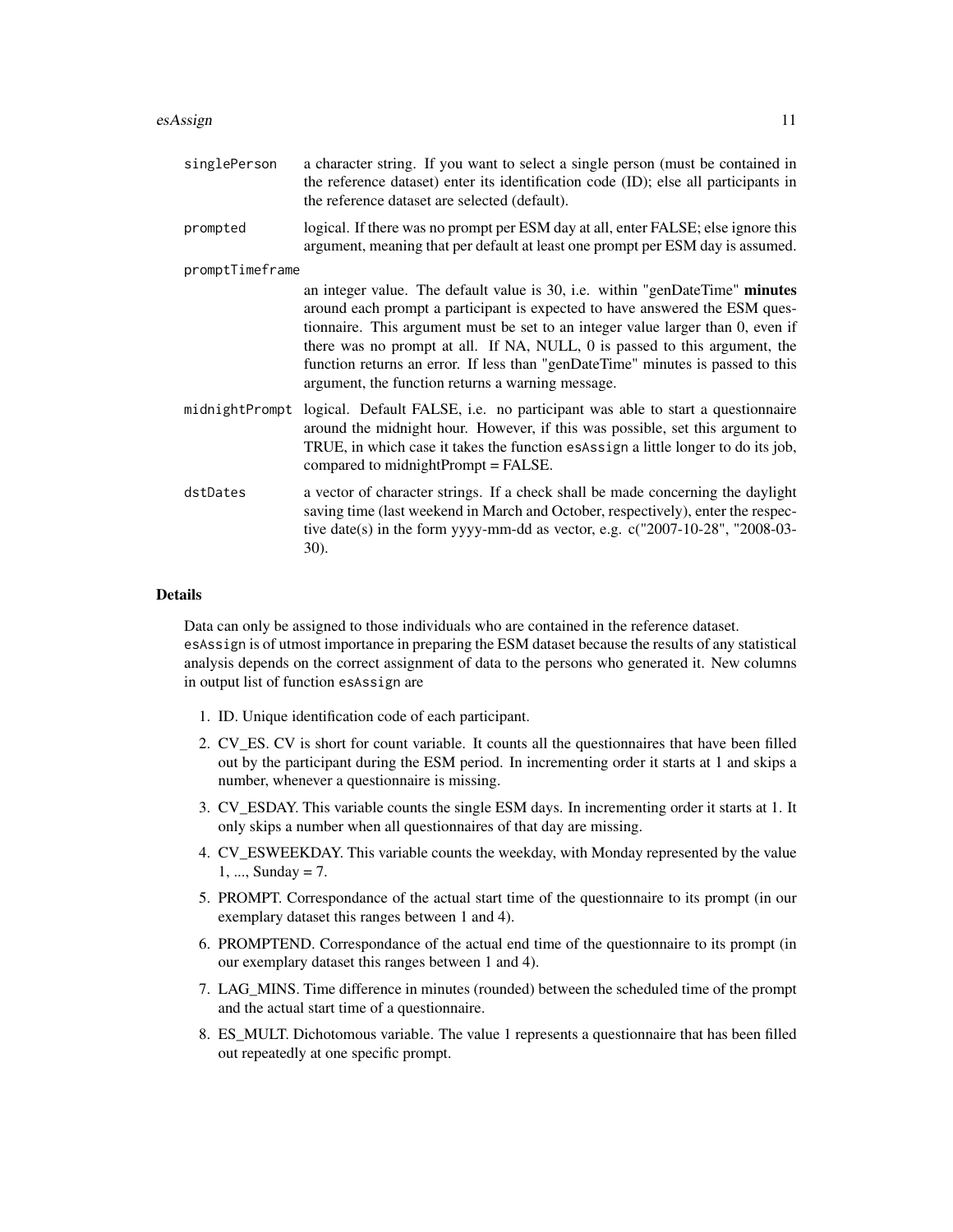- 9. ES\_MULT2. Alternative representation of ES\_MULT. The very first questionnaire at a prompt is represented by the value 1, the second questionnaire (i.e. the first repeatedly filled out q.) is represented by the value 2, etc.
- 10. ST. Assigns the prompt/scheduled time (ST) to the actual start time of a questionnaire, by choosing the miminal time difference between all possible prompts (per participant) and the actual start time of the single ESM questionnaire.
- 11. STDATE. Variable is returned only if argument midnightPrompt is set to TRUE. Possible values and meaning:  $-1$  = scheduled start date is prior to actual start date;  $0$  = scheduled start date and actual start date are equal to one another;  $1 =$  scheduled date is subsequent to actual start date.
- 12. TFRAME. Dichotomous variable. The value 1 represents a questionnaire that is within the time frame, as specified by the user.
- 13. DST. Dichotomous variable. The value 1 represents a questionnaire's date to be equal or later than the daylight saving date, as specified by the user.
- 14. QWST. Dichotomous variable. The value 1 represents a questionnaire to be fully within the scheduled time, i.e. the time differences of both the actual start time and the actual end time are minimal relative to the same scheduled time.

Additionally, if the reference dataset contains any duplicates in the column representing the participant IDs, then esAssign stops and an error message is printed in the R console.

#### Value

The user receives a list containing 4 datasets:

- 1. ES, i.e. ESM data assigned to selected participants with new columns added, see Details.
- 2. ESopt, i.e. the optimal ESM data sequence for all selected participants.
- 3. ESout, i.e. ESM data that couldn't be assigned.
- 4. ESrate, i.e. the average completion rates per participant, both per prompt and overall.

The effective ESM completion rates per selected individual and per prompt are also printed to the console. However, these are not the final completion rates, since some of the current questionnaires later might either be removed (see function [intolerable](#page-46-1)) or be shifted to a neighboring prompt index (see functions [suggestShift](#page-71-1) and [makeShift](#page-48-1)).

#### See Also

Exemplary code (fully executable) in the documentation of [esmprep](#page-21-1) (function 17 of 29).

#### Examples

- # o=o=o=o=o=o=o=o=o=o=o=o=o=o=o=o=o=o=o=o=o=o=o=o=o=o=o=o=o=o=o=o=o=o
- # Prerequisites in order to execute esAssign. Start ----------------
- # esMerged1 is the raw ESM dataset, also delivered with the package
- # referenceDfNew is the modified reference dataset, delivered with
- # the package.
- # RELEVANTINFO\_ES is delivered with the package
- # Use example list delivered with the package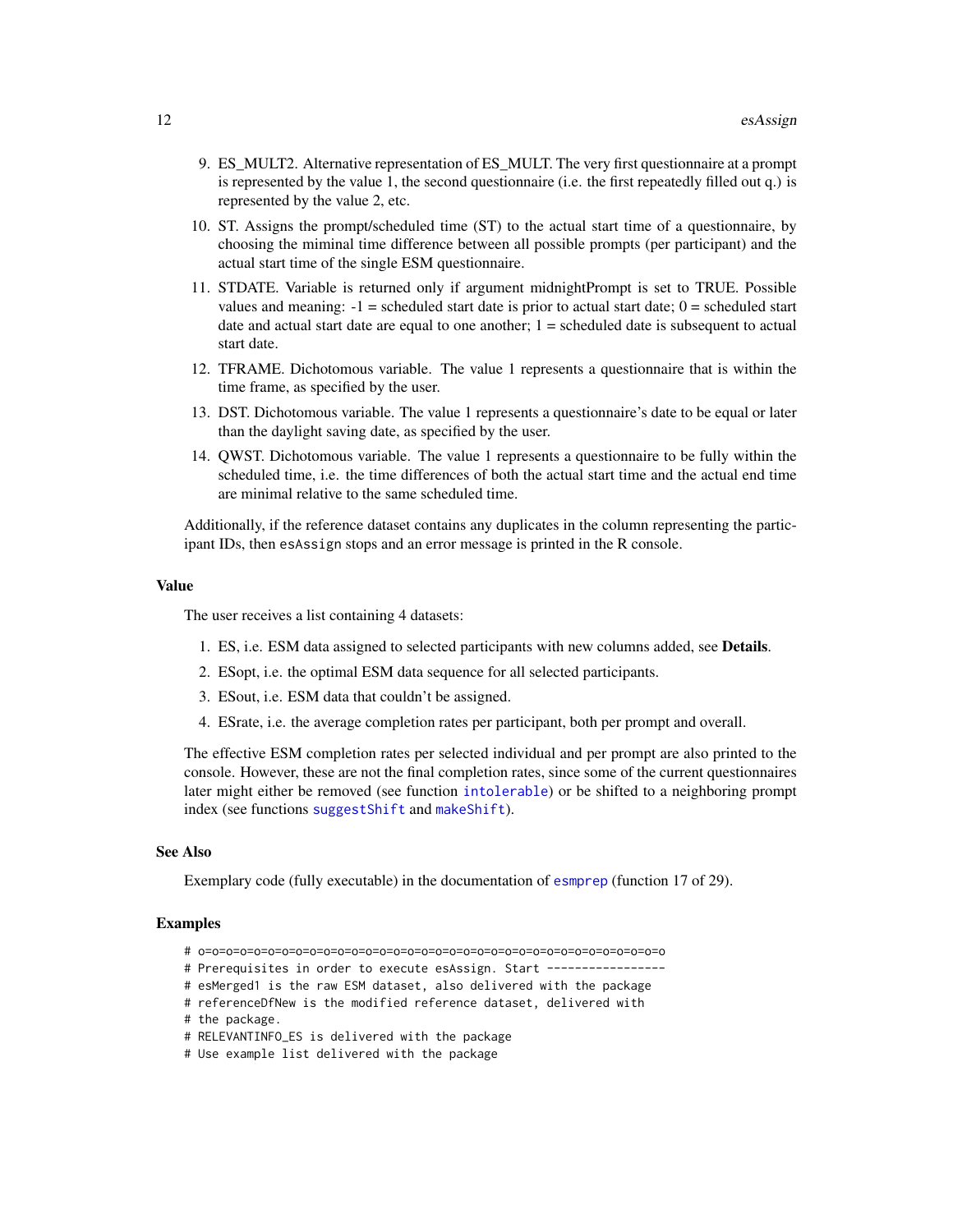## <span id="page-12-0"></span>esAssigned 13

```
RELEVANTVN_ES <- RELEVANTVN_ESext
# Use example list delivered with the package
RELEVANTVN_REF <- RELEVANTVN_REFext
# Prerequisites in order to execute esAssign. End -------------------
# -------------------------------------------------------
# Run function 17 of 29; see esmprep functions' hierarchy.
# -------------------------------------------------------
# Assign questionnaires contained in the raw ESM dataset to all participants listed
# in the reference dataset. esMerged1 is the result of function 'convertChars',
# referenceDfNew is the result of function 'genDateTime' or of function
# 'splitDateTime'.
# Run only the first 2 out of 8 participants (saves time). The warning message the
# user receives in this case (2 out of 8 participants) is correct.
esAssigned <- esAssign(esDf = esMerged1, refDf = referenceDfNew[1:2,], RELEVANTINFO_ES,
RELEVANTVN_ES, RELEVANTVN_REF)
# # Assign questionnaires contained in the raw ESM dataset to participant P001 listed
# # in the reference dataset.
# esAssigned <- esAssign(esDf = esMerged1, refDf = referenceDfNew, RELEVANTINFO_ES,
# RELEVANTVN_ES, RELEVANTVN_REF, singlePerson="P001")
# More options can be passed to 'esAssign', see parameter description. Note that when
# setting the argument midnightPrompt to TRUE, esAssign takes a bit longer to do its job.
# Output: List with 4 data.frames.
names(esAssigned)
# o=o=o=o=o=o=o=o=o=o=o=o=o=o=o=o=o=o=o=o=o=o=o=o=o=o=o=o=o=o=o=o=o=o
```

| esAssigned | Resulting dataset after function esAssign has been executed on the raw<br>ESM dataset. |
|------------|----------------------------------------------------------------------------------------|
|------------|----------------------------------------------------------------------------------------|

## Description

Note: The list of datasets esAssigned is the result of the function [esAssign](#page-9-1), when the raw ESM dataset esMerged1 is one of the function arguments. esMerged1 is the result of function [convertChars](#page-5-1).

#### Usage

esAssigned

### Format

An object of class list of length 4.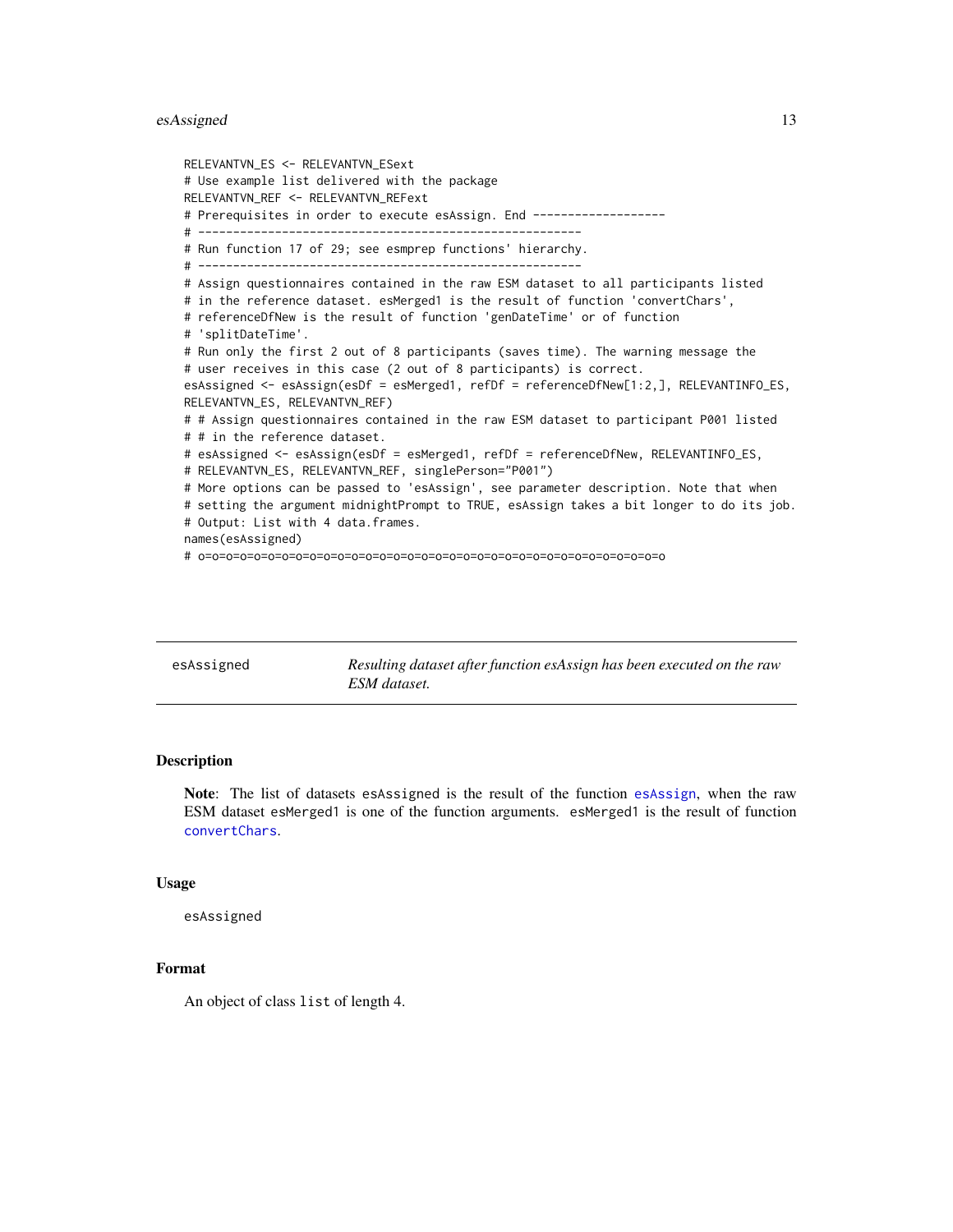<span id="page-13-0"></span>

## **Description**

esComplete checks whether each ESM questionnaire is complete as specified by the user.

#### Usage

esComplete(dfList, lastItemList)

## Arguments

| dfList       | a list. Each element of the list must be a data.frame. Each data.frame is a<br>separate raw ESM dataset/an ESM questionnaire version. If there is just one<br>ESM version the list therefore contains one data frame. |
|--------------|-----------------------------------------------------------------------------------------------------------------------------------------------------------------------------------------------------------------------|
| lastItemList | a list. Each list element too must be a list. Each of these inner lists must contain<br>exactly 4 elements:                                                                                                           |
|              | 1. First, a character string specifying the ESM questionnaire version                                                                                                                                                 |
|              | 2. Second, a character string specifying the penultimate item of its respective<br>ESM questionnaire version (i.e. the column name of the raw ESM dataset)                                                            |
|              | 3. Third, a vector of at least one numeric value, specifying the condition upon<br>which the last item is expected to contain a value, so that the questionnaire<br>can be considered complete, and                   |
|              | 4. Fourth, a character string specifying the last item of its respective ESM<br>questionnaire version ( <i>i.e.</i> the column name of the raw ESM dataset).                                                          |
|              | If there is no condition that determines which is the last item expected to contain<br>a value, then the second and the third argument will have to be set to NA. See<br><b>Details</b> for more information.         |
|              |                                                                                                                                                                                                                       |

## Details

If due to some technical error an ESM questionnaire does not contain an end date and/or end time it might be a complete questionnaire nonetheless. Completion can be defined as the last item of the questionnaire containing valid data. In addition it is possible that the value in the penultimate item sets a condition upon which the questionnaire's completion is achieved either if the penultimate item contains a specific value (e.g. 0), which might signal that the questionnaire ends right there. However, if the penultimate item contains a value greater than 0, this might signal that the questionnaire's last item is expected to contain valid data.

#### Value

dfList with additional column INCOMPLETE denoting an ESM questionnaire to be complete  $(= 0)$  or incomplete  $(= 1)$ . If within the 2nd argument lastItemList at least one of the ESM questionnaire versions are passed more than once, then the additional columns will be named IN-COMPLETE\_i, where i specifies the number of how often an ESM version has been passed (see Examples).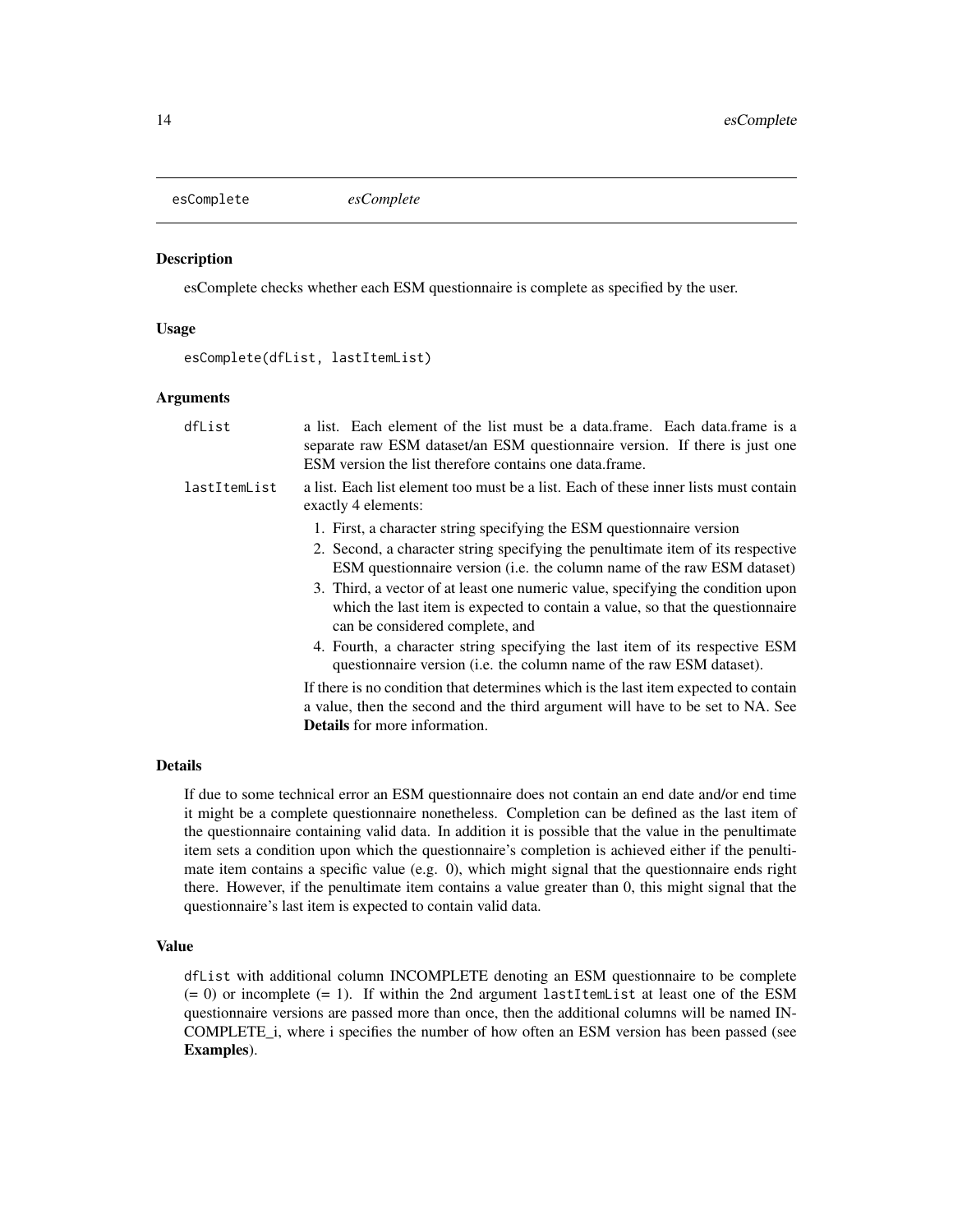#### <span id="page-14-0"></span>esFinal 15

## See Also

Exemplary code (fully executable) in the documentation of [esmprep](#page-21-1) (function 13 of 29).

#### Examples

```
# o=o=o=o=o=o=o=o=o=o=o=o=o=o=o=o=o=o=o=o=o=o=o=o=o=o=o=o=o=o=o=o=o=o
# Prerequisites in order to execute esComplete. Start ---------------
# Use example list delivered with the package
RELEVANTVN_ES <- RELEVANTVN_ESext
# keyLsNew is a list of datasets, also delivered with the package
rmInvLs <- rmInvalid(keyLsNew, RELEVANTVN_ES)
plausibItems <- esItems(dfList=rmInvLs[["dfValid"]], RELEVANTVN_ES)
# Prerequisites in order to execute esComplete. End -----------------
# -------------------------------------------------------
# Run function 13 of 29; see esmprep functions' hierarchy.
# -------------------------------------------------------
# Generate second argument of function 'esComplete'. It's strongly recommended
# to read the explantion of this 2nd argument in the esmprep vignette, function
# 'esComplete'.
lastItemList <- list(
# If in survey version "morningTestGroup" variable "V6" contains the value 0,
# then variable "V6_1" is the last item expected to contain data, else "V6" is the last item
# expected to contain data.
list("morningTestGroup", "V6", 0, "V6_1"),
# In survey version "dayTestGroup" variable "V7" is the last item expected to contain data;
# unlike above, no conditions; NA as 2nd and 3rd element of the inner list are mandatory.
list("dayTestGroup", NA, NA, "V7"),
# Information of all further ESM versions are passed accordingly:
list("eveningTestGroup", "V9", 1, "V9_1"),
list("morningControlGroup", "V6", 0, "V6_1"),
list("dayControlGroup", NA, NA, "V7"),
# The last ESM version has 2 conditions, therefore it is passed 2 times:
# If V8_1 contains a value between 1 and 5, then V8_3 is the last item expected to
# contain data.
list("eveningControlGroup", "V8_1", 1:5, "V8_3"),
# If V8_1 contains the value 0, then V8_2 is the last item expected to contain data.
list("eveningControlGroup", "V8_1", 0, "V8_2"))
# Apply function 'esComplete'. rmInvLs[["dfValid"]] is one of the results of function
# rmInvalid.
isCompleteLs <- esComplete(rmInvLs[["dfValid"]], lastItemList)
# o=o=o=o=o=o=o=o=o=o=o=o=o=o=o=o=o=o=o=o=o=o=o=o=o=o=o=o=o=o=o=o=o=o
```
esFinal *esFinal*

#### Description

esFinal generates the final ESM dataset.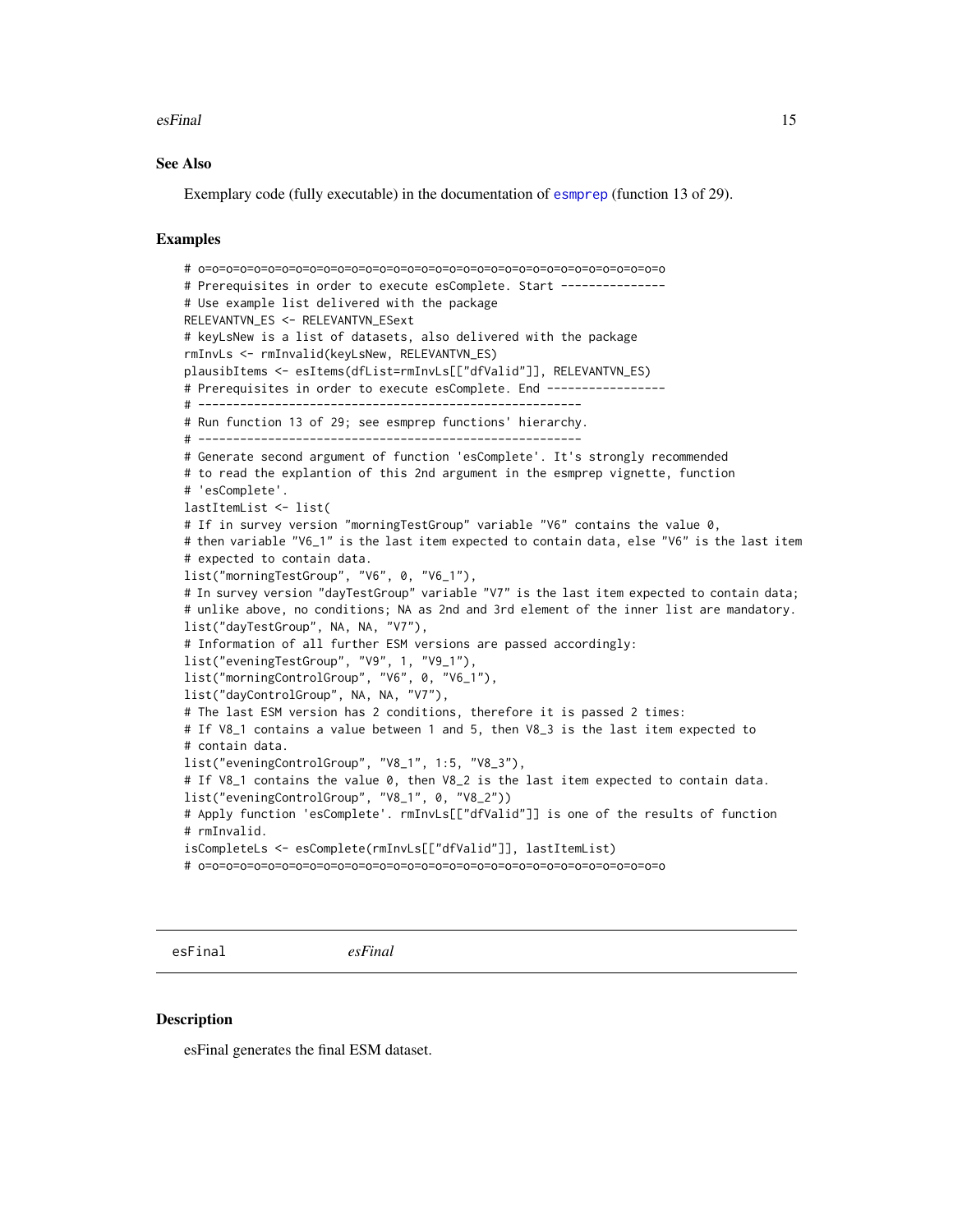#### Usage

```
esFinal(esDf, esOpt = NULL, complianceRate = NULL,
 RELEVANTINFO_ES = NULL, RELEVANTVN_ES = NULL, maxRows = NULL)
```
#### Arguments

| esDf            | a data.frame. A single ESM dataset. It must contain the 2 columns that hold<br>the date-time object for when an ESM questionnaire was started and finished,<br>respectively.                                                                                                              |  |
|-----------------|-------------------------------------------------------------------------------------------------------------------------------------------------------------------------------------------------------------------------------------------------------------------------------------------|--|
| esOpt           | a data frame. This data frame is generated as part of a list returned by the func-<br>tion esassign. The name of this list's element is ESopt. Extract this element<br>and pass it to the argument esopt of this function.                                                                |  |
|                 | compliance Rate integer. This value must be set to a value between 0 and 100. If you want to<br>have the completion rates for all participants and you also want to make sure<br>that all participants are kept in the final ESM dataset, simply set the argument<br>complianceRate to 0. |  |
| RELEVANTINFO_ES |                                                                                                                                                                                                                                                                                           |  |
|                 | a list. This list is generated by function setES.                                                                                                                                                                                                                                         |  |
| RELEVANTVN_ES   | a list. This list is generated by function set ES and it is extended once either by<br>function genDateTime or by function splitDateTime.                                                                                                                                                 |  |
| maxRows         | a numeric value. The number of data lines (per participant) in the final event<br>sampling dataset; must be equal for all participants. If no number is entered the<br>maximum number across all participants is used.                                                                    |  |

## Details

The empty rows will either denote ESM questionnaires that were missed by the participant or it will denote fillers, i.e. rows of empty data to fill up the number of rows to be equal across all participants The number of maximum rows per participant either are computed by searching the actual maximum number of questionnaires started by the participant, or by what the user defines to be the maximum number of questionnaires (no less than 2).

#### Value

The user receives a list containing 3 elements:

- 1. ESfinal, i.e. with empty rows of data added and with 2 additional columns MISSED and FILLER. MISSED refers to questionnaires that should have been answered by the participants but weren't. FILLER refers to empty rows of data due to all participants having to have equally many rows of data for multilevel modeling. See Details for more information..
- 2. ESrateFinal, i.e. the average completion rates per participant, both per prompt and overall.
- 3. ESfinalOut, i.e. ESM data that contains participants that won't be used for statistical analyses due to having less than a minimum number of answered ESM questionnaires. If no participant is deselected a character string is returned that affirms that no deselection took place.

Unlike the interim result returned by the function [esAssign](#page-9-1) (whenever there was at least one daily prompt) the data.frame ESrateFinal shows the final completion rates per participant.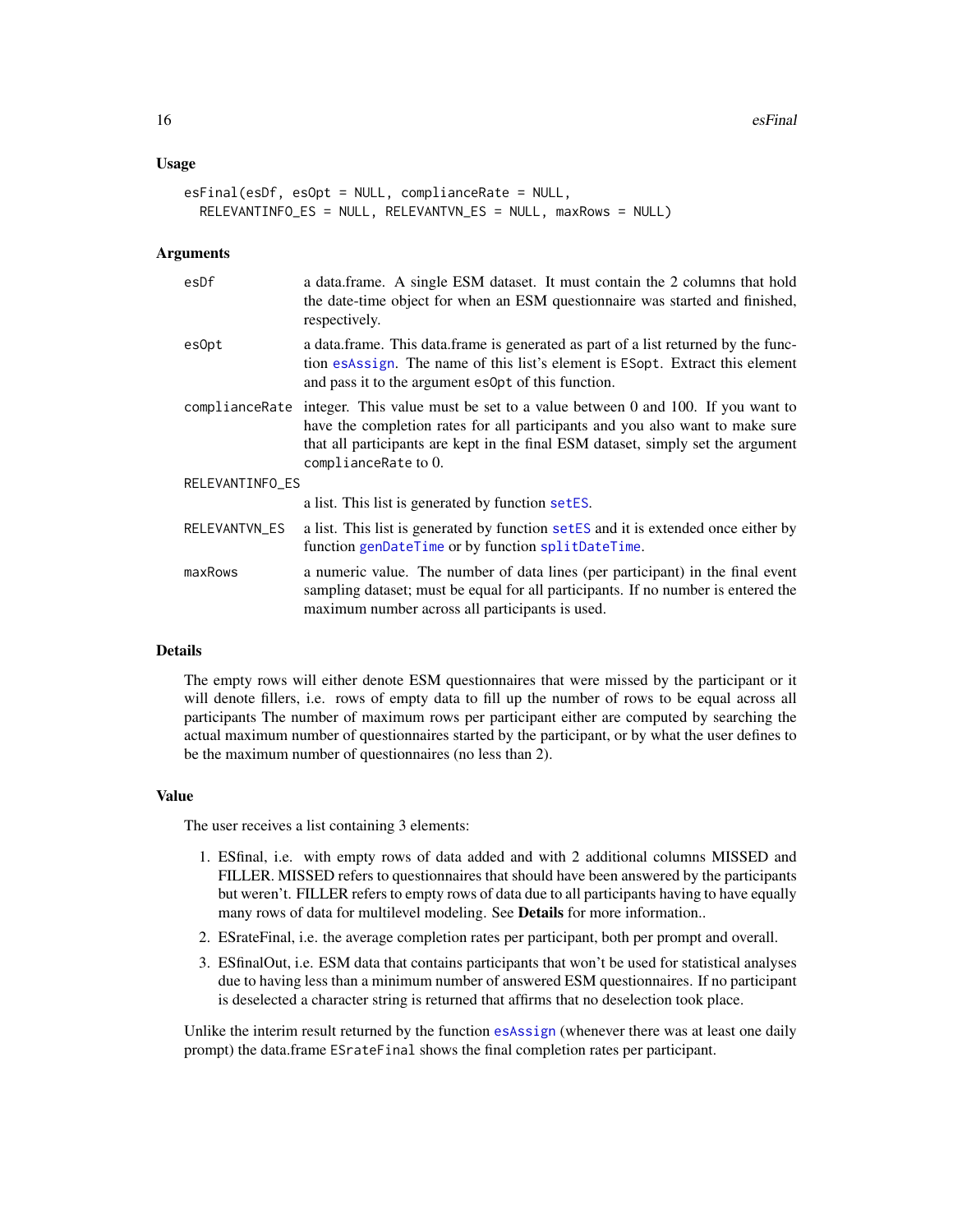#### <span id="page-16-0"></span>esIdentical 17

## See Also

Exemplary code (fully executable) in the documentation of [esmprep](#page-21-1) (function 29 of 29).

### Examples

```
# o=o=o=o=o=o=o=o=o=o=o=o=o=o=o=o=o=o=o=o=o=o=o=o=o=o=o=o=o=o=o=o=o=o
# Prerequisites in order to execute esFinal. Start ------------------
# RELEVANTINFO_ES is delivered with the package
# Use example list delivered with the package
RELEVANTVN_ES <- RELEVANTVN_ESext
# tbsqDf is a raw ESM dataset, delivered with the package.
# Prerequisites in order to execute esFinal. End --------------------
# -------------------------------------------------------
# Run function 29 of 29; see esmprep functions' hierarchy.
# -------------------------------------------------------
# tbsqDf is the result of function 'computeTimeBetween'.
esDfFin <- esFinal(tbsqDf, esOpt=esAssigned[["ESopt"]], complianceRate=50,
RELEVANTINFO_ES, RELEVANTVN_ES)
# o=o=o=o=o=o=o=o=o=o=o=o=o=o=o=o=o=o=o=o=o=o=o=o=o=o=o=o=o=o=o=o=o=o
```
esIdentical *esIdentical*

#### Description

esIdentical checks whether there are fully identical lines of data in the ESM dataset.

## Usage

```
esIdentical(esDf, RELEVANTVN_ES = NULL)
```
### Arguments

| esDf | a data frame. A single ESM dataset. It must contain the 2 columns that hold<br>the date-time object for when an ESM questionnaire was started and finished,<br>respectively. |
|------|------------------------------------------------------------------------------------------------------------------------------------------------------------------------------|
|      | RELEVANTVN ES a list. This list is generated by function set ES and it is extended once either by<br>function genDateTime or by function splitDateTime.                      |

### Details

At least 2 ESM questionnaires must be 100 percent identical in order to be registered as duplicates.

#### Value

esDf with the additional column IDENT denoting an ESM questionnaire to be unique  $(= 0)$  or to be duplicated  $(= 1)$ .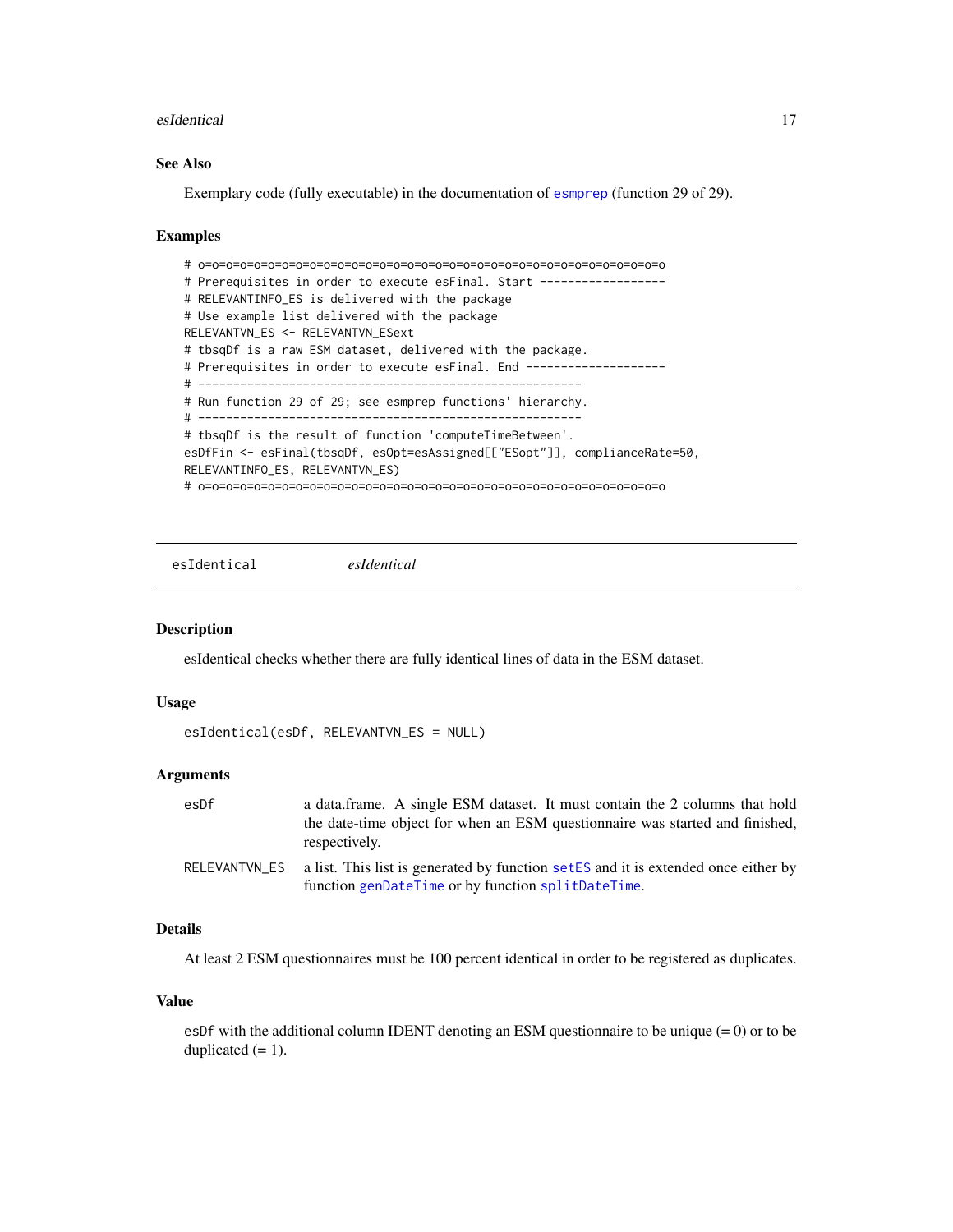## See Also

Exemplary code (fully executable) in the documentation of [esmprep](#page-21-1) (function 19 of 29).

## Examples

```
# o=o=o=o=o=o=o=o=o=o=o=o=o=o=o=o=o=o=o=o=o=o=o=o=o=o=o=o=o=o=o=o=o=o
# Prerequisites in order to execute esIdentical. Start --------------
# Use example list delivered with the package
RELEVANTVN_ES <- RELEVANTVN_ESext
# esAssigned is a list of datasets, delivered with the package. It is
# the result of the assignment of the ESM questionnaires to ALL 8
# participants in the reference dataset.
noEndDf <- missingEndDateTime(esAssigned[["ES"]], RELEVANTVN_ES)
# Prerequisites in order to execute esIdentical. End ----------------
# -------------------------------------------------------
# Run function 19 of 29; see esmprep functions' hierarchy.
# -------------------------------------------------------
# noEndDf is the result of function 'noEndDateTime'.
identDf <- esIdentical(noEndDf, RELEVANTVN_ES)
# o=o=o=o=o=o=o=o=o=o=o=o=o=o=o=o=o=o=o=o=o=o=o=o=o=o=o=o=o=o=o=o=o=o
```
esItems *esItems*

#### Description

esItems registers the ESM questionnaire items as opposed to variables containing information about the questionnaire, e.g. the time stamps of when it was started and finished.

## Usage

```
esItems(dfList, RELEVANTVN_ES = NULL)
```
#### Arguments

| dfList | a list. Each element of the list must be a data.frame. Each data.frame is a                                                                            |
|--------|--------------------------------------------------------------------------------------------------------------------------------------------------------|
|        | separate raw ESM dataset/an ESM questionnaire version. If there is just one<br>ESM version the list therefore contains one data frame.                 |
|        | RELEVANTVN_ES a list. This list is generated by function setES and it is extended once either by<br>function genDateTime or by function splitDateTime. |

#### Value

A list with all the item names per ESM questionnaire version. Columns specifying dates, times, or IMEI numbers - as specified in function [setES](#page-65-1) - are not used in function [esPlausible](#page-35-1), which takes the result of esItems as 2nd argument.

<span id="page-17-0"></span>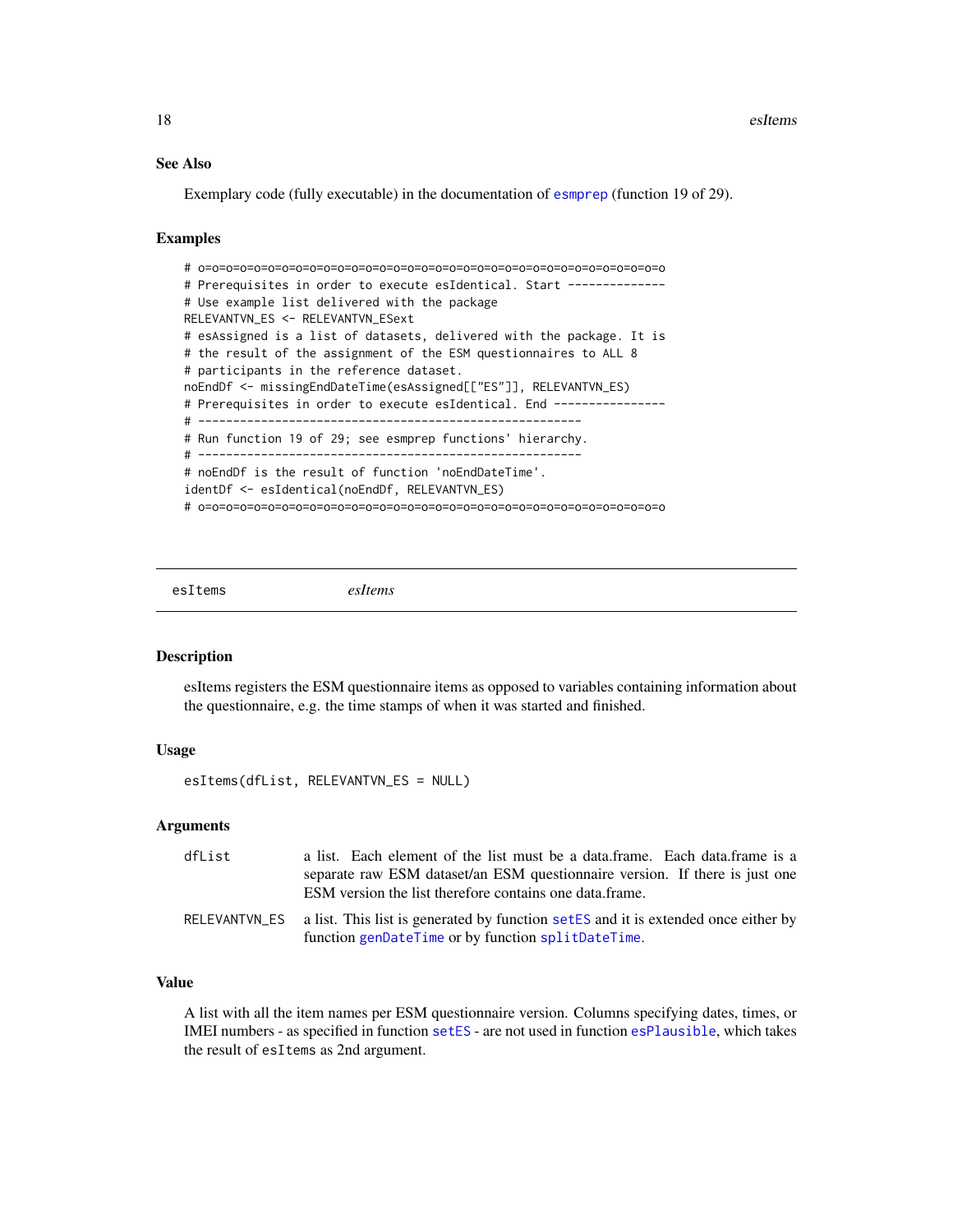#### <span id="page-18-0"></span>esList 19

## See Also

Exemplary code (fully executable) in the documentation of [esmprep](#page-21-1) (function 11 of 29).

#### Examples

```
# o=o=o=o=o=o=o=o=o=o=o=o=o=o=o=o=o=o=o=o=o=o=o=o=o=o=o=o=o=o=o=o=o=o
# Prerequisites in order to execute esItems. Start ------------------
# Use example list delivered with the package
RELEVANTVN_ES <- RELEVANTVN_ESext
# keyLsNew is a list of datasets, also delivered with the package
rmInvLs <- rmInvalid(keyLsNew, RELEVANTVN_ES)
# Prerequisites in order to execute esItems. End -------------------
# -------------------------------------------------------
# Run function 11 of 29; see esmprep functions' hierarchy.
# -------------------------------------------------------
# Extract the item names of the raw ESM datasets. rmInvLs[["dfValid"]]
# is one of the results from function 'rmInvalid'
plausibItems <- esItems(dfList=rmInvLs[["dfValid"]], RELEVANTVN_ES)
# o=o=o=o=o=o=o=o=o=o=o=o=o=o=o=o=o=o=o=o=o=o=o=o=o=o=o=o=o=o=o=o=o=o
```
esList *esList*

#### Description

esList holds all separate raw ESM datasets in one list, which is an R-built-in data structure.

#### Usage

```
esList(dfList, RELEVANTVN_ES = NULL)
```
#### Arguments

| dfList        | a list. Each element of the list must be a data.frame. Each data.frame is a         |
|---------------|-------------------------------------------------------------------------------------|
|               | separate raw ESM dataset/an ESM questionnaire version. If there is just one         |
|               | ESM version the list therefore contains one data.frame.                             |
| RELEVANTVN ES | a list. This list is generated by function set ES and it is extended once either by |
|               | function genDateTime or by function splitDateTime.                                  |

#### Details

The separate raw ESM datasets are still separated in the list. Each list element is named according to the survey version as specified by the content of the respective column name in each ESM dataset.

#### Value

A named list of the ESM datasets, where each list name is equal to the name of the respective ESM questionnaire version.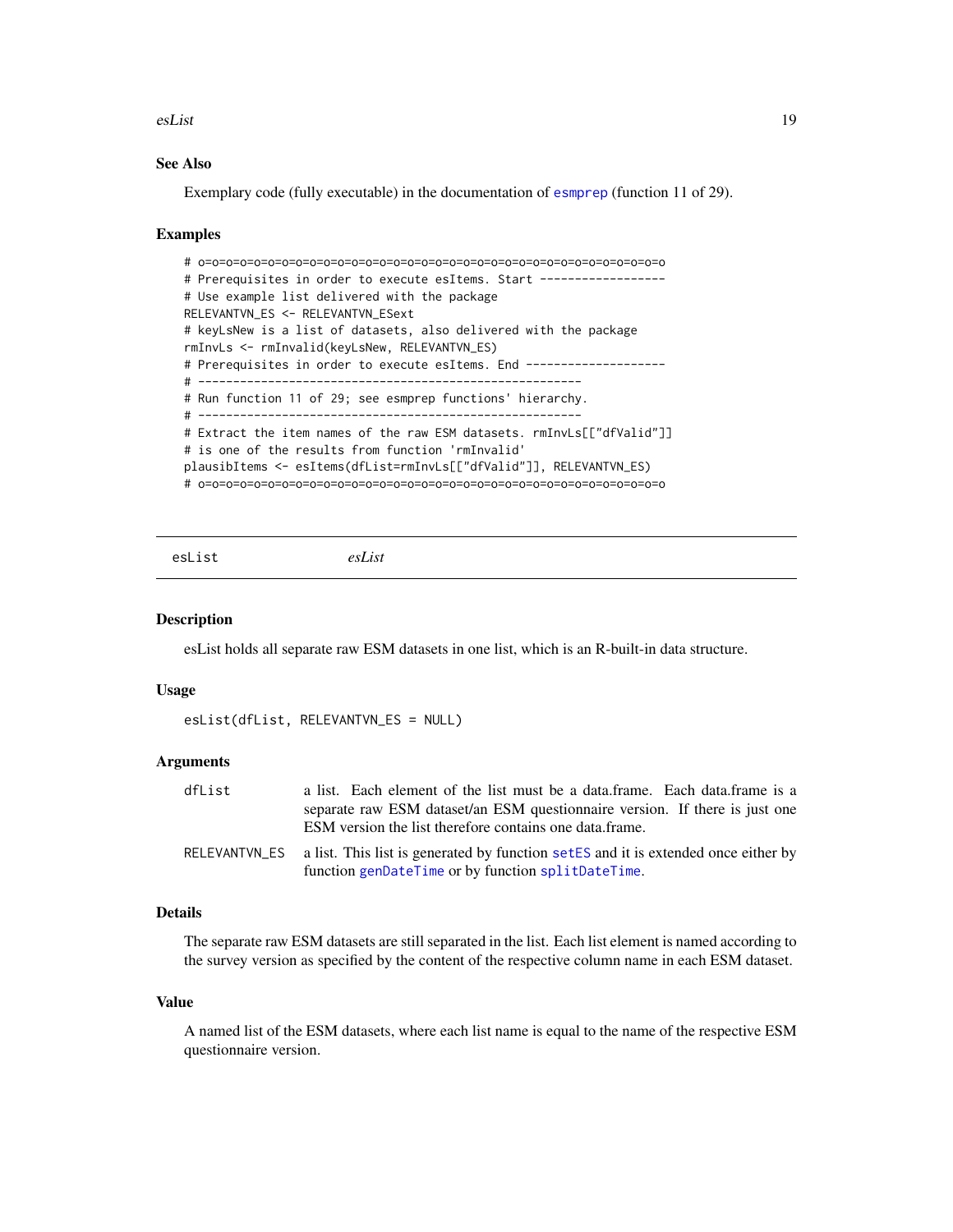#### See Also

Exemplary code (fully executable) in the documentation of [esmprep](#page-21-1) (function 5 of 29).

#### Examples

```
# o=o=o=o=o=o=o=o=o=o=o=o=o=o=o=o=o=o=o=o=o=o=o=o=o=o=o=o=o=o=o=o=o=o
# Prerequisites in order to execute esList. Start -------------------
# Generate argument RELEVANTVN_ES
relEs <- relevantESVN(svyName="survey_name", IMEI="IMEI",
STARTDATE="start_date", STARTTIME="start_time",
ENDDATE="end_date", ENDTIME="end_time")
imeiNumbers <- as.character(referenceDf$imei)
surveyNames <- c("morningTestGroup", "dayTestGroup", "eveningTestGroup",
"morningControlGroup", "dayControlGroup", "eveningControlGroup")
RELEVANT_ES <- setES(4, imeiNumbers, surveyNames, relEs)
RELEVANTVN_ES <- RELEVANT_ES[["RELEVANTVN_ES"]]
# Prerequisites in order to execute esList. End ----------------------
# ------------------------------------------------------
# Run function 6 of 29; see esmprep functions' hierarchy.
# ------------------------------------------------------
# 6 exemplary raw ESM (sub-)datasets.
esLs <- esList(list(morningControl, dayControl, eveningControl,
morningTest, dayTest, eveningTest), RELEVANTVN_ES)
# o=o=o=o=o=o=o=o=o=o=o=o=o=o=o=o=o=o=o=o=o=o=o=o=o=o=o=o=o=o=o=o=o=o
```
<span id="page-19-1"></span>

esMerge *esMerge*

## Description

esMerge merges all the ESM versions into one single dataset.

## Usage

```
esMerge(dfList, RELEVANTVN_ES = NULL)
```
## Arguments

| dfList | a list. Each element of the list must be a data.frame. Each data.frame is a                      |
|--------|--------------------------------------------------------------------------------------------------|
|        | separate raw ESM dataset/an ESM questionnaire version. If there is just one                      |
|        | ESM version the list therefore contains one data.frame.                                          |
|        | RELEVANTVN_ES a list. This list is generated by function setES and it is extended once either by |
|        | function genDateTime or by function splitDateTime.                                               |

## Value

One single (merged) ESM dataset, where all datasets of the argument dfList are included.

<span id="page-19-0"></span>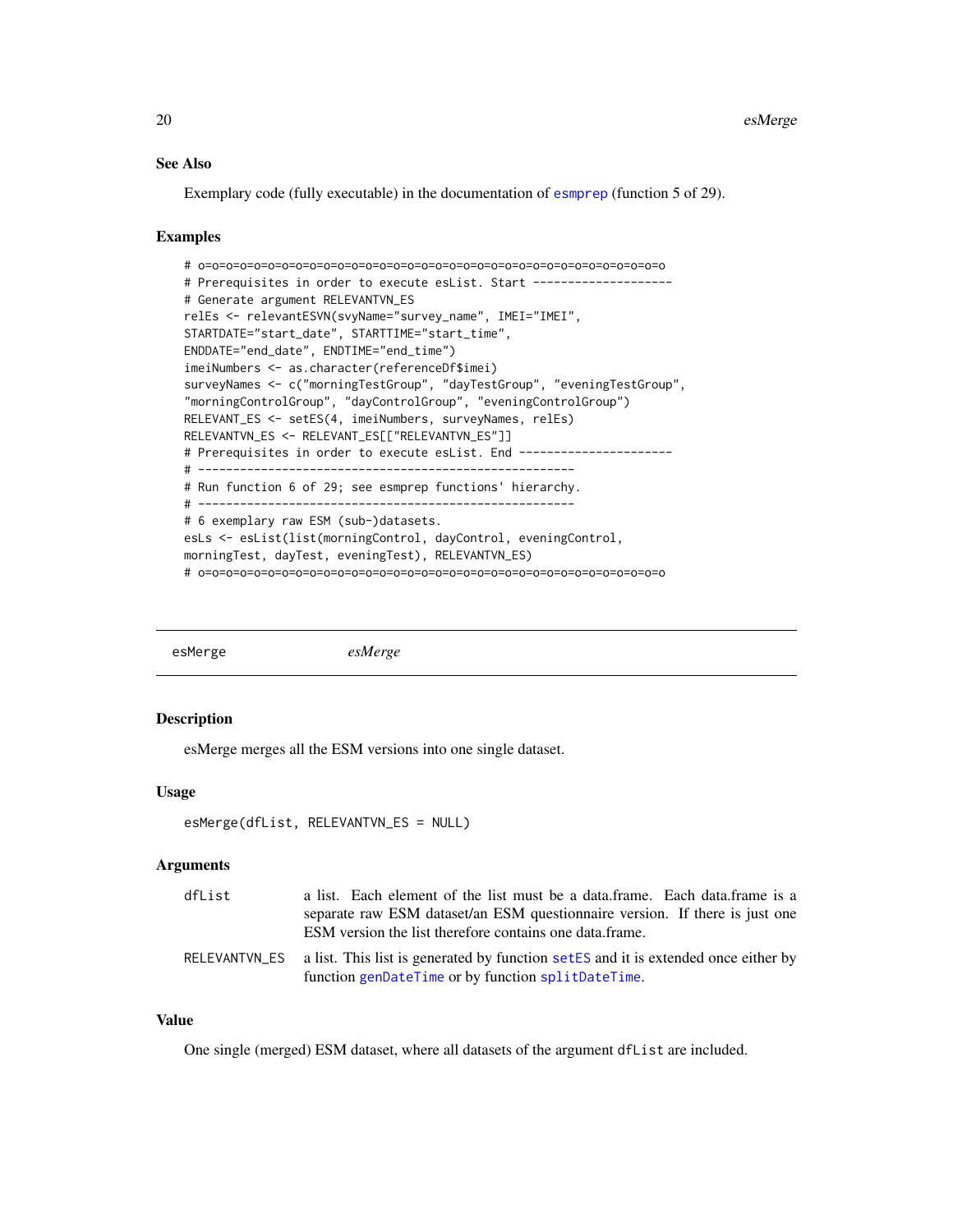#### <span id="page-20-0"></span>esMerged1 21

## See Also

Exemplary code (fully executable) in the documentation of [esmprep](#page-21-1) (function 14 of 29).

## Examples

```
# o=o=o=o=o=o=o=o=o=o=o=o=o=o=o=o=o=o=o=o=o=o=o=o=o=o=o=o=o=o=o=o=o=o
# Prerequisites in order to execute esMerge. Start ------------------
# Use example list delivered with the package
RELEVANTVN_ES <- RELEVANTVN_ESext
# isCompleteLs is a list of datasets, also delivered with the package
# Prerequisites in order to execute esMerge. End -------------------
# -------------------------------------------------------
# Run function 14 of 29; see esmprep functions' hierarchy.
# -------------------------------------------------------
# Merge all raw ESM datasets. isCompleteLs is the result
# of function 'esComplete'.
esMerged <- esMerge(isCompleteLs, RELEVANTVN_ES)
# If preferred convert the 15 digit IMEI number from scientfic notation to text.
esMerged[,RELEVANTVN_ES[["ES_IMEI"]]] <- as.character(esMerged[,RELEVANTVN_ES[["ES_IMEI"]]])
# o=o=o=o=o=o=o=o=o=o=o=o=o=o=o=o=o=o=o=o=o=o=o=o=o=o=o=o=o=o=o=o=o=o
```

| esMerged1 | Resulting dataset after function convert Chars has been executed on<br><i>the raw ESM dataset.</i> |
|-----------|----------------------------------------------------------------------------------------------------|
|           |                                                                                                    |

## Description

Note: The dataset esMerged1 is the result of the function [convertChars](#page-5-1), when the raw ESM dataset esMerged is one of the function arguments. esMerged is the result of function [esMerge](#page-19-1).

## Usage

esMerged1

## Format

An object of class data.frame with 228 rows and 32 columns.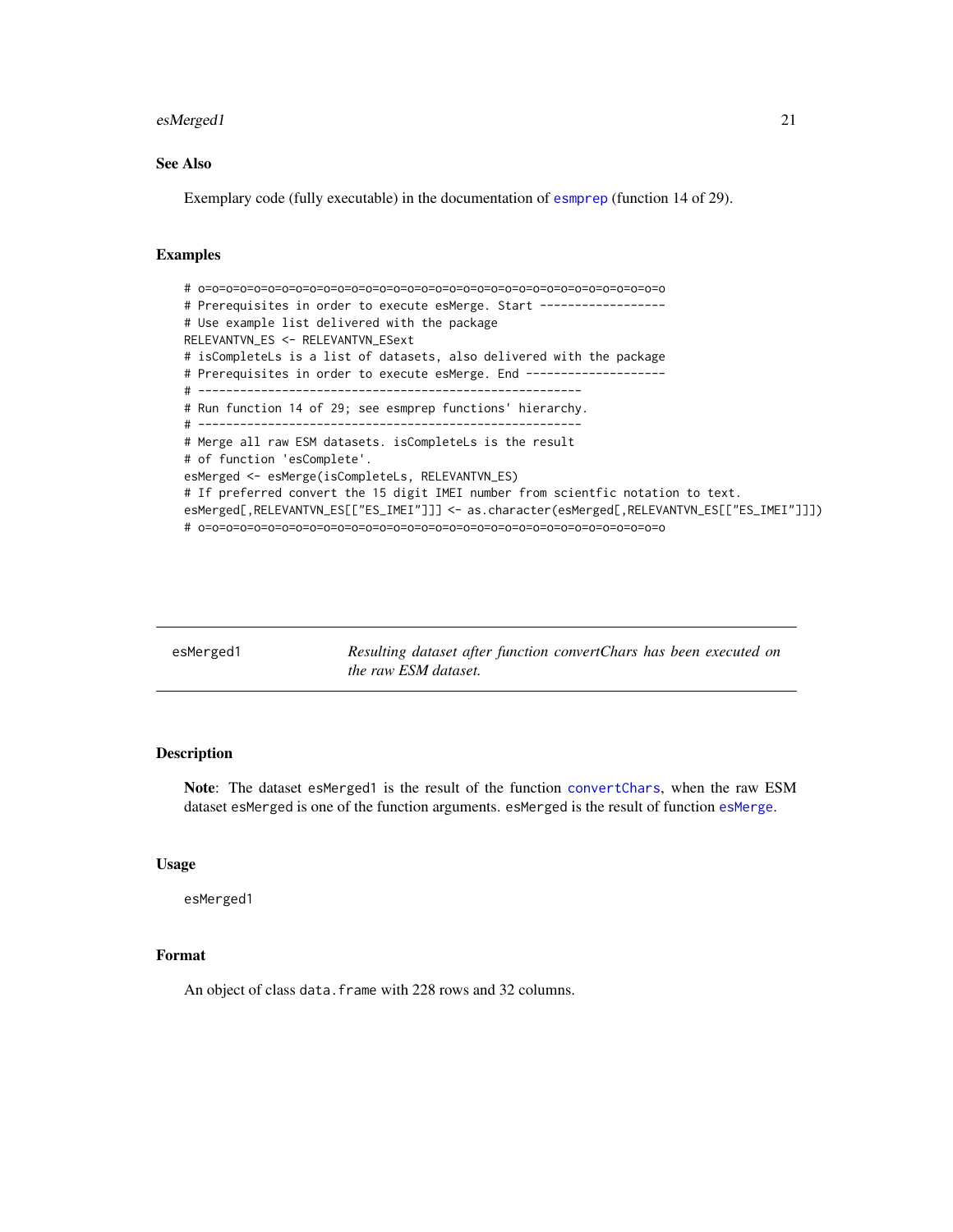<span id="page-21-0"></span>22 esmprependent and the contract of the contract of the contract of the contract of the contract of the contract of the contract of the contract of the contract of the contract of the contract of the contract of the contr

<span id="page-21-1"></span>esmprep *esmprep: A package for preparing raw data in research that uses the Experience-Sampling-Methodology (ESM).*

#### Description

The 'esmprep' package helps to prepare a raw ESM dataset for statistical analysis. Preparation includes the handling of errors (mostly due to technological reasons) and the generating of new variables that are necessary and/or helpful in meeting the conditions when statistically analyzing ESM data. The functions in 'esmprep' are meant to hierarchically lead from bottom, i.e. the raw (separated) ESM dataset(s), to top, i.e. a single ESM dataset ready for statistical analysis.

#### 'esmprep' functions

The 'esmprep' functions have an hierarchical order, in which they should be run. See Examples for the function's hiararchy.

## Examples

## Not run: # -o-o-o-o-o-o-o-o-o-o-o-o-o-o-o-o-o-o-o-o-o-o-o-o-o-o-o-o-o-o-o-o-o-o-o-o-o-o-o-o- # N O T E. # DEAR USER OF THE 'esmprep' PACKAGE, # THE FOLLOWING CODE IS AN EXAMPLE OF ALL THE PACKAGE'S FUNCTIONS, WHICH ARE # LARGELY INTERDEPENDENT AND WHICH ARE SUPPOSED TO RUN IN AN HIERARCHICAL ORDER. # AFTER HAVING LOADED THE PACKAGE YOU CAN COPY PASTE THE ENTIRE CODE INTO YOUR # CONSOLE OR INTO A SCRIPT AND THEN RUN IT. # -o-o-o-o-o-o-o-o-o-o-o-o-o-o-o-o-o-o-o-o-o-o-o-o-o-o-o-o-o-o-o-o-o-o-o-o-o-o-o-o- # --------------------------------------------------------------------------------- # Load the 'esmprep' package => library(esmprep) # --------------------------------------------------------------------------------- # FUNCTION NAME: relevantREFVN # -------------- # This is function 1 of 29 in the hierarchy of 'esmprep' functions. # ------------------------ # o=o=o=o=o=o=o=o=o=o=o=o=o=o=o=o=o=o=o=o=o=o=o=o=o=o=o=o=o=o=o=o=o=o # ------------------------------------------------------ # Run function 1 of 29; see esmprep functions' hierarchy. # ------------------------------------------------------ # With date and time as separate arguments relRef <- relevantREFVN(ID="id", IMEI="imei", ST="st", STARTDATE="start\_date", STARTTIME="start\_time", ENDDATE="end\_date", ENDTIME="end\_time") # With date-time objects instead of separate date and time relRef <- relevantREFVN(ID="id", IMEI="imei", ST="st", START\_DATETIME="start\_dateTime", END\_DATETIME="end\_dateTime") # o=o=o=o=o=o=o=o=o=o=o=o=o=o=o=o=o=o=o=o=o=o=o=o=o=o=o=o=o=o=o=o=o=o # FUNCTION NAME: setREF # --------------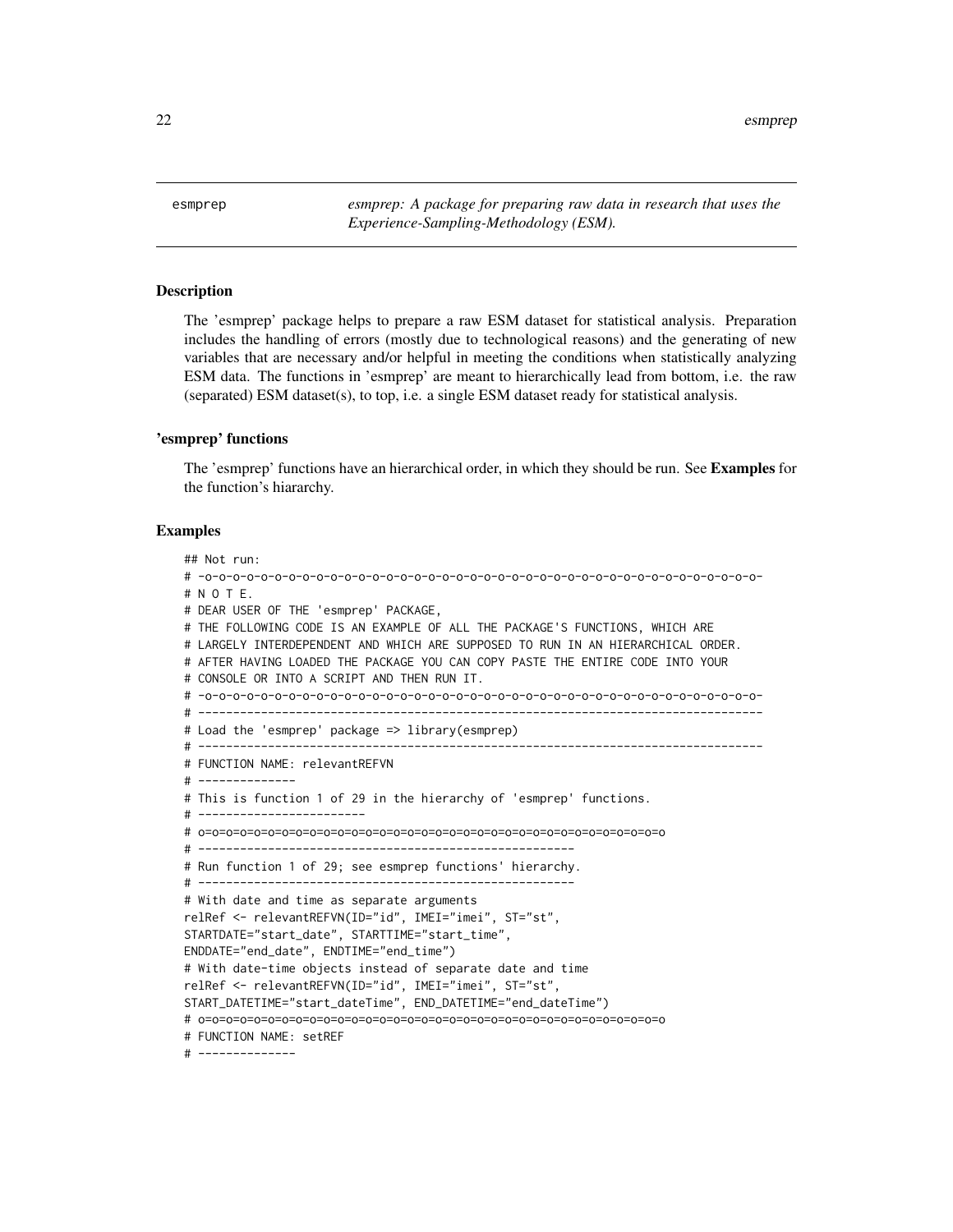```
# This is function 2 of 29 in the hierarchy of 'esmprep' functions.
# ------------------------
# o=o=o=o=o=o=o=o=o=o=o=o=o=o=o=o=o=o=o=o=o=o=o=o=o=o=o=o=o=o=o=o=o=o
# Prerequisites in order to execute setREF. Start -----------------
relRef <- relevantREFVN(ID="id", IMEI="imei", ST="st",
STARTDATE="start_date", STARTTIME="start_time",
ENDDATE="end_date", ENDTIME="end_time")
# Prerequisites in order to execute setREF. End ---------------------
# ------------------------------------------------------
# Run function 2 of 29; see esmprep functions' hierarchy.
# ------------------------------------------------------
# 4 is the number of daily prompts.
# relRef is the result of function 'relevantREFVN'
# Relevant variables names of reference dataset.
(RELEVANTVN_REF <- setREF(4, relRef))
# With date-time objects instead of separate date and time
relRef <- relevantREFVN(ID="id", IMEI="imei", ST="st",
START_DATETIME="start_dateTime", END_DATETIME="end_dateTime")
(RELEVANTVN_REF <- setREF(4, relRef))
# o=o=o=o=o=o=o=o=o=o=o=o=o=o=o=o=o=o=o=o=o=o=o=o=o=o=o=o=o=o=o=o=o=o
# FUNCTION NAME: relevantESVN
# --------------
# This is function 3 of 29 in the hierarchy of 'esmprep' functions.
# ------------------------
# o=o=o=o=o=o=o=o=o=o=o=o=o=o=o=o=o=o=o=o=o=o=o=o=o=o=o=o=o=o=o=o=o=o
# ------------------------------------------------------
# Run function 3 of 29; see esmprep functions' hierarchy.
# ------------------------------------------------------
# With date and time as separate arguments
relEs <- relevantESVN(svyName="survey_name", IMEI="IMEI",
STARTDATE="start_date", STARTTIME="start_time",
ENDDATE="end_date", ENDTIME="end_time")
# With date-time objects instead of separate date and time
relEs <- relevantESVN(svyName="survey_name", IMEI="IMEI",
START_DATETIME="start_dateTime", END_DATETIME="end_dateTime")
# o=o=o=o=o=o=o=o=o=o=o=o=o=o=o=o=o=o=o=o=o=o=o=o=o=o=o=o=o=o=o=o=o=o
# FUNCTION NAME: setES
# --------------
# This is function 4 of 29 in the hierarchy of 'esmprep' functions.
# ------------------------
# o=o=o=o=o=o=o=o=o=o=o=o=o=o=o=o=o=o=o=o=o=o=o=o=o=o=o=o=o=o=o=o=o=o
# Prerequisites in order to execute setES. Start --------------------
relEs <- relevantESVN(svyName="survey_name", IMEI="IMEI",
STARTDATE="start_date", STARTTIME="start_time",
ENDDATE="end_date", ENDTIME="end_time")
# Prerequisites in order to execute setES. End ----------------------
# ------------------------------------------------------
# Run function 4 of 29; see esmprep functions' hierarchy.
# ------------------------------------------------------
# imeiNumbers is the vector containing all IMEI numbers used in
# the ESM study; use the respective entries in the referenceDf.
imeiNumbers <- as.character(referenceDf$imei)
```
# surveyNames is the vector containing all ESM version names.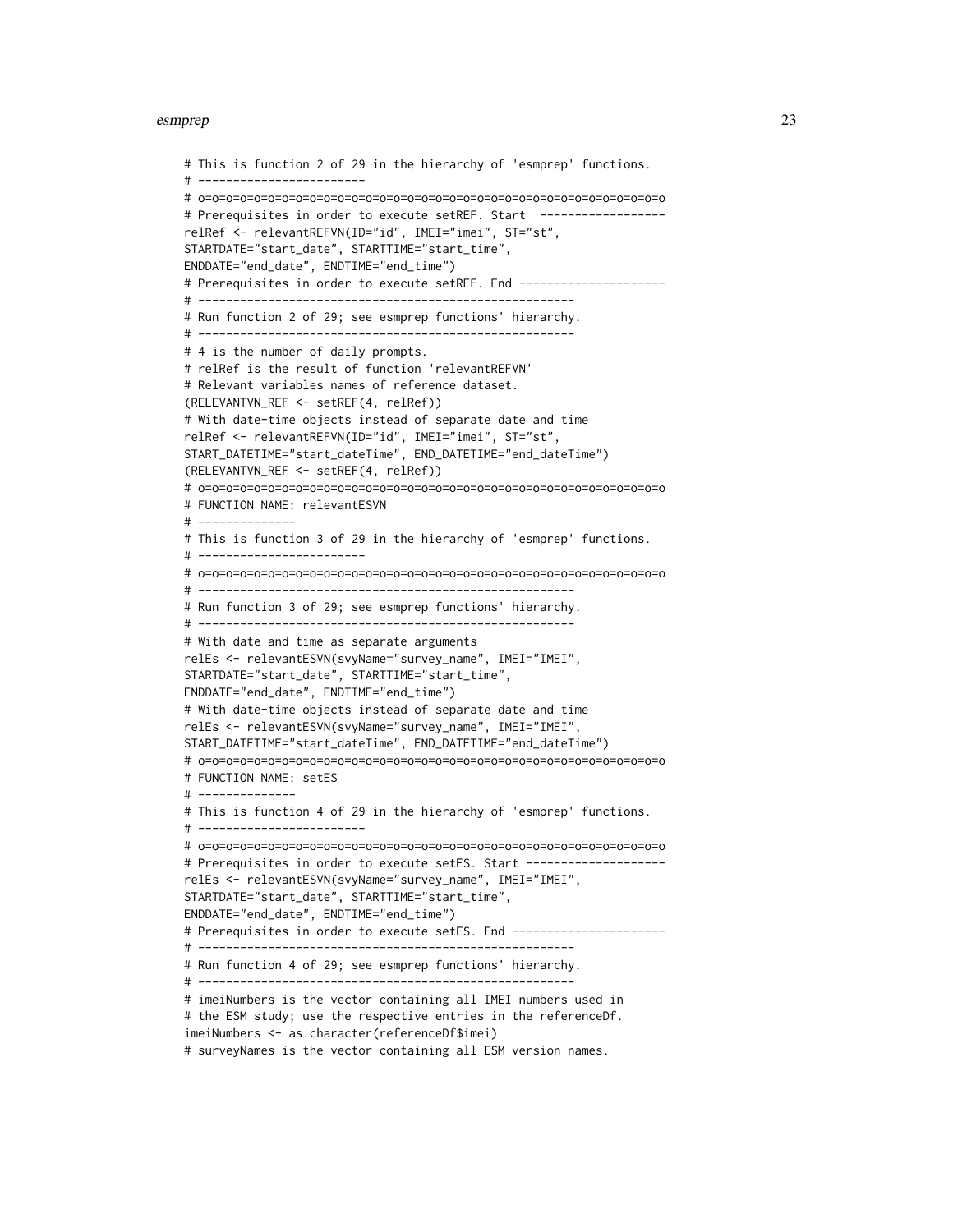```
# Test group
   "morningTestGroup", "dayTestGroup", "eveningTestGroup",
# Control group
   "morningControlGroup", "dayControlGroup", "eveningControlGroup")
# 4 is the number of daily prompts
# relEs is the result of function 'relevantESVN'
RELEVANT_ES <- setES(4, imeiNumbers, surveyNames, relEs)
# Extract relevant ESM general information
RELEVANTINFO_ES <- RELEVANT_ES[["RELEVANTINFO_ES"]]
# Extract list of relevant variables names of raw ESM datasets.
RELEVANTVN_ES <- RELEVANT_ES[["RELEVANTVN_ES"]]
# With date-time objects instead of separate date and time
relEs <- relevantESVN(svyName="survey_name", IMEI="IMEI",
START_DATETIME="start_dateTime", END_DATETIME="end_dateTime")
RELEVANT_ES <- setES(4, imeiNumbers, surveyNames, relEs)
# Extract relevant ESM general information
RELEVANTINFO_ES <- RELEVANT_ES[["RELEVANTINFO_ES"]]
# Extract list of relevant variables names of raw ESM datasets.
RELEVANTVN_ES <- RELEVANT_ES[["RELEVANTVN_ES"]]
# o=o=o=o=o=o=o=o=o=o=o=o=o=o=o=o=o=o=o=o=o=o=o=o=o=o=o=o=o=o=o=o=o=o
# FUNCTION NAME: esList
# --------------
# This is function 5 of 29 in the hierarchy of 'esmprep' functions.
# ------------------------
# o=o=o=o=o=o=o=o=o=o=o=o=o=o=o=o=o=o=o=o=o=o=o=o=o=o=o=o=o=o=o=o=o=o
# Prerequisites in order to execute esList. Start -----------------
# Generate argument RELEVANTVN_ES
relEs <- relevantESVN(svyName="survey_name", IMEI="IMEI",
STARTDATE="start_date", STARTTIME="start_time",
ENDDATE="end_date", ENDTIME="end_time")
imeiNumbers <- as.character(referenceDf$imei)
surveyNames <- c("morningTestGroup", "dayTestGroup", "eveningTestGroup",
"morningControlGroup", "dayControlGroup", "eveningControlGroup")
RELEVANT_ES <- setES(4, imeiNumbers, surveyNames, relEs)
RELEVANTVN_ES <- RELEVANT_ES[["RELEVANTVN_ES"]]
# Prerequisites in order to execute esList. End ----------------------
# ------------------------------------------------------
# Run function 6 of 29; see esmprep functions' hierarchy.
# ------------------------------------------------------
# 6 exemplary raw ESM (sub-)datasets.
esLs <- esList(list(morningControl, dayControl, eveningControl,
morningTest, dayTest, eveningTest), RELEVANTVN_ES)
# o=o=o=o=o=o=o=o=o=o=o=o=o=o=o=o=o=o=o=o=o=o=o=o=o=o=o=o=o=o=o=o=o=o
# FUNCTION NAME: genKey
# --------------
# This is function 6 of 29 in the hierarchy of 'esmprep' functions.
# ------------------------
# o=o=o=o=o=o=o=o=o=o=o=o=o=o=o=o=o=o=o=o=o=o=o=o=o=o=o=o=o=o=o=o=o=o
# Prerequisites in order to execute genKey. Start ------------------
relEs <- relevantESVN(svyName="survey_name", IMEI="IMEI",
STARTDATE="start_date", STARTTIME="start_time",
```
surveyNames <- c(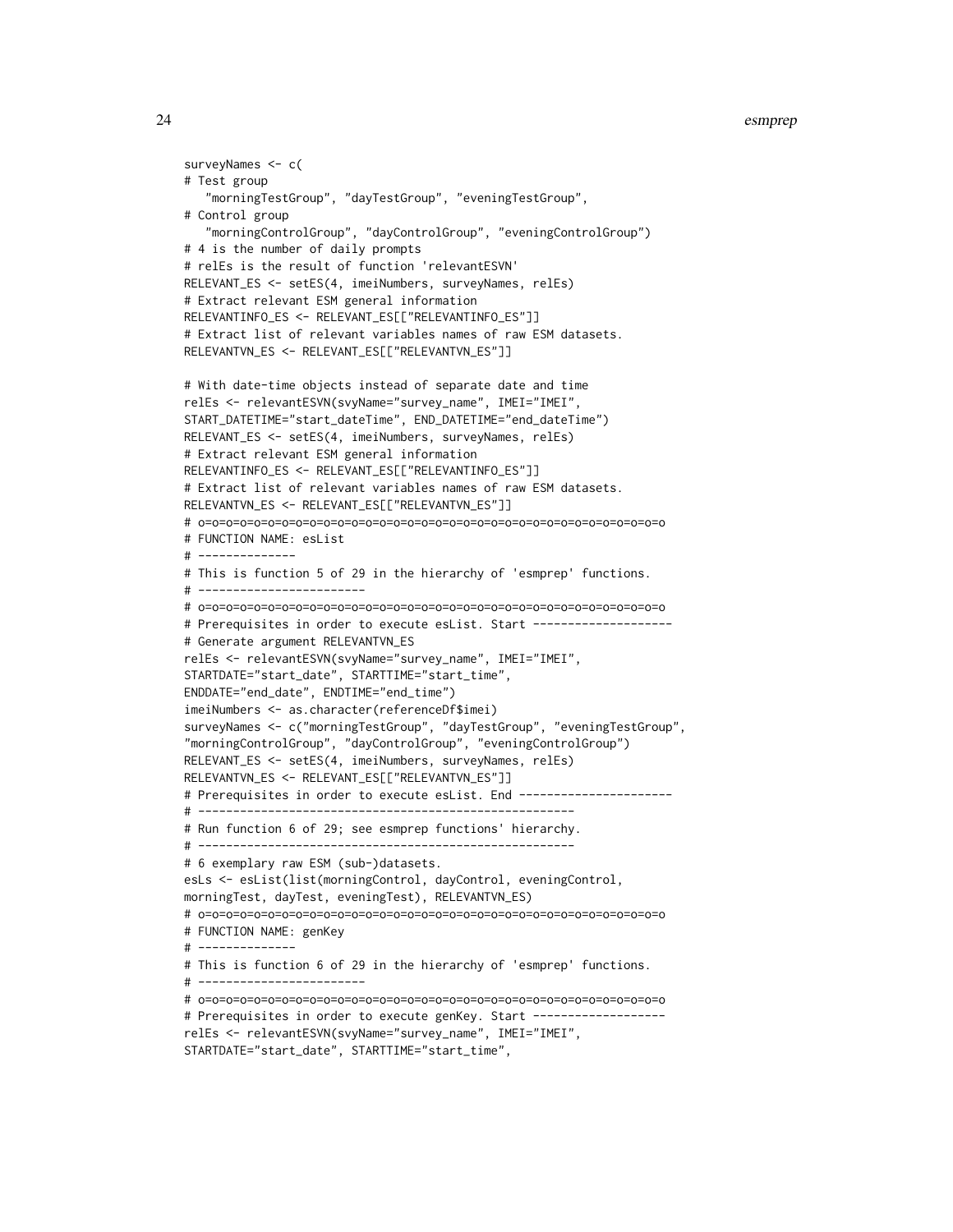```
ENDDATE="end_date", ENDTIME="end_time")
imeiNumbers <- as.character(referenceDf$imei)
surveyNames <- c("morningTestGroup", "dayTestGroup", "eveningTestGroup",
"morningControlGroup", "dayControlGroup", "eveningControlGroup")
RELEVANT_ES <- setES(4, imeiNumbers, surveyNames, relEs)
RELEVANTVN_ES <- RELEVANT_ES[["RELEVANTVN_ES"]]
esLs <- esList(list(morningControl, dayControl, eveningControl,
morningTest, dayTest, eveningTest), RELEVANTVN_ES)
# Prerequisites in order to execute genKey. End ---------------------
# ------------------------------------------------------
# Run function 6 of 29; see esmprep functions' hierarchy.
# ------------------------------------------------------
# esLs is the result of function 'esList'.
keyLs <- genKey(esLs)
# o=o=o=o=o=o=o=o=o=o=o=o=o=o=o=o=o=o=o=o=o=o=o=o=o=o=o=o=o=o=o=o=o=o
# FUNCTION NAME: genDateTime
# --------------
# This is function 7 of 29 in the hierarchy of 'esmprep' functions.
# ------------------------
# o=o=o=o=o=o=o=o=o=o=o=o=o=o=o=o=o=o=o=o=o=o=o=o=o=o=o=o=o=o=o=o=o=o
# Prerequisites in order to execute genDateTime. Start -------------
relEs <- relevantESVN(svyName="survey_name", IMEI="IMEI",
STARTDATE="start_date", STARTTIME="start_time",
ENDDATE="end_date", ENDTIME="end_time")
imeiNumbers <- as.character(referenceDf$imei)
surveyNames <- c("morningTestGroup", "dayTestGroup", "eveningTestGroup",
"morningControlGroup", "dayControlGroup", "eveningControlGroup")
RELEVANT_ES <- setES(4, imeiNumbers, surveyNames, relEs)
RELEVANTINFO_ES <- RELEVANT_ES[["RELEVANTINFO_ES"]]
RELEVANTVN_ES <- RELEVANT_ES[["RELEVANTVN_ES"]]
esLs <- esList(list(morningControl, dayControl, eveningControl,
morningTest, dayTest, eveningTest), RELEVANTVN_ES)
keyLs <- genKey(esLs)
relRef <- relevantREFVN(ID="id", IMEI="imei", ST="st",
STARTDATE="start_date", STARTTIME="start_time",
ENDDATE="end_date", ENDTIME="end_time")
RELEVANTVN_REF <- setREF(4, relRef)
# Prerequisites in order to execute genDateTime. End ----------------
# ------------------------------------------------------
# Run function 7 of 29; see esmprep functions' hierarchy.
# ------------------------------------------------------
# Applying function to reference dataset (7a of 29)
referenceDfList <- genDateTime(referenceDf, "REF", RELEVANTINFO_ES, RELEVANTVN_ES,
RELEVANTVN_REF)
# Extract reference dataset from output
referenceDfNew <- referenceDfList[["refOrEsDf"]]
# Extract extended list of relevant variables names of reference dataset
RELEVANTVN_REF <- referenceDfList[["extendedVNList"]]
# Applying function to raw ESM dataset(s) (7b of 29)
# keyLs is the result of function 'genKey'.
```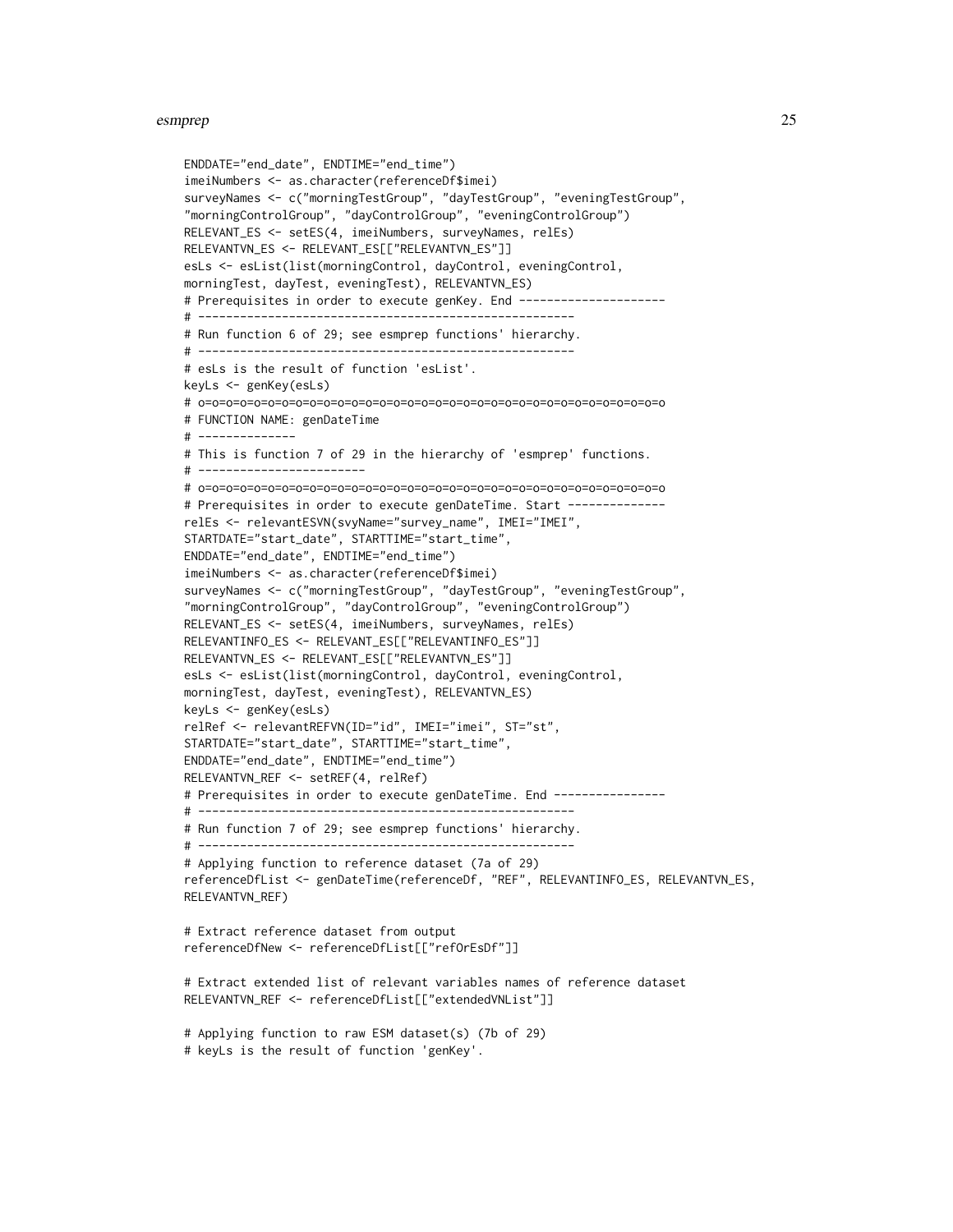```
keyList <- genDateTime(keyLs, "ES", RELEVANTINFO_ES, RELEVANTVN_ES,
RELEVANTVN_REF)
# Extract list of raw ESM datasets from output
keyLsNew <- keyList[["refOrEsDf"]]
# Extract extended list of relevant variables names of raw ESM datasets
RELEVANTVN_ES <- keyList[["extendedVNList"]]
# o=o=o=o=o=o=o=o=o=o=o=o=o=o=o=o=o=o=o=o=o=o=o=o=o=o=o=o=o=o=o=o=o=o
# FUNCTION NAME: refPlausible
# --------------
# This is function 8 of 29 in the hierarchy of 'esmprep' functions.
# ------------------------
# o=o=o=o=o=o=o=o=o=o=o=o=o=o=o=o=o=o=o=o=o=o=o=o=o=o=o=o=o=o=o=o=o=o
# Prerequisites in order to execute refPlausible. Start ------
# Use example list delivered with the package
RELEVANTVN_REF <- RELEVANTVN_REFext
# Prerequisites in order to execute refPlausible. End --------
# ------------------------------------------------------
# Run function 8 of 29; see esmprep functions' hierarchy.
# ------------------------------------------------------
# In an ESM study all participants answer questionnaires during a time period which
# usually is equal across all participants (e.g. seven days). This function enables the
# user to check whether in the reference dataset the ESM period is plausible. For
# instance, a negative ESM time period would clearly be implausible, e.g. the user
# setting the beginning of the ESM time period after the end of it (which is
# impossible unless a functioning time machine is involved :-) ).
referenceDfNew1 <- refPlausible(refDf=referenceDfNew, units="days", RELEVANTVN_REF)
# o=o=o=o=o=o=o=o=o=o=o=o=o=o=o=o=o=o=o=o=o=o=o=o=o=o=o=o=o=o=o=o=o=o
# FUNCTION NAME: rmInvalid
# --------------
# This is function 9 of 29 in the hierarchy of 'esmprep' functions.
# ------------------------
# o=o=o=o=o=o=o=o=o=o=o=o=o=o=o=o=o=o=o=o=o=o=o=o=o=o=o=o=o=o=o=o=o=o
# Prerequisites in order to execute rmInvalid. Start ---------------
# Use example list delivered with the package
RELEVANTVN_ES <- RELEVANTVN_ESext
# keyLsNew is a list of datasets, also delivered with the package
# Prerequisites in order to execute rmInvalid. End ------------------
# ------------------------------------------------------
# Run function 9 of 29; see esmprep functions' hierarchy.
# ------------------------------------------------------
# keyLsNew is the result of function 'genDateTime' (or of function 'splitDateTime').
rmInvLs <- rmInvalid(keyLsNew, RELEVANTVN_ES)
# Result of function 'rmInvalid' is a list with 4 elements:
names(rmInvLs)
# o=o=o=o=o=o=o=o=o=o=o=o=o=o=o=o=o=o=o=o=o=o=o=o=o=o=o=o=o=o=o=o=o=o
# FUNCTION NAME: printRmInvalid
# --------------
# This is function 10 of 29 in the hierarchy of 'esmprep' functions.
# ------------------------
# o=o=o=o=o=o=o=o=o=o=o=o=o=o=o=o=o=o=o=o=o=o=o=o=o=o=o=o=o=o=o=o=o=o
```
# Prerequisites in order to execute printRmInvalid. Start -----------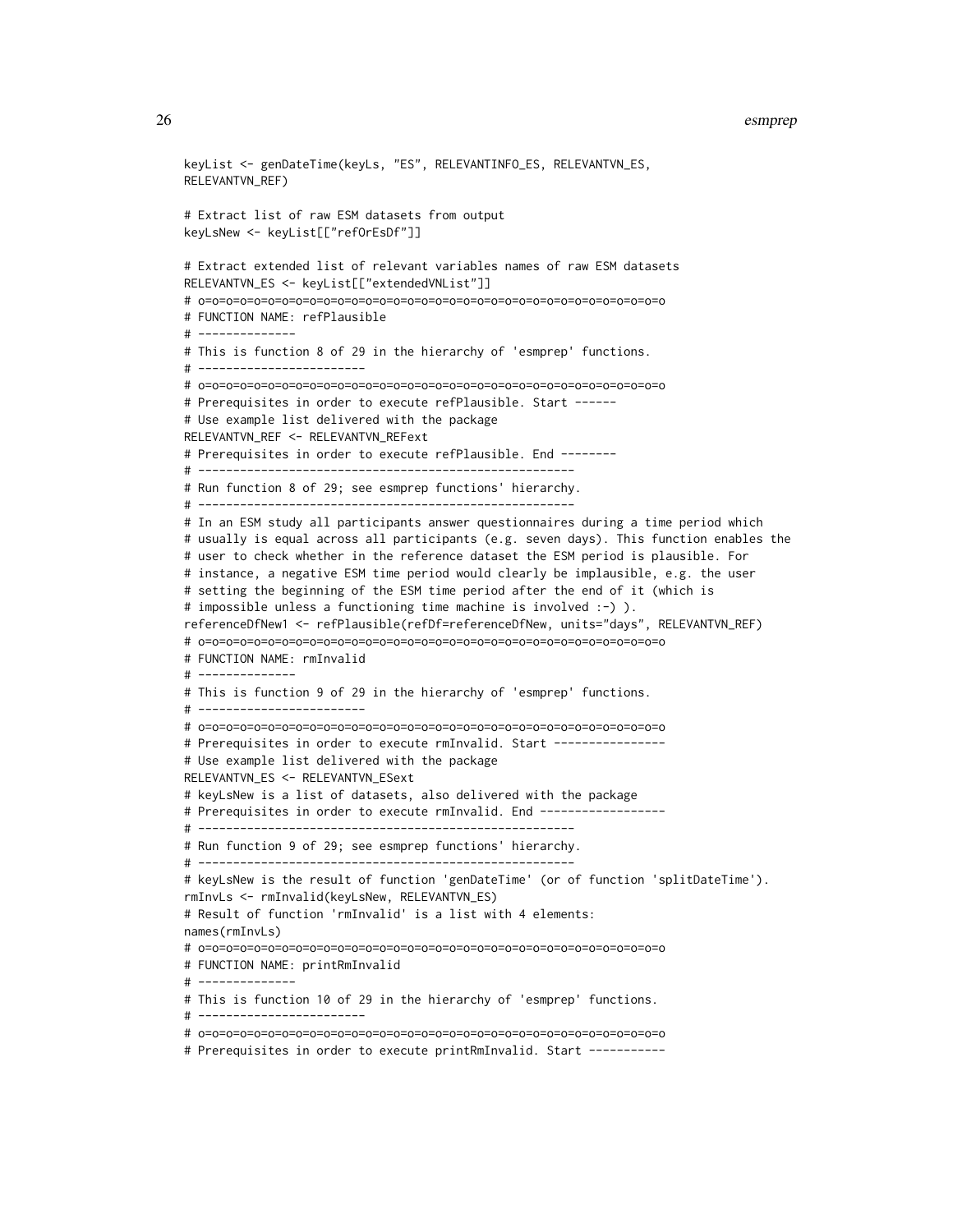```
# Use example list delivered with the package
RELEVANTVN_ES <- RELEVANTVN_ESext
# keyLsNew is a list of datasets, also delivered with the package
rmInvLs <- rmInvalid(keyLsNew, RELEVANTVN_ES)
# Prerequisites in order to execute printRmInvalid. End -------------
# ------------------------------------------------------
# Run function 10 of 29; see esmprep functions' hierarchy.
# ------------------------------------------------------
# rmInvLs is the result of function 'rmInvalid'. Display its result
# in the console both tablulated and in detail.
key_rmLs <- printRmInvalid(rmInvLs, smr="both", RELEVANTVN_ES)
# Display the list containing the KEY values of all questionnaires
# that have been removed.
key_rmLs
# Since there have been warning messages in 4 of the 6 datasets,
# the first ESM item (name: V1) was automatically converted to class
# character, although it is numeric. So we'll re-convert V1's class.
# Check V1 prior to conversion
str(rmInvLs[["dfValid"]][[2]][1:2])
rmInvLs[["dfValid"]] <- sapply(rmInvLs[["dfValid"]], function(x) {
     x[, "V1"] \leftarrow as.numeric(x[, "V1"])return(x) } )
# Check V1 after conversion
str(rmInvLs[["dfValid"]][[2]][1:2])
# o=o=o=o=o=o=o=o=o=o=o=o=o=o=o=o=o=o=o=o=o=o=o=o=o=o=o=o=o=o=o=o=o=o
# FUNCTION NAME: esItems
# --------------
# This is function 11 of 29 in the hierarchy of 'esmprep' functions.
# ------------------------
# o=o=o=o=o=o=o=o=o=o=o=o=o=o=o=o=o=o=o=o=o=o=o=o=o=o=o=o=o=o=o=o=o=o
# Prerequisites in order to execute esItems. Start -----------------
# Use example list delivered with the package
RELEVANTVN_ES <- RELEVANTVN_ESext
# keyLsNew is a list of datasets, also delivered with the package
rmInvLs <- rmInvalid(keyLsNew, RELEVANTVN_ES)
# Prerequisites in order to execute esItems. End --------------------
# -------------------------------------------------------
# Run function 11 of 29; see esmprep functions' hierarchy.
# -------------------------------------------------------
# Extract the item names of the raw ESM datasets. rmInvLs[["dfValid"]]
# is one of the results from function 'rmInvalid'
plausibItems <- esItems(dfList=rmInvLs[["dfValid"]], RELEVANTVN_ES)
# o=o=o=o=o=o=o=o=o=o=o=o=o=o=o=o=o=o=o=o=o=o=o=o=o=o=o=o=o=o=o=o=o=o
# FUNCTION NAME: esPlausible
# --------------
# This is function 12 of 29 in the hierarchy of 'esmprep' functions.
# ------------------------
# o=o=o=o=o=o=o=o=o=o=o=o=o=o=o=o=o=o=o=o=o=o=o=o=o=o=o=o=o=o=o=o=o=o
# Prerequisites in order to execute esPlausible. Start --------------
# Use example list delivered with the package
RELEVANTVN_ES <- RELEVANTVN_ESext
# keyLsNew is a list of datasets, also delivered with the package
rmInvLs <- rmInvalid(keyLsNew, RELEVANTVN_ES)
```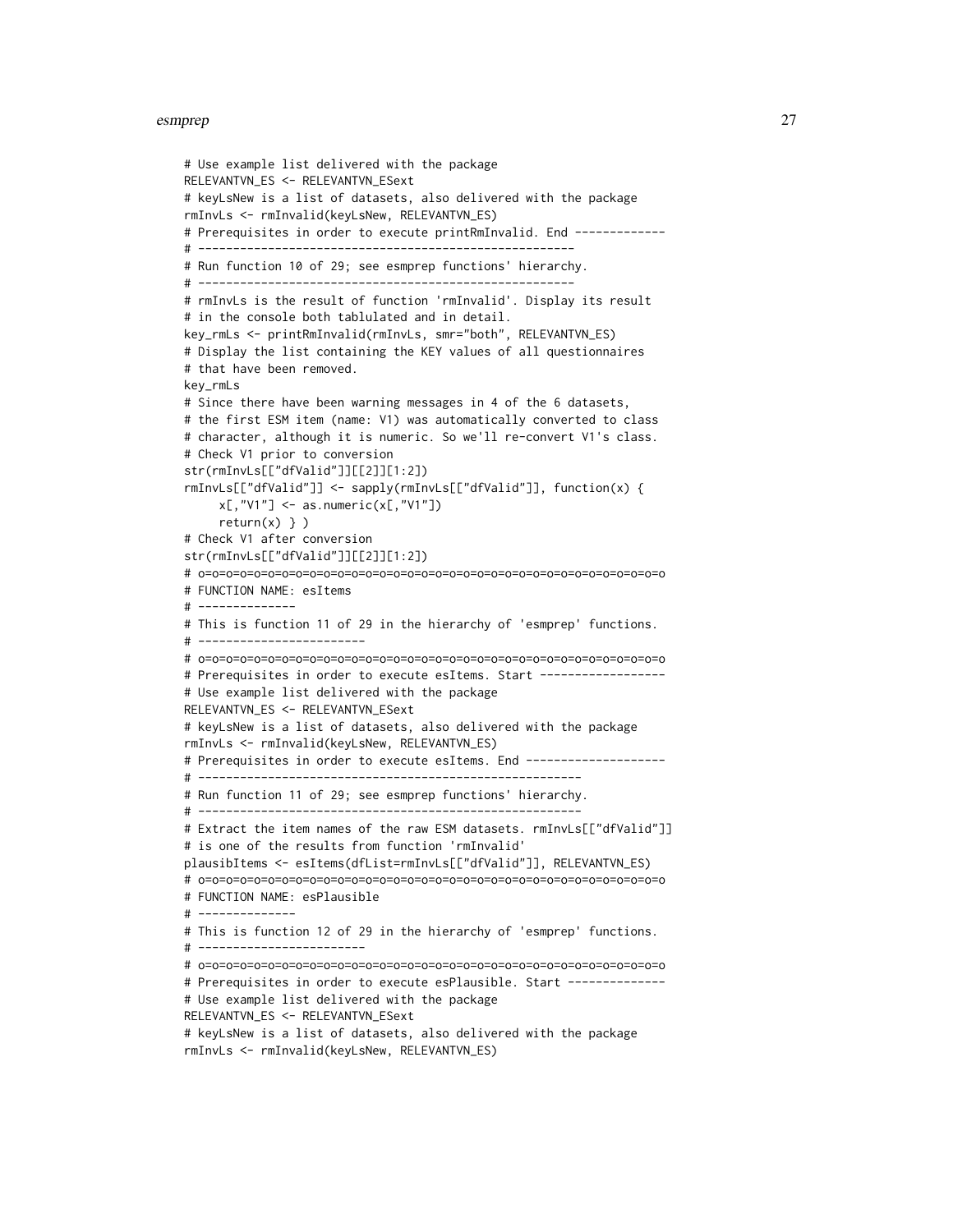```
plausibItems <- esItems(dfList=rmInvLs[["dfValid"]], RELEVANTVN_ES)
# Prerequisites in order to execute esPlausible. End ----------------
# -------------------------------------------------------
# Run function 12 of 29; see esmprep functions' hierarchy.
# -------------------------------------------------------
# Help checking the plausibility of items in the raw ESM datasets. rmInvLs[["dfValid"]]
# is one of the results from function 'rmInvalid'.
# plausibItems is the result of function 'esItems'.
plausibLs <- esPlausible(dfList=rmInvLs[["dfValid"]], itemVecList=plausibItems)
# Display the results (4 data frames) to the console
# plausibNames gives an overview of the item names across all ESM versions
plausibLs[["plausibNames"]]
# plausibClass gives an overview of the variable types of all items
plausibLs[["plausibClass"]]
# plausibRowNa shows for each ESM version the number of lines in the raw
# ESM datasets and how much percent of the data is missing (NAs).
plausibLs[["plausibRowNa"]]
# plausibMinMax shows for each numeric variable the minimum and maximum.
plausibLs[["plausibMinMax"]]
# o=o=o=o=o=o=o=o=o=o=o=o=o=o=o=o=o=o=o=o=o=o=o=o=o=o=o=o=o=o=o=o=o=o
# FUNCTION NAME: esComplete
# --------------
# This is function 13 of 29 in the hierarchy of 'esmprep' functions.
# ------------------------
# o=o=o=o=o=o=o=o=o=o=o=o=o=o=o=o=o=o=o=o=o=o=o=o=o=o=o=o=o=o=o=o=o=o
# Prerequisites in order to execute esComplete. Start ---------------
# Use example list delivered with the package
RELEVANTVN_ES <- RELEVANTVN_ESext
# keyLsNew is a list of datasets, also delivered with the package
rmInvLs <- rmInvalid(keyLsNew, RELEVANTVN_ES)
plausibItems <- esItems(dfList=rmInvLs[["dfValid"]], RELEVANTVN_ES)
# Prerequisites in order to execute esComplete. End -----------------
# -------------------------------------------------------
# Run function 13 of 29; see esmprep functions' hierarchy.
     # -------------------------------------------------------
# Generate second argument of function 'esComplete'. It's strongly recommended
# to read the explantion of this 2nd argument in the esmprep vignette, function
# 'esComplete'.
lastItemList <- list(
# If in survey version "morningTestGroup" variable "V6" contains the value 0,
# then variable "V6_1" is the last item expected to contain data, else "V6" is the last item
# expected to contain data.
list("morningTestGroup", "V6", 0, "V6_1"),
# In survey version "dayTestGroup" variable "V7" is the last item expected to contain data;
# unlike above, no conditions; NA as 2nd and 3rd element of the inner list are mandatory.
list("dayTestGroup", NA, NA, "V7"),
# Information of all further ESM versions are passed accordingly:
list("eveningTestGroup", "V9", 1, "V9_1"),
list("morningControlGroup", "V6", 0, "V6_1"),
list("dayControlGroup", NA, NA, "V7"),
# The last ESM version has 2 conditions, therefore it is passed 2 times:
# If V8_1 contains a value between 1 and 5, then V8_3 is the last item expected to
# contain data.
```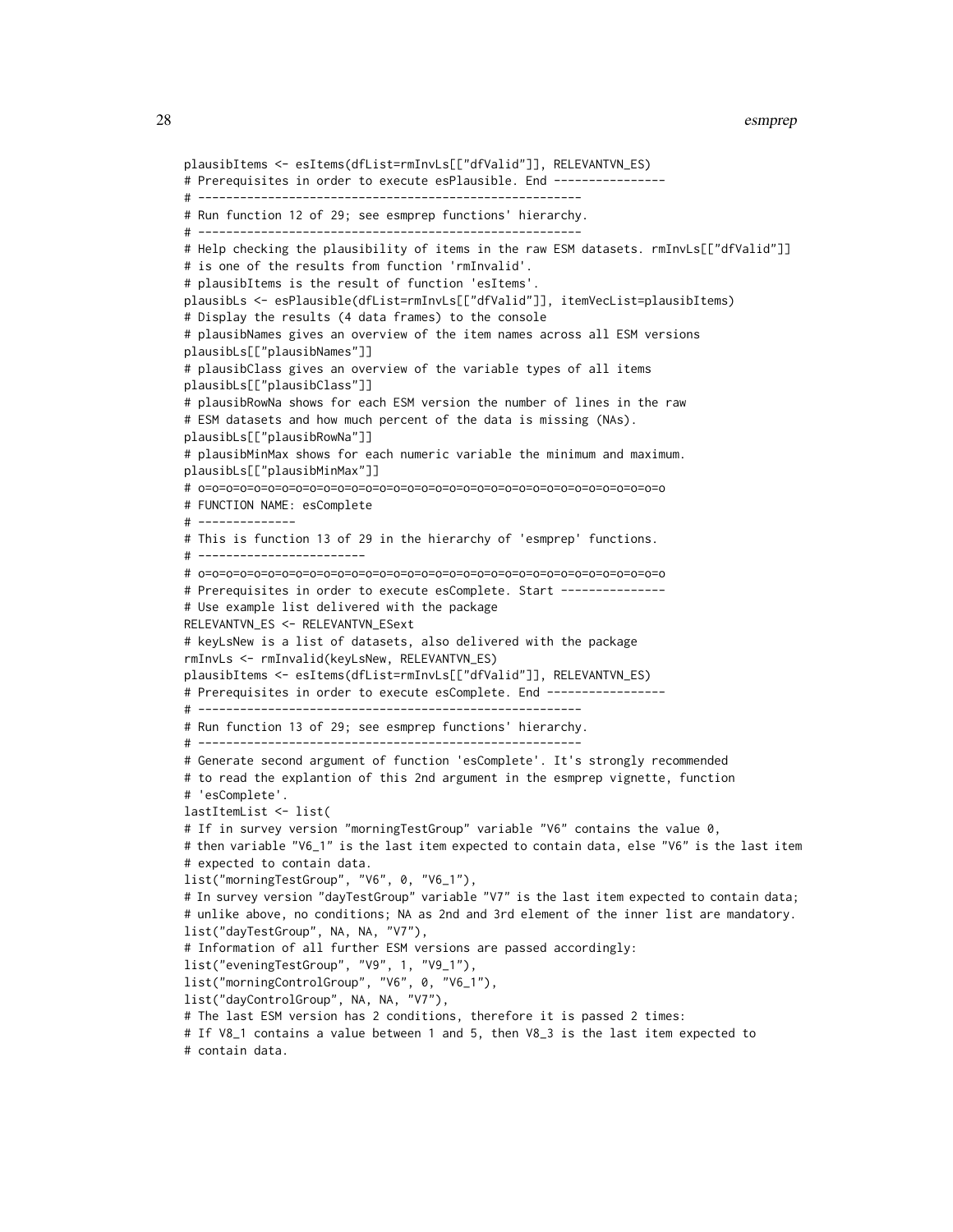```
list("eveningControlGroup", "V8_1", 1:5, "V8_3"),
# If V8_1 contains the value 0, then V8_2 is the last item expected to contain data.
list("eveningControlGroup", "V8_1", 0, "V8_2"))
# Apply function 'esComplete'. rmInvLs[["dfValid"]] is one of the results of function
# rmInvalid.
isCompleteLs <- esComplete(rmInvLs[["dfValid"]], lastItemList)
# o=o=o=o=o=o=o=o=o=o=o=o=o=o=o=o=o=o=o=o=o=o=o=o=o=o=o=o=o=o=o=o=o=o
# FUNCTION NAME: esMerge
# --------------
# This is function 14 of 29 in the hierarchy of 'esmprep' functions.
# ------------------------
# o=o=o=o=o=o=o=o=o=o=o=o=o=o=o=o=o=o=o=o=o=o=o=o=o=o=o=o=o=o=o=o=o=o
# Prerequisites in order to execute esMerge. Start ------------------
# Use example list delivered with the package
RELEVANTVN_ES <- RELEVANTVN_ESext
# isCompleteLs is a list of datasets, also delivered with the package
# Prerequisites in order to execute esMerge. End --------------------
# -------------------------------------------------------
# Run function 14 of 29; see esmprep functions' hierarchy.
# -------------------------------------------------------
# Merge all raw ESM datasets. isCompleteLs is the result
# of function 'esComplete'.
esMerged <- esMerge(isCompleteLs, RELEVANTVN_ES)
# If preferred convert the 15 digit IMEI number from scientfic notation to text.
esMerged[,RELEVANTVN_ES[["ES_IMEI"]]] <- as.character(esMerged[,RELEVANTVN_ES[["ES_IMEI"]]])
# o=o=o=o=o=o=o=o=o=o=o=o=o=o=o=o=o=o=o=o=o=o=o=o=o=o=o=o=o=o=o=o=o=o
# FUNCTION NAME: findChars
# --------------
# This is function 15 of 29 in the hierarchy of 'esmprep' functions.
# ------------------------
# o=o=o=o=o=o=o=o=o=o=o=o=o=o=o=o=o=o=o=o=o=o=o=o=o=o=o=o=o=o=o=o=o=o
# Prerequisites in order to execute findChars. Start ----------------
# Use example list delivered with the package
RELEVANTVN_ES <- RELEVANTVN_ESext
# isCompleteLs is a list of datasets, also delivered with the package
esMerged <- esMerge(isCompleteLs, RELEVANTVN_ES)
esMerged[,RELEVANTVN_ES[["ES_IMEI"]]] <- as.character(esMerged[,RELEVANTVN_ES[["ES_IMEI"]]])
# Prerequisites in order to execute findChars. End ------------------
# -------------------------------------------------------
# Run function 15 of 29; see esmprep functions' hierarchy.
# -------------------------------------------------------
# esMerged is the result of function 'esMerge'
findTextIdx <- findChars(esMerged)
# Display structure of function output
str(findTextIdx)
# o=o=o=o=o=o=o=o=o=o=o=o=o=o=o=o=o=o=o=o=o=o=o=o=o=o=o=o=o=o=o=o=o=o
# FUNCTION NAME: convertChars
# --------------
# This is function 16 of 29 in the hierarchy of 'esmprep' functions.
# ------------------------
# o=o=o=o=o=o=o=o=o=o=o=o=o=o=o=o=o=o=o=o=o=o=o=o=o=o=o=o=o=o=o=o=o=o
# Prerequisites in order to execute convertChars. Start -------------
```

```
# Use example list delivered with the package
```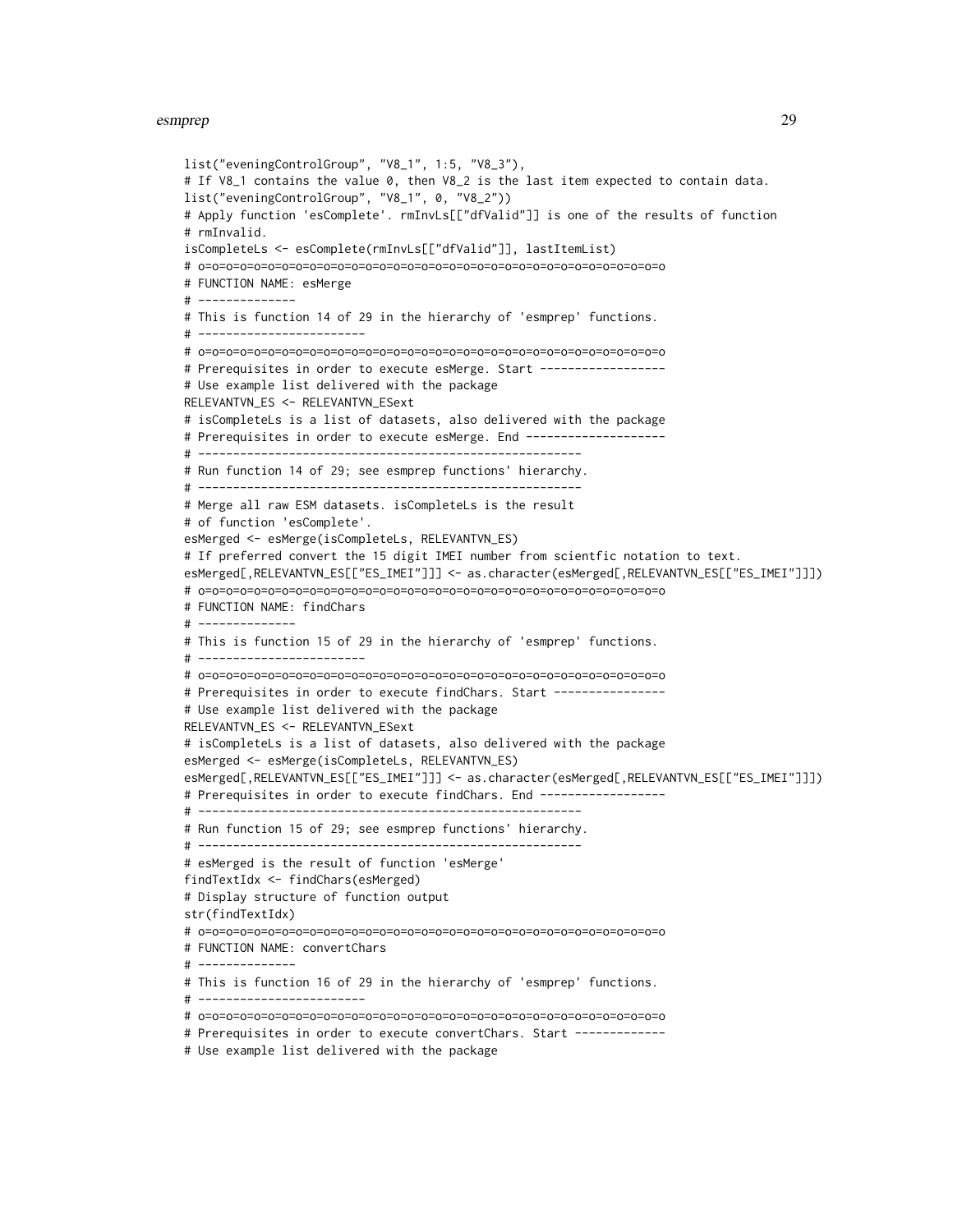```
RELEVANTVN_ES <- RELEVANTVN_ESext
# isCompleteLs is a list of datasets, also delivered with the package
esMerged <- esMerge(isCompleteLs, RELEVANTVN_ES)
esMerged[,RELEVANTVN_ES[["ES_IMEI"]]] <- as.character(esMerged[,RELEVANTVN_ES[["ES_IMEI"]]])
findTextIdx <- findChars(esMerged)
# Prerequisites in order to execute convertChars. End ---------------
# -------------------------------------------------------
# Run function 16 of 29; see esmprep functions' hierarchy.
# -------------------------------------------------------
# From result of function 'findChars' select the indices of the items
# in the ESM dataset that contain text answers of the participants.
findTextIdx1 <- findTextIdx[c(1,2,9,10)]
# Use findTextIdx1 to generate the 3rd argument of function 'convertChars'.
textColumns <- names(findTextIdx1)
# Generate data.frame specifying the conversion of single characters.
convertCharsDf <- data.frame(c("ä", "ü"), c("ae", "ue"))
# Apply function. esMerged is the result of function 'esMerge'.
esMerged1 <- convertChars(esMerged, textColumns, convertCharsDf)
# # As default upper and lower case are NOT ignored! If you want them
# # ignored, additionally pass TRUE to the argument ignoreCase, like this:
# convertChars(esMerged, textColumns, convertCharsDf, ignoreCase=TRUE)
# o=o=o=o=o=o=o=o=o=o=o=o=o=o=o=o=o=o=o=o=o=o=o=o=o=o=o=o=o=o=o=o=o=o
# FUNCTION NAME: esAssign
# --------------
# This is function 17 of 29 in the hierarchy of 'esmprep' functions.
# ------------------------
# o=o=o=o=o=o=o=o=o=o=o=o=o=o=o=o=o=o=o=o=o=o=o=o=o=o=o=o=o=o=o=o=o=o
# Prerequisites in order to execute esAssign. Start -----------------
# esMerged1 is the raw ESM dataset, also delivered with the package
# referenceDfNew is the modified reference dataset, delivered with
# the package.
# RELEVANTINFO_ES is delivered with the package
# Use example list delivered with the package
RELEVANTVN_ES <- RELEVANTVN_ESext
# Use example list delivered with the package
RELEVANTVN_REF <- RELEVANTVN_REFext
# Prerequisites in order to execute esAssign. End -------------------
# -------------------------------------------------------
# Run function 17 of 29; see esmprep functions' hierarchy.
# -------------------------------------------------------
# Assign questionnaires contained in the raw ESM dataset to all participants listed
# in the reference dataset. esMerged1 is the result of function 'convertChars',
# referenceDfNew is the result of function 'genDateTime' or of function
# 'splitDateTime'.
# Run only the first 2 out of 8 participants (saves time). The warning message the
# user receives in this case (2 out of 8 participants) is correct.
esAssigned <- esAssign(esDf = esMerged1, refDf = referenceDfNew[1:2,], RELEVANTINFO_ES,
RELEVANTVN_ES, RELEVANTVN_REF)
# # Assign questionnaires contained in the raw ESM dataset to participant P001 listed
# # in the reference dataset.
# esAssigned <- esAssign(esDf = esMerged1, refDf = referenceDfNew, RELEVANTINFO_ES,
# RELEVANTVN_ES, RELEVANTVN_REF, singlePerson="P001")
```
# More options can be passed to 'esAssign', see parameter description. Note that when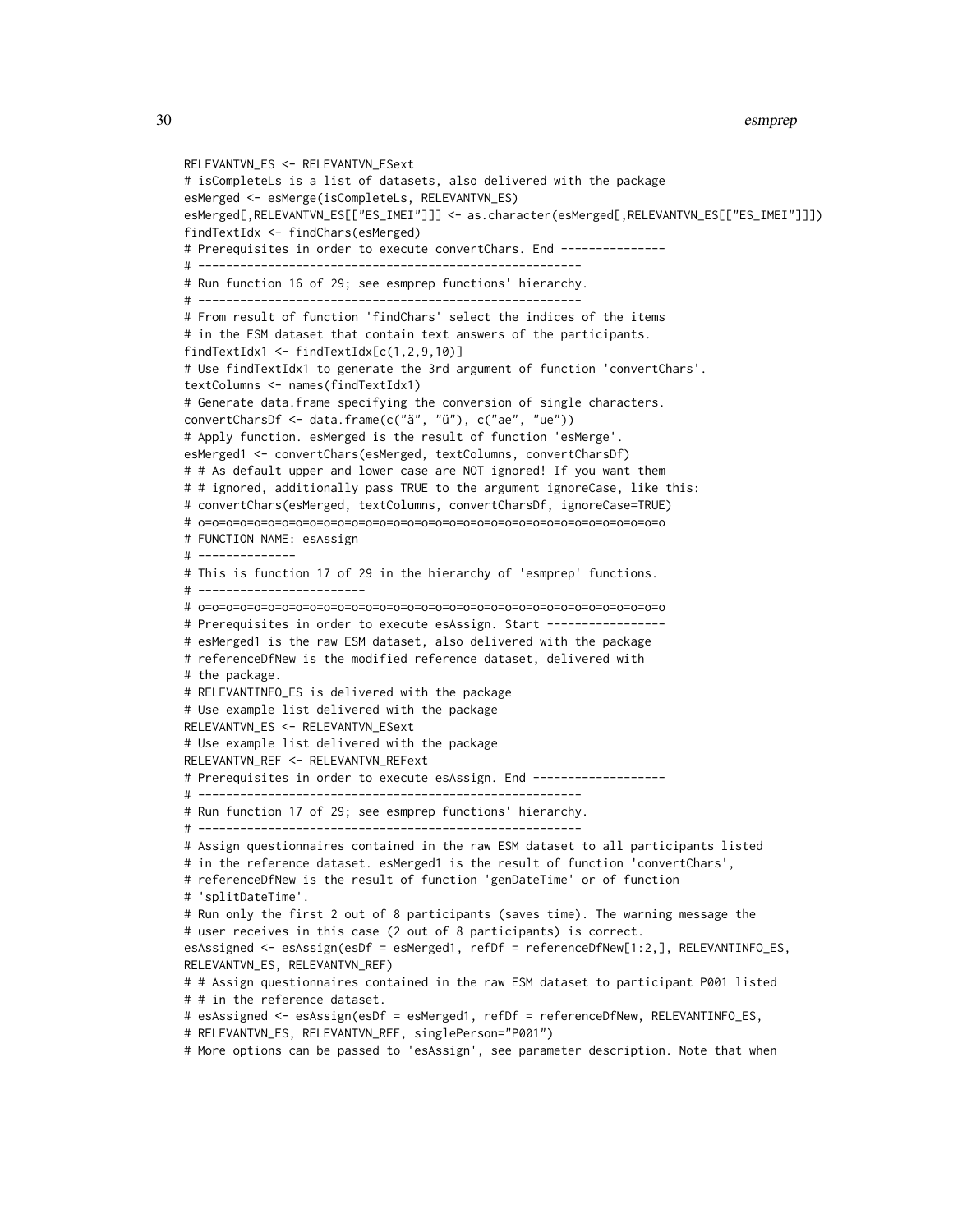# setting the argument midnightPrompt to TRUE, esAssign takes a bit longer to do its job. # Output: List with 4 data.frames. names(esAssigned) # o=o=o=o=o=o=o=o=o=o=o=o=o=o=o=o=o=o=o=o=o=o=o=o=o=o=o=o=o=o=o=o=o=o # FUNCTION NAME: missingEndDateTime # -------------- # This is function 18 of 29 in the hierarchy of 'esmprep' functions. # ------------------------ # o=o=o=o=o=o=o=o=o=o=o=o=o=o=o=o=o=o=o=o=o=o=o=o=o=o=o=o=o=o=o=o=o=o # Prerequisites in order to execute missingEndDateTime. Start ------- # Use example list delivered with the package RELEVANTVN\_ES <- RELEVANTVN\_ESext # esAssigned is a list of datasets, delivered with the package. It is # the result of the assignment of the ESM questionnaires to ALL 8 # participants in the reference dataset. # Prerequisites in order to execute missingEndDateTime. End --------- # ------------------------------------------------------- # Run function 18 of 29; see esmprep functions' hierarchy. # ------------------------------------------------------- # esAssigned[["ES"]] is one of the results of function 'esAssign'. noEndDf <- missingEndDateTime(esAssigned[["ES"]], RELEVANTVN\_ES) # o=o=o=o=o=o=o=o=o=o=o=o=o=o=o=o=o=o=o=o=o=o=o=o=o=o=o=o=o=o=o=o=o=o # FUNCTION NAME: esIdentical # -------------- # This is function 19 of 29 in the hierarchy of 'esmprep' functions. # ------------------------ # o=o=o=o=o=o=o=o=o=o=o=o=o=o=o=o=o=o=o=o=o=o=o=o=o=o=o=o=o=o=o=o=o=o # Prerequisites in order to execute esIdentical. Start -------------- # Use example list delivered with the package RELEVANTVN\_ES <- RELEVANTVN\_ESext # esAssigned is a list of datasets, delivered with the package. It is # the result of the assignment of the ESM questionnaires to ALL 8 # participants in the reference dataset. noEndDf <- missingEndDateTime(esAssigned[["ES"]], RELEVANTVN\_ES) # Prerequisites in order to execute esIdentical. End ---------------# ------------------------------------------------------- # Run function 19 of 29; see esmprep functions' hierarchy. # ------------------------------------------------------- # noEndDf is the result of function 'noEndDateTime'. identDf <- esIdentical(noEndDf, RELEVANTVN\_ES) # o=o=o=o=o=o=o=o=o=o=o=o=o=o=o=o=o=o=o=o=o=o=o=o=o=o=o=o=o=o=o=o=o=o # FUNCTION NAME: suggestShift # -------------- # This is function 20 of 29 in the hierarchy of 'esmprep' functions. # ------------------------ # o=o=o=o=o=o=o=o=o=o=o=o=o=o=o=o=o=o=o=o=o=o=o=o=o=o=o=o=o=o=o=o=o=o # Prerequisites in order to execute suggestShift. Start ------------# Use example list delivered with the package RELEVANTINFO\_ES <- RELEVANTINFO\_ES # Use example list delivered with the package RELEVANTVN\_ES <- RELEVANTVN\_ESext # esAssigned is a list of datasets, delivered with the package. It is # the result of the assignment of the ESM questionnaires to ALL 8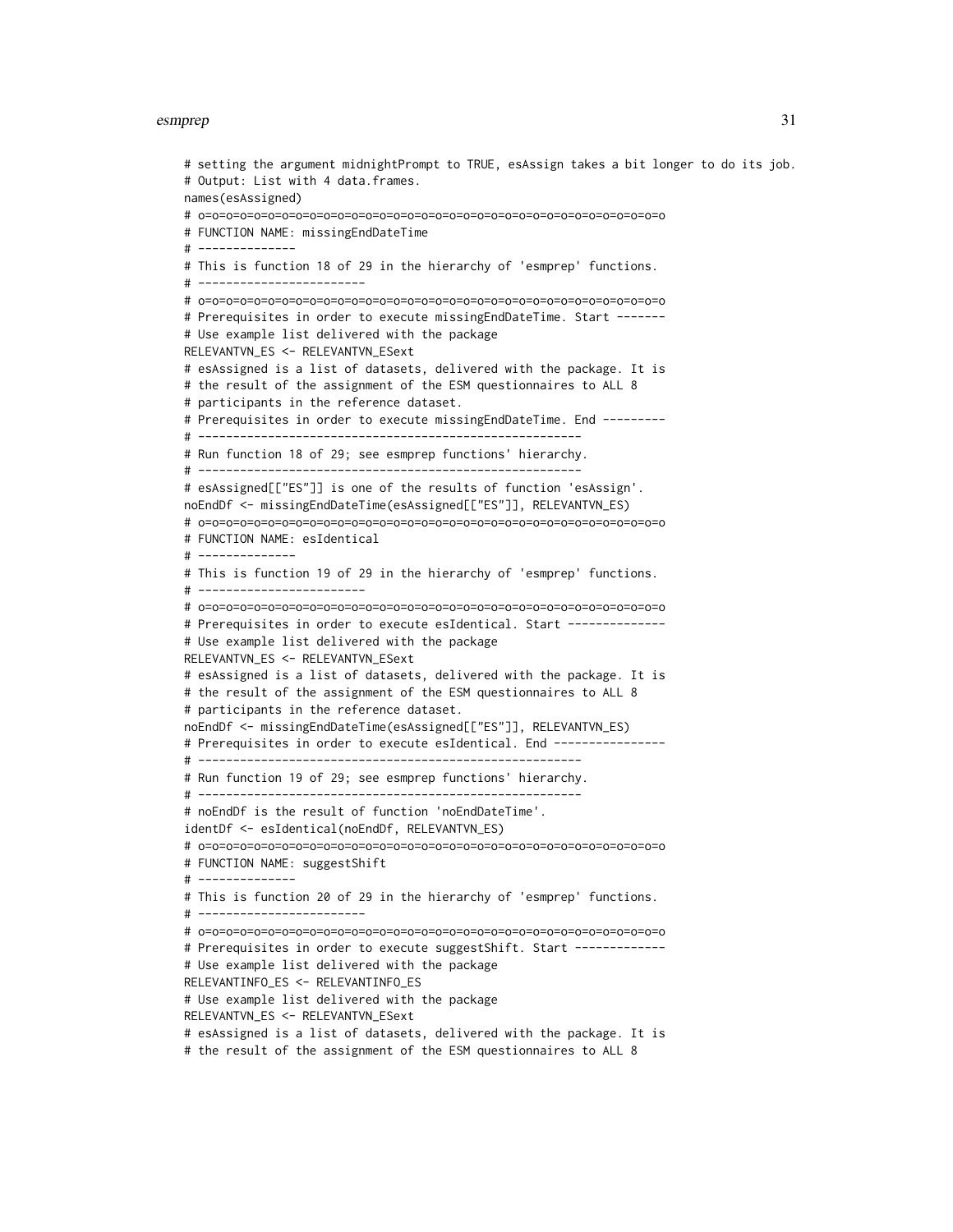```
# participants in the reference dataset.
noEndDf <- missingEndDateTime(esAssigned[["ES"]], RELEVANTVN_ES)
identDf <- esIdentical(noEndDf, RELEVANTVN_ES)
# Prerequisites in order to execute suggestShift. End ---------------
# -------------------------------------------------------
# Run function 20 of 29; see esmprep functions' hierarchy.
# -------------------------------------------------------
# identDf is the result of function 'esIdentical'.
# 100 represents the number of minutes that at least must have passed
# between the scheduled start of an ESM questionnaire at its actual start
# in order for the questionnaire to be eligible for shifting (see function
# makeShift).
sugShift <- suggestShift(identDf, 100, RELEVANTINFO_ES, RELEVANTVN_ES)
# Display output element 'suggestShiftDf':
sugShift$suggestShiftDf
# Display output element 'printShiftDf':
sugShift$printShiftDf
# o=o=o=o=o=o=o=o=o=o=o=o=o=o=o=o=o=o=o=o=o=o=o=o=o=o=o=o=o=o=o=o=o=o
# FUNCTION NAME: printSuggestedShift
# --------------
# This is function 21 of 29 in the hierarchy of 'esmprep' functions.
# ------------------------
# o=o=o=o=o=o=o=o=o=o=o=o=o=o=o=o=o=o=o=o=o=o=o=o=o=o=o=o=o=o=o=o=o=o
# Prerequisites in order to execute printSuggestedShift. Start ------
# Use example list delivered with the package
RELEVANTINFO_ES <- RELEVANTINFO_ES
# Use example list delivered with the package
RELEVANTVN_ES <- RELEVANTVN_ESext
# esAssigned is a list of datasets, delivered with the package. It is
# the result of the assignment of the ESM questionnaires to ALL 8
# participants in the reference dataset.
noEndDf <- missingEndDateTime(esAssigned[["ES"]], RELEVANTVN_ES)
identDf <- esIdentical(noEndDf, RELEVANTVN_ES)
sugShift <- suggestShift(identDf, 100, RELEVANTINFO_ES, RELEVANTVN_ES)
# Prerequisites in order to execute printSuggestedShift. End --------
# -------------------------------------------------------
# Run function 21 of 29; see esmprep functions' hierarchy.
# -------------------------------------------------------
# Display the result of function 'suggestShift' in the console.
printSuggestedShift(sugShift, RELEVANTVN_ES)
# o=o=o=o=o=o=o=o=o=o=o=o=o=o=o=o=o=o=o=o=o=o=o=o=o=o=o=o=o=o=o=o=o=o
# FUNCTION NAME: makeShift
# --------------
# This is function 22 of 29 in the hierarchy of 'esmprep' functions.
# ------------------------
# o=o=o=o=o=o=o=o=o=o=o=o=o=o=o=o=o=o=o=o=o=o=o=o=o=o=o=o=o=o=o=o=o=o
# Prerequisites in order to execute makeShift. Start ---------------
# RELEVANTINFO_ES is delivered with the package
# Use example list delivered with the package
RELEVANTVN_ES <- RELEVANTVN_ESext
# Use example list delivered with the package
RELEVANTVN_REF <- RELEVANTVN_REFext
# esAssigned is a list of datasets, delivered with the package. It is
```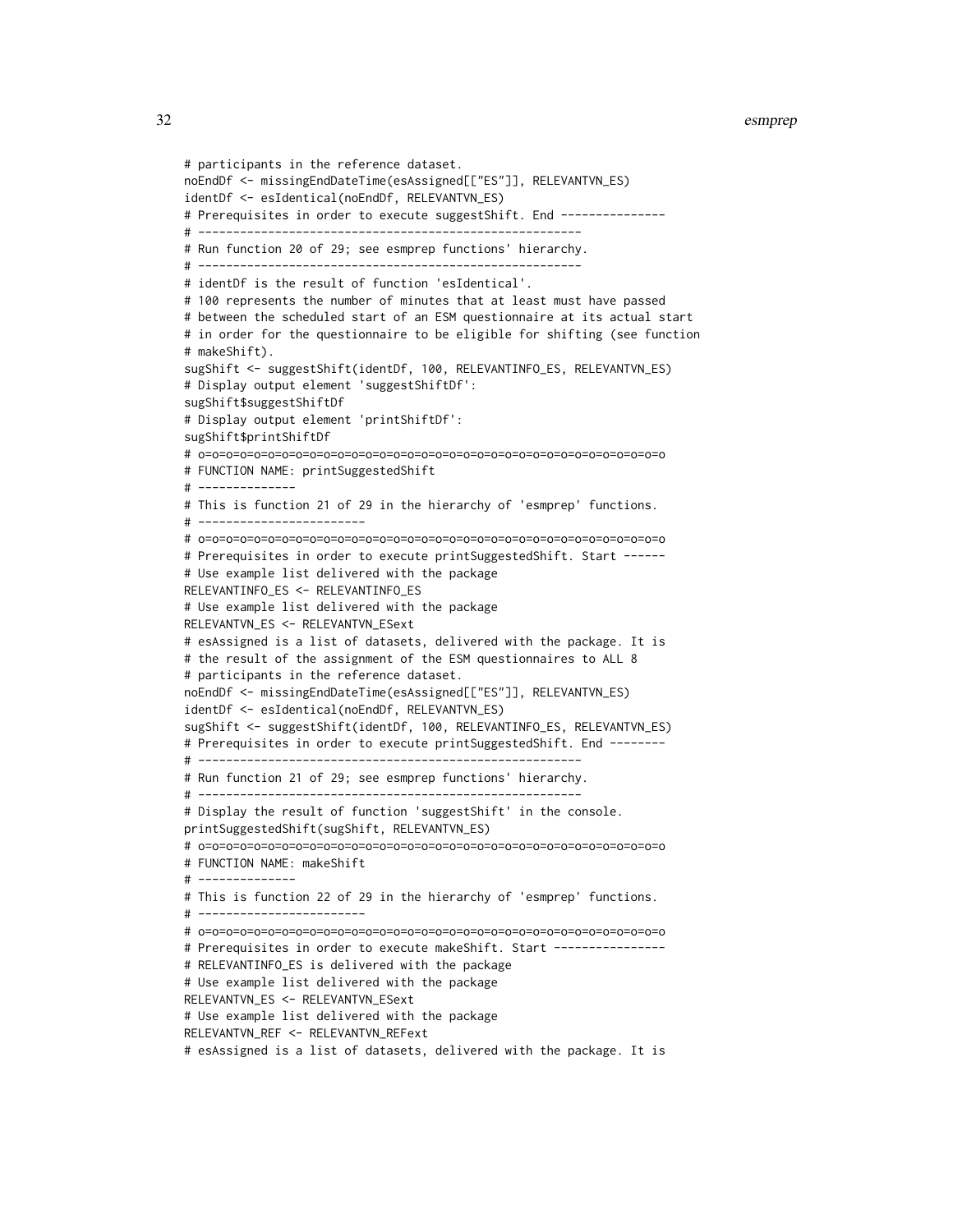```
# the result of the assignment of the ESM questionnaires to ALL 8
# participants in the reference dataset.
noEndDf <- missingEndDateTime(esAssigned[["ES"]], RELEVANTVN_ES)
identDf <- esIdentical(noEndDf, RELEVANTVN_ES)
sugShift <- suggestShift(identDf, 100, RELEVANTINFO_ES, RELEVANTVN_ES)
# Prerequisites in order to execute makeShift. End -------------------
# -------------------------------------------------------
# Run function 22 of 29; see esmprep functions' hierarchy.
# -------------------------------------------------------
# sugShift is the result of function 'suggestShift'. referenceDfNew is the result
# of function 'genDateTime' or of function 'splitDateTime'.
# keyPromptDf is generated by using part of the output of function suggestShift,
# i.e. by selecting the columns NEW_PROMPT and SHIFTKEY from suggestShiftDf.
keyPromptDf <- sugShift$suggestShiftDf[,c("NEW_PROMPT", "SHIFTKEY")]
madeShift <- makeShift(sugShift, referenceDfNew, keyPromptDf, RELEVANTINFO_ES, RELEVANTVN_REF)
# Tip! Display the result of function 'makeShift' in the console
# in order to check whether the shifting was successful.
printSuggestedShift(madeShift, RELEVANTVN_ES)
# o=o=o=o=o=o=o=o=o=o=o=o=o=o=o=o=o=o=o=o=o=o=o=o=o=o=o=o=o=o=o=o=o=o
# FUNCTION NAME: expectedPromptIndex
# --------------
# This is function 23 of 29 in the hierarchy of 'esmprep' functions.
# ------------------------
# o=o=o=o=o=o=o=o=o=o=o=o=o=o=o=o=o=o=o=o=o=o=o=o=o=o=o=o=o=o=o=o=o=o
# Prerequisites in order to execute makeShift. Start ----------------
# Use example list delivered with the package
RELEVANTINFO_ES <- RELEVANTINFO_ES
# Use example list delivered with the package
RELEVANTVN_ES <- RELEVANTVN_ESext
# Use example list delivered with the package
RELEVANTVN_REF <- RELEVANTVN_REFext
# esAssigned is a list of datasets, delivered with the package. It is
# the result of the assignment of the ESM questionnaires to ALL 8
# participants in the reference dataset.
noEndDf <- missingEndDateTime(esAssigned[["ES"]], RELEVANTVN_ES)
identDf <- esIdentical(noEndDf, RELEVANTVN_ES)
sugShift <- suggestShift(identDf, 100, RELEVANTINFO_ES, RELEVANTVN_ES)
keyPromptDf <- sugShift$suggestShiftDf[,c("NEW_PROMPT", "SHIFTKEY")]
madeShift <- makeShift(sugShift, referenceDfNew, keyPromptDf, RELEVANTINFO_ES, RELEVANTVN_REF)
# Prerequisites in order to execute makeShift. End ------------------
# -------------------------------------------------------
# Run function 23 of 29; see esmprep functions' hierarchy.
# -------------------------------------------------------
# Generate second argument of function 'expectedPromptIndex'. It's strongly
# recommended to read the explanation of this 2nd argument in the esmprep
# vignette, function 'expectedPromptIndex'.
expIdxList <- list(
# I - the user - expect in the ESM version morningTestGroup that
# prompt no.1 is always linked to the value 1.
list("morningTestGroup", 1, 1),
# I - the user - expect in the ESM version dayTestGroup that
# prompt no. 2 and no.3 are always linked to the value 2.
list("dayTestGroup", c(2, 3), 2),
```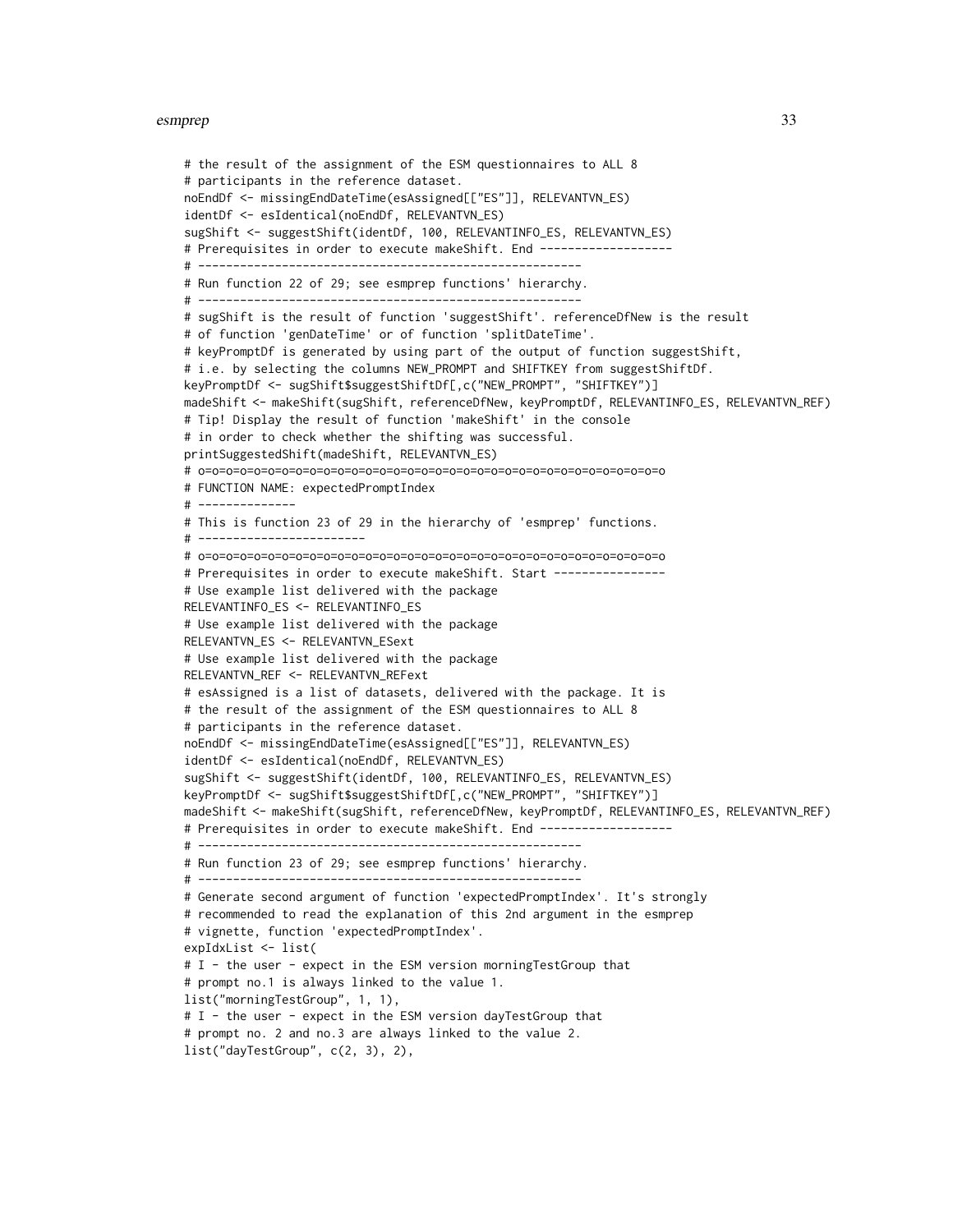```
# Information of all further ESM versions are passed accordingly:
list("eveningTestGroup", 4, 3),
list("morningControlGroup", 1, 1),
list("dayControlGroup", c(2,3), 2),
list("eveningControlGroup", 4, 3))
# madeShiftDf$esDf is part of the output of function 'makeShift', if at
# least one questionnaire was shifted to a neighboring prompt index.
expectedDf <- expectedPromptIndex(madeShift$esDf, expIdxList, RELEVANTINFO_ES,
RELEVANTVN_ES)
# If no questionnaire is suggested for shifting (see function suggestShift)
# use the result of function suggestShift as 1st argument, like this:
# expectedDf <- expectedPromptIndex(sugShift$esDf, expIdxList, RELEVANTINFO_ES,
RELEVANTVN_ES)
# o=o=o=o=o=o=o=o=o=o=o=o=o=o=o=o=o=o=o=o=o=o=o=o=o=o=o=o=o=o=o=o=o=o
# FUNCTION NAME: intolerable
# --------------
# This is function 24 of 29 in the hierarchy of 'esmprep' functions.
# ------------------------
# o=o=o=o=o=o=o=o=o=o=o=o=o=o=o=o=o=o=o=o=o=o=o=o=o=o=o=o=o=o=o=o=o=o
# Prerequisites in order to execute intolerable. Start --------------
# RELEVANTINFO_ES is delivered with the package
# expectedDf is a raw ESM dataset, delivered with the package.
# Prerequisites in order to execute intolerable. End ----------------
# -------------------------------------------------------
# Run function 24 of 29; see esmprep functions' hierarchy.
# -------------------------------------------------------
# Generate second argument of function 'intolerable'
(intoleranceDf <- data.frame(
# Column 'prompt': Prompts that must NEVER be comined with expected categories.
prompt = c(2, 3, 4, 1, 1),# Column 'expect': Expected categories that must NEVER be combined with the prompts.
expect = c(1, 1, 1, 2, 3))# Read: Prompts 2, 3, and 4 must never be combined with expected category 1.
# Read: Prompt 1 must never be combined with expected category 2.
# Read: Prompt 1 must never be combined with expected category 3.
# expectedDf is the result of function 'expectedPromptIndex'.
intolLs <- intolerable(expectedDf, intoleranceDf, RELEVANTINFO_ES)
# o=o=o=o=o=o=o=o=o=o=o=o=o=o=o=o=o=o=o=o=o=o=o=o=o=o=o=o=o=o=o=o=o=o
# FUNCTION NAME: randomMultSelection
# --------------
# This is function 25 of 29 in the hierarchy of 'esmprep' functions.
# ------------------------
# o=o=o=o=o=o=o=o=o=o=o=o=o=o=o=o=o=o=o=o=o=o=o=o=o=o=o=o=o=o=o=o=o=o
# Prerequisites in order to execute randomMultSelection. Start ------
# RELEVANTINFO_ES is delivered with the package
intoleranceDf \leq -data-frame(prompt = c(2, 3, 4, 1, 1),expect = c(1, 1, 1, 2, 3)# expectedDf is a raw ESM dataset, delivered with the package.
intolLs <- intolerable(expectedDf, intoleranceDf, RELEVANTINFO_ES)
# Prerequisites in order to execute randomMultSelection. End -------
# -------------------------------------------------------
# Run function 25 of 29; see esmprep functions' hierarchy.
```

```
# -------------------------------------------------------
```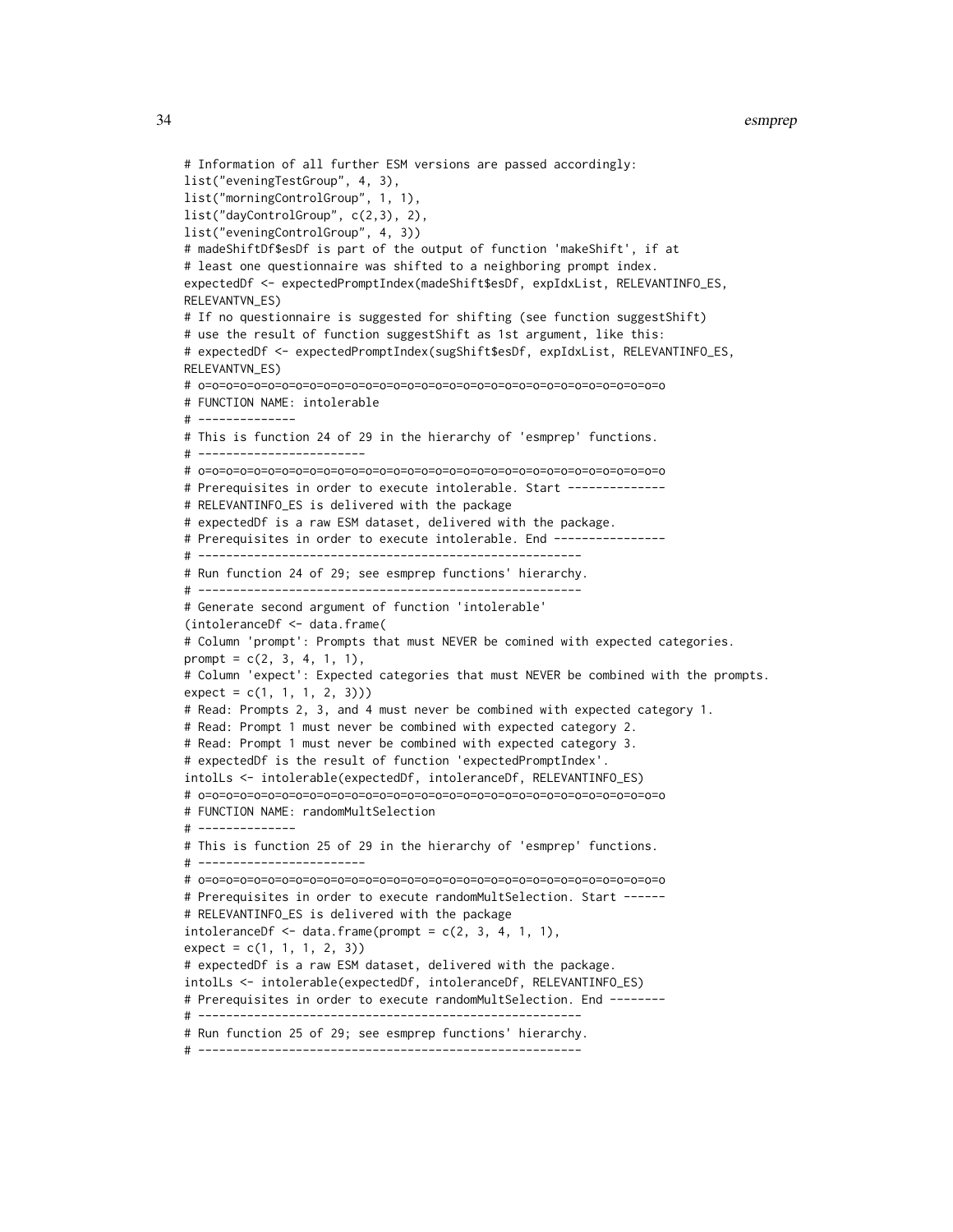```
# intolLs[["cleanedDf"]] is the result of function 'intolerable'.
randSelLs <- randomMultSelection(intolLs[["cleanedDf"]])
# o=o=o=o=o=o=o=o=o=o=o=o=o=o=o=o=o=o=o=o=o=o=o=o=o=o=o=o=o=o=o=o=o=o
# FUNCTION NAME: computeTimeLag
# --------------
# This is function 26 of 29 in the hierarchy of 'esmprep' functions.
# ------------------------
# o=o=o=o=o=o=o=o=o=o=o=o=o=o=o=o=o=o=o=o=o=o=o=o=o=o=o=o=o=o=o=o=o=o
# Prerequisites in order to execute computeTimeLag. Start -----------
# RELEVANTINFO_ES is delivered with the package
# Use example list delivered with the package
RELEVANTVN_ES <- RELEVANTVN_ESext
intoleranceDf \leq -data frame(prompt = c(2, 3, 4, 1, 1),expect = c(1, 1, 1, 2, 3)# expectedDf is a raw ESM dataset, delivered with the package.
intolLs <- intolerable(expectedDf, intoleranceDf, RELEVANTINFO_ES)
randSelLs <- randomMultSelection(intolLs[["cleanedDf"]])
# Prerequisites in order to execute computeTimeLag. End -------------
# -------------------------------------------------------
# Run function 26 of 29; see esmprep functions' hierarchy.
# -------------------------------------------------------
# randSelLs[["esRandSelIn"]] is the result of function 'randomMultSelection'.
lagDf <- computeTimeLag(randSelLs[["esRandSelIn"]], RELEVANTVN_ES)
# o=o=o=o=o=o=o=o=o=o=o=o=o=o=o=o=o=o=o=o=o=o=o=o=o=o=o=o=o=o=o=o=o=o
# FUNCTION NAME: computeDuration
# --------------
# This is function 27 of 29 in the hierarchy of 'esmprep' functions.
# ------------------------
# o=o=o=o=o=o=o=o=o=o=o=o=o=o=o=o=o=o=o=o=o=o=o=o=o=o=o=o=o=o=o=o=o=o
# Prerequisites in order to execute computeDuration. Start ----------
# RELEVANTINFO_ES is delivered with the package
# Use example list delivered with the package
RELEVANTVN_ES <- RELEVANTVN_ESext
intoleranceDf \leq data frame(prompt = c(2, 3, 4, 1, 1),expect = c(1, 1, 1, 2, 3)# expectedDf is a raw ESM dataset, delivered with the package.
intolLs <- intolerable(expectedDf, intoleranceDf, RELEVANTINFO_ES)
randSelLs <- randomMultSelection(intolLs[["cleanedDf"]])
# Prerequisites in order to execute computeDuration. End ------------
# -------------------------------------------------------
# Run function 27 of 29; see esmprep functions' hierarchy.
# -------------------------------------------------------
# randSelLs[["esRandSelIn"]] is the result of function 'randomMultSelection'.
durDf <- computeDuration(randSelLs[["esRandSelIn"]], RELEVANTVN_ES)
# o=o=o=o=o=o=o=o=o=o=o=o=o=o=o=o=o=o=o=o=o=o=o=o=o=o=o=o=o=o=o=o=o=o
# FUNCTION NAME: computeTimeBetween
# --------------
# This is function 28 of 29 in the hierarchy of 'esmprep' functions.
# ------------------------
# o=o=o=o=o=o=o=o=o=o=o=o=o=o=o=o=o=o=o=o=o=o=o=o=o=o=o=o=o=o=o=o=o=o
# Prerequisites in order to execute computeTimeBetween. Start -------
# Use example list delivered with the package
```

```
RELEVANTVN_ES <- RELEVANTVN_ESext
```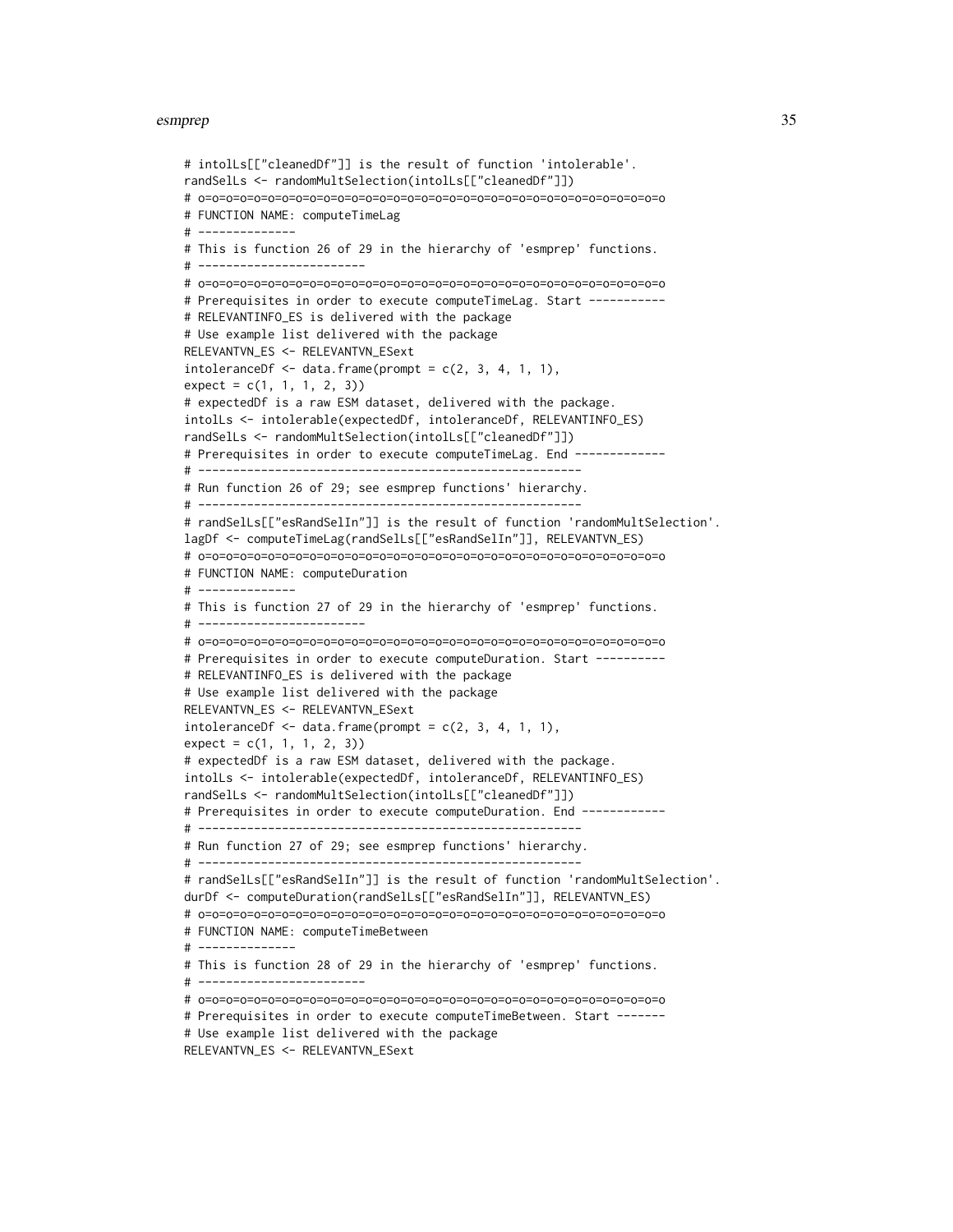```
# Use example list delivered with the package
RELEVANTVN_REF <- RELEVANTVN_REFext
intoleranceDf \leq -data frame(prompt = c(2, 3, 4, 1, 1),expect = c(1, 1, 1, 2, 3)# expectedDf is a raw ESM dataset, delivered with the package.
intolLs <- intolerable(expectedDf, intoleranceDf, RELEVANTINFO_ES)
randSelLs <- randomMultSelection(intolLs[["cleanedDf"]])
# Prerequisites in order to execute computeTimeBetween. End ---------
# -------------------------------------------------------
# Run function 28 of 29; see esmprep functions' hierarchy.
# -------------------------------------------------------
# randSelLs[["esRandSelIn"]] is the result of function 'randomMultSelection'.
tbsqDf <- computeTimeBetween(randSelLs[["esRandSelIn"]], referenceDfNew, RELEVANTVN_ES,
RELEVANTVN_REF)
# o=o=o=o=o=o=o=o=o=o=o=o=o=o=o=o=o=o=o=o=o=o=o=o=o=o=o=o=o=o=o=o=o=o
# FUNCTION NAME: esFinal
# --------------
# This is function 29 of 29 in the hierarchy of 'esmprep' functions.
# ------------------------
# o=o=o=o=o=o=o=o=o=o=o=o=o=o=o=o=o=o=o=o=o=o=o=o=o=o=o=o=o=o=o=o=o=o
# Prerequisites in order to execute esFinal. Start -----------------
# RELEVANTINFO_ES is delivered with the package
# Use example list delivered with the package
RELEVANTVN_ES <- RELEVANTVN_ESext
# tbsqDf is a raw ESM dataset, delivered with the package.
# Prerequisites in order to execute esFinal. End --------------------
# -------------------------------------------------------
# Run function 29 of 29; see esmprep functions' hierarchy.
# -------------------------------------------------------
# tbsqDf is the result of function 'computeTimeBetween'.
esDfFin <- esFinal(tbsqDf, esOpt=esAssigned[["ESopt"]], complianceRate=50,
RELEVANTINFO_ES, RELEVANTVN_ES)
# o=o=o=o=o=o=o=o=o=o=o=o=o=o=o=o=o=o=o=o=o=o=o=o=o=o=o=o=o=o=o=o=o=o
## End(Not run)
```
<span id="page-35-1"></span>esPlausible *esPlausible*

#### Description

esPlausible helps detecting implausibilities in the raw ESM datasets.

#### Usage

```
esPlausible(dfList, itemVecList)
```
#### Arguments

dfList a list. Each element of the list must be a data.frame. Each data.frame is a separate raw ESM dataset/an ESM questionnaire version. If there is just one ESM version the list therefore contains one data.frame.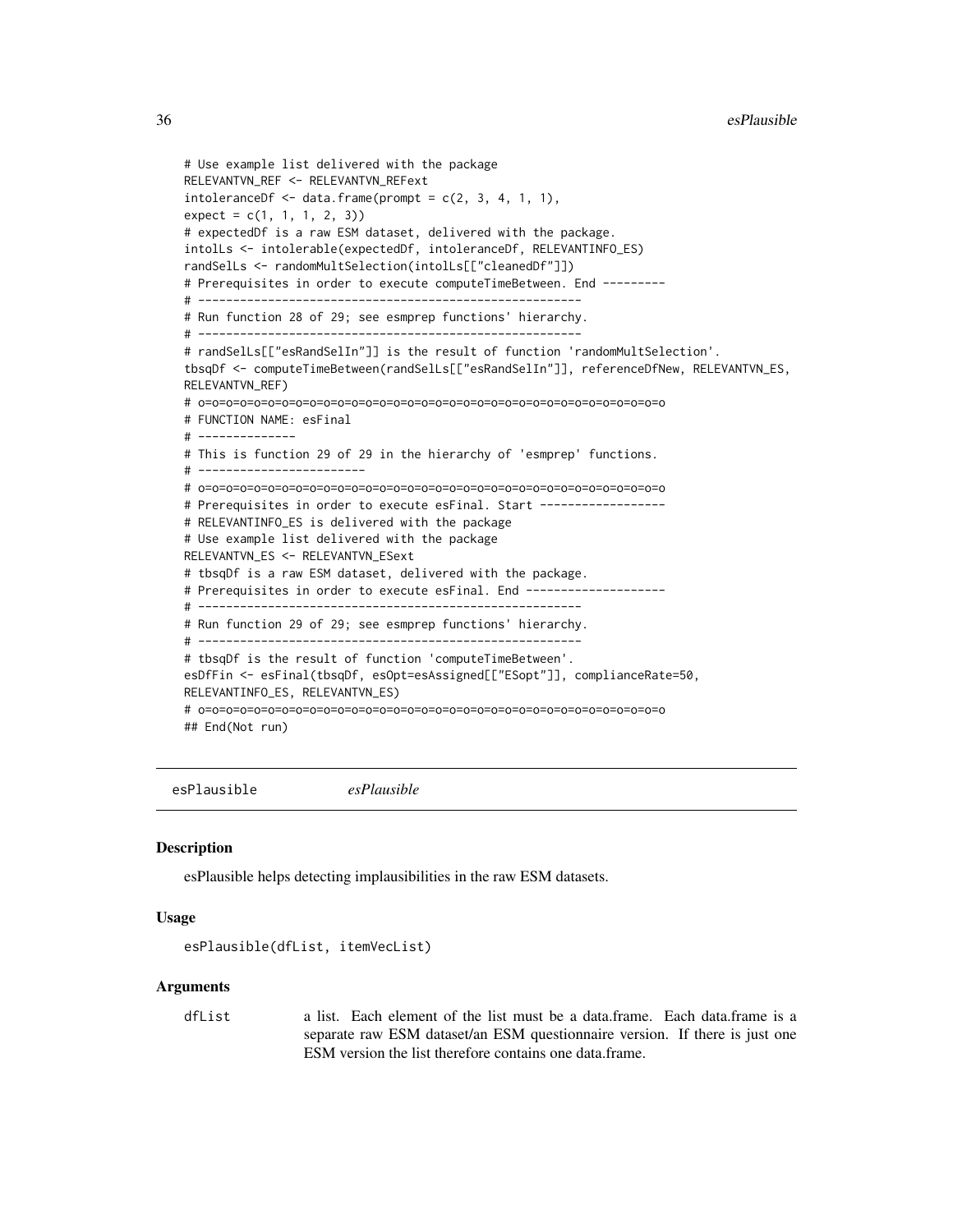### esPlausible 37

itemVecList a list. Each list element must be a vector. Each vector element must contain all the variable names of the respective ESM questionnaire version. Use function [esItems](#page-17-0) to generate itemVecList.

### Details

esPlausible makes no sense if there is only one ESM questionnaire version. However, if there is more than one version it makes sense. The list which is returned by esPlausible contains 4 elements:

- 1. PlausibNames shows which item names occur in the different ESM questionnaire versions
- 2. plausibClass shows the class of each item in each of the different ESM questionnaire versions (R built-in class registration)
- 3. plausibRowNa shows the number of rows in each of the different ESM questionnaire versions and the percentage of existing data therein
- 4. plausibMinMax shows the minimum and the maximum value for all items containing numeric data.

## Value

A list of dataframes, each containing separate information regarding the plausibility of the ESM datasets. See **Details** for more information.

# See Also

Exemplary code (fully executable) in the documentation of [esmprep](#page-21-0) (function 12 of 29).

```
# o=o=o=o=o=o=o=o=o=o=o=o=o=o=o=o=o=o=o=o=o=o=o=o=o=o=o=o=o=o=o=o=o=o
# Prerequisites in order to execute esPlausible. Start --------------
# Use example list delivered with the package
RELEVANTVN_ES <- RELEVANTVN_ESext
# keyLsNew is a list of datasets, also delivered with the package
rmInvLs <- rmInvalid(keyLsNew, RELEVANTVN_ES)
plausibItems <- esItems(dfList=rmInvLs[["dfValid"]], RELEVANTVN_ES)
# Prerequisites in order to execute esPlausible. End ---------------
# -------------------------------------------------------
# Run function 12 of 29; see esmprep functions' hierarchy.
# -------------------------------------------------------
# Help checking the plausibility of items in the raw ESM datasets. rmInvLs[["dfValid"]]
# is one of the results from function 'rmInvalid'.
# plausibItems is the result of function 'esItems'.
plausibLs <- esPlausible(dfList=rmInvLs[["dfValid"]], itemVecList=plausibItems)
# Display the results (4 data frames) to the console
# plausibNames gives an overview of the item names across all ESM versions
plausibLs[["plausibNames"]]
# plausibClass gives an overview of the variable types of all items
plausibLs[["plausibClass"]]
# plausibRowNa shows for each ESM version the number of lines in the raw
# ESM datasets and how much percent of the data is missing (NAs).
```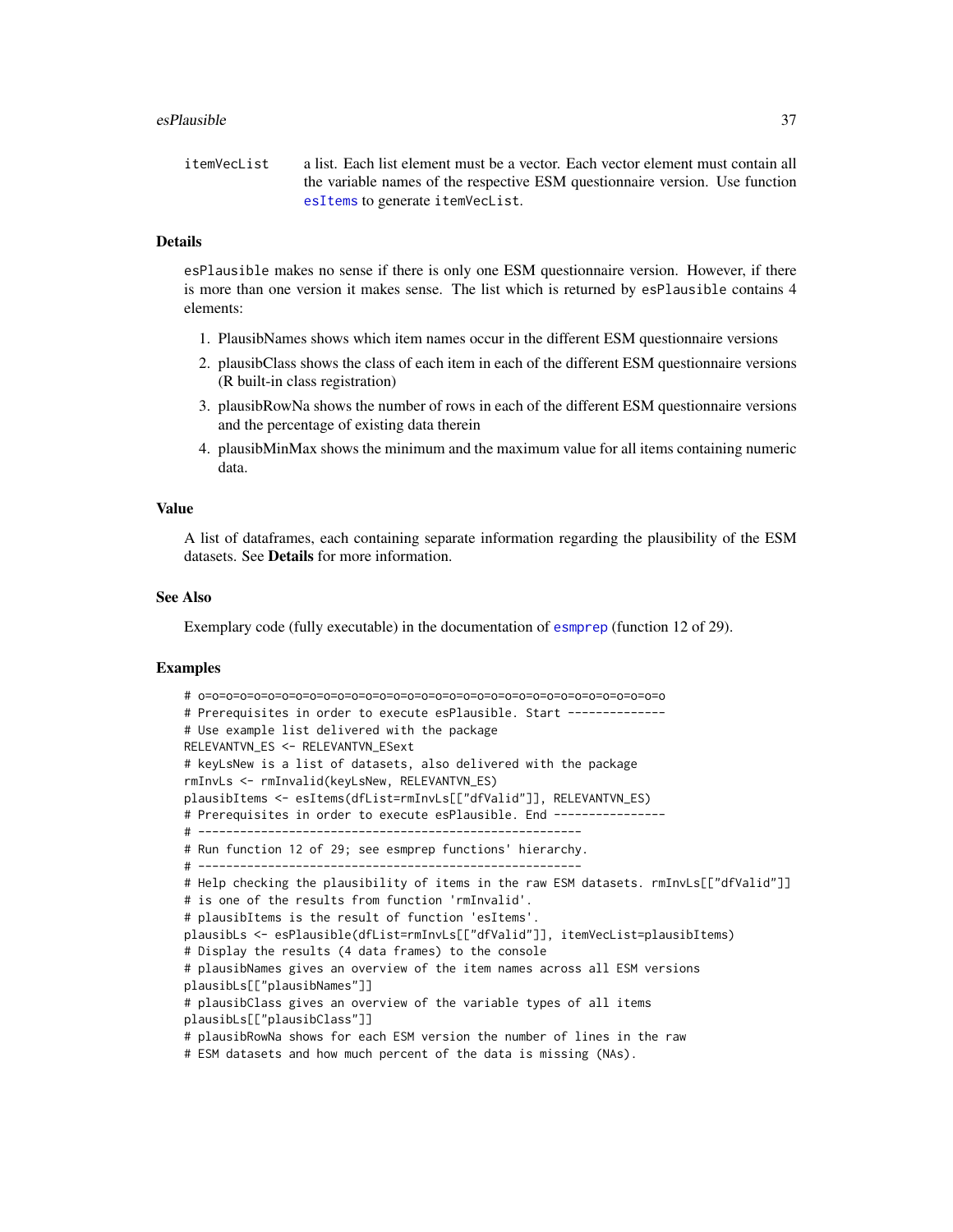```
plausibLs[["plausibRowNa"]]
# plausibMinMax shows for each numeric variable the minimum and maximum.
plausibLs[["plausibMinMax"]]
# o=o=o=o=o=o=o=o=o=o=o=o=o=o=o=o=o=o=o=o=o=o=o=o=o=o=o=o=o=o=o=o=o=o
```
eveningControl *Raw ESM dataset simulating a series of ESM questionnaires that were scheduled to be filled out during the evening by participants of the control group.*

## **Description**

Raw ESM dataset simulating a series of ESM questionnaires that were scheduled to be filled out during the evening by participants of the control group.

## Usage

eveningControl

# Format

A data frame with 28 rows and 23 variables:

- V1. Arbitrary item, answer format numeric, ranging from 0 to 3.
- V1\_1. Arbitrary item, answer format numeric, ranging from 0 to 1.
- V1\_2. Arbitrary item, answer format text.
- V2. Arbitrary item, answer format numeric, ranging from 0 to 100.
- V2\_1. Arbitrary item, answer format numeric, ranging from 0 to 100.
- V3. Arbitrary item, answer format numeric, ranging from 0 to 100.
- V3\_1. Arbitrary item, answer format text.
- V4. Arbitrary item, answer format numeric, ranging from 0 to 1.
- V4 1. Arbitrary item, answer format numeric, ranging from 0 to 4.
- V5. Arbitrary item, answer format numeric, ranging from 0 to 6.
- V5\_1. Arbitrary item, answer format numeric, ranging from 0 to 6.
- V5\_2. Arbitrary item, answer format numeric, ranging from 0 to 6.
- V7. Arbitrary item, answer format numeric, ranging from 0 to 1.
- V8. Arbitrary item, answer format text.
- V8\_1. Arbitrary item, answer format numeric, ranging from 0 to 1.
- V8\_2. Arbitrary item, answer format numeric, ranging from 0 to 100.
- V8\_3. Arbitrary item, answer format numeric, ranging from 1 to 4.
- survey name. Name of the ESM version.
- IMEI. IMEI number of the mobile device, used by the participant.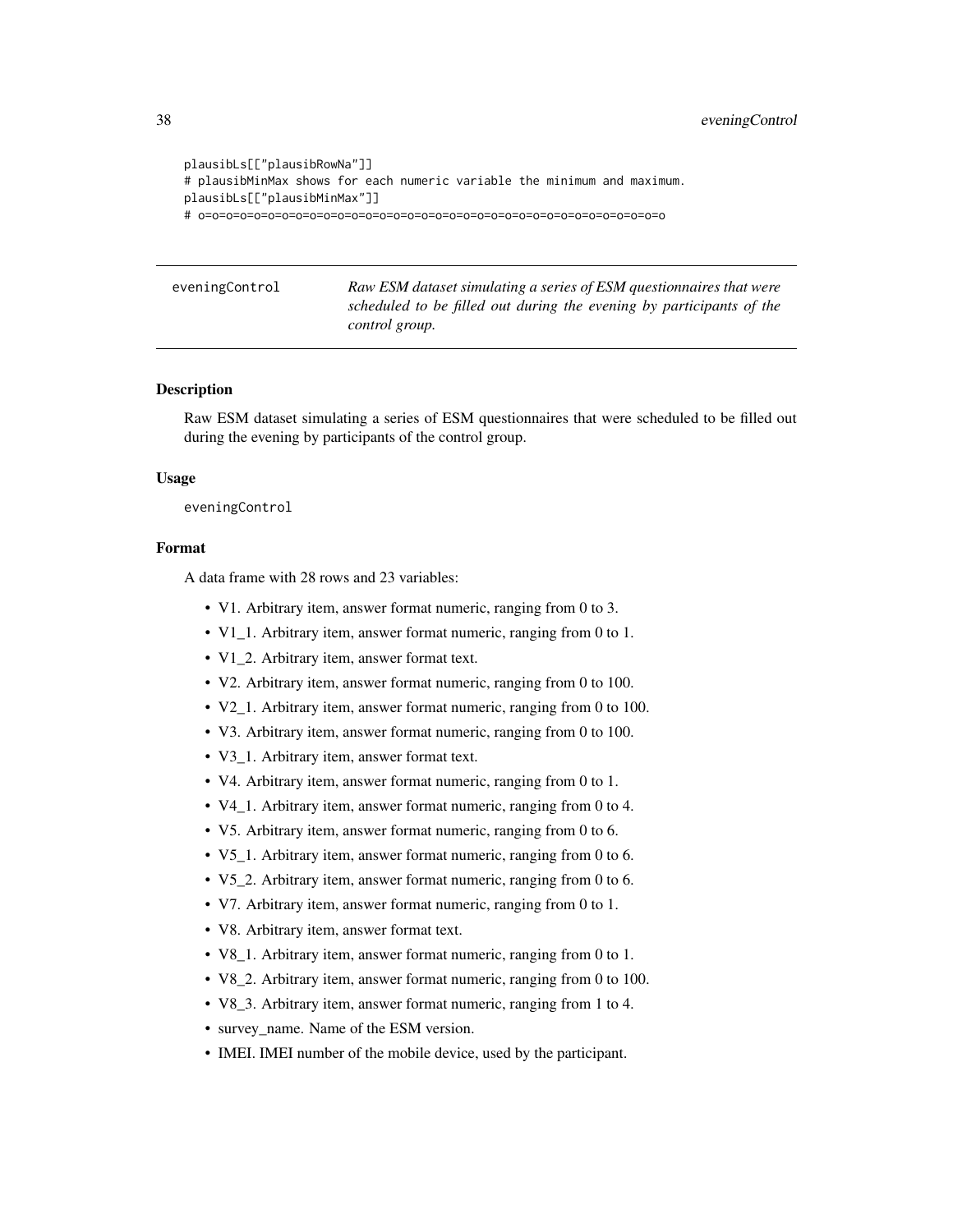# eveningTest 39

- start\_date. Date of when a single ESM questionnaire was started.
- start\_time. Time of when a single ESM questionnaire was started.
- end\_date. Date of when a single ESM questionnaire was ended.
- end\_time. Time of when a single ESM questionnaire was ended.

## Examples

# Display the whole dataset in the console eveningControl

| eveningTest | Raw ESM dataset simulating a series of ESM questionnaires that were       |
|-------------|---------------------------------------------------------------------------|
|             | scheduled to be filled out during the evening by participants of the test |
|             | group.                                                                    |
|             |                                                                           |

## Description

Raw ESM dataset simulating a series of ESM questionnaires that were scheduled to be filled out during the evening by participants of the test group.

## Usage

eveningTest

## Format

A data frame with 14 rows and 24 variables:

- V1. Arbitrary item, answer format numeric, ranging from 0 to 3.
- V1\_1. Arbitrary item, answer format numeric, ranging from 0 to 1.
- V1\_2. Arbitrary item, answer format text.
- V2. Arbitrary item, answer format numeric, ranging from 0 to 100.
- V2 1. Arbitrary item, answer format numeric, ranging from 0 to 100.
- V3. Arbitrary item, answer format numeric, ranging from 0 to 100.
- V3\_1. Arbitrary item, answer format text.
- V4. Arbitrary item, answer format numeric, ranging from 0 to 1.
- V4\_1. Arbitrary item, answer format numeric, ranging from 0 to 4.
- V5. Arbitrary item, answer format numeric, ranging from 0 to 6.
- V5\_1. Arbitrary item, answer format numeric, ranging from 0 to 6.
- V5\_2. Arbitrary item, answer format numeric, ranging from 0 to 6.
- V7. Arbitrary item, answer format numeric, ranging from 0 to 1.
- V8. Arbitrary item, answer format text.
- V8\_1. Arbitrary item, answer format numeric, ranging from 0 to 1.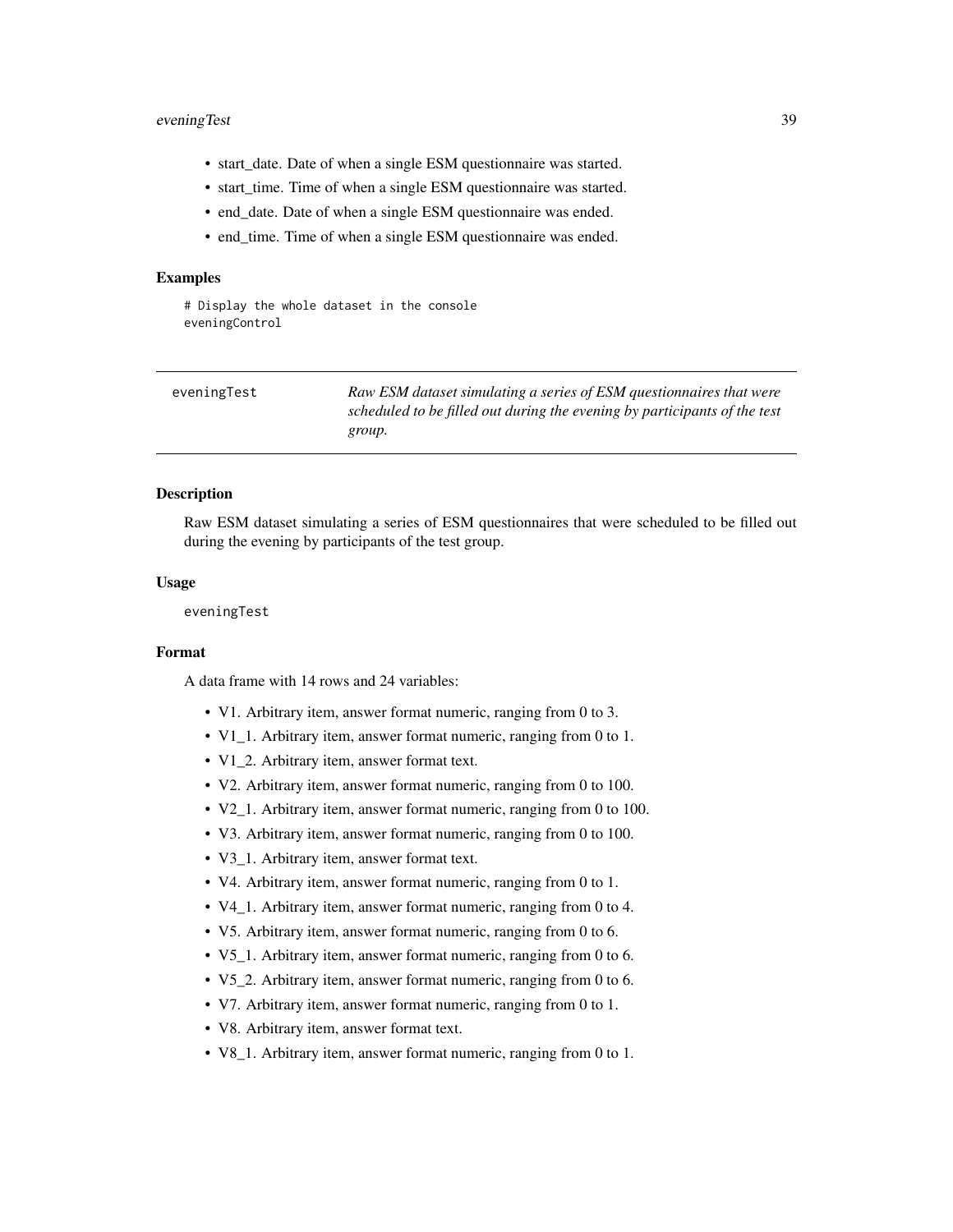- V8\_3. Arbitrary item, answer format numeric, ranging from 1 to 4.
- V9. Arbitrary item, answer format numeric, ranging from 0 to 1.
- V9\_1. Arbitrary item, answer format text.
- survey\_name. Name of the ESM version.
- IMEI. IMEI number of the mobile device, used by the participant.
- start\_date. Date of when a single ESM questionnaire was started.
- start\_time. Time of when a single ESM questionnaire was started.
- end\_date. Date of when a single ESM questionnaire was ended.
- end\_time. Time of when a single ESM questionnaire was ended.

# Display the whole dataset in the console eveningTest

expectedDf *Resulting dataset after function expectedPromptIndex has been executed on the raw ESM dataset.*

## Description

Note: The dataset expectedDf is the result of the function [expectedPromptIndex](#page-40-0), when the raw ESM dataset madeShift\$esDf is one of the function arguments. madeShift\$esDf is one of the results of function [makeShift](#page-48-0).

#### Usage

expectedDf

## Format

An object of class data. frame with 225 rows and 54 columns.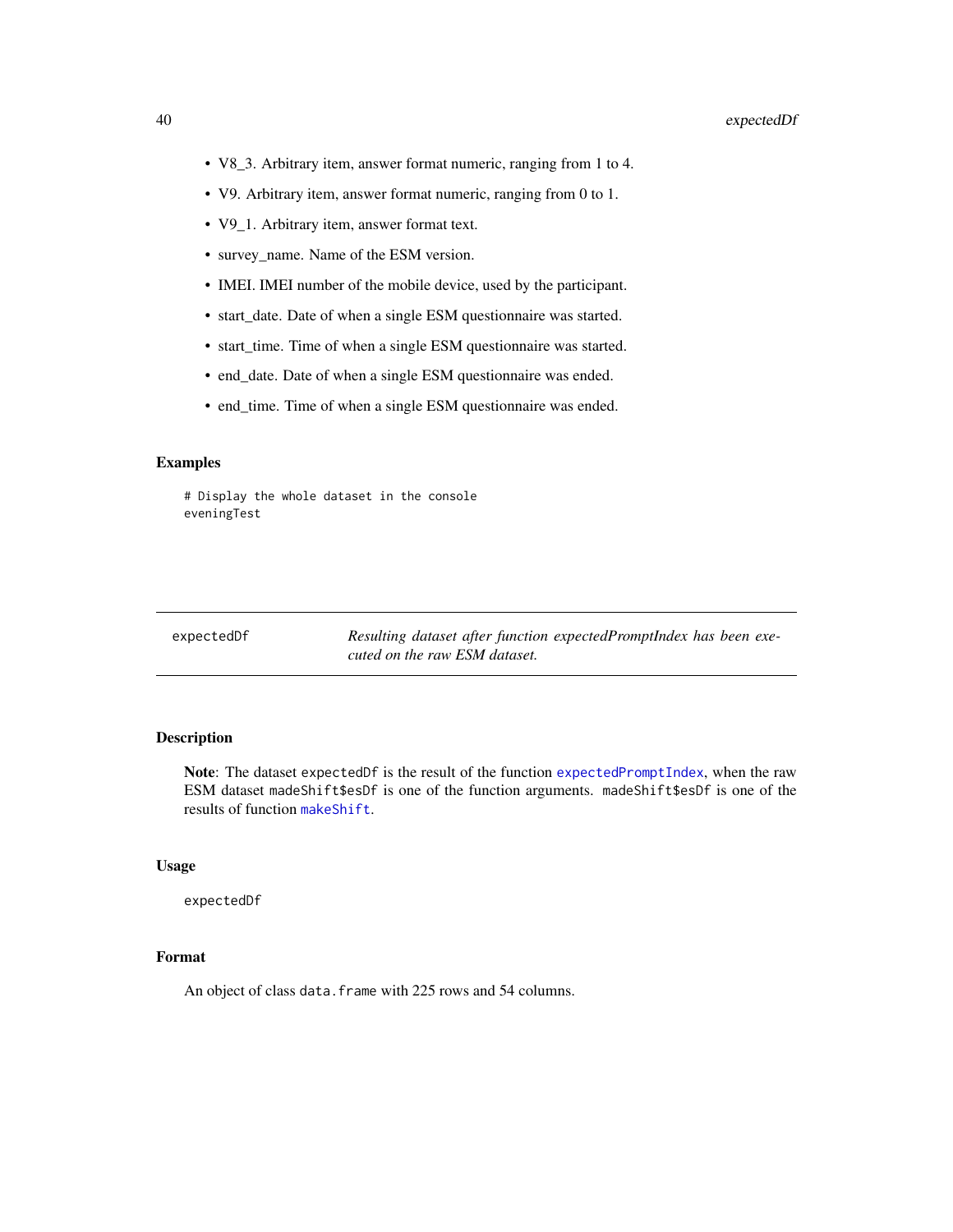# <span id="page-40-0"></span>Description

expectedPromptIndex

## Usage

```
expectedPromptIndex(esDf, expectedPromptIndexList,
 RELEVANTINFO_ES = NULL, RELEVANTVN_ES = NULL)
```
# Arguments

| esDf                    | a data.frame. A single ESM dataset. It must contain the 2 columns that hold<br>the date-time object for when an ESM questionnaire was started and finished,<br>respectively.                                                                                                                                                                                                                                          |  |
|-------------------------|-----------------------------------------------------------------------------------------------------------------------------------------------------------------------------------------------------------------------------------------------------------------------------------------------------------------------------------------------------------------------------------------------------------------------|--|
| expectedPromptIndexList |                                                                                                                                                                                                                                                                                                                                                                                                                       |  |
|                         | a list. Each list element must also be a list. Each of these inner lists must contain<br>exactly 3 elements: first a character string specifying the ESM questionnaire<br>version; second a vector of at least one integer specifying the daily prompt(s)<br>that the first argument's version correspond(s) to, and third an integer specifying<br>the time of day that the first argument's version corresponds to. |  |
| RELEVANTINFO ES         |                                                                                                                                                                                                                                                                                                                                                                                                                       |  |
|                         | a list. This list is generated by function setES.                                                                                                                                                                                                                                                                                                                                                                     |  |
| RELEVANTVN ES           | a list. This list is generated by function setES and it is extended once either by<br>function genDateTime or by function splitDateTime.                                                                                                                                                                                                                                                                              |  |

## Details

The return values directly correspond to the elements within the second argument: If there are prompt indices (as computed within the function 'esAssign') diverge from the expected prompt indices the variable PROMPTFALSE's value is 1, else 0. The variable EXPCATEGORY corresponds to category, with which the user expects the respective prompt(s) to be combined with.

### Value

esDf with the additional columns PROMPTFALSE and EXPCATEGORY. See Details for more information.

# See Also

Exemplary code (fully executable) in the documentation of [esmprep](#page-21-0) (function 23 of 29).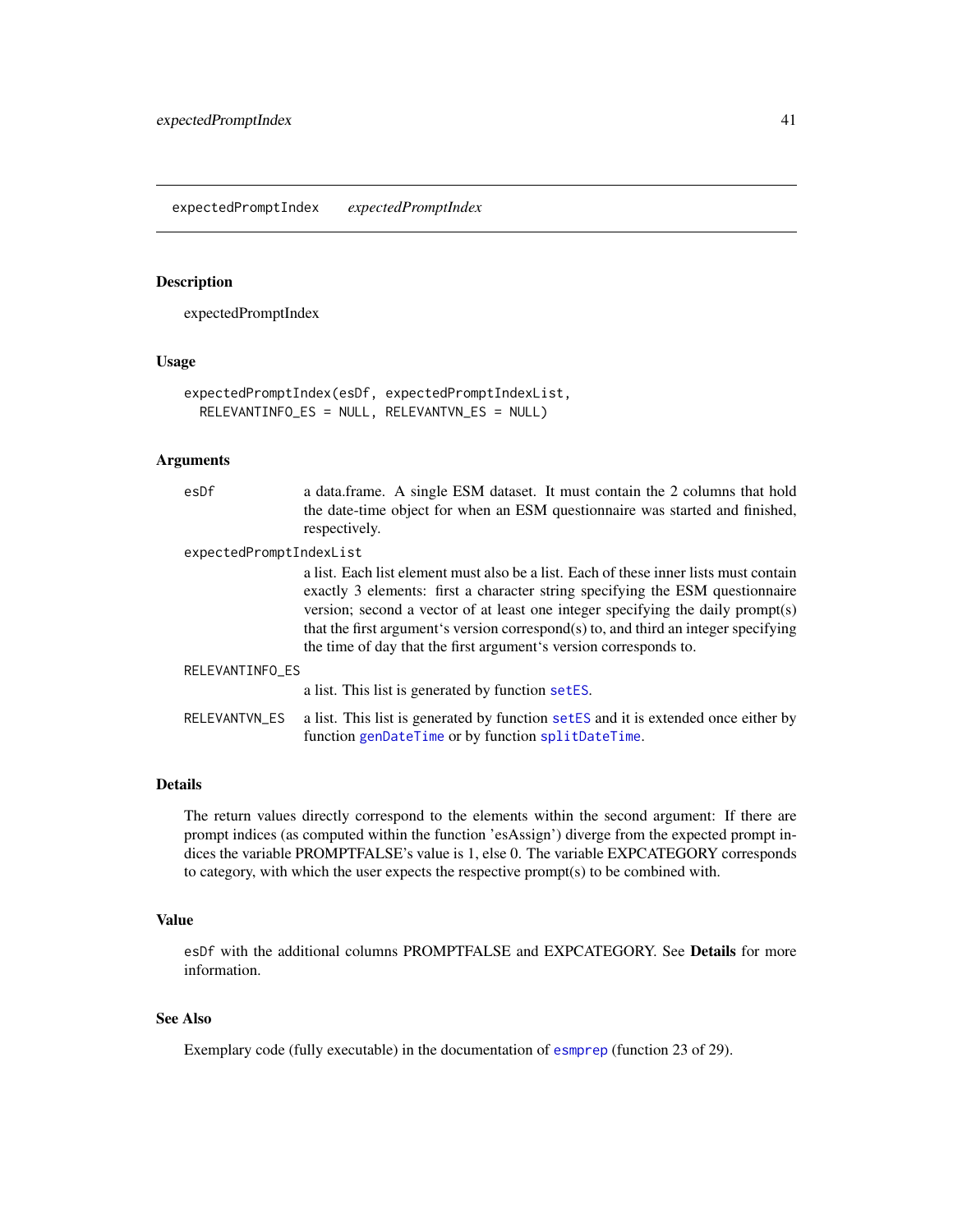```
# o=o=o=o=o=o=o=o=o=o=o=o=o=o=o=o=o=o=o=o=o=o=o=o=o=o=o=o=o=o=o=o=o=o
# Prerequisites in order to execute makeShift. Start ----------------
# Use example list delivered with the package
RELEVANTINFO_ES <- RELEVANTINFO_ES
# Use example list delivered with the package
RELEVANTVN_ES <- RELEVANTVN_ESext
# Use example list delivered with the package
RELEVANTVN_REF <- RELEVANTVN_REFext
# esAssigned is a list of datasets, delivered with the package. It is
# the result of the assignment of the ESM questionnaires to ALL 8
# participants in the reference dataset.
noEndDf <- missingEndDateTime(esAssigned[["ES"]], RELEVANTVN_ES)
identDf <- esIdentical(noEndDf, RELEVANTVN_ES)
sugShift <- suggestShift(identDf, 100, RELEVANTINFO_ES, RELEVANTVN_ES)
keyPromptDf <- sugShift$suggestShiftDf[,c("NEW_PROMPT", "SHIFTKEY")]
madeShift <- makeShift(sugShift, referenceDfNew, keyPromptDf, RELEVANTINFO_ES, RELEVANTVN_REF)
# Prerequisites in order to execute makeShift. End ------------------
# -------------------------------------------------------
# Run function 23 of 29; see esmprep functions' hierarchy.
# -------------------------------------------------------
# Generate second argument of function 'expectedPromptIndex'. It's strongly
# recommended to read the explanation of this 2nd argument in the esmprep
# vignette, function 'expectedPromptIndex'.
expIdxList <- list(
# I - the user - expect in the ESM version morningTestGroup that
# prompt no.1 is always linked to the value 1.
list("morningTestGroup", 1, 1),
# I - the user - expect in the ESM version dayTestGroup that
# prompt no. 2 and no.3 are always linked to the value 2.
list("dayTestGroup", c(2, 3), 2),
# Information of all further ESM versions are passed accordingly:
list("eveningTestGroup", 4, 3),
list("morningControlGroup", 1, 1),
list("dayControlGroup", c(2,3), 2),
list("eveningControlGroup", 4, 3))
# madeShiftDf$esDf is part of the output of function 'makeShift', if at
# least one questionnaire was shifted to a neighboring prompt index.
expectedDf <- expectedPromptIndex(madeShift$esDf, expIdxList, RELEVANTINFO_ES,
RELEVANTVN_ES)
# If no questionnaire is suggested for shifting (see function suggestShift)
# use the result of function suggestShift as 1st argument, like this:
# expectedDf <- expectedPromptIndex(sugShift$esDf, expIdxList, RELEVANTINFO_ES,
# RELEVANTVN_ES)
# o=o=o=o=o=o=o=o=o=o=o=o=o=o=o=o=o=o=o=o=o=o=o=o=o=o=o=o=o=o=o=o=o=o
```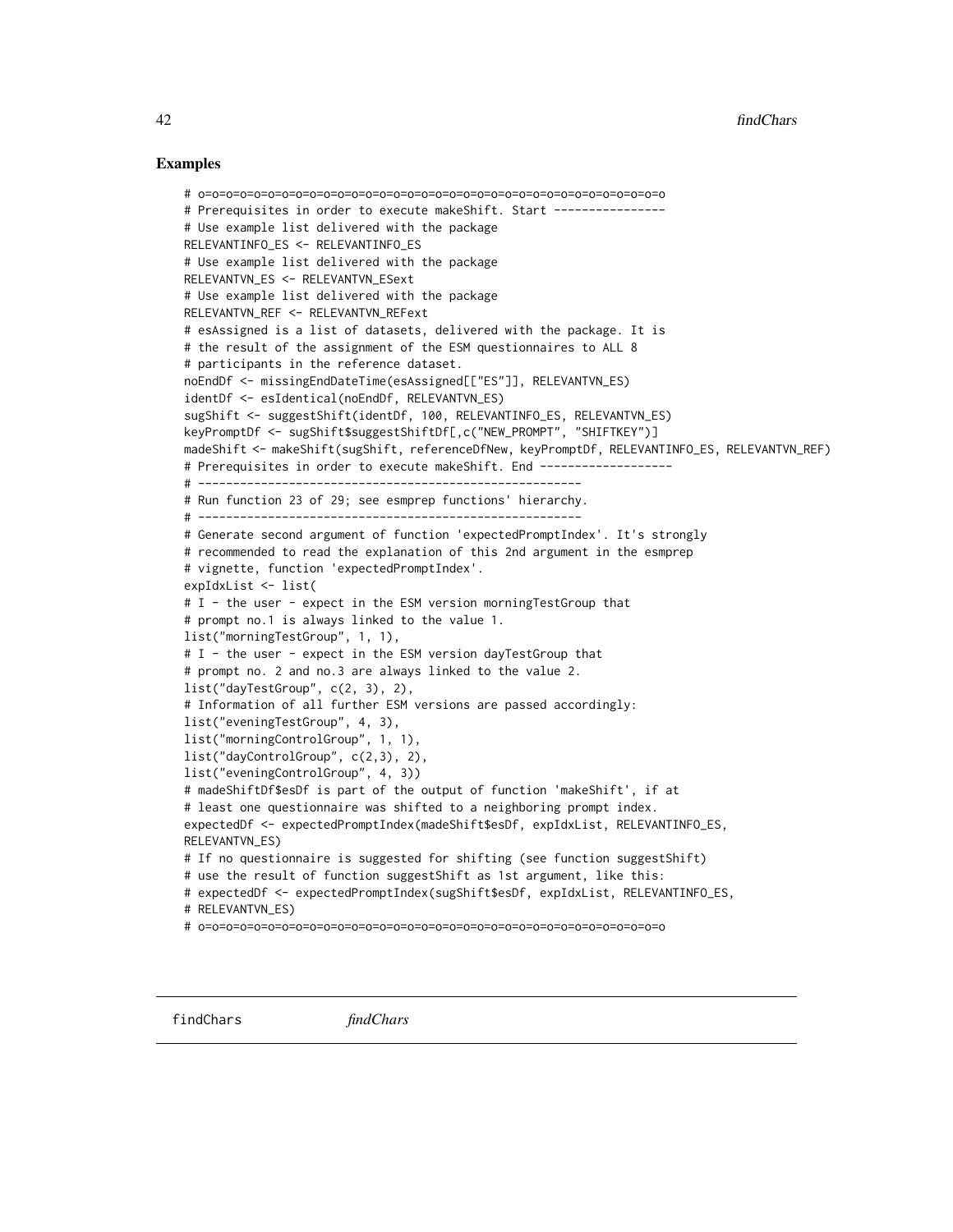#### findChars 43

## Description

findChars picks all variables from the (merged) ESM dataset that are of the class character.

### Usage

findChars(esDf)

## Arguments

esDf a data.frame. A single ESM dataset. It must contain the 2 columns that hold the date-time object for when an ESM questionnaire was started and finished, respectively.

# Details

findChars prints to the console the structure of all variables in esDf that contain character values (i.e. text). Among these variables (the index of which is returned by the function) the user can select those that are suitable to apply the function [convertChars](#page-5-0) to.

### Value

Indices (with corresponding variable names as attributes) of the columns of esDf, containing character strings. See Details for more information and see Examples.

# See Also

Exemplary code (fully executable) in the documentation of [esmprep](#page-21-0) (function 15 of 29).

```
# o=o=o=o=o=o=o=o=o=o=o=o=o=o=o=o=o=o=o=o=o=o=o=o=o=o=o=o=o=o=o=o=o=o
# Prerequisites in order to execute findChars. Start ----------------
# Use example list delivered with the package
RELEVANTVN_ES <- RELEVANTVN_ESext
# isCompleteLs is a list of datasets, also delivered with the package
esMerged <- esMerge(isCompleteLs, RELEVANTVN_ES)
esMerged[,RELEVANTVN_ES[["ES_IMEI"]]] <- as.character(esMerged[,RELEVANTVN_ES[["ES_IMEI"]]])
# Prerequisites in order to execute findChars. End ------------------
# -------------------------------------------------------
# Run function 15 of 29; see esmprep functions' hierarchy.
# -------------------------------------------------------
# esMerged is the result of function 'esMerge'
findTextIdx <- findChars(esMerged)
# Display structure of function output
str(findTextIdx)
# o=o=o=o=o=o=o=o=o=o=o=o=o=o=o=o=o=o=o=o=o=o=o=o=o=o=o=o=o=o=o=o=o=o
```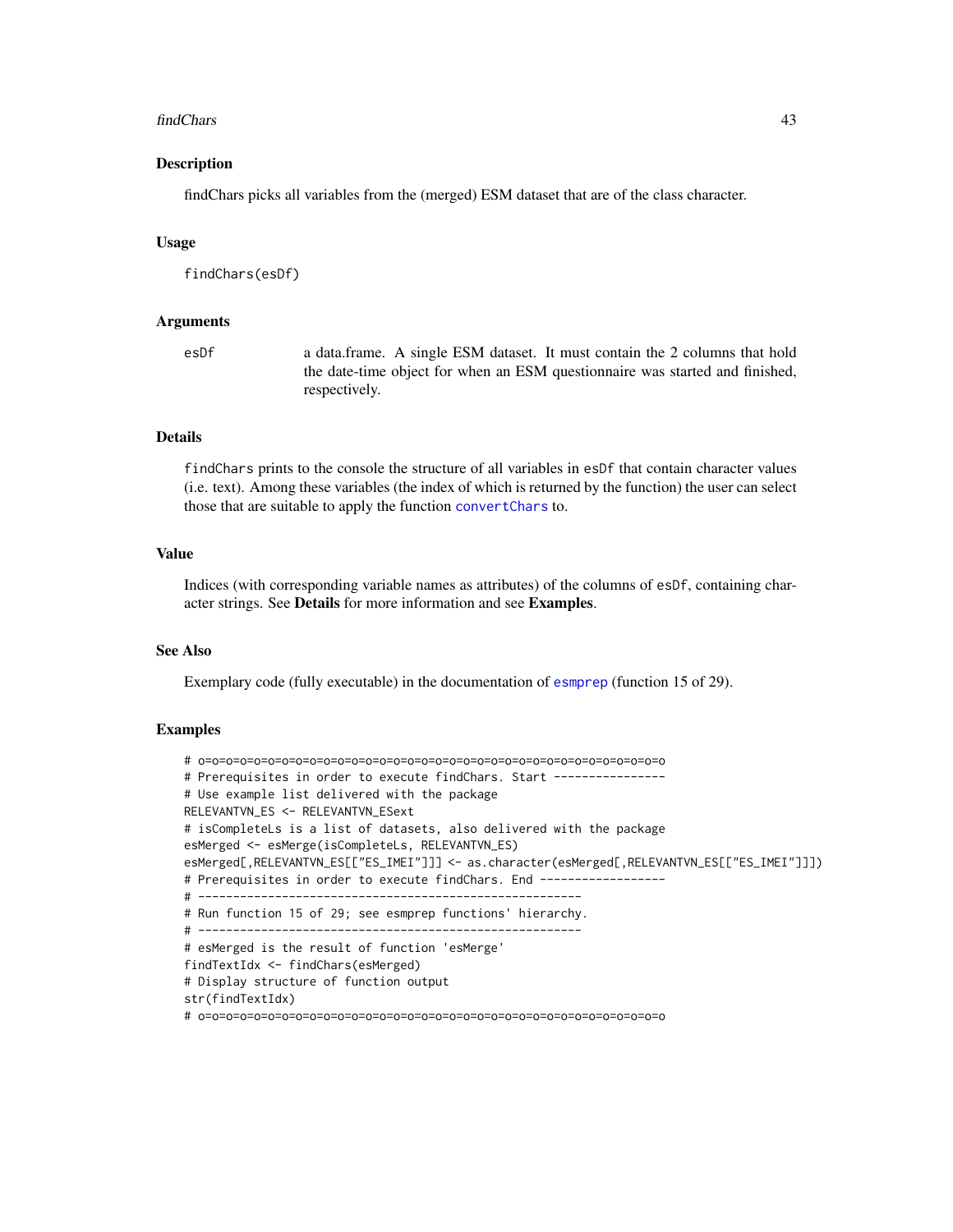<span id="page-43-0"></span>genDateTime *genDateTime*

## Description

genDateTime generates a date-time object from the single components date and time.

# Usage

```
genDateTime(refOrEsDf = NULL, refOrEs = NULL, RELEVANTINFO_ES = NULL,
  RELEVANTVN_ES = NULL, RELEVANTVN_REF = NULL, dateFormat = "ymd",
  timeFormat = "HMS")
```
## Arguments

| refOrEsDf       | a data frame. Either the reference dataset or the event sampling raw dataset<br>(already merged to a single dataset).                      |
|-----------------|--------------------------------------------------------------------------------------------------------------------------------------------|
| reforEs         | a character string. Enter "REF" if the argument reformer is the reference dataset,<br>enter "ES" if it is the event sampling dataset.      |
| RELEVANTINFO_ES |                                                                                                                                            |
|                 | a list. This list is generated by function setES.                                                                                          |
| RELEVANTVN_ES   | a list. This list is generated by function set ES and it is extended once either by<br>function genDateTime or by function splitDateTime.  |
| RELEVANTVN_REF  | a list. This list is generated by function set REF and it is extended once either by<br>function genDateTime or by function splitDateTime. |
| dateFormat      | a character string. Choose the current date format, "ymd" (default), "mdy", or<br>"dmy".                                                   |
| timeFormat      | a character string. Choose the current time format, "HMS" (default), or "HM".                                                              |

#### Details

Depending on whether the ESM dataset(s) or the reference dataset are passed as the first argument the start date and start time (same for end date and end time) doesn't have the same meaning. See definition of the date and time relating arguments in [setES](#page-65-0) and [setREF](#page-67-0).

### Value

The dataset that was passed as first argument with two additional columns START\_DATETIME and END\_DATETIME, i.e. the date-time objects of the separated date and time of both ESM start and ESM end. See Details for more information.

# See Also

Exemplary code (fully executable) in the documentation of [esmprep](#page-21-0) (function 7 of 29). genDateTime is the reverse function of [splitDateTime](#page-69-0).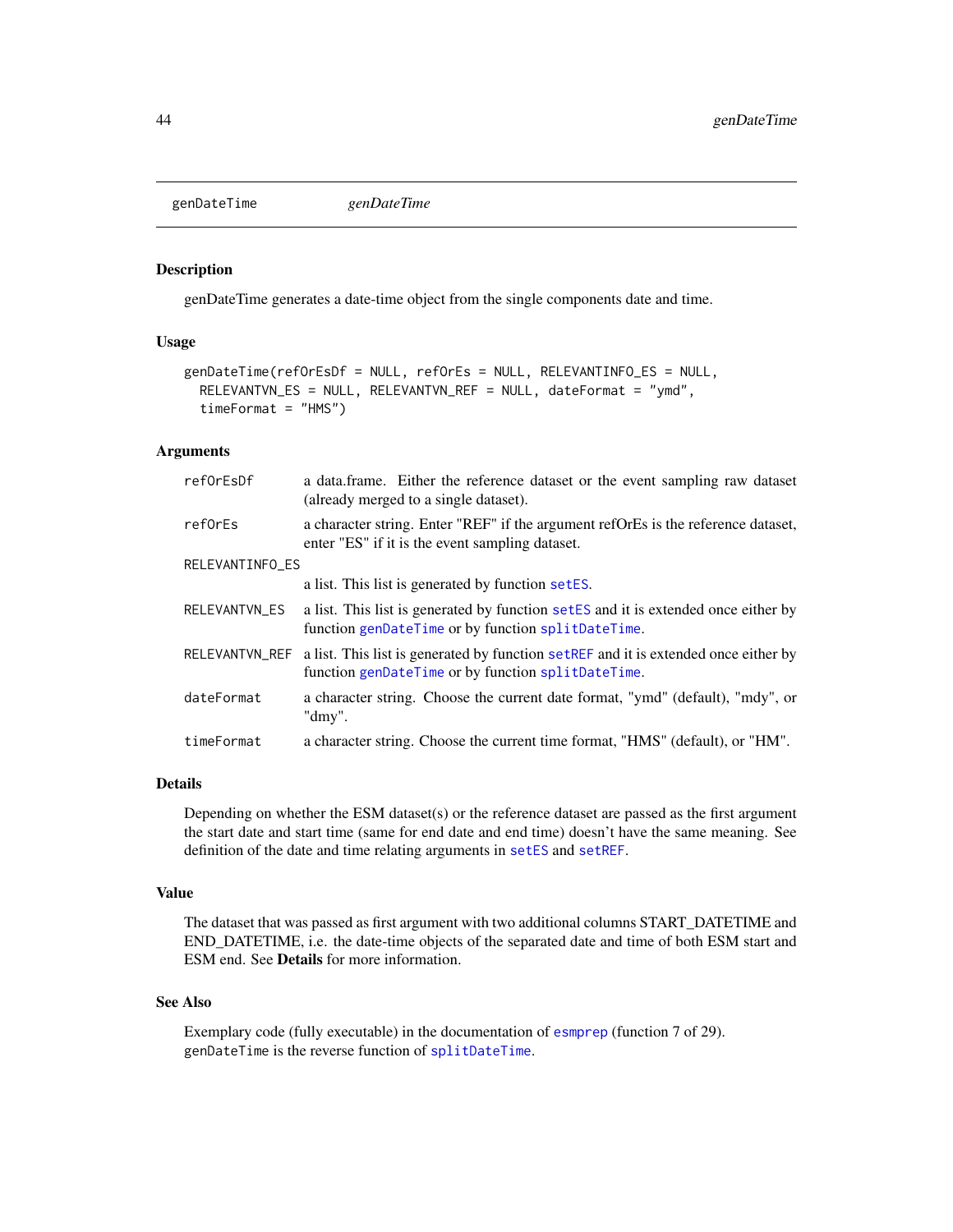#### genKey 45

## Examples

```
# o=o=o=o=o=o=o=o=o=o=o=o=o=o=o=o=o=o=o=o=o=o=o=o=o=o=o=o=o=o=o=o=o=o
# Prerequisites in order to execute genDateTime. Start -------------
relEs <- relevantESVN(svyName="survey_name", IMEI="IMEI",
STARTDATE="start_date", STARTTIME="start_time",
ENDDATE="end_date", ENDTIME="end_time")
imeiNumbers <- as.character(referenceDf$imei)
surveyNames <- c("morningTestGroup", "dayTestGroup", "eveningTestGroup",
"morningControlGroup", "dayControlGroup", "eveningControlGroup")
RELEVANT_ES <- setES(4, imeiNumbers, surveyNames, relEs)
RELEVANTINFO_ES <- RELEVANT_ES[["RELEVANTINFO_ES"]]
RELEVANTVN_ES <- RELEVANT_ES[["RELEVANTVN_ES"]]
esLs <- esList(list(morningControl, dayControl, eveningControl,
morningTest, dayTest, eveningTest), RELEVANTVN_ES)
keyLs <- genKey(esLs)
relRef <- relevantREFVN(ID="id", IMEI="imei", ST="st",
STARTDATE="start_date", STARTTIME="start_time",
ENDDATE="end_date", ENDTIME="end_time")
RELEVANTVN_REF <- setREF(4, relRef)
# Prerequisites in order to execute genDateTime. End ----------------
# ------------------------------------------------------
# Run function 7 of 29; see esmprep functions' hierarchy.
# ------------------------------------------------------
# Applying function to reference dataset (7a of 29)
referenceDfList <- genDateTime(referenceDf, "REF", RELEVANTINFO_ES, RELEVANTVN_ES,
RELEVANTVN_REF)
# Extract reference dataset from output
referenceDfNew <- referenceDfList[["refOrEsDf"]]
# Extract extended list of relevant variables names of reference dataset
RELEVANTVN_REF <- referenceDfList[["extendedVNList"]]
# Applying function to raw ESM dataset(s) (7b of 29)
# keyLs is the result of function 'genKey'.
keyList <- genDateTime(keyLs, "ES", RELEVANTINFO_ES, RELEVANTVN_ES,
RELEVANTVN_REF)
# Extract list of raw ESM datasets from output
keyLsNew <- keyList[["refOrEsDf"]]
# Extract extended list of relevant variables names of raw ESM datasets
RELEVANTVN_ES <- keyList[["extendedVNList"]]
# o=o=o=o=o=o=o=o=o=o=o=o=o=o=o=o=o=o=o=o=o=o=o=o=o=o=o=o=o=o=o=o=o=o
```
<span id="page-44-0"></span>genKey *genKey*

#### Description

genKey generates a unique number for each ESM questionnaire.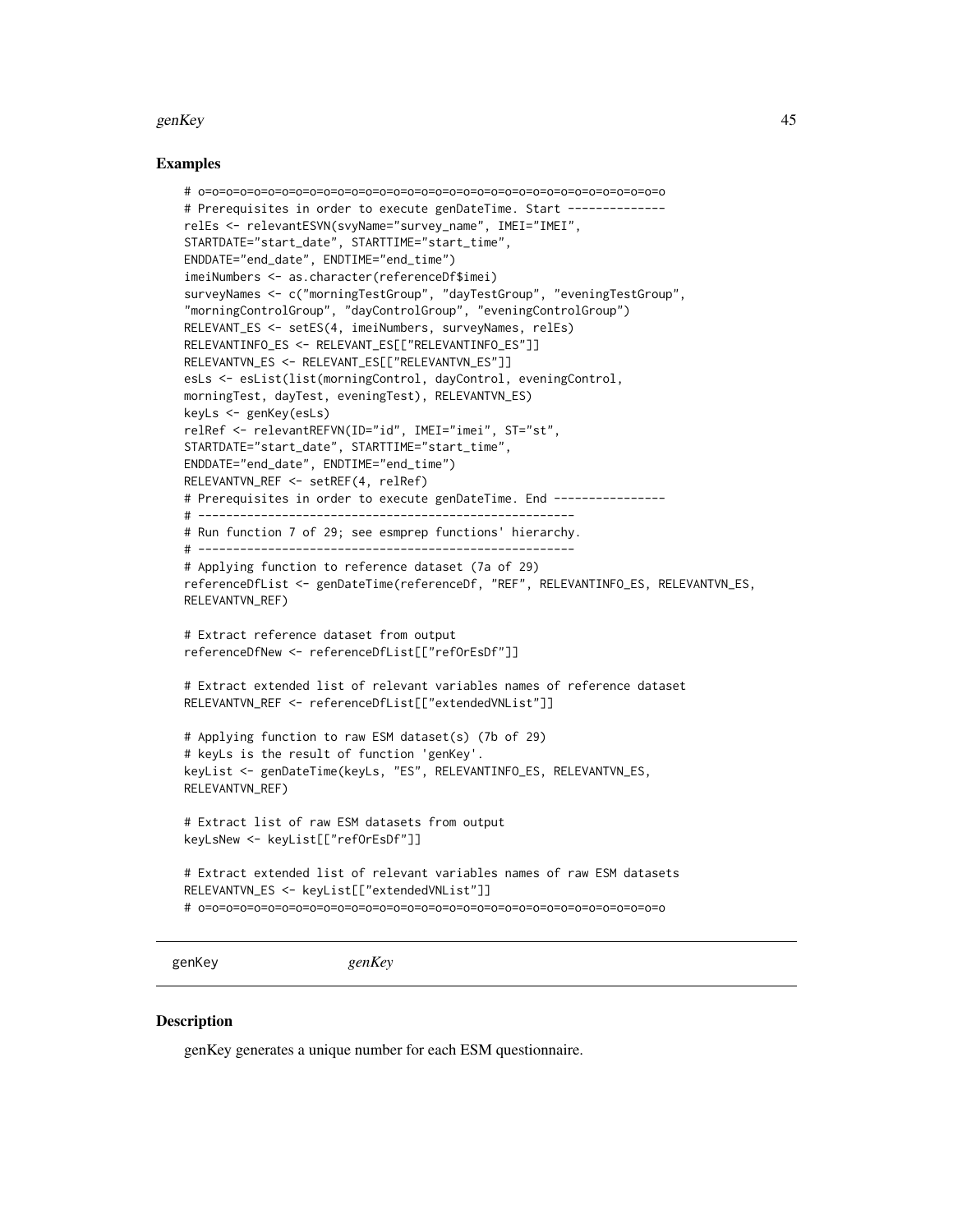# Usage

genKey(dfList)

### Arguments

| dfList | a list. Each element of the list must be a data.frame. Each data.frame is a |  |
|--------|-----------------------------------------------------------------------------|--|
|        | separate raw ESM dataset/an ESM questionnaire version. If there is just one |  |
|        | ESM version the list therefore contains one data.frame.                     |  |

# Details

The unique number for each ESM questionnaire can be seen as an identifier prior to the assignment of the participants who filled out the questionnaires. Such an identifier is valuable in controlling a large amount of rows of data.

## Value

esDf with the additional column KEY, i.e. a unique integer for each data row.

## See Also

Exemplary code (fully executable) in the documentation of [esmprep](#page-21-0) (function 6 of 29).

```
# o=o=o=o=o=o=o=o=o=o=o=o=o=o=o=o=o=o=o=o=o=o=o=o=o=o=o=o=o=o=o=o=o=o
# Prerequisites in order to execute genKey. Start -------------------
relEs <- relevantESVN(svyName="survey_name", IMEI="IMEI",
STARTDATE="start_date", STARTTIME="start_time",
ENDDATE="end_date", ENDTIME="end_time")
imeiNumbers <- as.character(referenceDf$imei)
surveyNames <- c("morningTestGroup", "dayTestGroup", "eveningTestGroup",
"morningControlGroup", "dayControlGroup", "eveningControlGroup")
RELEVANT_ES <- setES(4, imeiNumbers, surveyNames, relEs)
RELEVANTVN_ES <- RELEVANT_ES[["RELEVANTVN_ES"]]
esLs <- esList(list(morningControl, dayControl, eveningControl,
morningTest, dayTest, eveningTest), RELEVANTVN_ES)
# Prerequisites in order to execute genKey. End ---------------------
# ------------------------------------------------------
# Run function 6 of 29; see esmprep functions' hierarchy.
# ------------------------------------------------------
# esLs is the result of function 'esList'.
keyLs <- genKey(esLs)
# o=o=o=o=o=o=o=o=o=o=o=o=o=o=o=o=o=o=o=o=o=o=o=o=o=o=o=o=o=o=o=o=o=o
```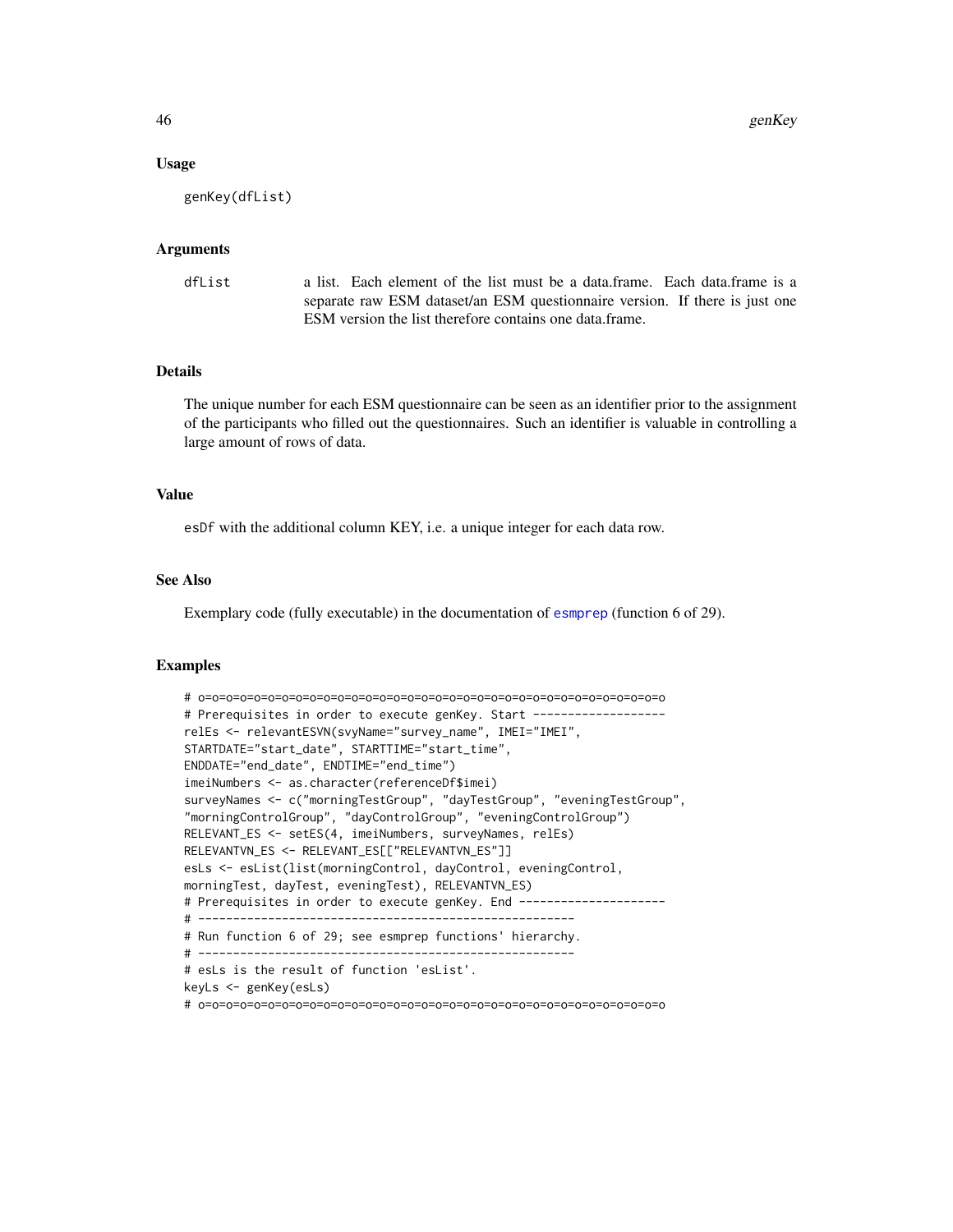intolerable *intolerable*

# Description

intolerable registers the intolerable ESM questionnaires as specified by the user.

## Usage

```
intolerable(esDf, intoleranceDf, RELEVANTINFO_ES = NULL)
```
# Arguments

| esDf            | a data.frame. A single ESM dataset. It must contain the 2 columns that hold<br>the date-time object for when an ESM questionnaire was started and finished,<br>respectively.                                                                                                                                                                                              |
|-----------------|---------------------------------------------------------------------------------------------------------------------------------------------------------------------------------------------------------------------------------------------------------------------------------------------------------------------------------------------------------------------------|
| intoleranceDf   | a data frame with 2 columns. The first column must contain the prompt index,<br>which must <b>never</b> be combined with the 'expected category' in the second col-<br>umn; the second column must contain the 'expected category' of the survey<br>version (as specified by the user in the function expected Prompt Index). See<br><b>Details</b> for more information. |
| RELEVANTINFO ES |                                                                                                                                                                                                                                                                                                                                                                           |
|                 |                                                                                                                                                                                                                                                                                                                                                                           |

a list. This list is generated by function [setES](#page-65-0).

## Details

The user must specify exactly which kind of ESM questionnaires are intolerable relative to the expectation, which was specified in the function [expectedPromptIndex](#page-40-0). For example, a questionnaire which was expected to be answered in the morning (specified by the expected category 1) must never be combined with the last prompt of the day (e.g. 4). That is, it doesn't make sense to have the answers to the morning questionnaire, which was filled out in the evening.

## Value

The user receives a list containing 2 datasets:

- 1. cleanedDf, i.e. the ESM dataset from which the intolerable lines of data were removed.
- 2. intoleranceDf, i.e. the intolerable lines of data that were removed.

# See Also

Exemplary code (fully executable) in the documentation of [esmprep](#page-21-0) (function 24 of 29).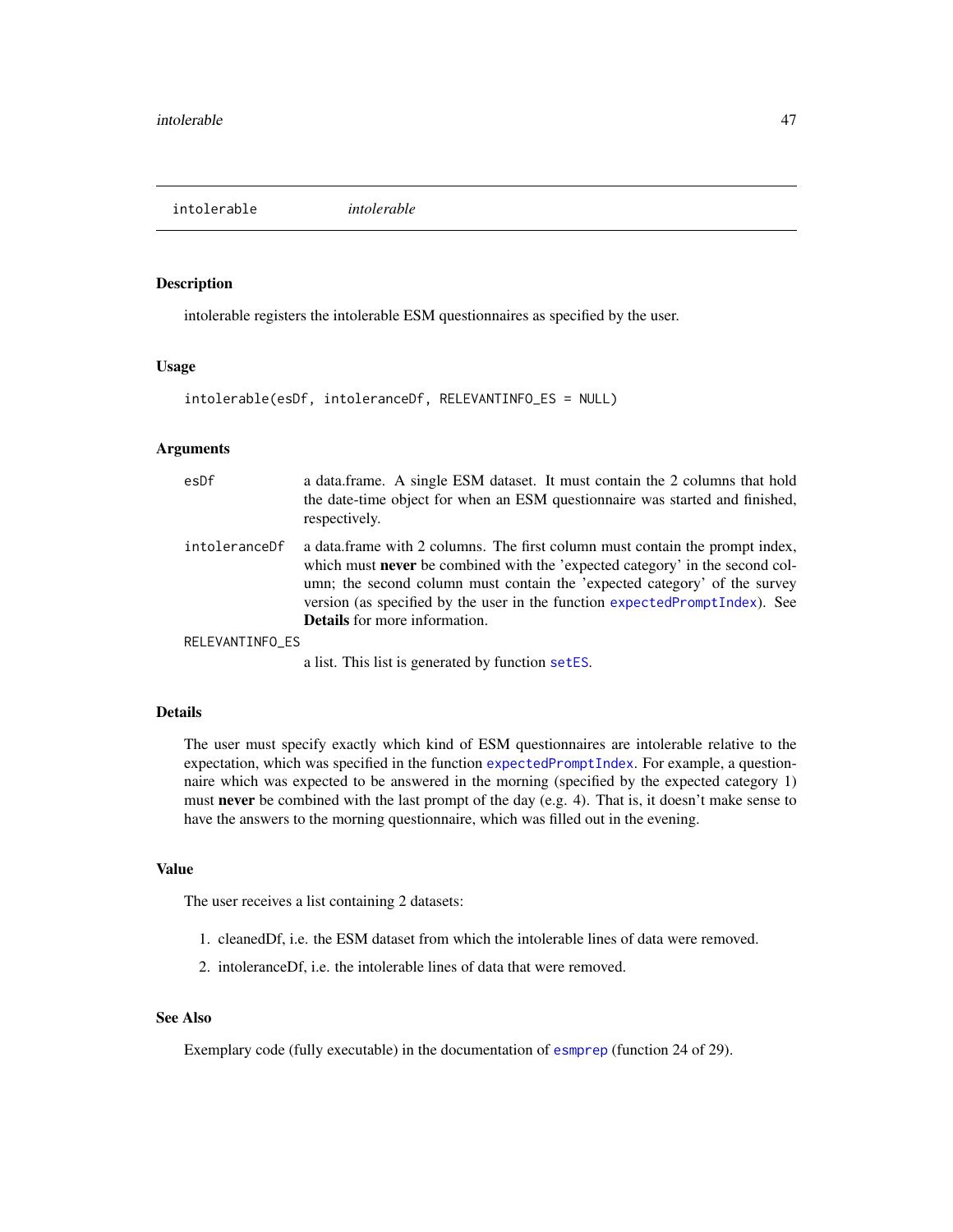```
# o=o=o=o=o=o=o=o=o=o=o=o=o=o=o=o=o=o=o=o=o=o=o=o=o=o=o=o=o=o=o=o=o=o
# Prerequisites in order to execute intolerable. Start --------------
# RELEVANTINFO_ES is delivered with the package
# expectedDf is a raw ESM dataset, delivered with the package.
# Prerequisites in order to execute intolerable. End ----------------
# -------------------------------------------------------
# Run function 24 of 29; see esmprep functions' hierarchy.
# -------------------------------------------------------
# Generate second argument of function 'intolerable'
(intoleranceDf <- data.frame(
# Column 'prompt': Prompts that must NEVER be comined with expected categories.
prompt = c(2, 3, 4, 1, 1),# Column 'expect': Expected categories that must NEVER be combined with the prompts.
expect = c(1, 1, 1, 2, 3))# Read: Prompts 2, 3, and 4 must never be combined with expected category 1.
# Read: Prompt 1 must never be combined with expected category 2.
# Read: Prompt 1 must never be combined with expected category 3.
# expectedDf is the result of function 'expectedPromptIndex'.
intolLs <- intolerable(expectedDf, intoleranceDf, RELEVANTINFO_ES)
# o=o=o=o=o=o=o=o=o=o=o=o=o=o=o=o=o=o=o=o=o=o=o=o=o=o=o=o=o=o=o=o=o=o
```
isCompleteLs *Resulting dataset after function esComplete has been executed on the list of ESM datasets.*

## Description

Note: The dataset isCompleteLs is the result of the function [esComplete](#page-13-0), when the list of datasets rmInvLs[["dfValid"]] is one of the function arguments. rmInvLs[["dfValid"]] is one of the results of function [rmInvalid](#page-64-0).

#### Usage

isCompleteLs

# Format

An object of class list of length 7.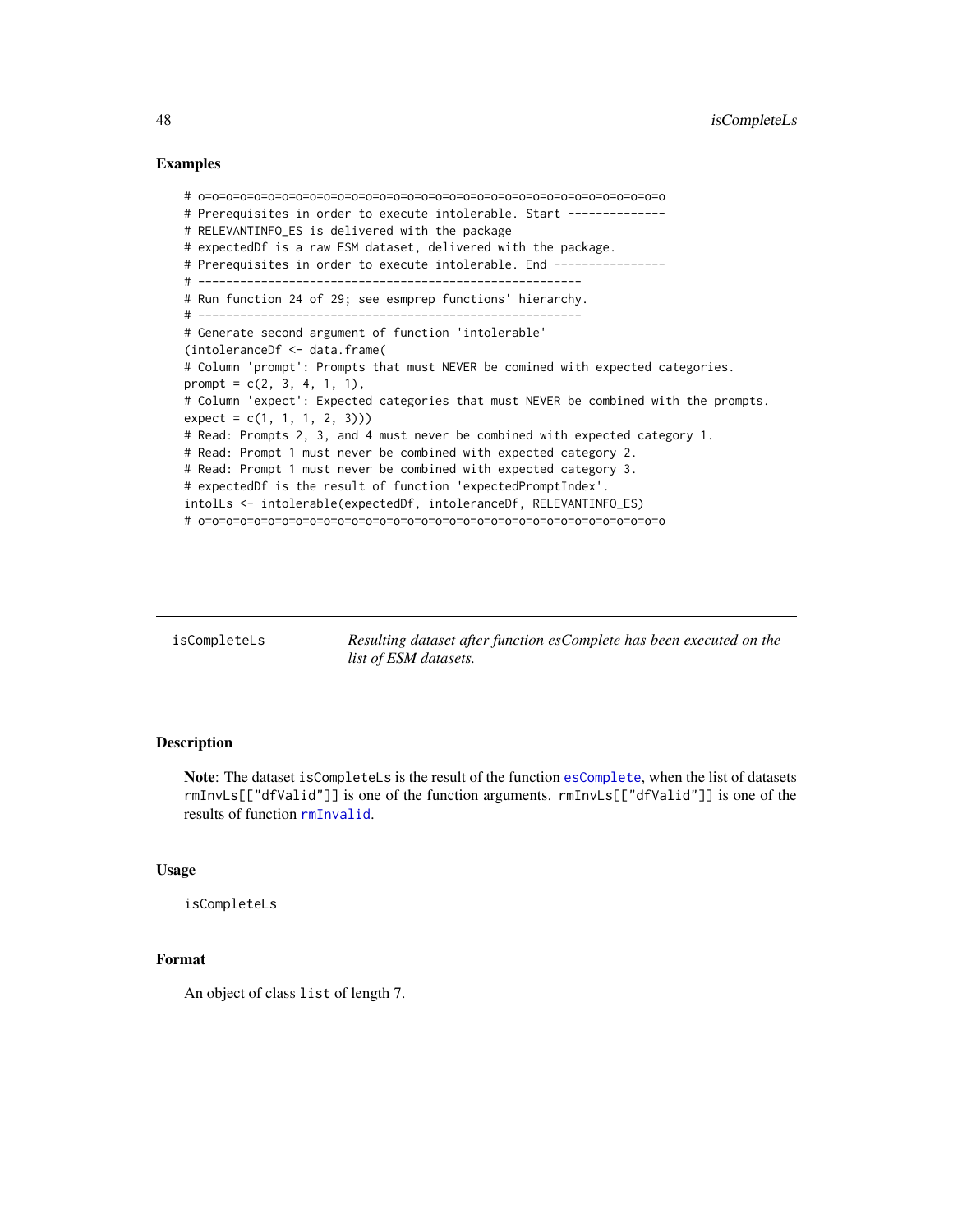keyLsNew *Resulting dataset after function genDateTime has been executed on the list of ESM datasets.*

# Description

Note: The dataset keyLsNew is the result of the function [genDateTime](#page-43-0), when the list of datasets keyLs is one of the function arguments.

# Usage

keyLsNew

# Format

An object of class list of length 6.

<span id="page-48-0"></span>makeShift *makeShift*

# Description

makeShift can modify prompts which were assigned by the function link{esAssign}.

### Usage

```
makeShift(esDfShift, refDf, keyPromptDf, RELEVANTINFO_ES = NULL,
 RELEVANTVN_REF = NULL)
```
## Arguments

| esDfShift       | a list. Each element of the list must be a data frame. This argument is generated<br>by suggest Shift if at least one ESM questionnaire is eligible for shifting to a<br>neighboring prompt. See Details for more information.                                                                                                                                                              |
|-----------------|---------------------------------------------------------------------------------------------------------------------------------------------------------------------------------------------------------------------------------------------------------------------------------------------------------------------------------------------------------------------------------------------|
| refDf           | a data.frame. The reference dataset.                                                                                                                                                                                                                                                                                                                                                        |
| keyPromptDf     | a data.frame. The data.frame must have exactly 2 columns. The one column's<br>name must be SHIFTKEY (a numeric value), specifying the exact ESM ques-<br>tionnaire (via the use of the variable KEY). The ohter column's name must be<br>NEW_PROMPT, specifying the new prompt index, i.e. the index after the shift-<br>ing process will be over. See <b>Details</b> for more information. |
| RELEVANTINFO_ES |                                                                                                                                                                                                                                                                                                                                                                                             |
|                 | a list. This list is generated by function setES.                                                                                                                                                                                                                                                                                                                                           |
|                 | RELEVANTVN_REF a list. This list is generated by function set REF and it is extended once either by                                                                                                                                                                                                                                                                                         |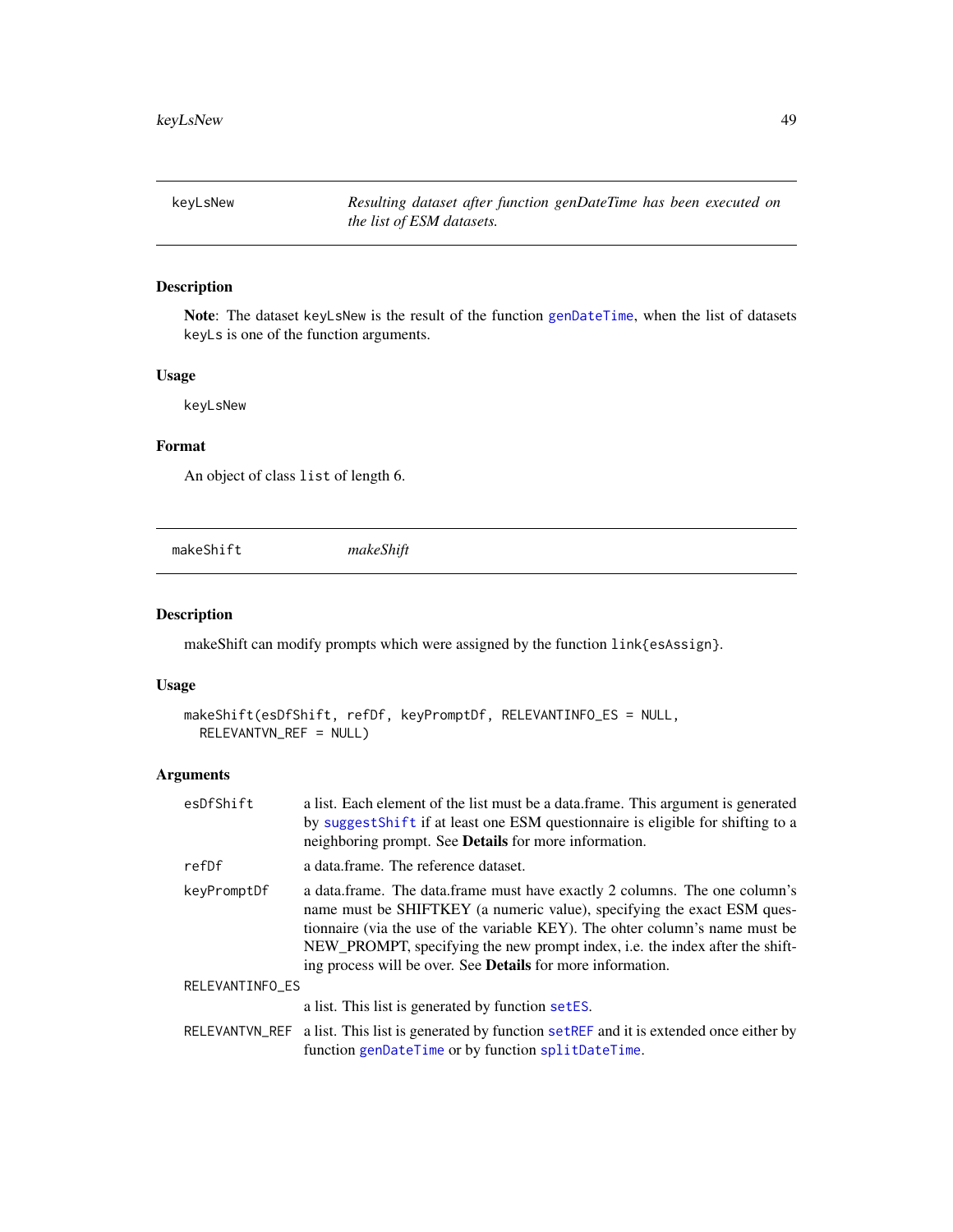## Details

After applying makeShift the result can be checked by using the function [printSuggestedShift](#page-54-0) once again. If at least one shifting of the prompt index is suggested, use the additional data.frame, which is then is supplied by [suggestShift](#page-71-0), called 'suggestShiftDf'.' Use its 2 columns SHIFTKEY and NEW\_PROMPT to generate the argument 'keyPromptDf' in function makeShift.

## Value

a list with 3 data.frames, if at least one prompt was shifted, i.e.:

- 1. the first data.frame (called 'esDf') is the raw ESM dataset in its current state (with new colum SHIFTED),
- 2. the second data.frame (called 'suggestShiftDf') includes all relevant information to act according to the decision as to which questionnaires shall be shifted. See Examples to get a clear idea of how to use 'suggestShiftDf',
- 3. the third data.frame (called 'printShiftDf') contains the relevant information to print all questionnaires registered by [suggestShift](#page-71-0) to the console, before as well as after having made the shifting. This printing to the console is done by applying the function [printSuggestedShift](#page-54-0).

Note. Each questionnaire that got shifted to a neighboring prompt (which prior to the shift has not been assigned), will have its status changed, i.e. values get adapted in variables CV\_ES, ES\_MULT, PROMPT, and PROMPTEND.

#### See Also

Exemplary code (fully executable) in the documentation of [esmprep](#page-21-0) (function 22 of 29).

```
# o=o=o=o=o=o=o=o=o=o=o=o=o=o=o=o=o=o=o=o=o=o=o=o=o=o=o=o=o=o=o=o=o=o
# Prerequisites in order to execute makeShift. Start ----------------
# RELEVANTINFO_ES is delivered with the package
# Use example list delivered with the package
RELEVANTVN_ES <- RELEVANTVN_ESext
# Use example list delivered with the package
RELEVANTVN_REF <- RELEVANTVN_REFext
# esAssigned is a list of datasets, delivered with the package. It is
# the result of the assignment of the ESM questionnaires to ALL 8
# participants in the reference dataset.
noEndDf <- missingEndDateTime(esAssigned[["ES"]], RELEVANTVN_ES)
identDf <- esIdentical(noEndDf, RELEVANTVN_ES)
sugShift <- suggestShift(identDf, 100, RELEVANTINFO_ES, RELEVANTVN_ES)
# Prerequisites in order to execute makeShift. End ------------------
# -------------------------------------------------------
# Run function 22 of 29; see esmprep functions' hierarchy.
# -------------------------------------------------------
# sugShift is the result of function 'suggestShift'. referenceDfNew is the result
# of function 'genDateTime' or of function 'splitDateTime'.
# keyPromptDf is generated by using part of the output of function suggestShift,
# i.e. by selecting the columns NEW_PROMPT and SHIFTKEY from suggestShiftDf.
```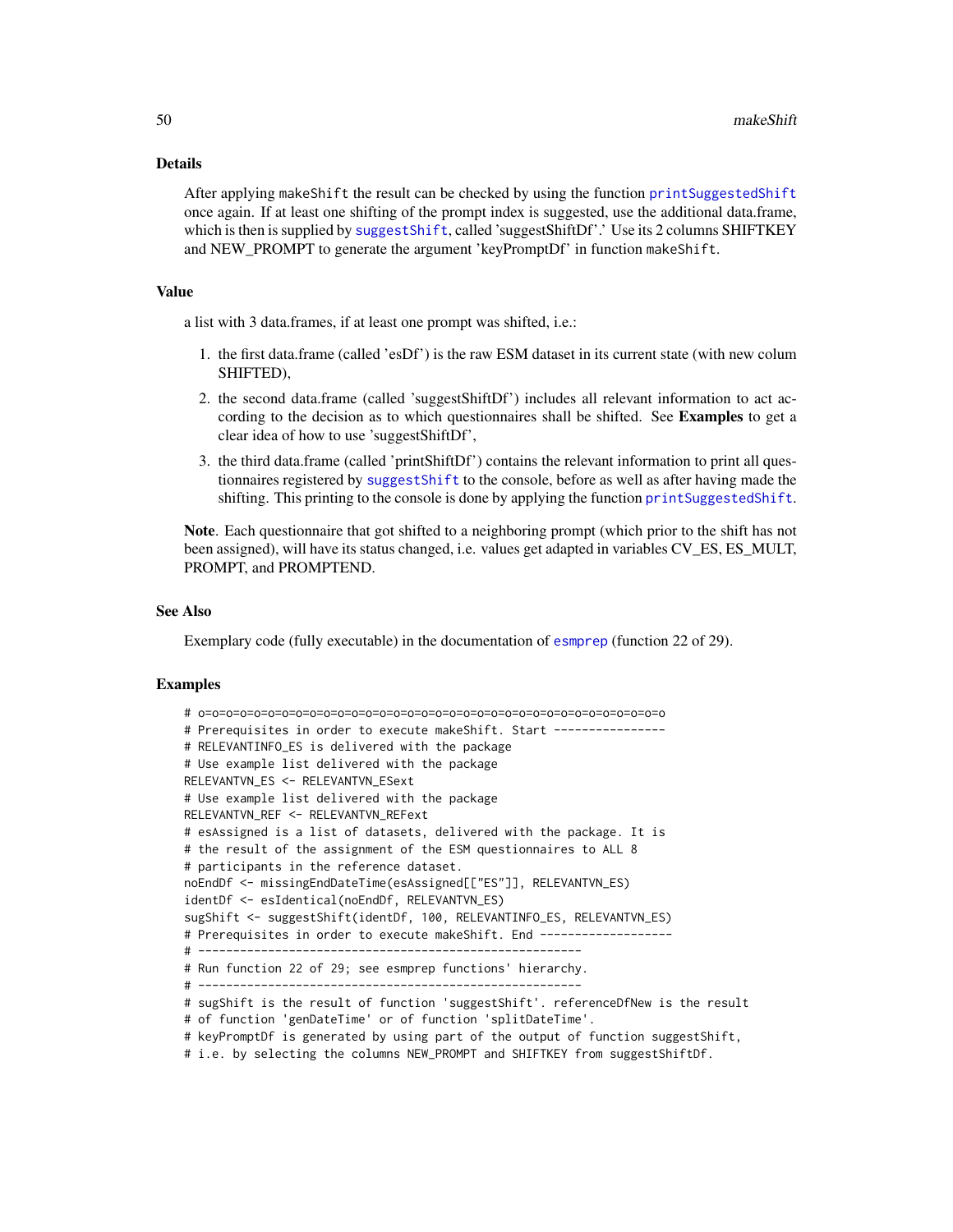keyPromptDf <- sugShift\$suggestShiftDf[,c("NEW\_PROMPT", "SHIFTKEY")] madeShift <- makeShift(sugShift, referenceDfNew, keyPromptDf, RELEVANTINFO\_ES, RELEVANTVN\_REF) # Tip! Display the result of function 'makeShift' in the console # in order to check whether the shifting was successful. printSuggestedShift(madeShift, RELEVANTVN\_ES) # o=o=o=o=o=o=o=o=o=o=o=o=o=o=o=o=o=o=o=o=o=o=o=o=o=o=o=o=o=o=o=o=o=o

missingEndDateTime *missingEndDateTime*

#### Description

missingEndDateTime registers all ESM questionnaires with a missing time stamp of when they were finished.

## Usage

missingEndDateTime(esDf, RELEVANTVN\_ES = NULL)

# Arguments

| esDf | a data frame. A single ESM dataset. It must contain the 2 columns that hold<br>the date-time object for when an ESM questionnaire was started and finished,<br>respectively. |
|------|------------------------------------------------------------------------------------------------------------------------------------------------------------------------------|
|      | RELEVANTVN_ES a list. This list is generated by function setES and it is extended once either by<br>function genDateTime or by function splitDateTime.                       |

## Details

Both new columns are dummy variables:  $1 = true = end$  date/end time is missing,  $0 = false = end$ date/end time is present.

#### Value

esDf with the additional columns NOENDDATE and NOENDTIME. See Details for more information

# See Also

Exemplary code (fully executable) in the documentation of [esmprep](#page-21-0) (function 18 of 29).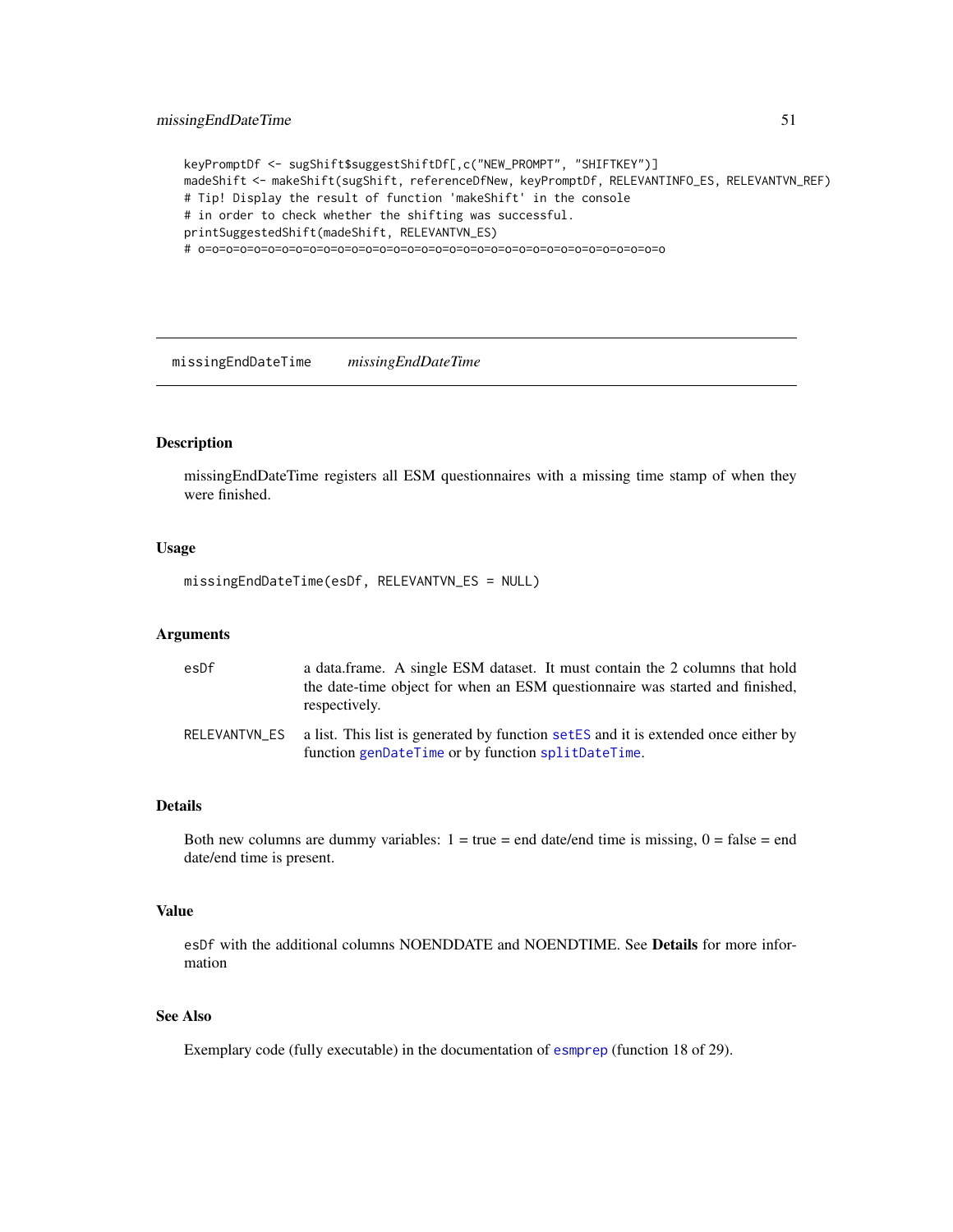```
# o=o=o=o=o=o=o=o=o=o=o=o=o=o=o=o=o=o=o=o=o=o=o=o=o=o=o=o=o=o=o=o=o=o
# Prerequisites in order to execute missingEndDateTime. Start -------
# Use example list delivered with the package
RELEVANTVN_ES <- RELEVANTVN_ESext
# esAssigned is a list of datasets, delivered with the package. It is
# the result of the assignment of the ESM questionnaires to ALL 8
# participants in the reference dataset.
# Prerequisites in order to execute missingEndDateTime. End ---------
# -------------------------------------------------------
# Run function 18 of 29; see esmprep functions' hierarchy.
# -------------------------------------------------------
# esAssigned[["ES"]] is one of the results of function 'esAssign'.
noEndDf <- missingEndDateTime(esAssigned[["ES"]], RELEVANTVN_ES)
# o=o=o=o=o=o=o=o=o=o=o=o=o=o=o=o=o=o=o=o=o=o=o=o=o=o=o=o=o=o=o=o=o=o
```
morningControl *Raw ESM dataset simulating a series of ESM questionnaires that were scheduled to be filled out during the morning by participants of the control group.*

### Description

Raw ESM dataset simulating a series of ESM questionnaires that were scheduled to be filled out during the morning by participants of the control group.

#### Usage

morningControl

### Format

A data frame with 14 rows and 20 variables:

- V1. Arbitrary item, answer format numeric, ranging from 0 to 3.
- V1\_1. Arbitrary item, answer format numeric, ranging from 0 to 1.
- V1\_2. Arbitrary item, answer format text.
- V2. Arbitrary item, answer format numeric, ranging from 0 to 100.
- V2\_1. Arbitrary item, answer format numeric, ranging from 0 to 100.
- V3. Arbitrary item, answer format numeric, ranging from 0 to 100.
- V3\_1. Arbitrary item, answer format text.
- V4. Arbitrary item, answer format numeric, ranging from 0 to 1.
- V4\_1. Arbitrary item, answer format numeric, ranging from 0 to 4.
- V5. Arbitrary item, answer format numeric, ranging from 0 to 6.
- V5\_1. Arbitrary item, answer format numeric, ranging from 0 to 6.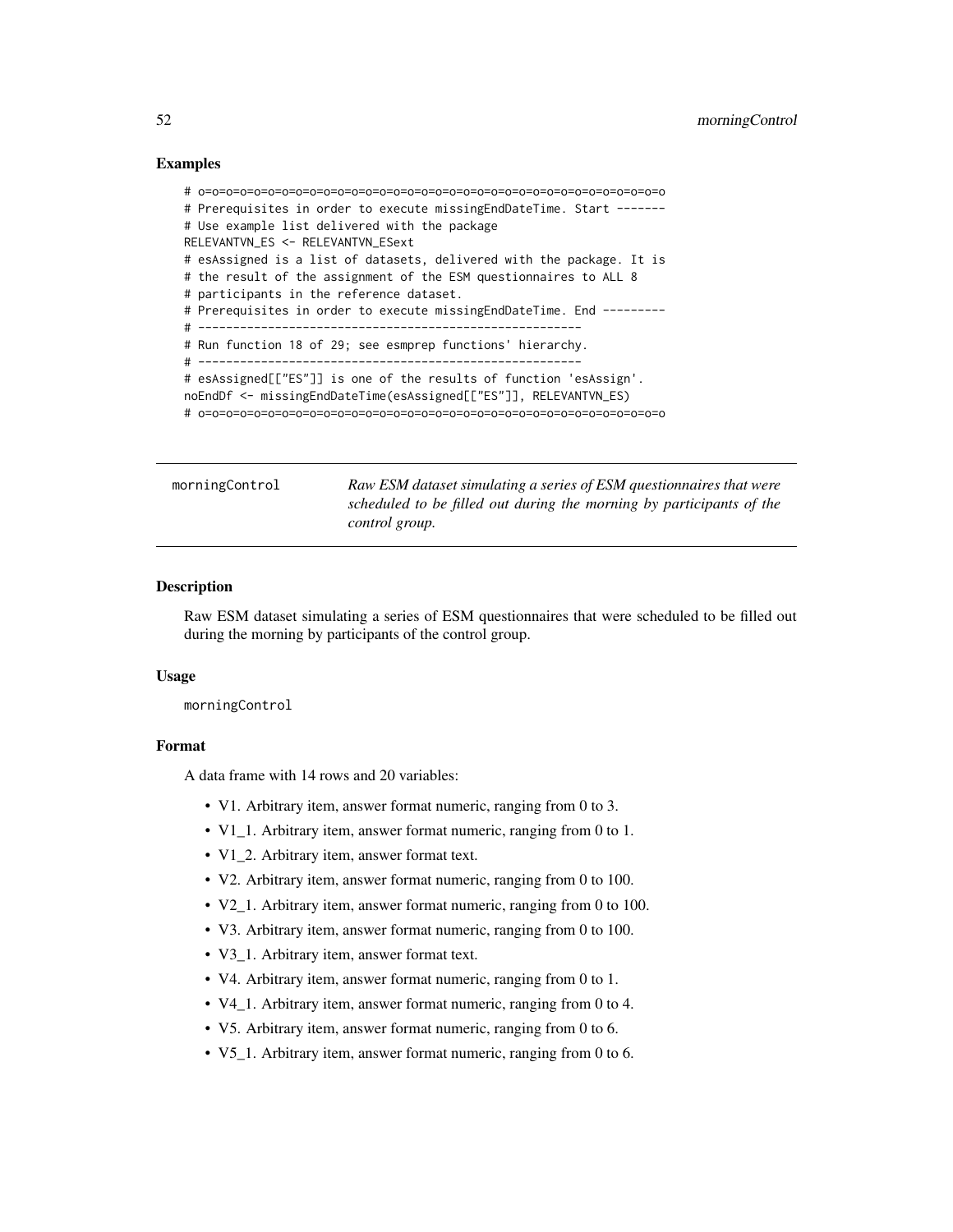- V6. Arbitrary item, answer format numeric, ranging from 0 to 1.
- V6\_1. Arbitrary item, answer format numeric, ranging from 1 to 4.
- V7. Arbitrary item, answer format numeric, ranging from 0 to 1.
- survey\_name. Name of the ESM version.
- IMEI. IMEI number of the mobile device, used by the participant.
- start\_date. Date of when a single ESM questionnaire was started.
- start time. Time of when a single ESM questionnaire was started.
- end\_date. Date of when a single ESM questionnaire was ended.
- end\_time. Time of when a single ESM questionnaire was ended.

# Display the whole dataset in the console morningControl

| morningTest | Raw ESM dataset simulating a series of ESM questionnaires that were  |
|-------------|----------------------------------------------------------------------|
|             | scheduled to be filled out during the morning by participants of the |
|             | test group.                                                          |

## **Description**

Raw ESM dataset simulating a series of ESM questionnaires that were scheduled to be filled out during the morning by participants of the test group.

## Usage

morningTest

## Format

A data frame with 20 rows and 20 variables:

- V1. Arbitrary item, answer format numeric, ranging from 0 to 3.
- V1 1. Arbitrary item, answer format numeric, ranging from 0 to 1.
- V1\_2. Arbitrary item, answer format text.
- V2. Arbitrary item, answer format numeric, ranging from 0 to 100.
- V2\_1. Arbitrary item, answer format numeric, ranging from 0 to 100.
- V3. Arbitrary item, answer format numeric, ranging from 0 to 100.
- V3\_1. Arbitrary item, answer format text.
- V4. Arbitrary item, answer format numeric, ranging from 0 to 1.
- V4\_1. Arbitrary item, answer format numeric, ranging from 0 to 4.
- V5. Arbitrary item, answer format numeric, ranging from 0 to 6.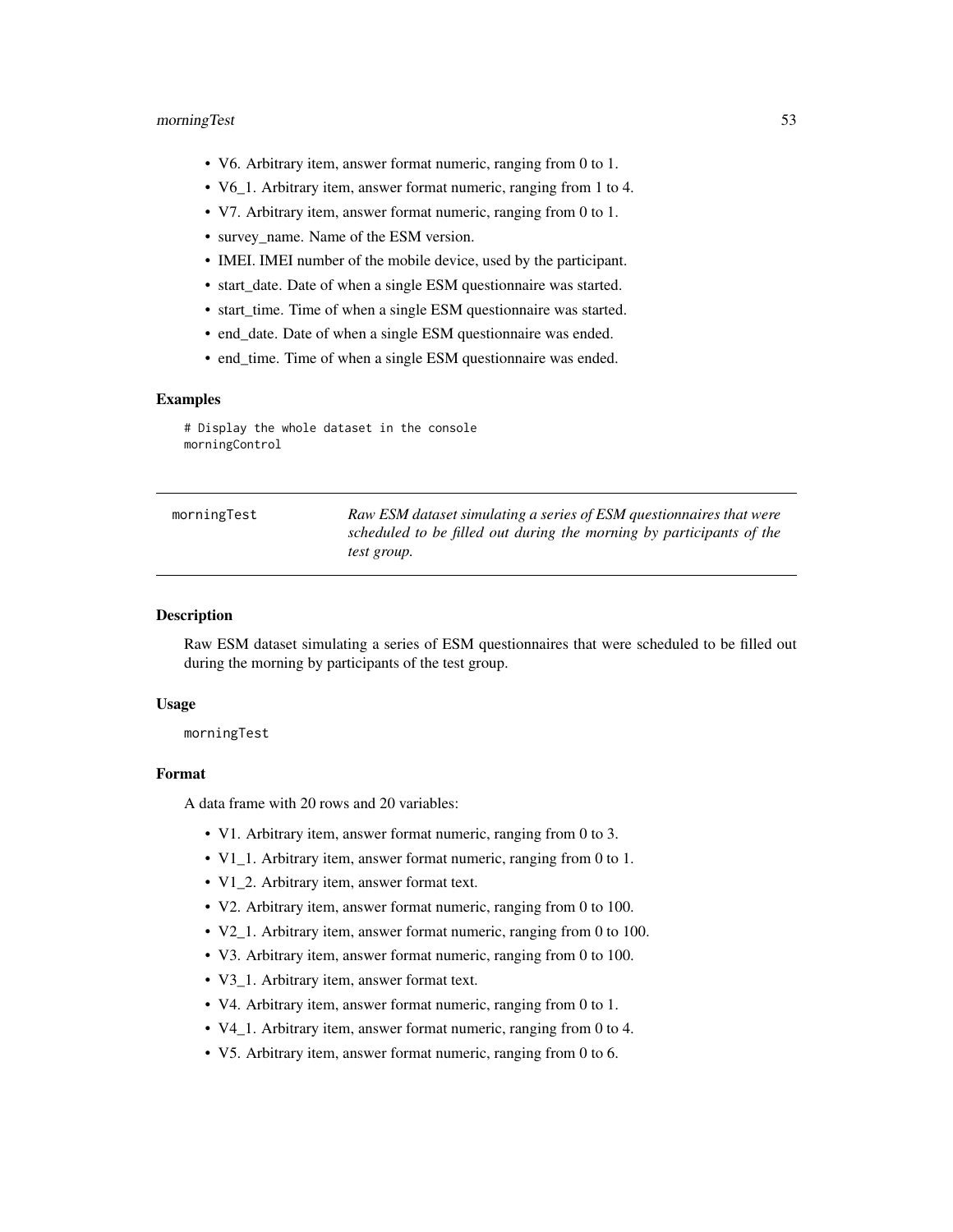- V5\_1. Arbitrary item, answer format numeric, ranging from 0 to 6.
- V6. Arbitrary item, answer format numeric, ranging from 0 to 1.
- V6\_1. Arbitrary item, answer format numeric, ranging from 1 to 4.
- V7. Arbitrary item, answer format numeric, ranging from 0 to 1.
- survey\_name. Name of the ESM version.
- IMEI. IMEI number of the mobile device, used by the participant.
- start\_date. Date of when a single ESM questionnaire was started.
- start\_time. Time of when a single ESM questionnaire was started.
- end\_date. Date of when a single ESM questionnaire was ended.
- end\_time. Time of when a single ESM questionnaire was ended.

# Display the whole dataset in the console morningTest

printRmInvalid *printRmInvalid*

## Description

printRmInvalid prints to the console the lines that were registered to be invalid in the raw ESM dataset.

#### Usage

```
printRmInvalid(rmInvalidList, RELEVANTVN_ES = NULL, smr = "tabulate")
```
## Arguments

| rmInvalidList | a list. Pass the result obtained from function rmInvalid as argument.                                                                                                                                                                                                                                                                                                                                                                |
|---------------|--------------------------------------------------------------------------------------------------------------------------------------------------------------------------------------------------------------------------------------------------------------------------------------------------------------------------------------------------------------------------------------------------------------------------------------|
| RELEVANTVN ES | a list. This list is generated by function set ES and it is extended once either by<br>function genDateTime or by function splitDateTime.                                                                                                                                                                                                                                                                                            |
| smr           | a character string. Specify the level of detail you want to be displayed in the<br>console. There are 3 options. The default option is 'tabulate', which displays a<br>table, indicating the number of removed questionnaires for each ESM version.<br>The next option is 'detail', which displays the entire removed questionnaires.<br>The last option is 'both', which displays both the table and the detailed informa-<br>tion. |

## Value

In addition to the information the user wants to be displayed (see argument smr), the function returns a list containing the KEY value (see function [genKey](#page-44-0)) of all the questionnaires that have been removed from each of the raw ESM datasets.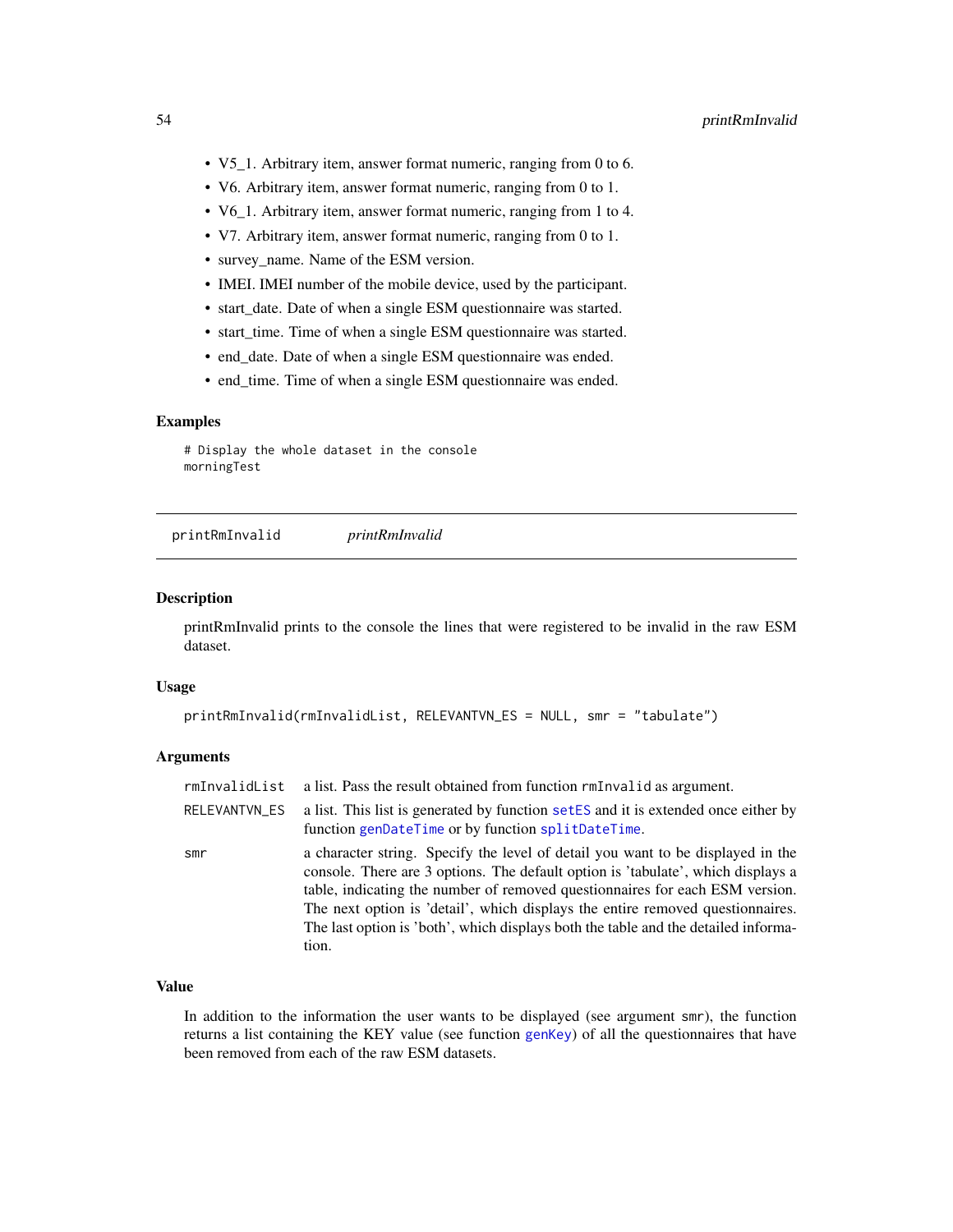## See Also

Exemplary code (fully executable) in the documentation of [esmprep](#page-21-0) (function 10 of 29).

#### Examples

```
# o=o=o=o=o=o=o=o=o=o=o=o=o=o=o=o=o=o=o=o=o=o=o=o=o=o=o=o=o=o=o=o=o=o
# Prerequisites in order to execute printRmInvalid. Start -----------
# Use example list delivered with the package
RELEVANTVN_ES <- RELEVANTVN_ESext
# keyLsNew is a list of datasets, also delivered with the package
rmInvLs <- rmInvalid(keyLsNew, RELEVANTVN_ES)
# Prerequisites in order to execute printRmInvalid. End ------------
# ------------------------------------------------------
# Run function 10 of 29; see esmprep functions' hierarchy.
# ------------------------------------------------------
# rmInvLs is the result of function 'rmInvalid'. Display its result
# in the console both tablulated and in detail.
key_rmLs <- printRmInvalid(rmInvLs, smr="both", RELEVANTVN_ES)
# Display the list containing the KEY values of all questionnaires
# that have been removed.
key_rmLs
# Since there have been warning messages in 4 of the 6 datasets,
# the first ESM item (name: V1) was automatically converted to class
# character, although it is numeric. So we'll re-convert V1's class.
# Check V1 prior to conversion
str(rmInvLs[["dfValid"]][[2]][1:2])
rmInvLs[["dfValid"]] <- sapply(rmInvLs[["dfValid"]], function(x) {
     x[, "V1"] \leftarrow as.numeric(x[, "V1"])return(x) \} )# Check V1 after conversion
str(rmInvLs[["dfValid"]][[2]][1:2])
# o=o=o=o=o=o=o=o=o=o=o=o=o=o=o=o=o=o=o=o=o=o=o=o=o=o=o=o=o=o=o=o=o=o
```
<span id="page-54-0"></span>printSuggestedShift *printSuggestedShift*

#### **Description**

printSuggestedShift prints to the console which ESM prompts are suggested to be modified.

#### Usage

```
printSuggestedShift(esDfShift, RELEVANTVN_ES = NULL)
```
### Arguments

esDfShift a list. Each element of the list must be a data.frame. This argument is generated by [suggestShift](#page-71-0) if at least one ESM questionnaire is eligible for shifting to a neighboring prompt. See Details for more information.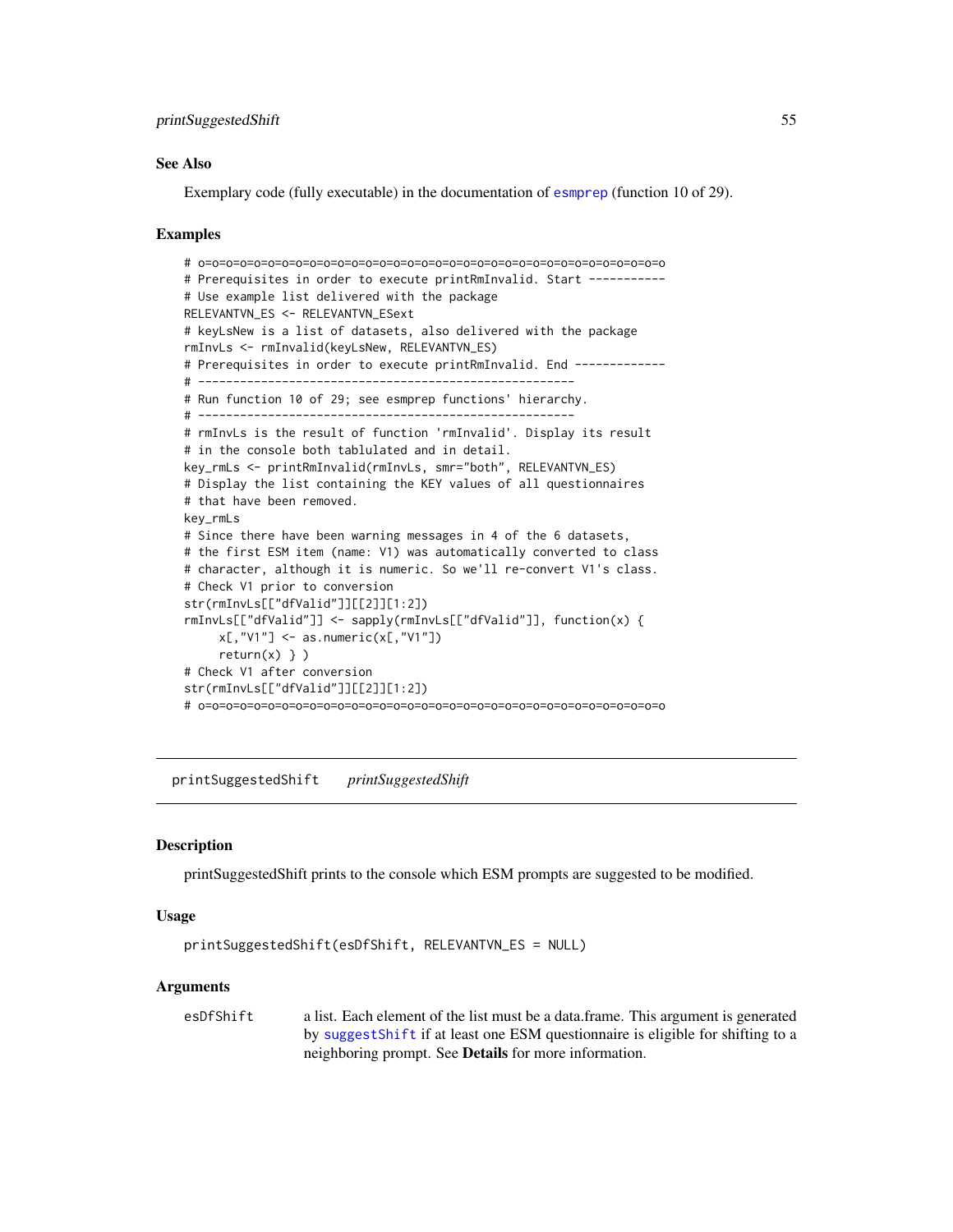RELEVANTVN\_ES a list. This list is generated by function [setES](#page-65-0) and it is extended once either by function [genDateTime](#page-43-0) or by function [splitDateTime](#page-69-0).

## Details

The output to the console shall give the user the necessary information to decide whether lines of data might be shifted and where they shall be shifted to (by altering the values of the variable PROMPT) .

# Value

No return value. See Details for more information.

# See Also

Exemplary code (fully executable) in the documentation of [esmprep](#page-21-0) (function 21 of 29).

#### Examples

```
# o=o=o=o=o=o=o=o=o=o=o=o=o=o=o=o=o=o=o=o=o=o=o=o=o=o=o=o=o=o=o=o=o=o
# Prerequisites in order to execute printSuggestedShift. Start -----
# Use example list delivered with the package
RELEVANTINFO_ES <- RELEVANTINFO_ES
# Use example list delivered with the package
RELEVANTVN_ES <- RELEVANTVN_ESext
# esAssigned is a list of datasets, delivered with the package. It is
# the result of the assignment of the ESM questionnaires to ALL 8
# participants in the reference dataset.
noEndDf <- missingEndDateTime(esAssigned[["ES"]], RELEVANTVN_ES)
identDf <- esIdentical(noEndDf, RELEVANTVN_ES)
sugShift <- suggestShift(identDf, 100, RELEVANTINFO_ES, RELEVANTVN_ES)
# Prerequisites in order to execute printSuggestedShift. End -------
# -------------------------------------------------------
# Run function 21 of 29; see esmprep functions' hierarchy.
# -------------------------------------------------------
# Display the result of function 'suggestShift' in the console.
printSuggestedShift(sugShift, RELEVANTVN_ES)
# o=o=o=o=o=o=o=o=o=o=o=o=o=o=o=o=o=o=o=o=o=o=o=o=o=o=o=o=o=o=o=o=o=o
```
randomMultSelection *randomMultSelection*

### Description

randomMultSelection selects ESM questionnaires randomly as specified by the user.

#### Usage

randomMultSelection(esDf)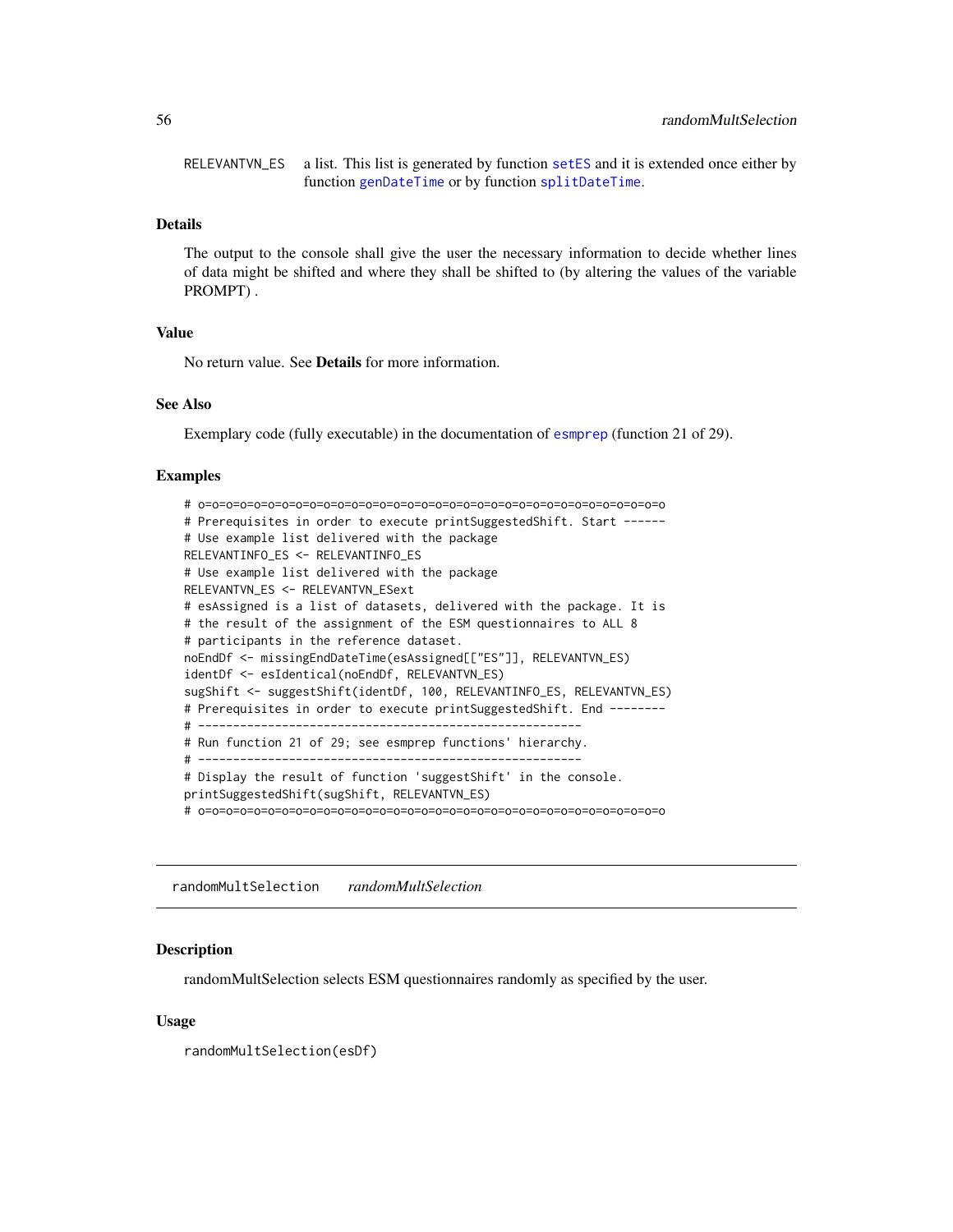#### referenceDf 57

#### Arguments

esDf a data.frame. A single ESM dataset. It must contain the 2 columns that hold the date-time object for when an ESM questionnaire was started and finished, respectively.

## Details

If randomMultSelection has to be applied it should better be applied only once at the very end of the study. Otherwise the randomness of the selection no longer holds.

# Value

The user receives a list containing 2 datasets:

- 1. esRandSelIn, i.e. the ESM dataset with the lines of data, of which some had to be randomly selected
- 2. esRandSelOut, i.e. the lines of data that had to be randomly removed.

See Details for more information.

#### See Also

Exemplary code (fully executable) in the documentation of [esmprep](#page-21-0) (function 25 of 29).

#### Examples

```
# o=o=o=o=o=o=o=o=o=o=o=o=o=o=o=o=o=o=o=o=o=o=o=o=o=o=o=o=o=o=o=o=o=o
# Prerequisites in order to execute randomMultSelection. Start -----
# RELEVANTINFO_ES is delivered with the package
intoleranceDf \leq -data frame(prompt = c(2, 3, 4, 1, 1),expect = c(1, 1, 1, 2, 3))
# expectedDf is a raw ESM dataset, delivered with the package.
intolLs <- intolerable(expectedDf, intoleranceDf, RELEVANTINFO_ES)
# Prerequisites in order to execute randomMultSelection. End --------
# -------------------------------------------------------
# Run function 25 of 29; see esmprep functions' hierarchy.
# -------------------------------------------------------
# intolLs[["cleanedDf"]] is the result of function 'intolerable'.
randSelLs <- randomMultSelection(intolLs[["cleanedDf"]])
# o=o=o=o=o=o=o=o=o=o=o=o=o=o=o=o=o=o=o=o=o=o=o=o=o=o=o=o=o=o=o=o=o=o
```
<span id="page-56-0"></span>referenceDf *Dataset with relevant information on participants in an ESM study.*

#### Description

The reference dataset contains the most relevant information on participants in an ESM study. The word 'relevant' refers to data that is needed to correctly assign ESM questionnaires in a raw ESM dataset to the participant who filled them out.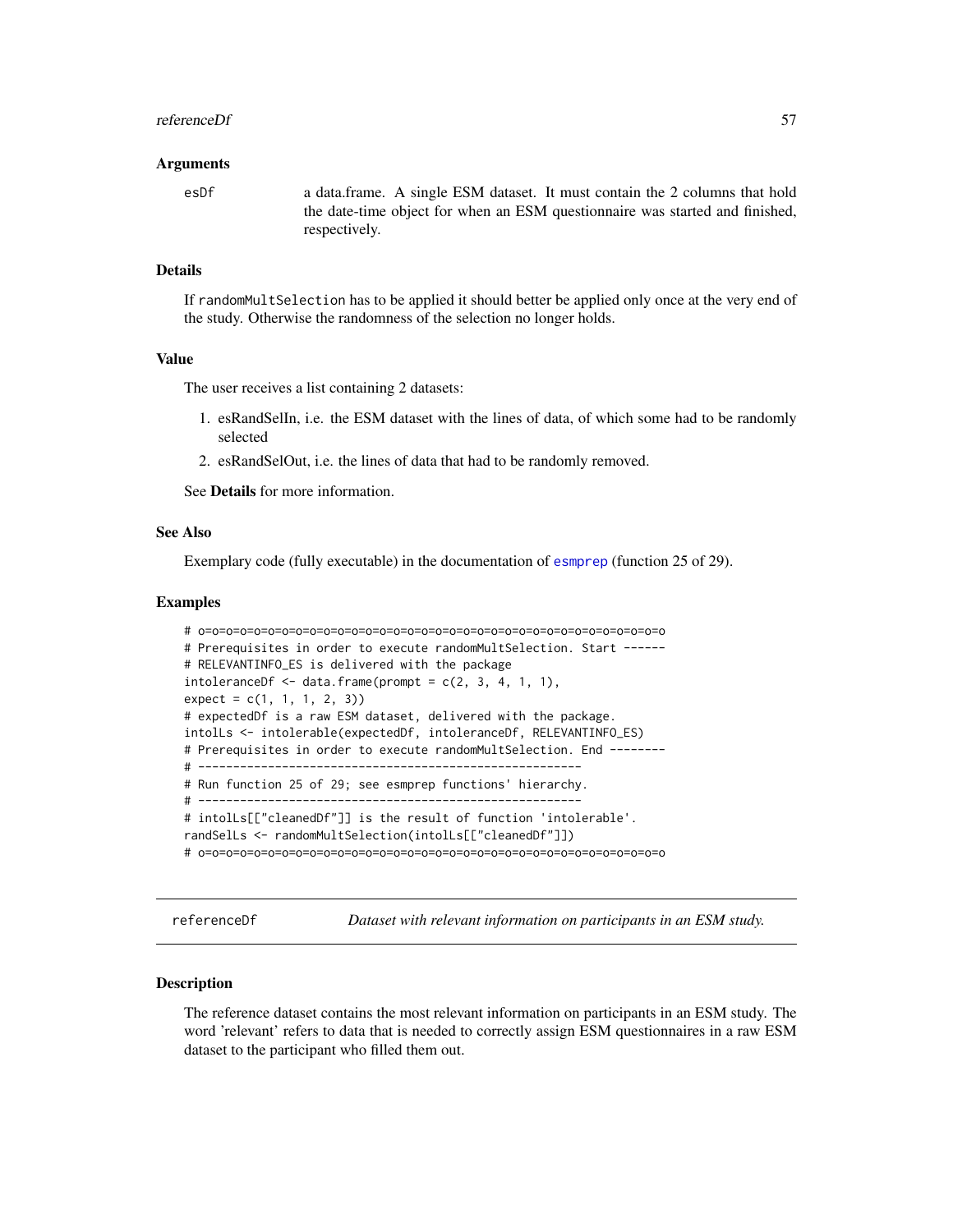## Usage

referenceDf

# Format

A data frame with 8 rows and 10 variables

# Details

- id. The participant's unique code number.
- imei. The IMEI number of the mobile device that was used by the participant.
- start\_date. The date of when the ESM study period started for the participant.
- start time. The time of when the participant was scheduled to fill out the first ESM questionnaire on his/her own.
- st1. Time of first prompt on each day during the ESM study period.
- st2. Time of second prompt on each day during the ESM study period.
- st3. Time of third prompt on each day during the ESM study period.
- st4. Time of fourth prompt on each day during the ESM study period.
- end date. The date of when the ESM study period ended for the participant.
- end\_time. The time of when the participant was scheduled to fill out the last ESM questionnaire on his/her own.

Note: It is very important that the scheduled times of the daily prompts (here: st1-st4) strictly follow one another in time, i.e. prompt no.2 should be subsequent to prompt no.1 in time and prompt no.2 should be prior in time to all prompts following it (here: st3 and st4).

### Examples

```
# Convert the 15 digit IMEI number from scientfic notation to text.
referenceDf$imei <- as.character(referenceDf$imei)
# Display the whole dataset in the console
referenceDf
```
referenceDfNew *Dataset 'referenceDf ' in modified form*

# Description

Note: The dataset referenceDfNew is the result of the function [genDateTime](#page-43-0), when the dataset [referenceDf](#page-56-0) is one of the function arguments.

## Usage

referenceDfNew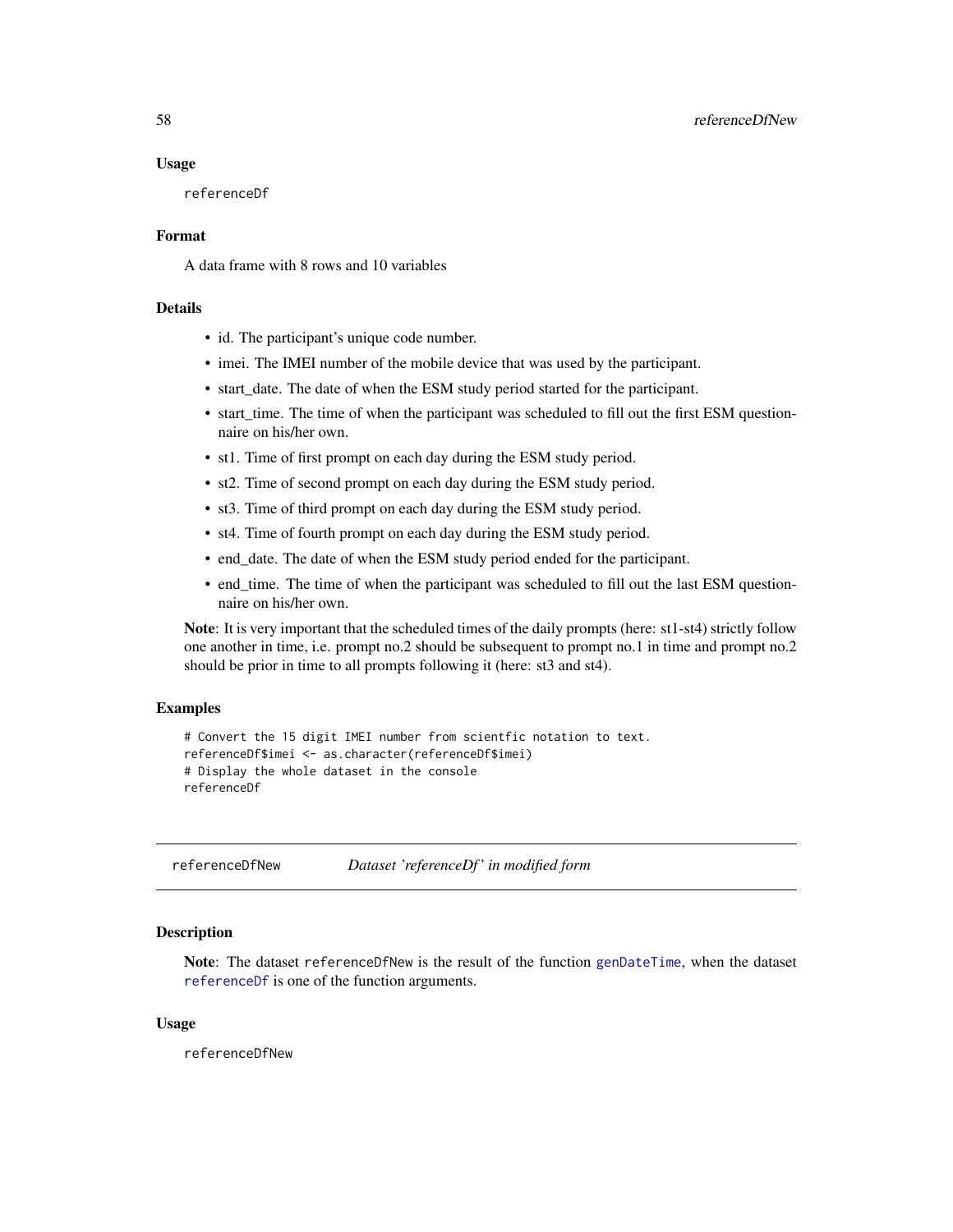#### refPlausible 59

# Format

An object of class data. frame with 8 rows and 12 columns.

# Examples

```
# Convert the 15 digit IMEI number from scientfic notation to text.
referenceDfNew$imei <- as.character(referenceDfNew$imei)
# Display the whole dataset in the console
referenceDfNew
```
refPlausible *refPlausible*

#### **Description**

refPlausible enables the user to quickly check the reference dataset concerning the expeced ESM time period for each participant.

### Usage

refPlausible(refDf = NULL, units = "days", RELEVANTVN\_REF)

## Arguments

| refDf | a data frame. The reference dataset.                                                                                                                                         |
|-------|------------------------------------------------------------------------------------------------------------------------------------------------------------------------------|
| units | a character. This character must be exactly one of the following options: auto,<br>secs, mins, hours, days, weeks. For more information see the R base function<br>difftime. |
|       | RELEVANTVN_REF a list. This list is generated by function setREF and it is extended once either by<br>function genDateTime or by function splitDateTime.                     |

#### Details

The units of the ESM period can be selected by the user, namely one of the following: auto, secs, mins, hours, days, weeks. For more information enter ?difftime in the R console. The prompts per participant, as defined by the user within the reference dataset, are expected to be an increasing time series within a respective ESM day. Therefore, if there are two prompts set at the exact same time, this represents an anomaly. The same is true of any prompt that is earlier in time instead of later (as expected) than the previous prompt (time reversals are not tolerated). Finally, if the function detects any duplicates among the participant IDs, it will return an error message and displays the problematic lines of the reference dataset in the R console.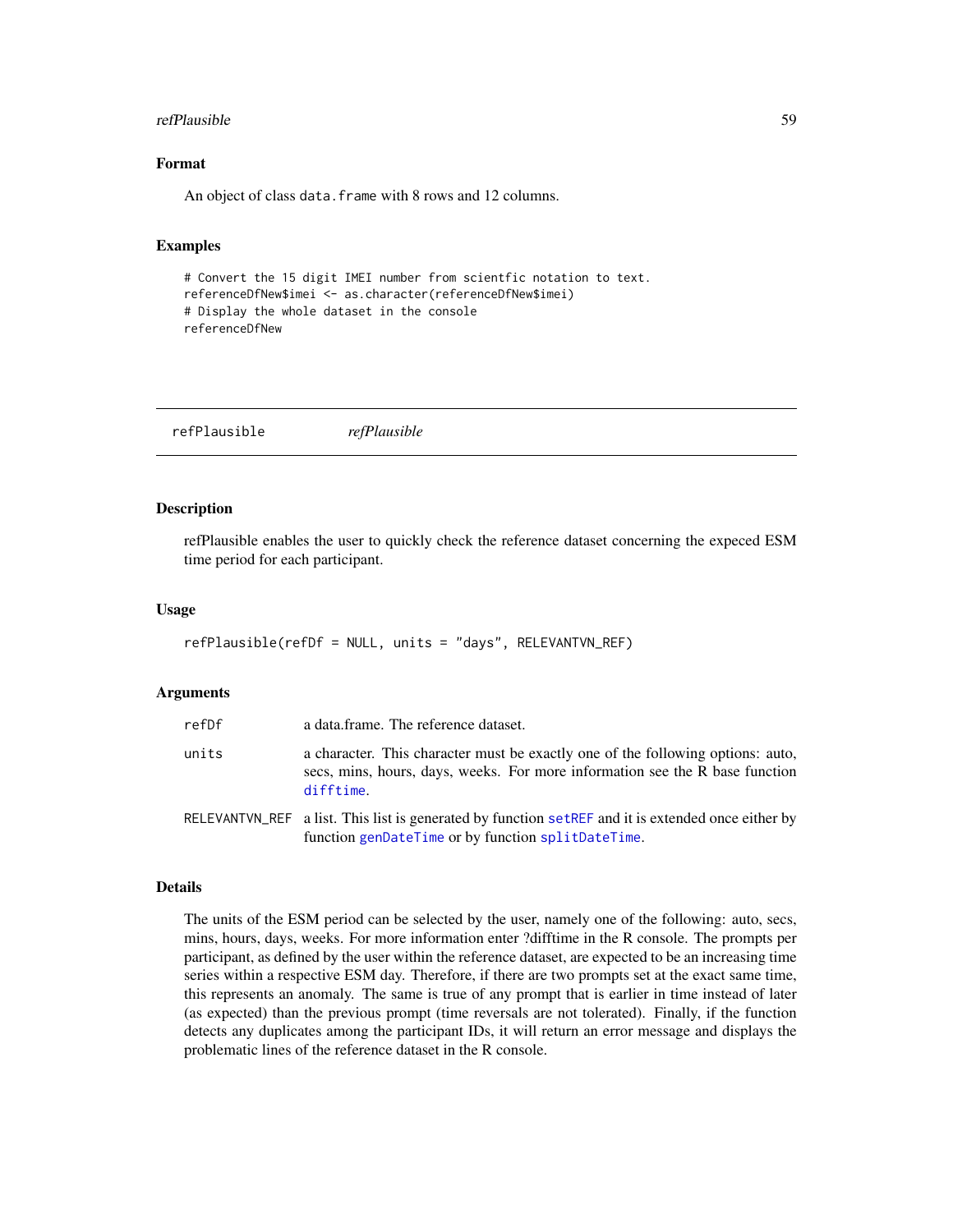### Value

A data.frame, i.e. refDf. The returned data.frame will have two additional columns:

- 1. ESM\_PERIOD in the selected time period, e.g. days.
- 2. TIME\_ANOMALY, i.e. a possible anomaly concerning the expected increase in the time sequence of the prompts in the reference dataset (returned only if there is at least one time anomaly).
- 3. PROMPT\_NEXTDAY, i.e. at which of the participant's prompts is a time anomaly suspected (returned only if there is at least one time anomaly).

See Details for more information.

# See Also

Exemplary code (fully executable) in the documentation of [esmprep](#page-21-0) (function 8 of 29).

## Examples

```
# o=o=o=o=o=o=o=o=o=o=o=o=o=o=o=o=o=o=o=o=o=o=o=o=o=o=o=o=o=o=o=o=o=o
# Prerequisites in order to execute refPlausible. Start ------
# Use example list delivered with the package
RELEVANTVN_REF <- RELEVANTVN_REFext
# Prerequisites in order to execute refPlausible. End --------
# ------------------------------------------------------
# Run function 8 of 29; see esmprep functions' hierarchy.
# ------------------------------------------------------
# In an ESM study all participants answer questionnaires during a time period which
# usually is equal across all participants (e.g. seven days). This function enables the
# user to check whether in the reference dataset the ESM period is plausible. For
# instance, a negative ESM time period would clearly be implausible, e.g. the user
# setting the beginning of the ESM time period after the end of it (which is
# impossible unless a functioning time machine is involved :-) ).
referenceDfNew1 <- refPlausible(refDf=referenceDfNew, units="days", RELEVANTVN_REF)
# o=o=o=o=o=o=o=o=o=o=o=o=o=o=o=o=o=o=o=o=o=o=o=o=o=o=o=o=o=o=o=o=o=o
```
<span id="page-59-0"></span>relevantESVN *relevantESVN*

## **Description**

relevantESVN creates a list of the relevant variable names (VN) of (each of) the experience sampling (ES) dataset(s).

## Usage

```
relevantESVN(svyName = NULL, IMEI = NULL, STARTDATE = NULL,
 STARTTIME = NULL, ENDDATE = NULL, ENDTIME = NULL,
 START_DATETIME = NULL, END_DATETIME = NULL)
```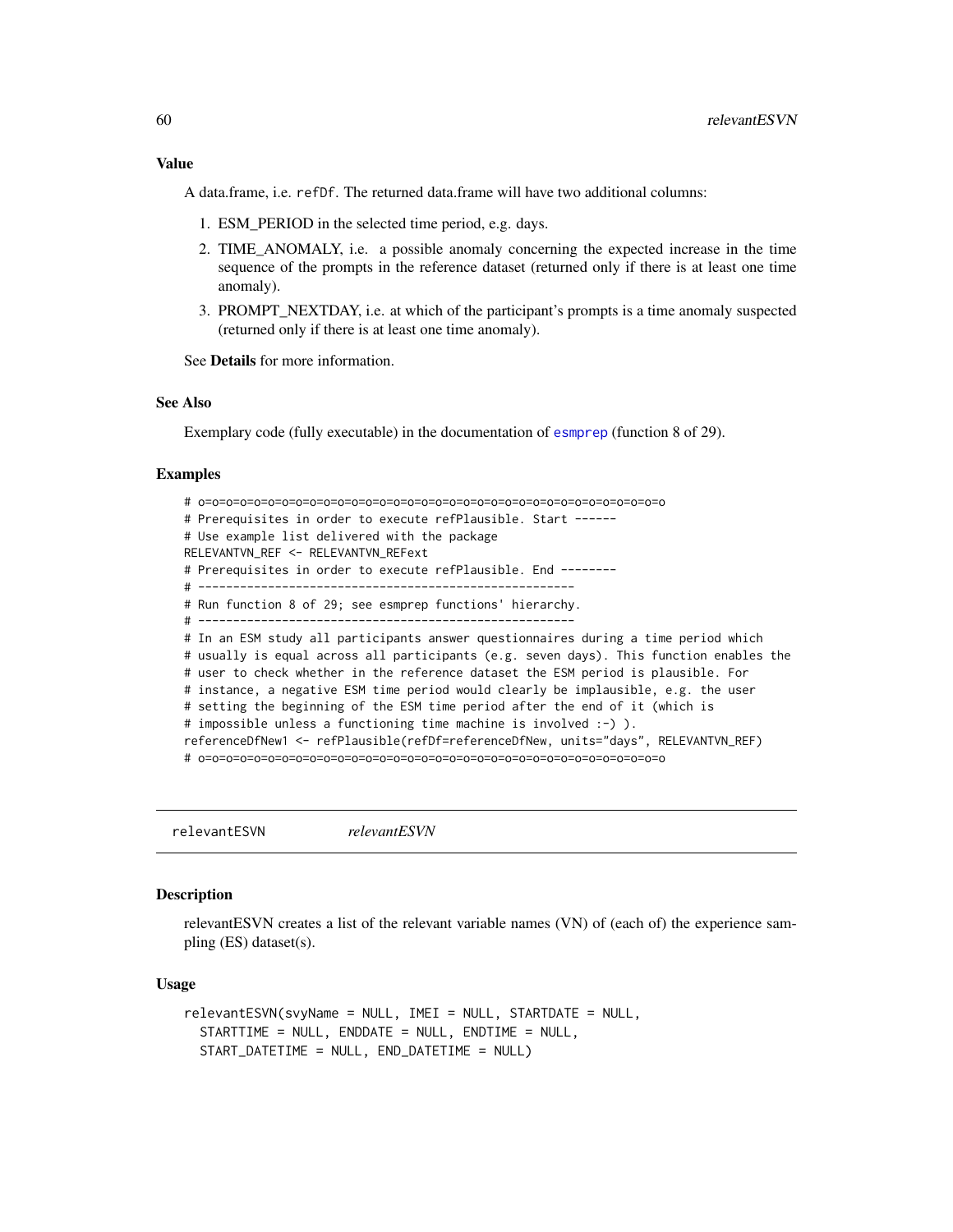## Arguments

| svyName          | a vector of character string(s). The column name in (each of) the ESM dataset(s)<br>that specifies the particular survey version.                                                                                                                |
|------------------|--------------------------------------------------------------------------------------------------------------------------------------------------------------------------------------------------------------------------------------------------|
|                  | This is the only optional argument, i.e. if there exists no such column in the<br>raw ESM dataset(s), keep the default value of NULL for this argument. If this                                                                                  |
|                  | default value is kept, the function eslist will generate such a column and will<br>fill it with 'ESMVERSION ESMPREP' in each line of raw ESM data at the                                                                                         |
|                  | current state of the dataset(s).                                                                                                                                                                                                                 |
|                  | <b>NOTE:</b> It is not recommended to let eslist generate this column, though. For<br>reasons of clarity it is recommended that the user generates such a column for<br>each raw ESM dataset(s) beforehand. The column name of (all) the raw ESM |
|                  | dataset(s) must be identical, however, the content of the new columns must<br>uniquely specify their respective ESM dataset, e.g. "morningControlGroup" for<br>the morning ESM version of the control group.                                     |
| IMEI             | a character string. Column name that specifies the variable in the respective<br>dataset holding the the IMEI number.                                                                                                                            |
| <b>STARTDATE</b> | a character string that specifies the column name in the respective dataset hold-<br>ing the date of when the participant started  see <b>Details</b> .                                                                                          |
| STARTTIME        | a character string that specifies the column name in the respective dataset hold-<br>ing the time of when the participant started  see Details.                                                                                                  |
| <b>ENDDATE</b>   | a character string that specifies the column name in the respective dataset hold-<br>ing the date of when the participant ended  see <b>Details</b> .                                                                                            |
| ENDTIME          | a character string that specifies the column name in the respective dataset hold-<br>ing the time of when the participant ended  see <b>Details</b> .                                                                                            |
| START_DATETIME   | a character string. If STARTDATE and STARTTIME are not in two separate columns<br>but are combined as a date-time object in a single column pass that column's<br>name and ignore the arguments STARTDATE and STARTTIME.                         |
| END_DATETIME     | a character string. If ENDDATE and ENDTIME are not in two separate columns but<br>are combined as a date-time object in a single column pass that column's name<br>and ignore the arguments ENDDATE and ENDTIME.                                 |

# Details

The relevant variable names (i.e. column names) must refer to the raw ESM dataset(s). The date and time of both start and end refers to the single ESM questionnaires, i.e. the date and time they actually were started on the phone and the date and time they were finished.

### Value

A list of the relevant variable/column names in the ESM dataset(s). To be used as the last argument in the function [setES](#page-65-0). The last element of the list is a logical value indicating whether the date and time are either separated (TRUE) or already a date-time object (FALSE). It is meaningful only for the subsequent function [setES](#page-65-0).

# See Also

Exemplary code (fully executable) in the documentation of [esmprep](#page-21-0) (function 3 of 29).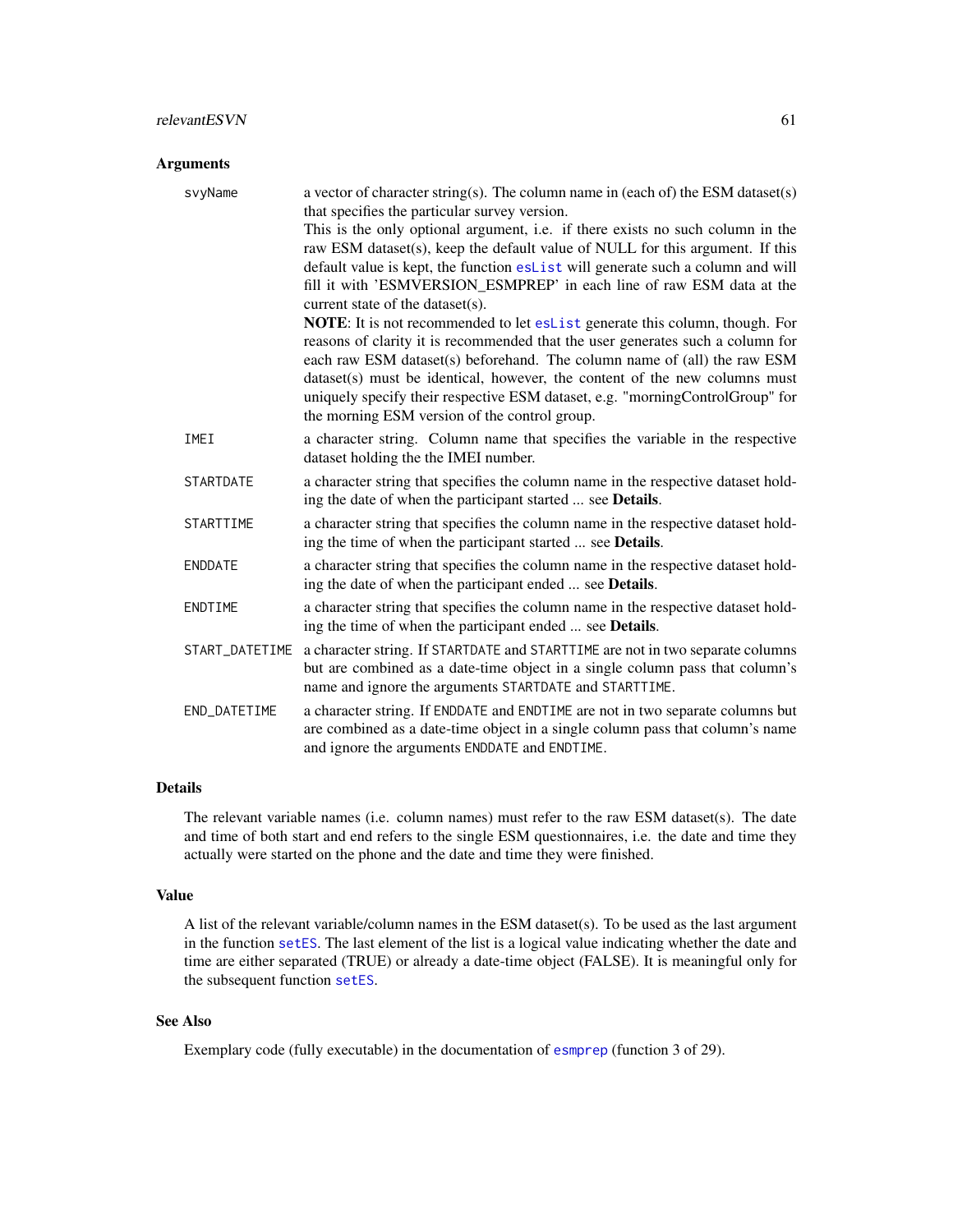```
# o=o=o=o=o=o=o=o=o=o=o=o=o=o=o=o=o=o=o=o=o=o=o=o=o=o=o=o=o=o=o=o=o=o
# ------------------------------------------------------
# Run function 3 of 29; see esmprep functions' hierarchy.
# ------------------------------------------------------
# With date and time as separate arguments
relEs <- relevantESVN(svyName="survey_name", IMEI="IMEI",
STARTDATE="start_date", STARTTIME="start_time",
ENDDATE="end_date", ENDTIME="end_time")
# With date-time objects instead of separate date and time
relEs <- relevantESVN(svyName="survey_name", IMEI="IMEI",
START_DATETIME="start_dateTime", END_DATETIME="end_dateTime")
# o=o=o=o=o=o=o=o=o=o=o=o=o=o=o=o=o=o=o=o=o=o=o=o=o=o=o=o=o=o=o=o=o=o
```
RELEVANTINFO\_ES *Resulting list after function setES has been executed.*

# Description

Note: The list RELEVANTINFO\_ES is the result of the function [setES](#page-65-0).

#### Usage

RELEVANTINFO\_ES

### Format

An object of class list of length 3.

<span id="page-61-0"></span>relevantREFVN *relevantREFVN*

## **Description**

relevantREFVN creates a list of the relevant variable names (VN) of the reference (REF) dataset.

## Usage

```
relevantREFVN(ID = NULL, IMEI = NULL, ST = NULL, STARTDATE = NULL,
  STARTTIME = NULL, ENDDATE = NULL, ENDTIME = NULL,
  START_DATETIME = NULL, END_DATETIME = NULL)
```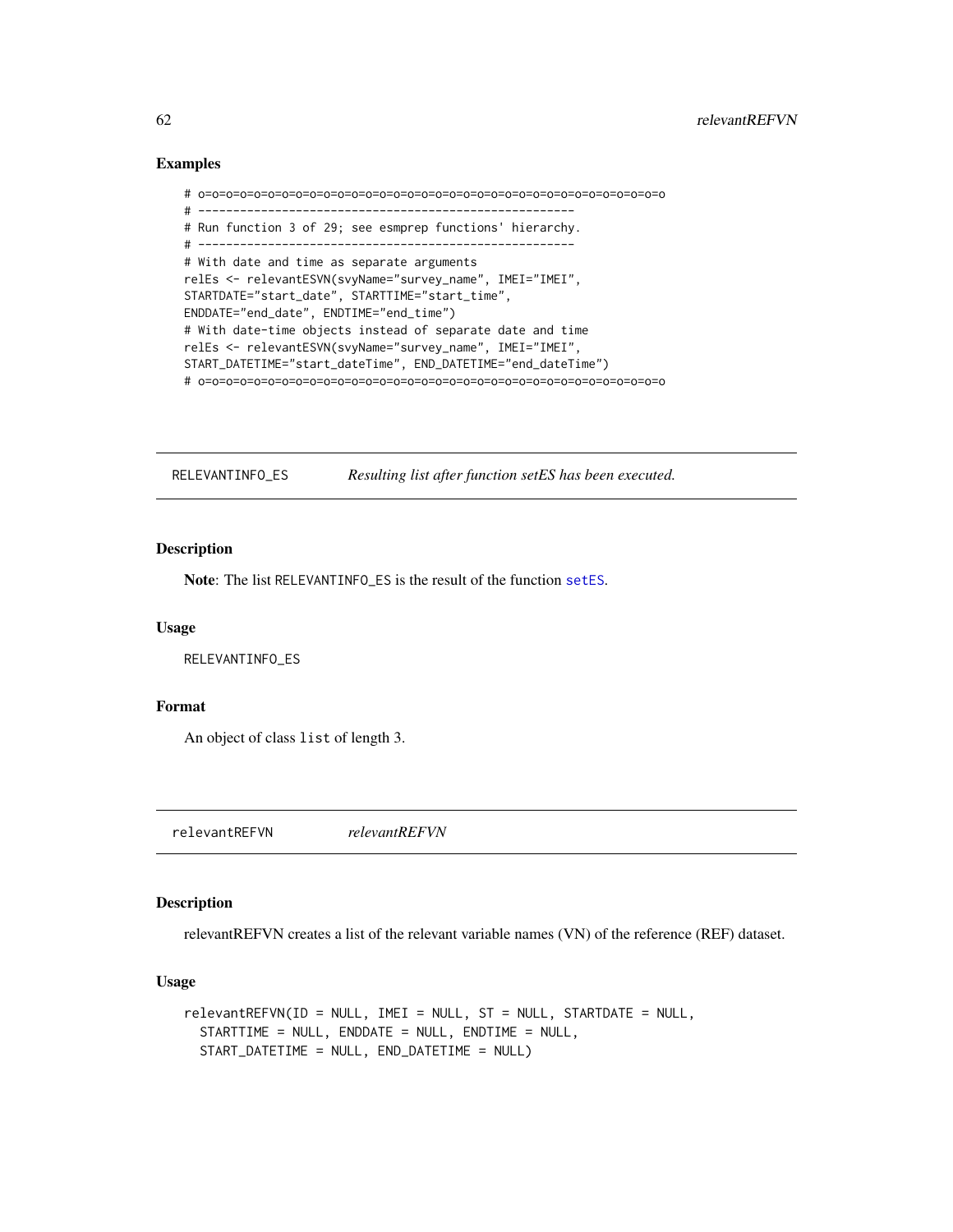## Arguments

| ID               | a character string that specifies the column name which holds the unique identi-<br>fication code for the participant.                                                                                                                                                                                                                                        |
|------------------|---------------------------------------------------------------------------------------------------------------------------------------------------------------------------------------------------------------------------------------------------------------------------------------------------------------------------------------------------------------|
| IMEI             | a character string. Column name that specifies the variable in the respective<br>dataset holding the the IMEI number.                                                                                                                                                                                                                                         |
| <b>ST</b>        | a character string. It must be the first component of the column name in the<br>reference dataset that specifies the prompts on the mobile device, e.g. ST for<br>scheduled time. The column names must all be equal except for the last char-<br>acter, which must specify the respective number of the prompt, e.g. ST3 for the<br>third prompt of the day. |
| <b>STARTDATE</b> | a character string that specifies the column name in the respective dataset hold-<br>ing the date of when the participant started  see Details.                                                                                                                                                                                                               |
| STARTTIME        | a character string that specifies the column name in the respective dataset hold-<br>ing the time of when the participant started  see Details.                                                                                                                                                                                                               |
| <b>ENDDATE</b>   | a character string that specifies the column name in the respective dataset hold-<br>ing the date of when the participant ended  see Details.                                                                                                                                                                                                                 |
| ENDTIME          | a character string that specifies the column name in the respective dataset hold-<br>ing the time of when the participant ended  see <b>Details</b> .                                                                                                                                                                                                         |
| START_DATETIME   | a character string. If STARTDATE and STARTTIME are not in two separate columns<br>but are combined as a date-time object in a single column pass that column's<br>name and ignore the arguments STARTDATE and STARTTIME.                                                                                                                                      |
| END_DATETIME     | a character string. If ENDDATE and ENDTIME are not in two separate columns but<br>are combined as a date-time object in a single column pass that column's name<br>and ignore the arguments ENDDATE and ENDTIME.                                                                                                                                              |

# Details

The relevant variable names (i.e. column names) must refer to the reference dataset. The date and time of both start and end refers to the ESM period for each participant, starting with the date and time he/she fills out the very first ESM questionnaire on his/her own and ending with the date and time he/she fills out the very last ESM questionnaire.

## Value

A list of the relevant variable/column names in the reference dataset. To be used as the last argument in the function set REF. The last element of the list is a logical value indicating whether the date and time are either separated (TRUE) or a single date-time object (FALSE). It is meaningful only for the subsequent function [setREF](#page-67-0).

# See Also

Exemplary code (fully executable) in the documentation of [esmprep](#page-21-0) (function 1 of 29).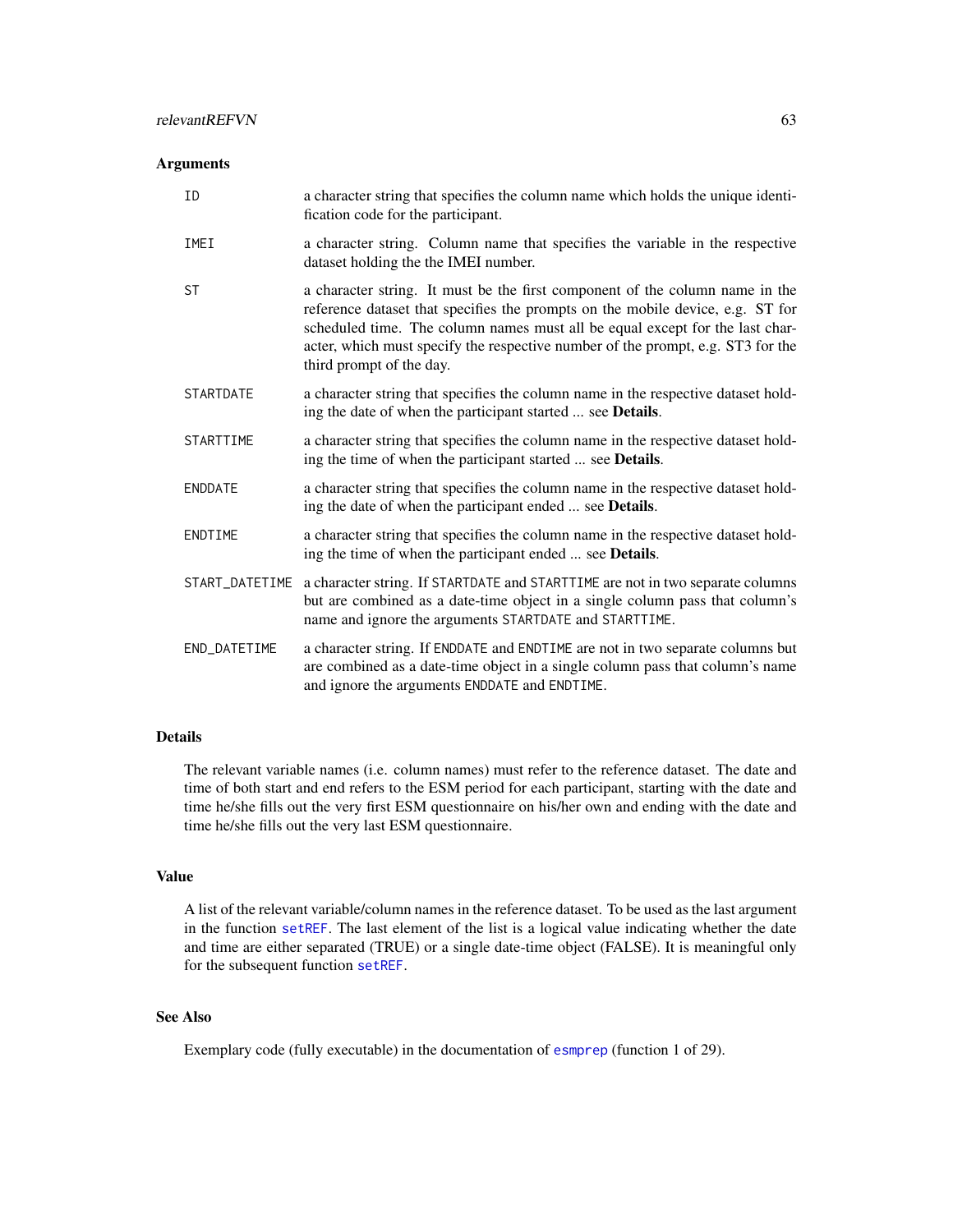```
# o=o=o=o=o=o=o=o=o=o=o=o=o=o=o=o=o=o=o=o=o=o=o=o=o=o=o=o=o=o=o=o=o=o
# ------------------------------------------------------
# Run function 1 of 29; see esmprep functions' hierarchy.
# ------------------------------------------------------
# With date and time as separate arguments
relRef <- relevantREFVN(ID="id", IMEI="imei", ST="st",
STARTDATE="start_date", STARTTIME="start_time",
ENDDATE="end_date", ENDTIME="end_time")
# With date-time objects instead of separate date and time
relRef <- relevantREFVN(ID="id", IMEI="imei", ST="st",
START_DATETIME="start_dateTime", END_DATETIME="end_dateTime")
# o=o=o=o=o=o=o=o=o=o=o=o=o=o=o=o=o=o=o=o=o=o=o=o=o=o=o=o=o=o=o=o=o=o
```
RELEVANTVN\_ESext *Resulting list after function genDateTime has been executed on the list of ESM datasets.*

# **Description**

Note: The extended (see ending 'ext') list RELEVANTVN\_ESext is the result of the function [genDateTime](#page-43-0), when the list of datasets keyLs is one of the function arguments. The list RELEVANTVN\_ES (before being extended) is generated by the function [setES](#page-65-0).

### Usage

RELEVANTVN\_ESext

### Format

An object of class list of length 8.

RELEVANTVN\_REFext *Resulting list after function genDateTime has been executed on the reference dataset.*

## Description

Note: The extended (see ending 'ext') list RELEVANTVN\_REFext is the result of the function [genDateTime](#page-43-0), when the reference dataset [referenceDf](#page-56-0) is one of the function arguments. The list RELEVANTVN\_REF (before being extended) is generated by the function [setREF](#page-67-0).

## Usage

RELEVANTVN\_REFext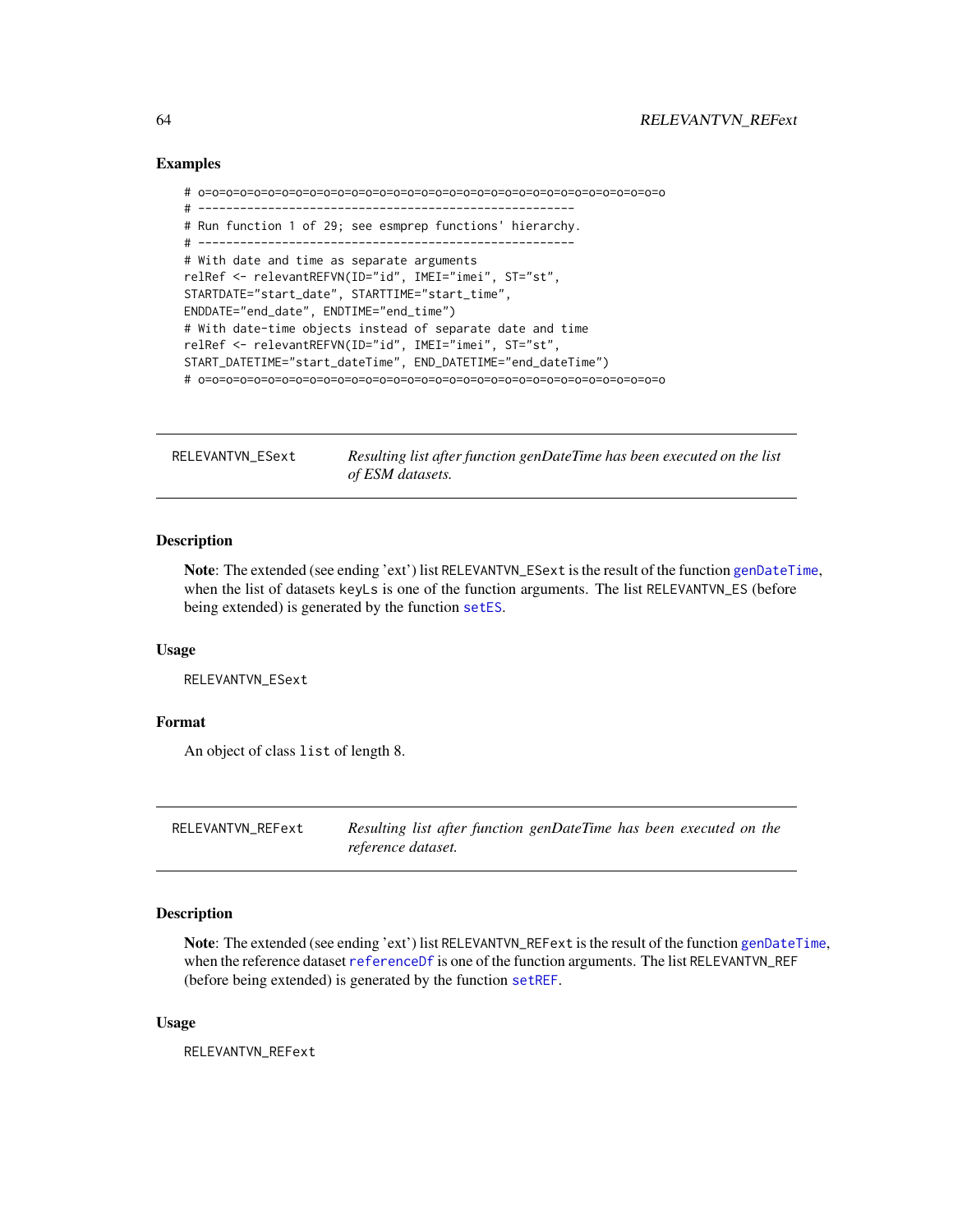#### rmInvalid 65

# Format

An object of class list of length 9.

<span id="page-64-0"></span>

| rmInvalid<br>rmInvalid |
|------------------------|
|                        |

# Description

removeInvalid removes the invalid ESM questionnaires as specified by the user.

# Usage

```
rmInvalid(dfList, RELEVANTVN_ES = NULL)
```
# Arguments

| dfList | a list. Each element of the list must be a data.frame. Each data.frame is a                                                                            |
|--------|--------------------------------------------------------------------------------------------------------------------------------------------------------|
|        | separate raw ESM dataset/an ESM questionnaire version. If there is just one<br>ESM version the list therefore contains one data frame.                 |
|        | RELEVANTVN_ES a list. This list is generated by function setES and it is extended once either by<br>function genDateTime or by function splitDateTime. |

## Details

A data line is assumed to be invalid if both the start date and the start time are missing  $(NA = not$ available).

# Value

The user receives a list containing 4 elements:

- 1. dfValid, i.e. the raw ESM dataset(s), after removing all invalid lines of data.
- 2. listInvalid, i.e. the raw ESM dataset(s), containing only the removed lines of data.
- 3. rmInvalidFinished, i.e. a logical value, specifying whether at least one line of data was removed due to being invalid.
- 4. noLinesRemovedAtAll, i.e. a logical vector, specifying in which of the ESM raw dataset(s) there were invalid lines of data.

See Details for more information.

# See Also

Exemplary code (fully executable) in the documentation of [esmprep](#page-21-0) (function 9 of 29).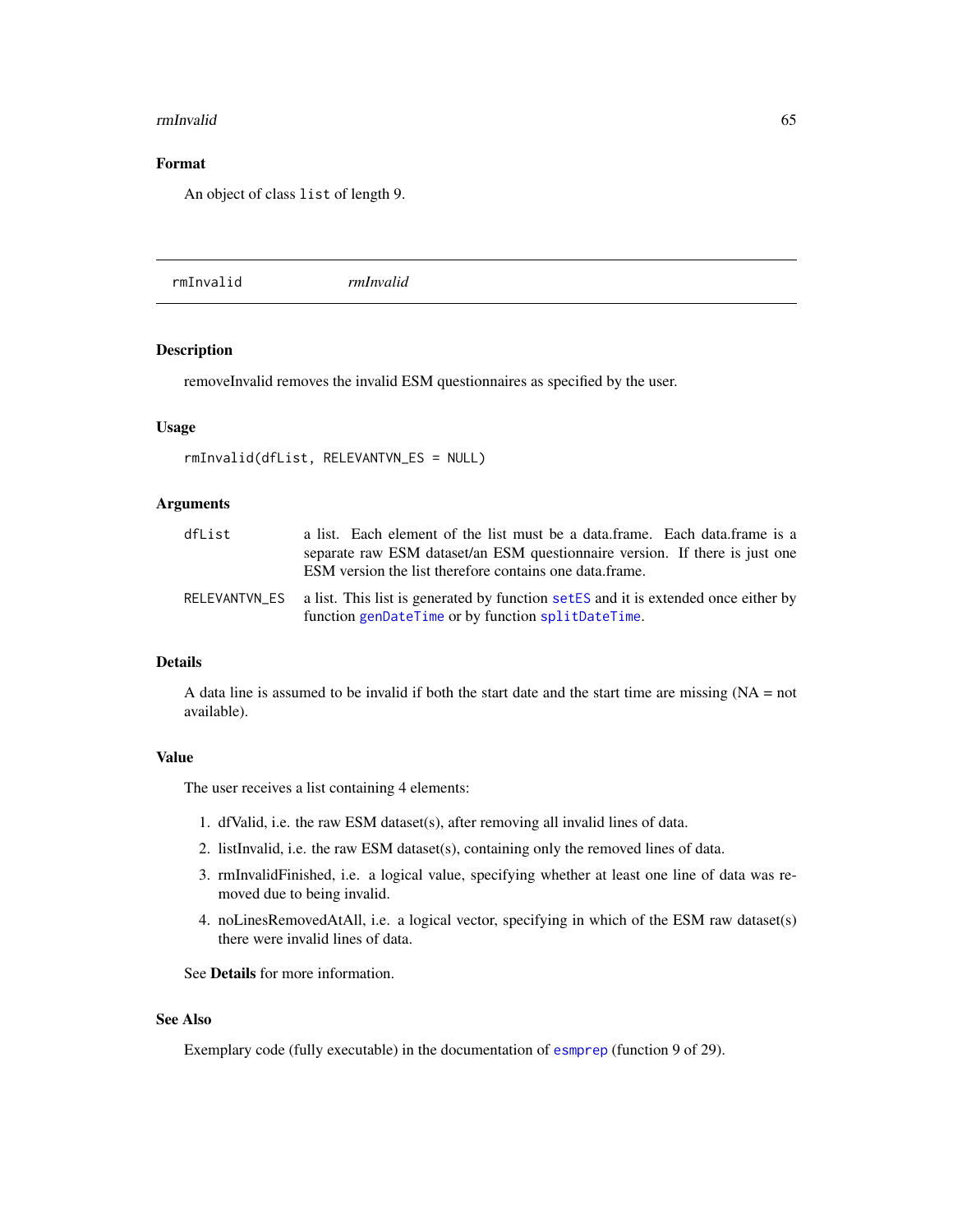```
# o=o=o=o=o=o=o=o=o=o=o=o=o=o=o=o=o=o=o=o=o=o=o=o=o=o=o=o=o=o=o=o=o=o
# Prerequisites in order to execute rmInvalid. Start ---------------
# Use example list delivered with the package
RELEVANTVN_ES <- RELEVANTVN_ESext
# keyLsNew is a list of datasets, also delivered with the package
# Prerequisites in order to execute rmInvalid. End ------------------
# ------------------------------------------------------
# Run function 9 of 29; see esmprep functions' hierarchy.
# ------------------------------------------------------
# keyLsNew is the result of function 'genDateTime' (or of function 'splitDateTime').
rmInvLs <- rmInvalid(keyLsNew, RELEVANTVN_ES)
# Result of function 'rmInvalid' is a list with 4 elements:
names(rmInvLs)
# o=o=o=o=o=o=o=o=o=o=o=o=o=o=o=o=o=o=o=o=o=o=o=o=o=o=o=o=o=o=o=o=o=o
```
<span id="page-65-0"></span>setES *setES*

## Description

setES sets the relevant variable names concerning the ESM dataset(s).

# Usage

```
setES(MAXPROMPT = NULL, IMEI_NUMBERS = NULL, SVYNAMES = NULL,
 ESVN = NULL
```
### Arguments

| MAXPROMPT       | a numeric value. The number of prompts per day.                                                                                                                                                                                                                                                                                                                                                                                                                |
|-----------------|----------------------------------------------------------------------------------------------------------------------------------------------------------------------------------------------------------------------------------------------------------------------------------------------------------------------------------------------------------------------------------------------------------------------------------------------------------------|
| IMEI_NUMBERS    | a vector of character strings. Each element of the vector specifies an IMEI num-<br>ber of at least one of the phone that have been used in the ESM study.                                                                                                                                                                                                                                                                                                     |
| <b>SVYNAMES</b> | a vector of character strings. Each element of the vector specifies one ESM<br>version, which must exist as a separate column in the raw ESM dataset(s). If in<br>function relevantESVN the default value NULL has been kept for the argument<br>svyName, also keep the default value NULL for this argument! Keeping the<br>default value NULL is not recommended, though. See NOTE in the description<br>of the argument 'svyName' of function relevantESVN. |
| <b>ESVN</b>     | a list. Each element of the list must specify one of the relevant column names of<br>the raw ESM dataset(s); i.e. the ESM survey version, the IMEI number, the start<br>date, the start time, the end date, and the end time. Use function relevant ESVN<br>to generate ESVN.                                                                                                                                                                                  |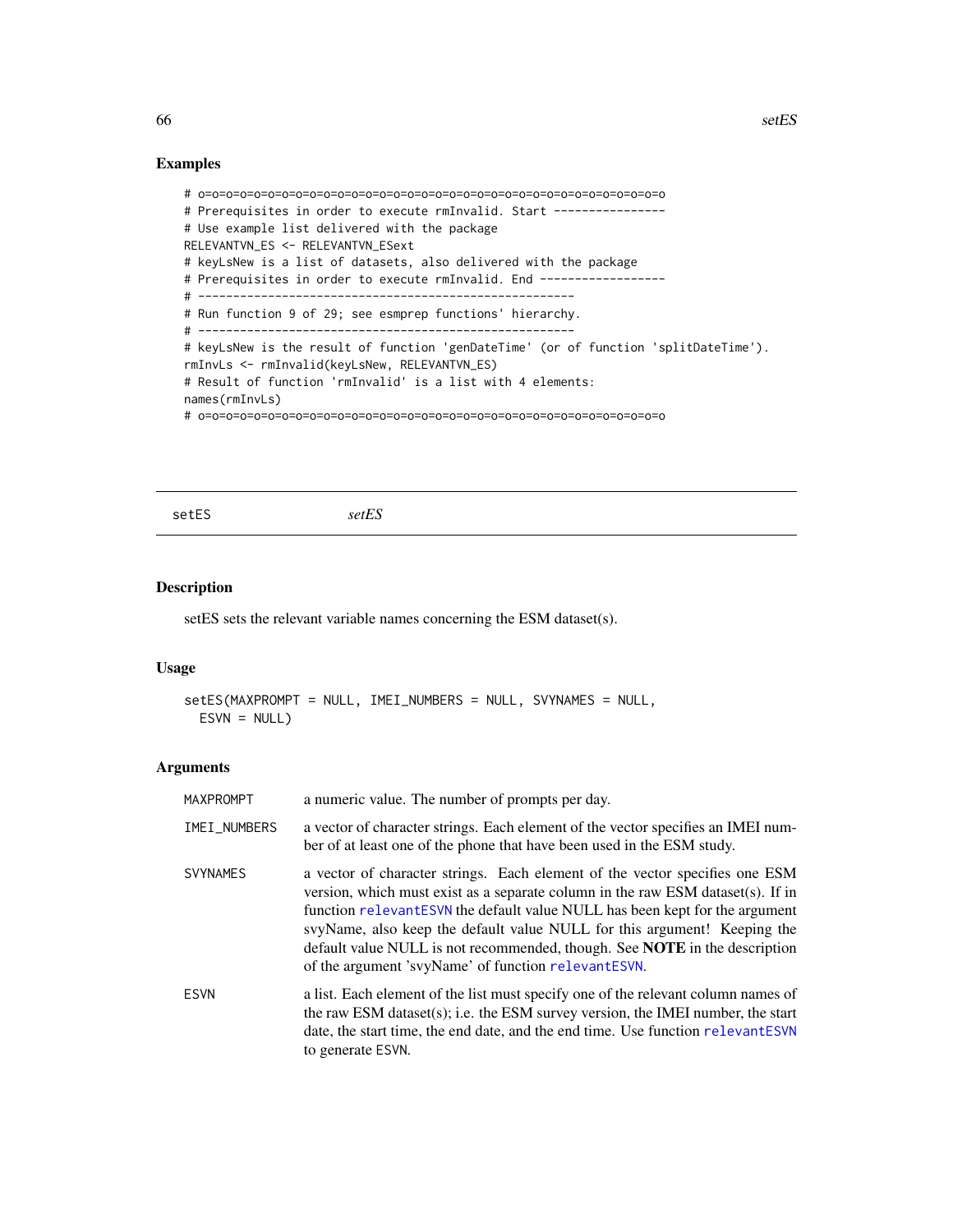$setes$  67

## Details

The one list is named RELEVANTINFO ES. It contains 3 elements.

- 1. MAXPROMPT: the number of daily prompts on the mobile device
- 2. IMEI\_NUMBERS: all the IMEI numbers that are used in the study
- 3. SVYNAMES: the names of all ESM questionnaire versions used in the study.

The other list is named RELEVANTVN\_ES, it contains either 4 or 6 elements, depending on whether the start date and the start time already exist as a date-time object (same for end date and end time). In the latter case the list elements' names are:

- 1. ES\_SVY\_NAME: the column name in the ESM dataset(s) holding the name of the ESM questionnaire version
- 2. ES\_IMEI: the column name in the ESM dataset(s) holding the IMEI number
- 3. ES\_START\_DATE: the date of when an ESM questionnaire was started
- 4. ES\_START\_TIME: the time of when an ESM questionnaire was started
- 5. ES\_END\_DATE: the date of when an ESM questionnaire was finished
- 6. ES\_END\_TIME: the time of when an ESM questionnaire was finished

If the start date and start time (same for end date and end time) are combined to a date-time object, the 3rd list element will be ES\_STARTDATETIME and the 4th element will be ES\_ENDDATETIME The last element will always be ES\_DATETIMES\_SEP: TRUE if date and time are separated, FALSE if they are a single date-time object.

### Value

2 separate lists. Each element of the lists is named according to the variable's content. See Details for more information.

## See Also

Exemplary code (fully executable) in the documentation of [esmprep](#page-21-0) (function 4 of 29).

```
# o=o=o=o=o=o=o=o=o=o=o=o=o=o=o=o=o=o=o=o=o=o=o=o=o=o=o=o=o=o=o=o=o=o
# Prerequisites in order to execute setES. Start --------------------
relEs <- relevantESVN(svyName="survey_name", IMEI="IMEI",
STARTDATE="start_date", STARTTIME="start_time",
ENDDATE="end_date", ENDTIME="end_time")
# Prerequisites in order to execute setES. End ----------------------
# ------------------------------------------------------
# Run function 4 of 29; see esmprep functions' hierarchy.
# ------------------------------------------------------
# imeiNumbers is the vector containing all IMEI numbers used in
# the ESM study; use the respective entries in the referenceDf.
imeiNumbers <- as.character(referenceDf$imei)
# surveyNames is the vector containing all ESM version names.
surveyNames <- c(
```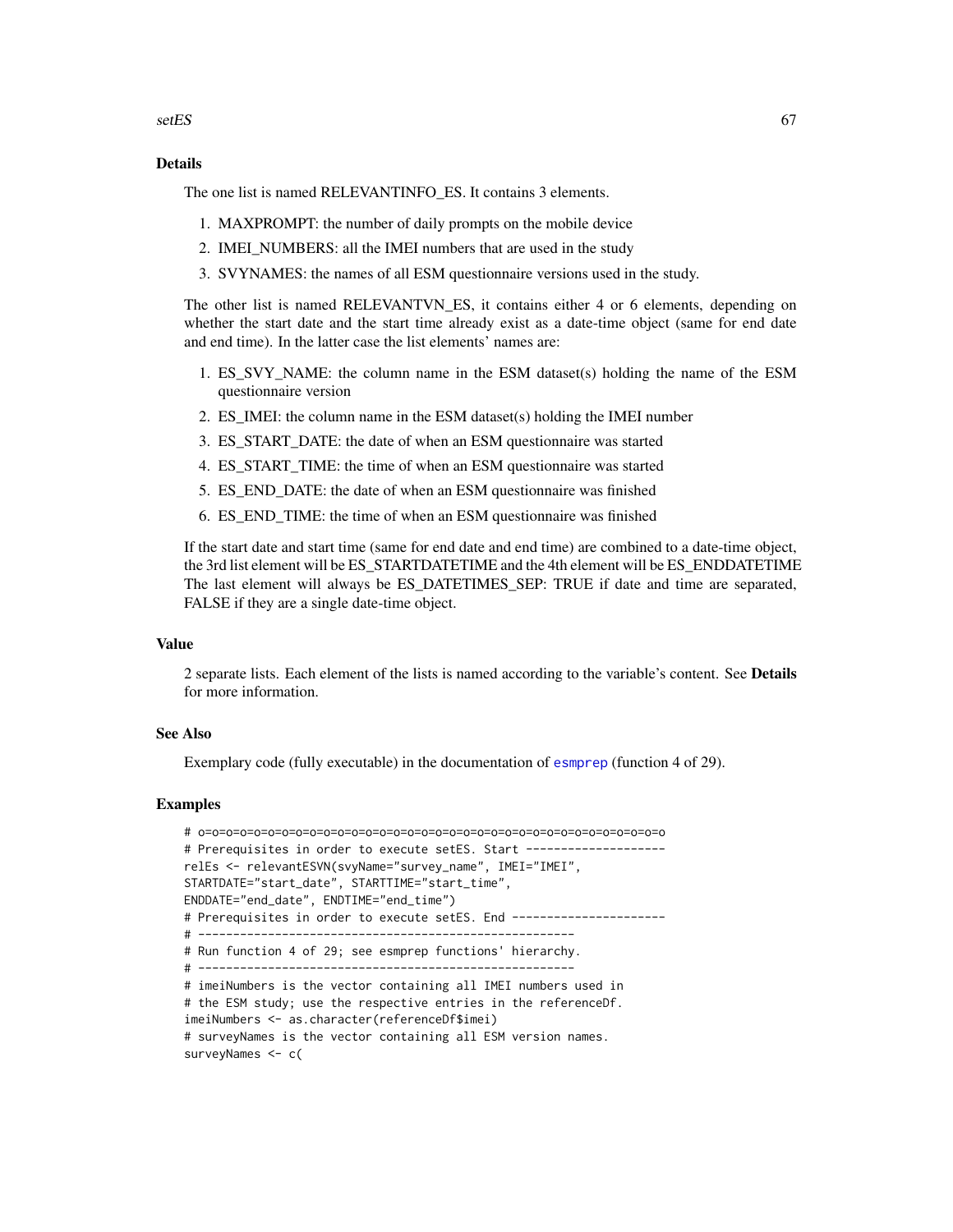```
# Test group
   "morningTestGroup", "dayTestGroup", "eveningTestGroup",
# Control group
   "morningControlGroup", "dayControlGroup", "eveningControlGroup")
# 4 is the number of daily prompts
# relEs is the result of function 'relevantESVN'
RELEVANT_ES <- setES(4, imeiNumbers, surveyNames, relEs)
# Extract relevant ESM general information
RELEVANTINFO_ES <- RELEVANT_ES[["RELEVANTINFO_ES"]]
# Extract list of relevant variables names of raw ESM datasets.
RELEVANTVN_ES <- RELEVANT_ES[["RELEVANTVN_ES"]]
# With date-time objects instead of separate date and time
relEs <- relevantESVN(svyName="survey_name", IMEI="IMEI",
START_DATETIME="start_dateTime", END_DATETIME="end_dateTime")
RELEVANT_ES <- setES(4, imeiNumbers, surveyNames, relEs)
# Extract relevant ESM general information
RELEVANTINFO_ES <- RELEVANT_ES[["RELEVANTINFO_ES"]]
# Extract list of relevant variables names of raw ESM datasets.
RELEVANTVN_ES <- RELEVANT_ES[["RELEVANTVN_ES"]]
# o=o=o=o=o=o=o=o=o=o=o=o=o=o=o=o=o=o=o=o=o=o=o=o=o=o=o=o=o=o=o=o=o=o
```
<span id="page-67-0"></span>

setREF *setREF*

#### Description

setREF sets the relevant variable names concerning the reference dataset.

## Usage

```
setREF(MAXPROMPT = NULL, REFVN = NULL)
```
#### **Arguments**

| MAXPROMPT    | a numeric value. The number of prompts per day.                                                                                                                                                                                                                                                                                                                                        |
|--------------|----------------------------------------------------------------------------------------------------------------------------------------------------------------------------------------------------------------------------------------------------------------------------------------------------------------------------------------------------------------------------------------|
| <b>REFVN</b> | a list. Each element of the list must specify one of the relevant column names<br>of the reference dataset; i.e. the identification number (e.g. ID), the IMEI num-<br>ber, the character substring that all columns have in common which specify the<br>prompt time, the start date, the start time, the end date, and the end time. Use<br>function relevantREFVN to generate REFVN. |

### Details

The list is named "RELEVANTVN\_REF". It contains either 5 or 7 elements, depending on whether the start date and the start time already exist as a date-time object (same for end date and end time). In the latter case the list elements' names are:

1. REF\_ID: the column name in the reference dataset holding the name of the unique participant identification code.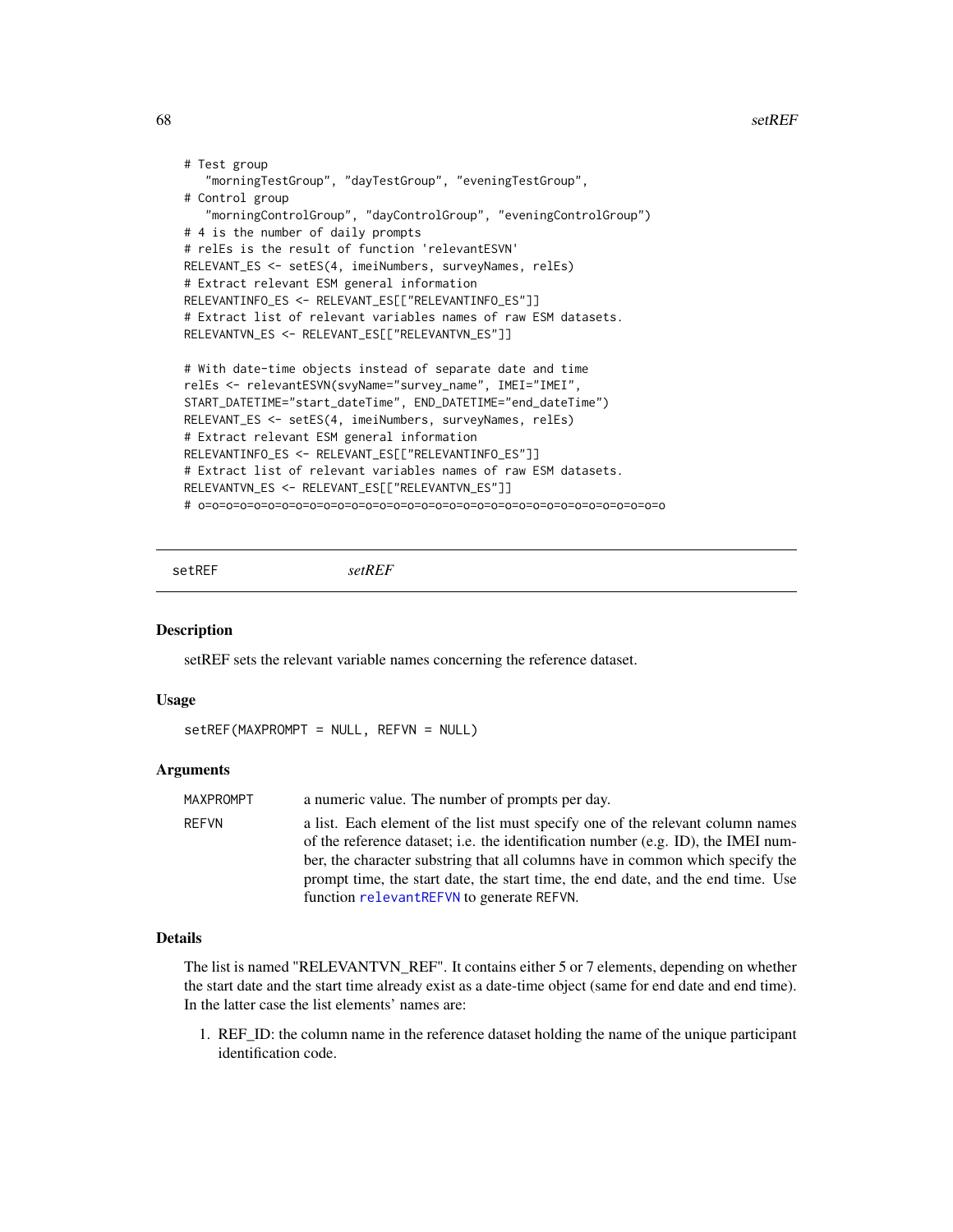- 2. REF\_IMEI: the column name in the reference dataset holding the IMEI number.
- 3. REF\_ST: the column name in the reference dataset holding the scheduled times (st)/prompts, except for the numeric end of the column name.
- 4. REF\_START\_DATETIME: the date-time object of when the very first ESM questionnaire was scheduled/prompted.
- 5. REF\_END\_DATETIME: the date-time object of when the very last ESM questionnaire was scheduled/prompted.

If the start date and start time (same for end date and end time) are separated, the list elements will be

- 1. REF\_ID: the column name in the reference dataset holding the name of the unique participant identification code.
- 2. REF\_IMEI: the column name in the reference dataset holding the IMEI number.
- 3. REF\_ST: the column name in the reference dataset holding the scheduled times (st)/prompts, except for the numeric end of the column name.
- 4. REF\_START\_DATE: the date of when the very first ESM questionnaire was scheduled/prompted.
- 5. REF\_START\_TIME: the time of when the very first ESM questionnaire was scheduled/prompted.
- 6. REF\_END\_DATE the date of when the very last ESM questionnaire was scheduled/prompted.
- 7. REF\_END\_TIME the time of when the very last ESM questionnaire was scheduled/prompted.

The last element of the output list will always be "REF\_DATETIMES\_SEP": TRUE if date and time are separated, FALSE if they are a single date-time object.

### Value

A list. Each element of the list is named according to the variable's content. See Details for more information.

## See Also

Exemplary code (fully executable) in the documentation of [esmprep](#page-21-0) (function 2 of 29).

```
# o=o=o=o=o=o=o=o=o=o=o=o=o=o=o=o=o=o=o=o=o=o=o=o=o=o=o=o=o=o=o=o=o=o
# Prerequisites in order to execute setREF. Start ------------------
relRef <- relevantREFVN(ID="id", IMEI="imei", ST="st",
STARTDATE="start_date", STARTTIME="start_time",
ENDDATE="end_date", ENDTIME="end_time")
# Prerequisites in order to execute setREF. End ---------------------
# ------------------------------------------------------
# Run function 2 of 29; see esmprep functions' hierarchy.
# ------------------------------------------------------
# 4 is the number of daily prompts.
# relRef is the result of function 'relevantREFVN'
# Relevant variables names of reference dataset.
(RELEVANTVN_REF <- setREF(4, relRef))
# With date-time objects instead of separate date and time
```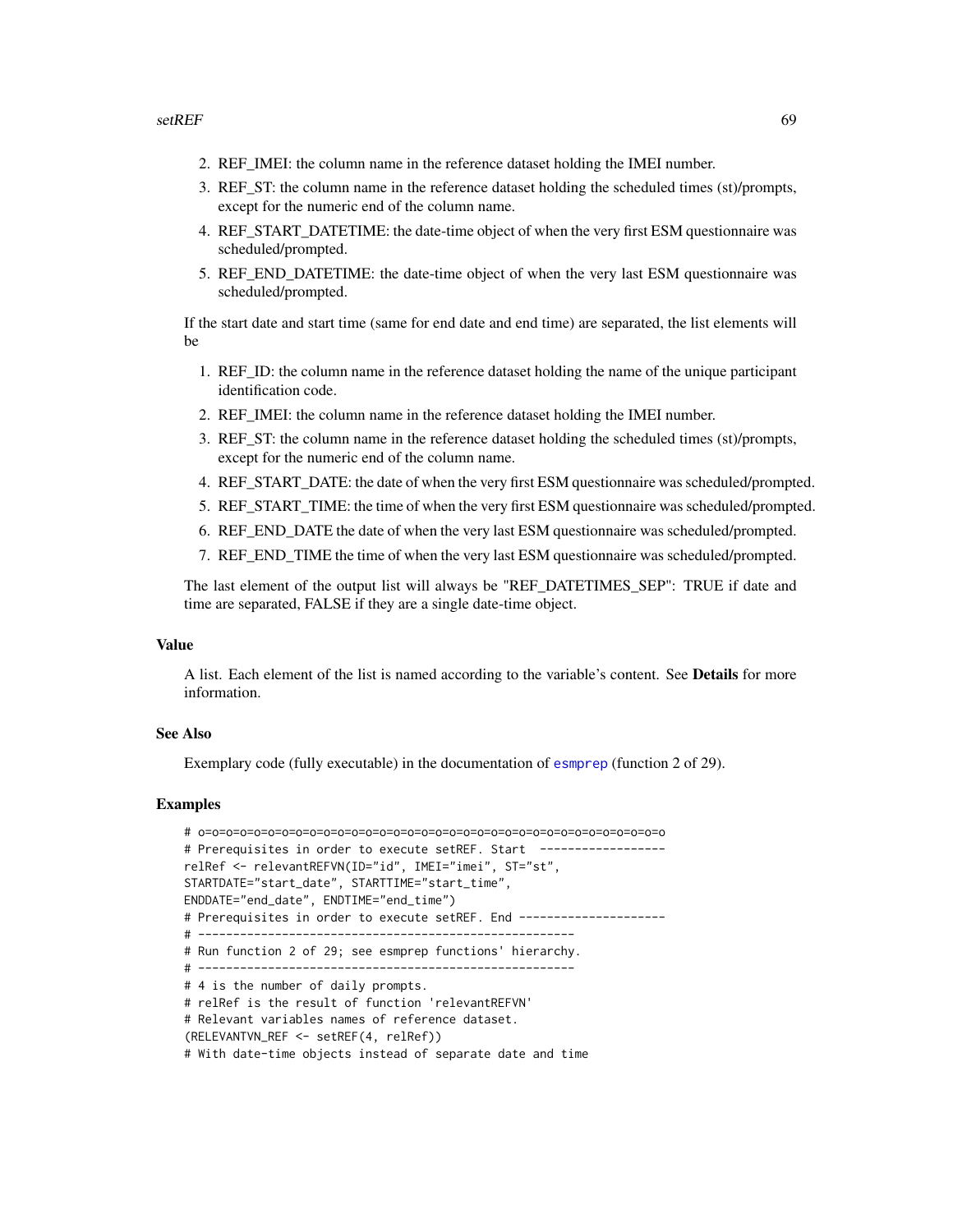```
relRef <- relevantREFVN(ID="id", IMEI="imei", ST="st",
START_DATETIME="start_dateTime", END_DATETIME="end_dateTime")
(RELEVANTVN_REF <- setREF(4, relRef))
# o=o=o=o=o=o=o=o=o=o=o=o=o=o=o=o=o=o=o=o=o=o=o=o=o=o=o=o=o=o=o=o=o=o
```
<span id="page-69-0"></span>splitDateTime *splitDateTime*

### Description

splitDateTime splits a date-time object into its components date and time.

## Usage

```
splitDateTime(refOrEsDf = NULL, refOrEs = NULL,
 RELEVANTINFO_ES = NULL, RELEVANTVN_ES = NULL,
 RELEVANTVN_REF = NULL, dateTimeFormat = "ymd_HMS")
```
# Arguments

| refOrEsDf       | a data.frame. Either the reference dataset or the event sampling raw dataset<br>(already merged to a single dataset).                                    |
|-----------------|----------------------------------------------------------------------------------------------------------------------------------------------------------|
| reforEs         | a character string. Enter "REF" if the argument reformer is the reference dataset,<br>enter "ES" if it is the event sampling dataset.                    |
| RELEVANTINFO_ES |                                                                                                                                                          |
|                 | a list. This list is generated by function setES.                                                                                                        |
| RELEVANTVN_ES   | a list. This list is generated by function setES and it is extended once either by<br>function genDateTime or by function splitDateTime.                 |
|                 | RELEVANTVN_REF a list. This list is generated by function setREF and it is extended once either by<br>function genDateTime or by function splitDateTime. |
|                 | dateTimeFormat a character string. Choose the current date-time format, "ymd_HMS" (default),<br>"mdy_HMS", or "dmy_HMS".                                 |

#### Details

Splitting up a date-time object means to separate it into a data-object, e.g. 2007-10-03 and a timeobject, e.g. 12:00:00.

#### Value

The dataset that was passed as first argument with four additional columns, i.e. the separate date and time objects of the combined date-time objects of both ESM start and ESM end. See Details for more information.

# See Also

Exemplary code (fully executable) in the documentation of [esmprep](#page-21-0) (function 27 of 29). splitDateTime is the reverse function of [genDateTime](#page-43-0).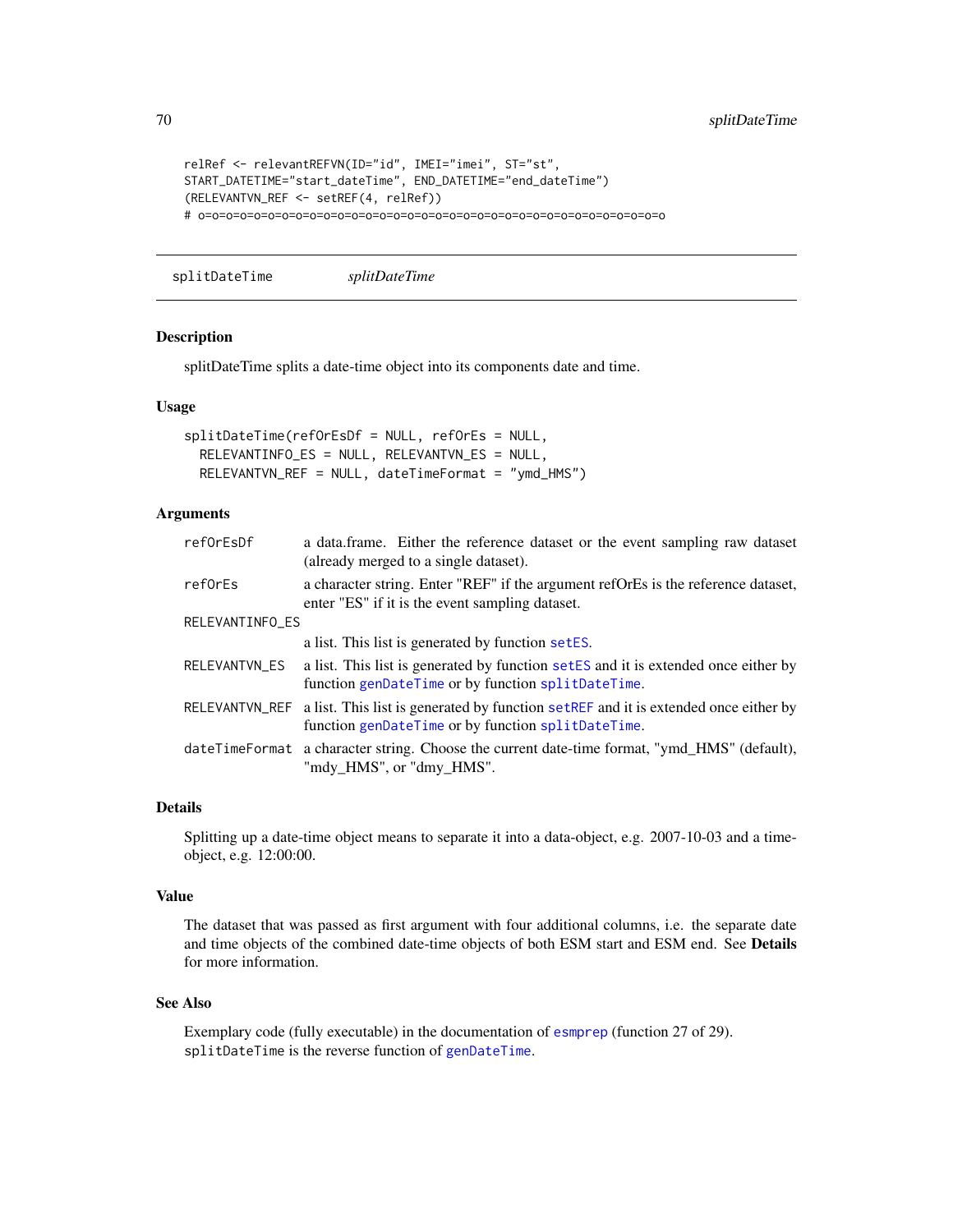# splitDateTime 71

```
# o=o=o=o=o=o=o=o=o=o=o=o=o=o=o=o=o=o=o=o=o=o=o=o=o=o=o=o=o=o=o=o=o=o
# Prerequisites in order to execute splitDateTime. Start ------------
# keyLsNew is delivered with the package. Remove the separate date
# and time for both start and end in each of the ESM datasets.
keyLsNewDT <- sapply(keyLsNew, function(x) {
     x <- x[,-match(c("start_date", "start_time",
"end_date", "end_time"), names(x))]
     return(x) \} )relEs <- relevantESVN(svyName="survey_name", IMEI="IMEI",
START_DATETIME="ES_START_DATETIME", END_DATETIME="ES_END_DATETIME")
imeiNumbers <- as.character(referenceDf$imei)
surveyNames <- c("morningTestGroup", "dayTestGroup", "eveningTestGroup",
"morningControlGroup", "dayControlGroup", "eveningControlGroup")
RELEVANT_ES <- setES(4, imeiNumbers, surveyNames, relEs)
RELEVANTINFO_ES <- RELEVANT_ES[["RELEVANTINFO_ES"]]
RELEVANTVN_ES <- RELEVANT_ES[["RELEVANTVN_ES"]]
# referenceDfNew is delivered with the package. Remove the separate
# date and time for both start and end.
referenceDfNewDT <- referenceDfNew[,-match(c("start_date", "start_time",
"end_date", "end_time"), names(referenceDfNew))]
relRef <- relevantREFVN(ID="id", IMEI="imei", ST="st",
START_DATETIME="REF_START_DATETIME", END_DATETIME="REF_END_DATETIME")
RELEVANTVN_REF <- setREF(4, relRef)
# Prerequisites in order to execute splitDateTime. End -------------
# ------------------------------------------------------
# Run function 7 of 29; see esmprep functions' hierarchy.
# ------------------------------------------------------
# Applying function to reference dataset (7a of 29)
referenceDfList <- splitDateTime(referenceDfNewDT, "REF", RELEVANTINFO_ES, RELEVANTVN_ES,
RELEVANTVN_REF)
# Extract reference dataset from output
referenceDfNew <- referenceDfList[["refOrEsDf"]]
names(referenceDfNew)
# Extract extended list of relevant variables names of reference dataset
RELEVANTVN_REF <- referenceDfList[["extendedVNList"]]
# Applying function to raw ESM dataset(s) (7b of 29)
# keyLs is the result of function 'genKey'.
keyList <- splitDateTime(keyLsNewDT, "ES", RELEVANTINFO_ES, RELEVANTVN_ES,
RELEVANTVN_REF)
# Extract list of raw ESM datasets from output
keyLsNew <- keyList[["refOrEsDf"]]
# Extract extended list of relevant variables names of raw ESM datasets
RELEVANTVN_ES <- keyList[["extendedVNList"]]
# o=o=o=o=o=o=o=o=o=o=o=o=o=o=o=o=o=o=o=o=o=o=o=o=o=o=o=o=o=o=o=o=o=o
```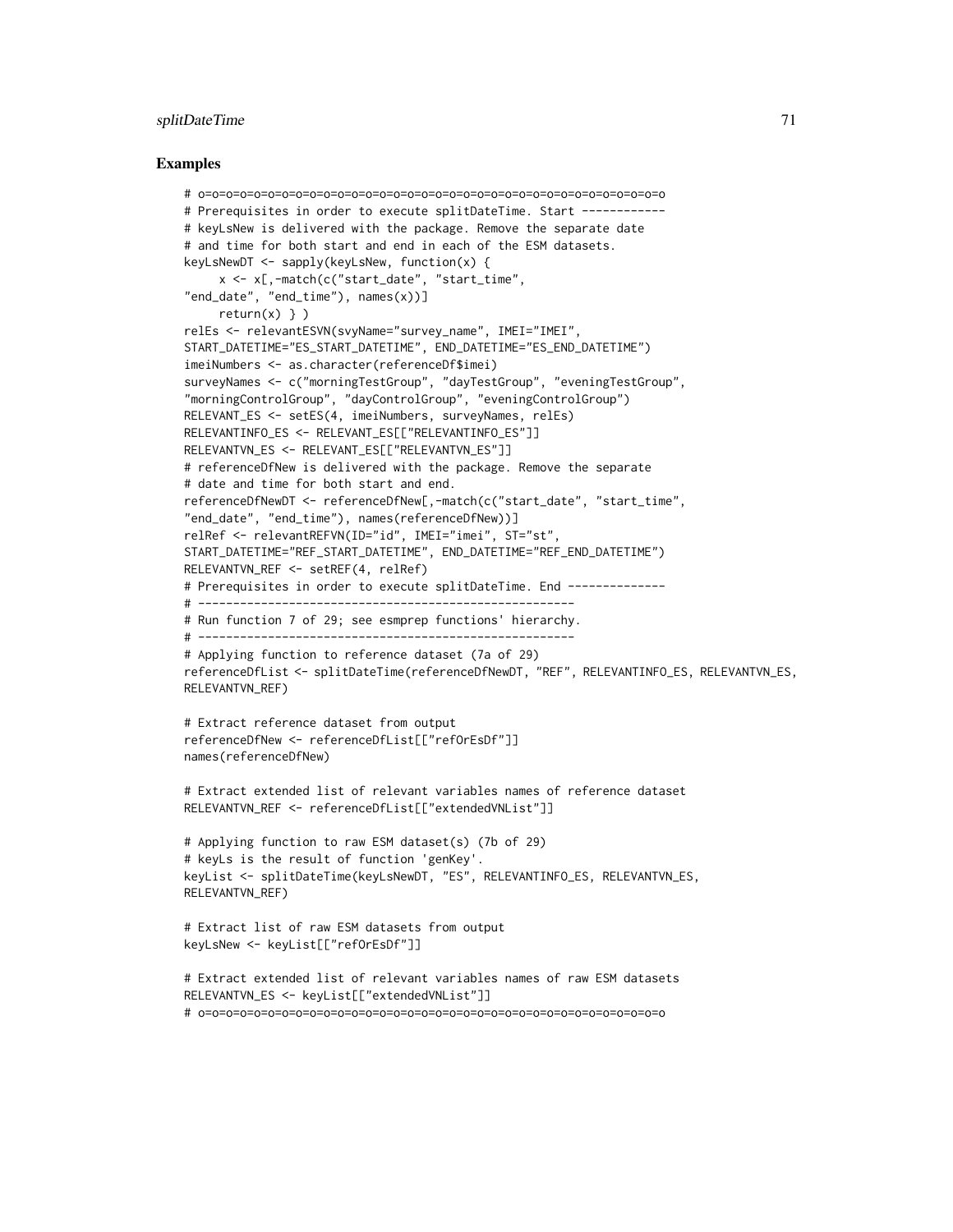<span id="page-71-0"></span>suggestShift *suggestShift*

## Description

suggestShift registers all ESM prompts that are eligible to be modified.

## Usage

```
suggestShift(esDf, timeLagMinutes = NULL, RELEVANTINFO_ES = NULL,
 RELEVANTVN_ES = NULL)
```
### Arguments

| esDf            | a data.frame. A single ESM dataset. It must contain the 2 columns that hold<br>the date-time object for when an ESM questionnaire was started and finished,<br>respectively.                |
|-----------------|---------------------------------------------------------------------------------------------------------------------------------------------------------------------------------------------|
|                 | timeLagMinutes a numeric value. Specify the time difference in <b>minutes</b> for questionnaires that<br>might be shifted to a neighboring prompt. See <b>Details</b> for more information. |
| RELEVANTINFO_ES |                                                                                                                                                                                             |
|                 | a list. This list is generated by function setES.                                                                                                                                           |
| RELEVANTVN_ES   | a list. This list is generated by function set ES and it is extended once either by<br>function genDateTime or by function splitDateTime.                                                   |

## Details

If at least one questionnaire is registered as having been filled out repeatedly at a specific prompt it might be 'reasonable' to shift such questionnaires to a neighboring prompt index. The word 'reasonable' refers to the rule of how questionnaires get assigned to a specific prompt: For each participant the minimum time difference between the actual start time of a questionnaire and all of the participant's scheduled times (prompts) determines which prompt gets assigned to the actual start time. Say between 2 neighboring prompts 4 hours pass, then a questionnaire that was started 3 minutes after the prompt gets assigned to the same prompt as a questionnaire that was started 1 hour and 59 minutes after the prompt. Had it been started say exactly 2 hours after the prompt it would have been assigned to the subsequent prompt. It might be reasonable to assign such a questionnaire to this subsequent (neighboring) prompt.

### Value

a list. If at least one prompt is suggested for shifting, a list containing the following 3 data.frames is returned:

- 1. the first data.frame (called 'esDf') is the raw ESM dataset in its current state (with new colums SHIFT, SHIFTKEY, and LAG\_MINUTES),
- 2. the second data.frame (called 'suggestShiftDf') includes all relevant information to act according to the decision as to which questionnaires shall be shifted. See Examples in function [makeShift](#page-48-0) to get a clear idea of how to use 'suggestShiftDf',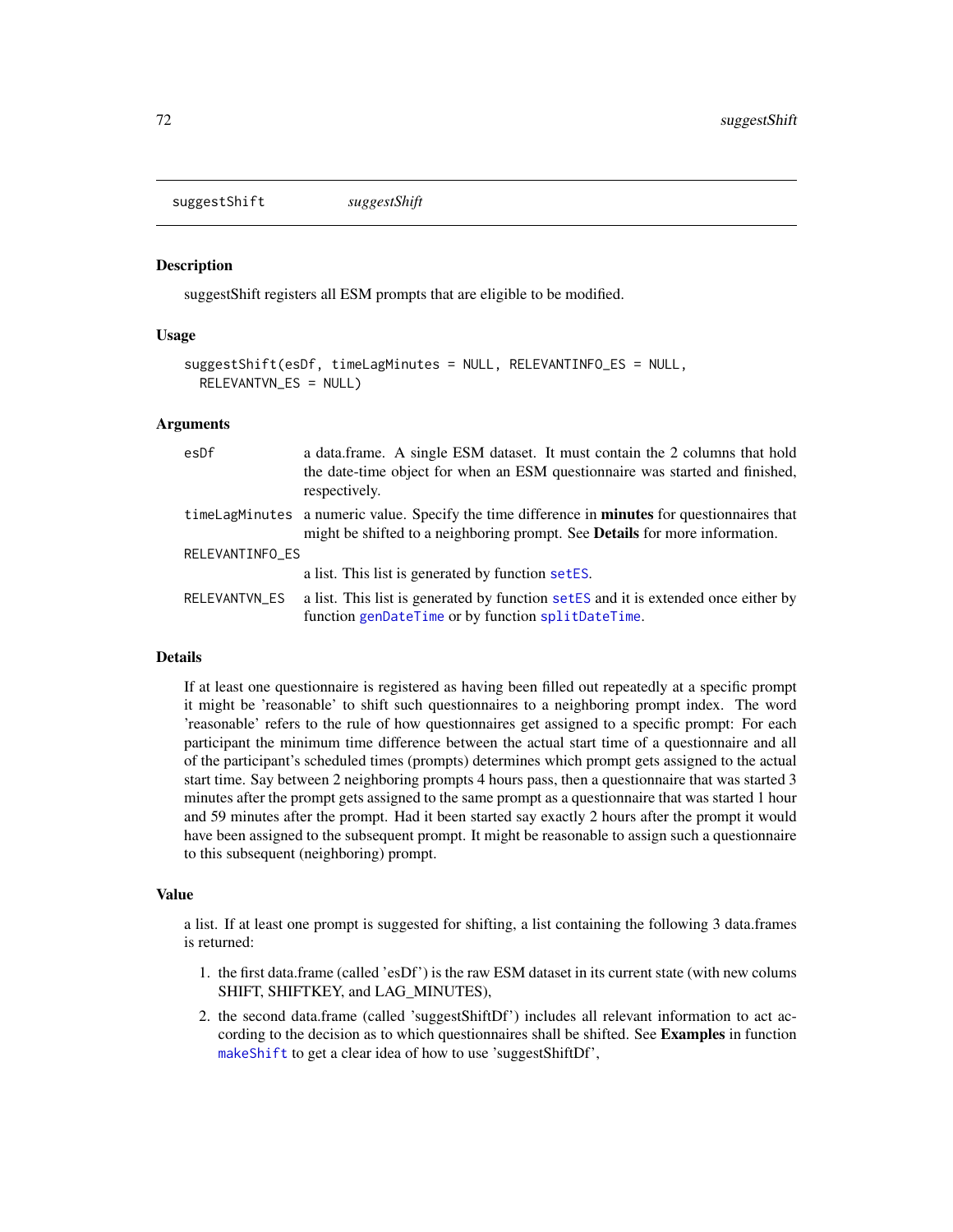#### <span id="page-72-0"></span>tbsqDf 73

3. the third data.frame (called 'printShiftDf') contains the relevant information to print all questionnaires registered by suggestShift to the console, before as well as after having made the shifting. This printing to the console is done by applying the function [printSuggestedShift](#page-54-0).

If no prompt is suggested for shifting, the list elements 'suggestShiftDf' and 'printShiftDf' both are character strings which confirm that no shift is suggested.

## See Also

Exemplary code (fully executable) in the documentation of [esmprep](#page-21-0) (function 20 of 29).

#### Examples

```
# o=o=o=o=o=o=o=o=o=o=o=o=o=o=o=o=o=o=o=o=o=o=o=o=o=o=o=o=o=o=o=o=o=o
# Prerequisites in order to execute suggestShift. Start ------------
# Use example list delivered with the package
RELEVANTINFO_ES <- RELEVANTINFO_ES
# Use example list delivered with the package
RELEVANTVN_ES <- RELEVANTVN_ESext
# esAssigned is a list of datasets, delivered with the package. It is
# the result of the assignment of the ESM questionnaires to ALL 8
# participants in the reference dataset.
noEndDf <- missingEndDateTime(esAssigned[["ES"]], RELEVANTVN_ES)
identDf <- esIdentical(noEndDf, RELEVANTVN_ES)
# Prerequisites in order to execute suggestShift. End ---------------
# -------------------------------------------------------
# Run function 20 of 29; see esmprep functions' hierarchy.
# -------------------------------------------------------
# identDf is the result of function 'esIdentical'.
# 100 represents the number of minutes that at least must have passed
# between the scheduled start of an ESM questionnaire at its actual start
# in order for the questionnaire to be eligible for shifting (see function
# makeShift).
sugShift <- suggestShift(identDf, 100, RELEVANTINFO_ES, RELEVANTVN_ES)
# Display output element 'suggestShiftDf':
sugShift$suggestShiftDf
# Display output element 'printShiftDf':
sugShift$printShiftDf
# o=o=o=o=o=o=o=o=o=o=o=o=o=o=o=o=o=o=o=o=o=o=o=o=o=o=o=o=o=o=o=o=o=o
```
tbsqDf *Resulting dataset after function computeTimeBetween has been executed on the raw ESM dataset.*

## **Description**

Note: The dataset tbsqDf is the result of the function [computeTimeBetween](#page-3-0), when the raw ESM dataset durDf is one of the function arguments. durDf is the result of function [computeDuration](#page-2-0).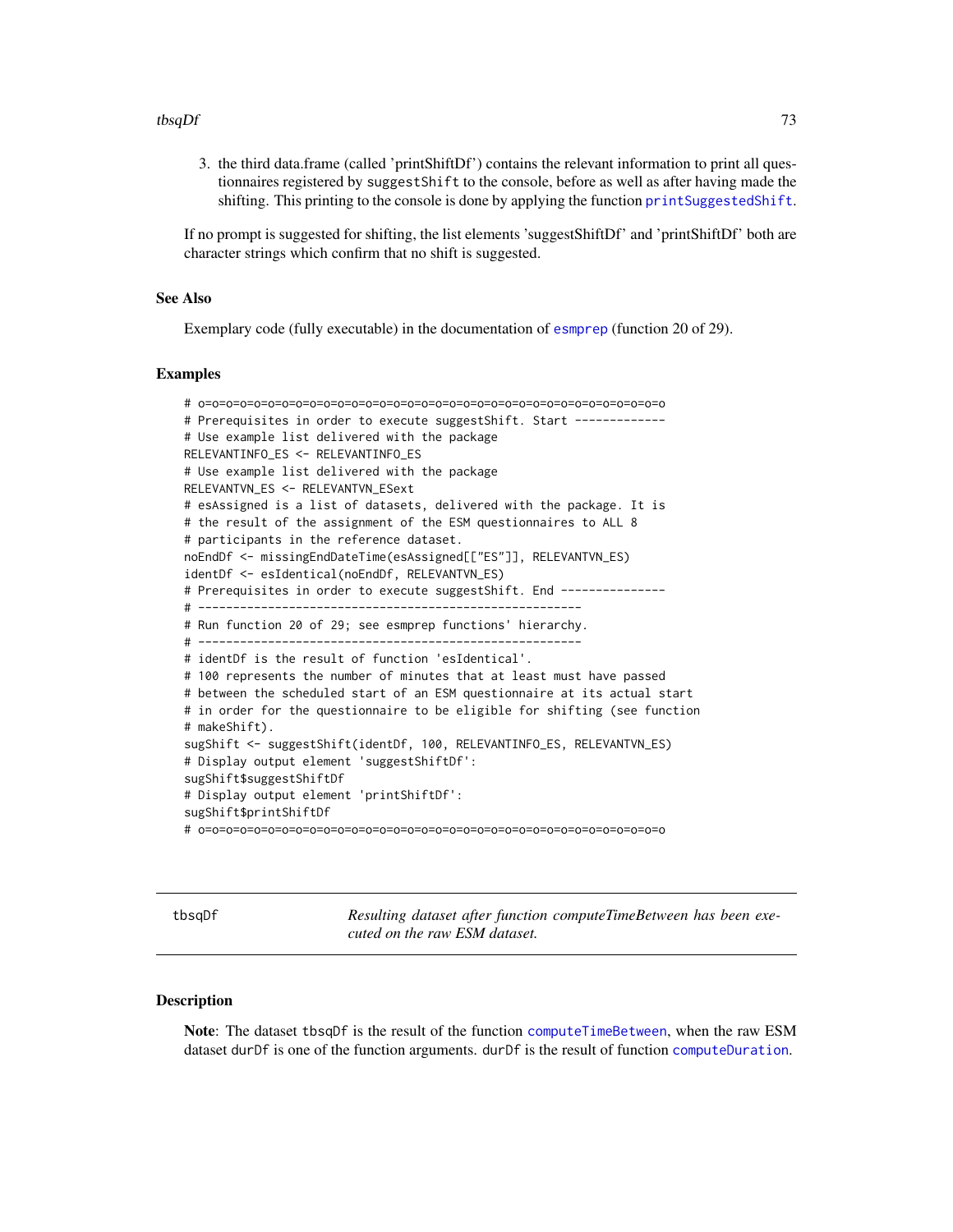74 tbsqDf

## Usage

tbsqDf

## Format

An object of class data.frame with 186 rows and 59 columns.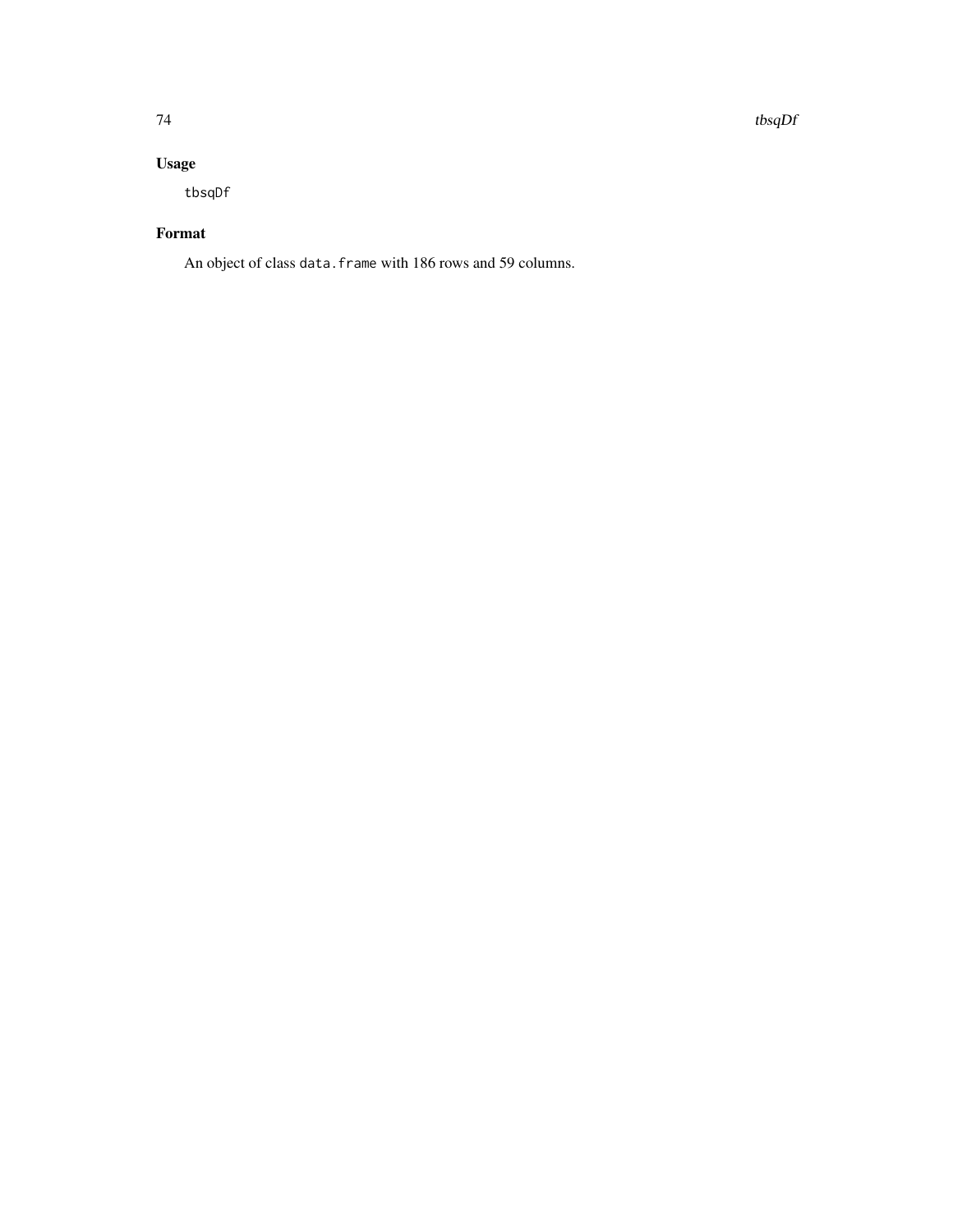# **Index**

∗Topic datasets dayControl, [8](#page-7-0) dayTest, [9](#page-8-0) esAssigned, [13](#page-12-0) esMerged1, [21](#page-20-0) eveningControl, [38](#page-37-0) eveningTest, [39](#page-38-0) expectedDf, [40](#page-39-0) isCompleteLs, [48](#page-47-0) keyLsNew, [49](#page-48-0) morningControl, [52](#page-51-0) morningTest, [53](#page-52-0) referenceDf, [57](#page-56-0) referenceDfNew, [58](#page-57-0) RELEVANTINFO\_ES, [62](#page-61-0) RELEVANTVN\_ESext, [64](#page-63-0) RELEVANTVN\_REFext, [64](#page-63-0) tbsqDf, [73](#page-72-0)

computeDuration, [3,](#page-2-1) *[73](#page-72-0)* computeTimeBetween, [4,](#page-3-1) *[73](#page-72-0)* computeTimeLag, [5](#page-4-0) convertChars, [6,](#page-5-0) *[13](#page-12-0)*, *[21](#page-20-0)*, *[43](#page-42-0)*

dateTimeFormats, [7](#page-6-0) dateTimeFormats2, [8](#page-7-0) dayControl, [8](#page-7-0) dayTest, [9](#page-8-0) difftime, *[59](#page-58-0)*

esAssign, [10,](#page-9-0) *[13](#page-12-0)*, *[16](#page-15-0)* esAssigned, [13](#page-12-0) esComplete, [14,](#page-13-0) *[48](#page-47-0)* esFinal, [15](#page-14-0) esIdentical, [17](#page-16-0) esItems, [18,](#page-17-0) *[37](#page-36-0)* esList, [19,](#page-18-0) *[61](#page-60-0)* esMerge, [20,](#page-19-0) *[21](#page-20-0)* esMerged1, [21](#page-20-0)

esmprep, *[3](#page-2-1)[–6](#page-5-0)*, *[12](#page-11-0)*, *[15](#page-14-0)*, *[17](#page-16-0)[–21](#page-20-0)*, [22,](#page-21-1) *[37](#page-36-0)*, *[41](#page-40-0)*, *[43,](#page-42-0) [44](#page-43-0)*, *[46,](#page-45-0) [47](#page-46-0)*, *[50,](#page-49-0) [51](#page-50-0)*, *[55](#page-54-1)[–57](#page-56-0)*, *[60,](#page-59-0) [61](#page-60-0)*, *[63](#page-62-0)*, *[65](#page-64-0)*, *[67](#page-66-0)*, *[69,](#page-68-0) [70](#page-69-0)*, *[73](#page-72-0)* esmprep-package *(*esmprep*)*, [22](#page-21-1) esPlausible, *[18](#page-17-0)*, [36](#page-35-0) eveningControl, [38](#page-37-0) eveningTest, [39](#page-38-0) expectedDf, [40](#page-39-0) expectedPromptIndex, *[40](#page-39-0)*, [41,](#page-40-0) *[47](#page-46-0)*

## findChars, [42](#page-41-0)

genDateTime, *[3](#page-2-1)[–5](#page-4-0)*, *[10](#page-9-0)*, *[16](#page-15-0)[–20](#page-19-0)*, *[41](#page-40-0)*, *[44](#page-43-0)*, [44,](#page-43-0) *[49](#page-48-0)*, *[51](#page-50-0)*, *[54](#page-53-0)*, *[56](#page-55-0)*, *[58,](#page-57-0) [59](#page-58-0)*, *[64,](#page-63-0) [65](#page-64-0)*, *[70](#page-69-0)*, *[72](#page-71-0)* genKey, [45,](#page-44-0) *[54](#page-53-0)*

intolerable, *[12](#page-11-0)*, [47](#page-46-0) isCompleteLs, [48](#page-47-0)

keyLsNew, [49](#page-48-0)

makeShift, *[12](#page-11-0)*, *[40](#page-39-0)*, [49,](#page-48-0) *[72](#page-71-0)* missingEndDateTime, [51](#page-50-0) morningControl, [52](#page-51-0) morningTest, [53](#page-52-0)

printRmInvalid, [54](#page-53-0) printSuggestedShift, *[50](#page-49-0)*, [55,](#page-54-1) *[73](#page-72-0)*

randomMultSelection, [56](#page-55-0) referenceDf, [57,](#page-56-0) *[58](#page-57-0)*, *[64](#page-63-0)* referenceDfNew, [58](#page-57-0) refPlausible, [59](#page-58-0) relevantESVN, [60,](#page-59-0) *[66](#page-65-0)* RELEVANTINFO\_ES, [62](#page-61-0) relevantREFVN, [62,](#page-61-0) *[68](#page-67-0)* RELEVANTVN\_ESext, [64](#page-63-0) RELEVANTVN\_REFext, [64](#page-63-0) rmInvalid, *[48](#page-47-0)*, [65](#page-64-0)

setES, *[3–](#page-2-1)[5](#page-4-0)*, *[10](#page-9-0)*, *[16](#page-15-0)[–20](#page-19-0)*, *[41](#page-40-0)*, *[44](#page-43-0)*, *[47](#page-46-0)*, *[49](#page-48-0)*, *[51](#page-50-0)*, *[54](#page-53-0)*, *[56](#page-55-0)*, *[61,](#page-60-0) [62](#page-61-0)*, *[64,](#page-63-0) [65](#page-64-0)*, [66,](#page-65-0) *[70](#page-69-0)*, *[72](#page-71-0)*